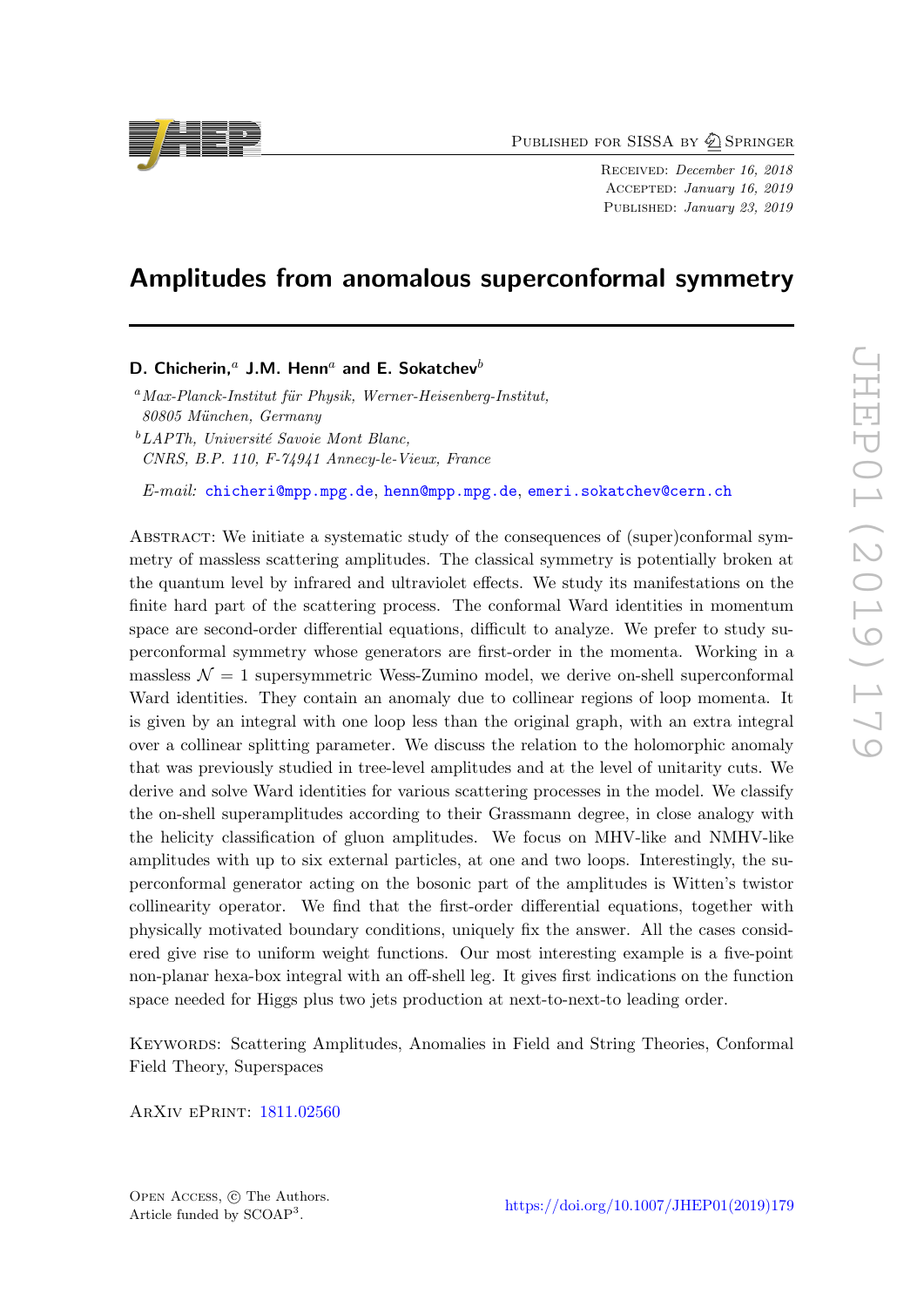# Contents

| 1        |     | Introduction                                                                              | $\mathbf{1}$             |
|----------|-----|-------------------------------------------------------------------------------------------|--------------------------|
| $\bf{2}$ |     | $\mathcal{N}=1$ superfields and Wess-Zumino model                                         | $\boldsymbol{6}$         |
| $\bf{3}$ |     | $\mathcal{N}=1$ matter superamplitudes                                                    | 8                        |
|          | 3.1 | $\mathcal{N}=1$ on-shell supergraphs                                                      | 8                        |
|          | 3.2 | Grassmann structure and symmetries                                                        | 10                       |
|          |     | Corollaries of Poincaré supersymmetry<br>3.2.1                                            | 10                       |
|          |     | Special conformal supersymmetry<br>3.2.2                                                  | 13                       |
|          | 3.3 | Three- and four-particle tree-level examples                                              | 14                       |
|          | 3.4 | Superconformal anomaly of vertex functions and loop amplitudes                            | 15                       |
|          | 3.5 | Four-particle MHV-like amplitudes                                                         | <sup>17</sup>            |
| 4        |     | MHV-like five-leg amplitudes                                                              | 18                       |
|          | 4.1 | General properties of five-leg amplitudes                                                 | 19                       |
|          | 4.2 | Anomalous superconformal Ward identity                                                    | 19                       |
|          | 4.3 | Five-leg one-loop box                                                                     | 21                       |
|          | 4.4 | Five-leg double box                                                                       | 24                       |
|          | 4.5 | Interpretation of the anomaly as a collinear limit of a six-leg amplitude                 | 26                       |
| $\bf{5}$ |     | MHV-like six-leg amplitudes                                                               | $\overline{\mathbf{27}}$ |
|          | 5.1 | General properties and superconformal Ward identity                                       | 27                       |
|          | 5.2 | Six-leg one-loop amplitude                                                                | 29                       |
|          | 5.3 | Six-leg two-loop nonplanar amplitude                                                      | 31                       |
| 6        |     | NMHV-like six-leg amplitude                                                               | 34                       |
|          | 6.1 | General properties. One-loop amplitude                                                    | 34                       |
|          | 6.2 | Superconformal Ward identities and their solution                                         | 36                       |
| 7        |     | Conclusions and outlook                                                                   | 37                       |
|          |     | A Spinor conventions                                                                      | 38                       |
|          |     | $\mathbf{B}$ $\mathcal{N}=1$ superconformal symmetry                                      | 39                       |
|          |     | B.1 On-shell realization                                                                  | 39                       |
|          | B.2 | Off-shell realization                                                                     | 40                       |
|          | B.3 | Conformal supersymmetry properties of the (super)momentum conservation<br>delta functions | 41                       |
|          |     | C Vertex functions from the (anti)chiral vertices $\Phi^3$ and $\bar{\Phi}^3$             | 41                       |
|          |     | C.1 Supersymmetric vertex functions                                                       | 42                       |
|          |     | C.2 Superconformal anomaly of the antichiral vertex function                              | 42                       |
|          |     | Naïve superconformal invariance<br>C.2.1                                                  | 43                       |
|          |     | C.2.2 The origin of the superconformal anomaly                                            | 43                       |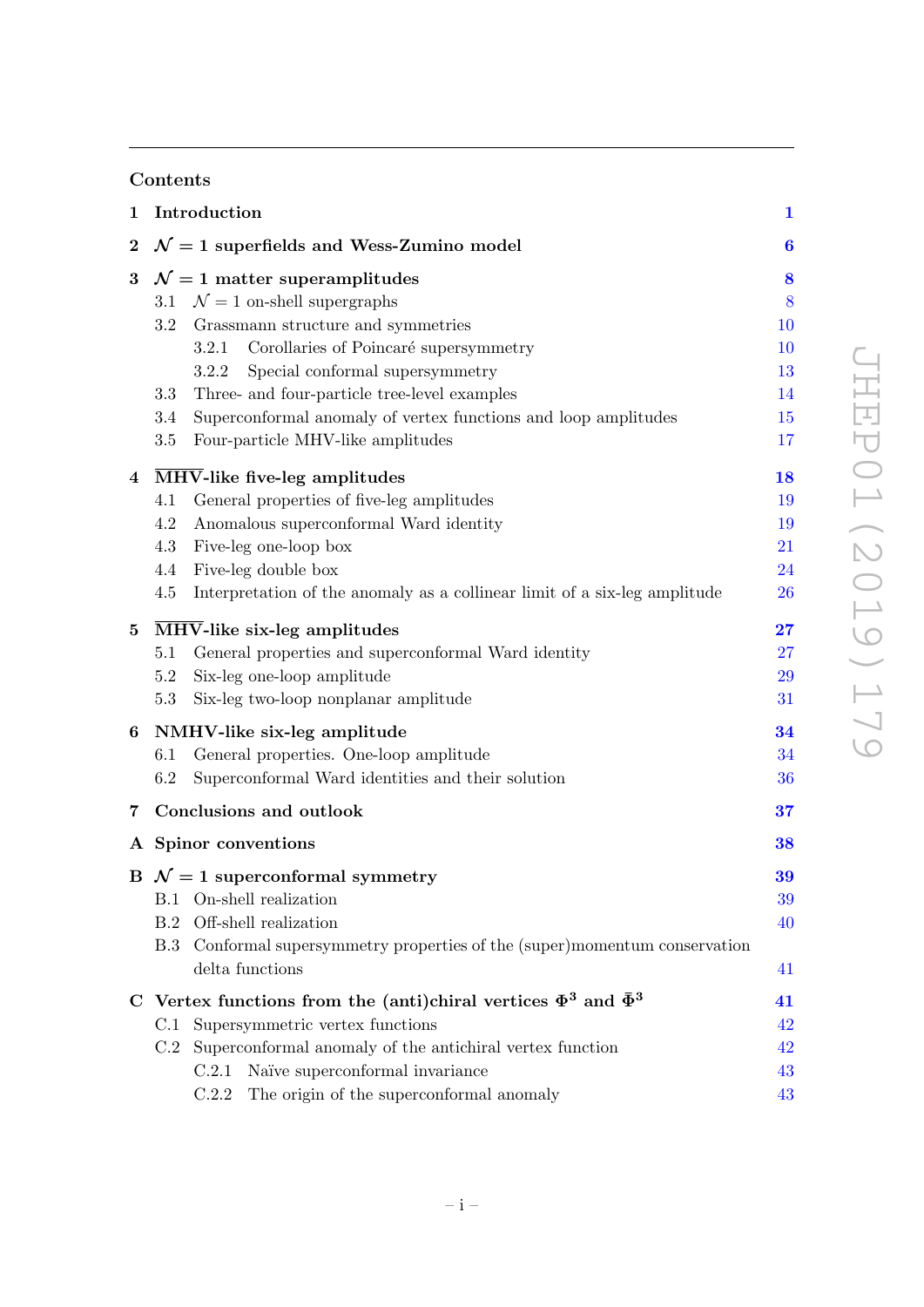|                                                               | C.3 The chiral vertex function in position/momentum space |                                                        |    |  |  |  |  |  |
|---------------------------------------------------------------|-----------------------------------------------------------|--------------------------------------------------------|----|--|--|--|--|--|
|                                                               |                                                           | C.3.1 Computation of the vertex function               | 44 |  |  |  |  |  |
|                                                               |                                                           | C.3.2 Superconformal anomaly from Lagrangian insertion | 45 |  |  |  |  |  |
|                                                               |                                                           | C.3.3 Conformal boost anomaly                          | 46 |  |  |  |  |  |
| D One-loop integrals                                          |                                                           |                                                        |    |  |  |  |  |  |
| E Collinearity at the integrand level and holomorphic anomaly |                                                           |                                                        |    |  |  |  |  |  |

# <span id="page-2-0"></span>1 Introduction

Conformal symmetry has played a central role in quantum field theory for many decades. It has applications in condensed matter systems, statistical physics, and string theory, and is also of interest to mathematicians. While the symmetry is most powerful in two dimensions, where its algebra is infinite-dimensional, four-dimensional theories have also been studied intensively. Current fields of interest include the AdS/CFT correspondence, conformal bootstrap ideas, and high energy QCD [\[1\]](#page-52-0).

Most studies explore the consequences of the symmetry in position space, with the goal of determining anomalous dimensions, or to try to obtain consistency conditions for the space of conformal field theories via the operator product expansion.

On the other hand, a very important class of observables are scattering amplitudes. The latter are essential ingredients for computing cross sections in particle collisions. At high energies, often one may neglect the masses of the scattered particles, in which case the Lagrangian of the Standard Model becomes classically conformal. To give a concrete example, scattering amplitudes for three-jet production, or production of a Higgs or a vector boson in association with two jets, neglecting quark masses, feature prominently on the current Les Houches wishlist [\[2\]](#page-52-1). To what extent does the powerful underlying conformal symmetry constrain the scattering amplitudes of the theory?

Besides this phenomenological motivation, there are also strong theoretical reasons for studying this question, in particular in theories where the symmetry is exact at the quantum level. The prime example is the  $\mathcal{N} = 4$  super Yang-Mills (sYM) theory. The last decade has seen huge progress in understanding its scattering amplitudes, both perturbatively and at strong coupling via the AdS/CFT correspondence. However, very little is known about how the conformal symmetry of the Lagrangian restricts its loop-level amplitudes.

There are several reasons why the above questions are very difficult to study, let alone to answer. A major problem is that at the quantum level, typically divergences are present, which are either of infrared (IR), or of ultraviolet (UV) origin. The regularization procedure necessarily introduces a mass scale, which obscures the underlying conformal symmetry of the Lagrangian. To make matters worse, even finite integrals that are naïvely conformal (i.e., Feynman integrals that possess an exact conformal invariance off-shell, e.g. in position space) need to be treated with care: after the amputation of an external leg the on-shell action of the momentum-space conformal generators may produce contact terms that lead to anomalies. Finally, while the conformal generators are first order in position space,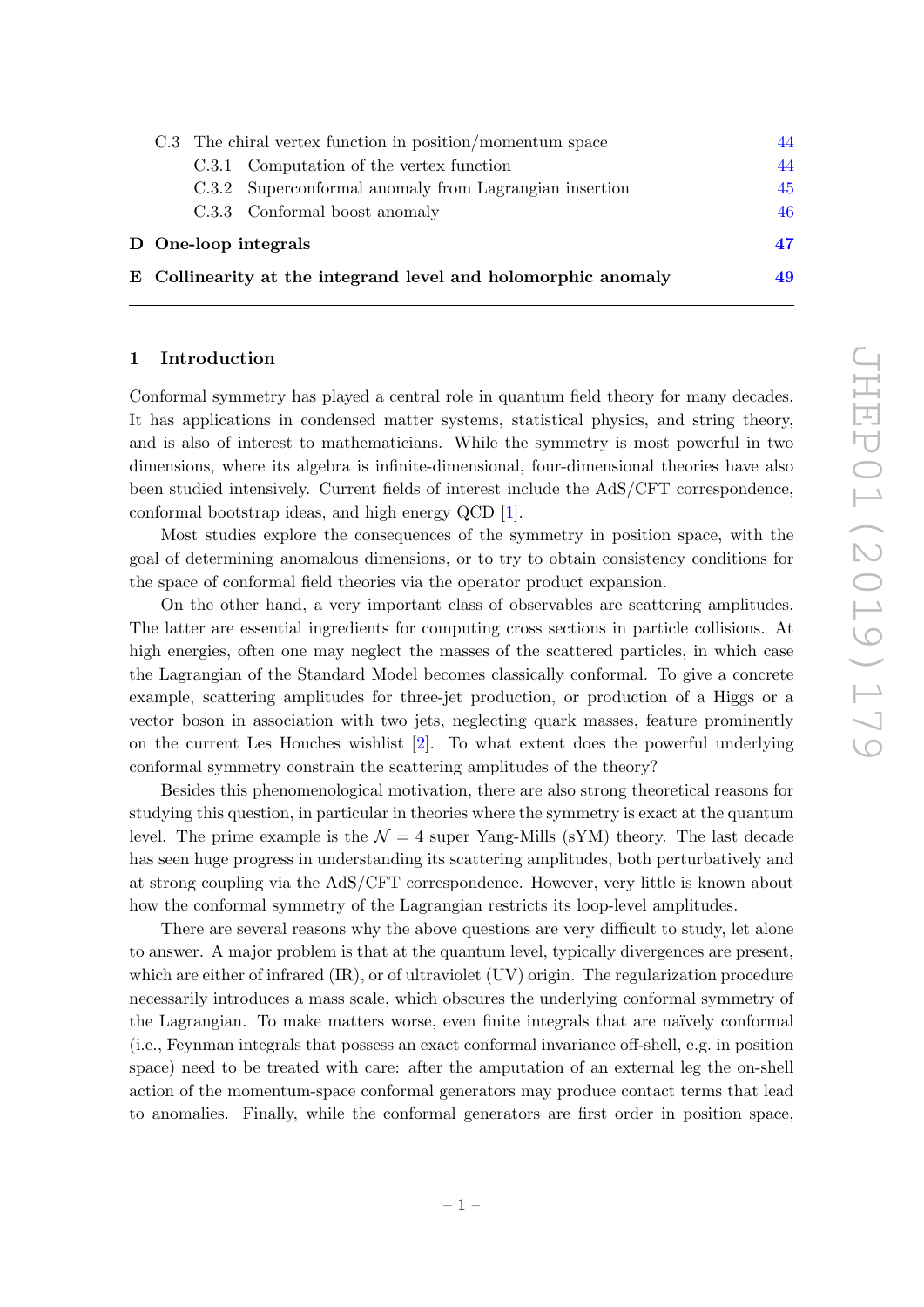they become second order after Fourier transformation. This severely complicates even the study of the implications of the exact symmetry.

This sounds like a formidable set of problems that may seem too difficult to overcome. The skeptical reader has our full blessing to stop reading here (or to add further concerns to the list). Understanding in detail how to cope with the difficulties will certainly require a considerable effort from many researchers. Here, we offer a way of thinking about these problems, and make the first steps toward solving some of them. This article is the extended writeup of our Letter [\[3\]](#page-52-2). Here we present all the detailed explanation and also new results.

Regarding the technical problem of dealing with second order generators and hence differential equations, we propose to circumvent this by first considering theories with superconformal symmetry. The special conformal supersymmetry generators are first order in the bosonic variables. This considerably simplifies the task of both finding particular solutions to the differential equations, and fixing the homogeneous freedom [\[3\]](#page-52-2).

Next, let us comment on the issue of divergences. First of all, it is important to realize that ultraviolet and infrared divergences are due to very different physical effects that occur at different scales. This leads to the idea of factorization, common in the QCD literature, which essentially says that the two effects can be treated separately. Schematically, one may write an amplitude A in the factorized form [\[4\]](#page-52-3),  $A = Z_{\text{UV}}Z_{\text{IR}}A_f$ , where the Z-factors contain all UV and IR divergences (e.g., poles in dimensional regularization), respectively, while the 'hard part'  $A_f$  has a finite limit as the regulator is removed. The UV renormalization factor is of course well understood, and the  $Z_{IR}$  is known for any massless three-loop amplitude  $[5-9]$ . In planar  $\mathcal{N} = 4$  sYM, the latter factor is known in closed form, up to certain anomalous dimensions. Note that the definition of the finite part is not unique, and depends, in particular, on the regularization and renormalization scheme. Given that so much is known about the physics of the divergences, one may ask whether a suitable definition of a hard function, or finite remainder  $A_f$  exists that has simple transformation rules under conformal symmetry. In other words, is there a conformal symmetry friendly definition of this finite part? This important question is beyond the scope of the present paper. Here, we bypass this difficulty by considering an infrared finite model.

In practice, there are a number of ways to remove the unwanted ultraviolet divergences. We already mentioned the  $\mathcal{N} = 4$  sYM model which has a zero  $\beta$  function. Other ideas include going to a conformal fixed point of a theory (e.g. as a function of the dimension, or some other parameter, such as the number of fermion flavors). Another possibility is to restrict the analysis to terms without ultraviolet divergences, as it is done in the quenched approximation of QED. In this paper, we will choose a variant of the latter approach.

In order to study this question in more concrete terms, it is useful to have some simple models at hand. We already mentioned that it is advantageous to consider a superconformal model. There are several reasons for choosing a model with as little supersymmetry as possible. One reason is to stay as close as possible to reality. The other reason is to have manifestly supersymmetric Feynman rules. Such an off-shell formulation is not known, for example, for  $\mathcal{N} = 4$  sYM.

We choose the massless Wess-Zumino model [\[10\]](#page-52-6), which describes  $\mathcal{N} = 1$  supersymmetric matter and possesses a superconformal symmetry at the classical level. In compo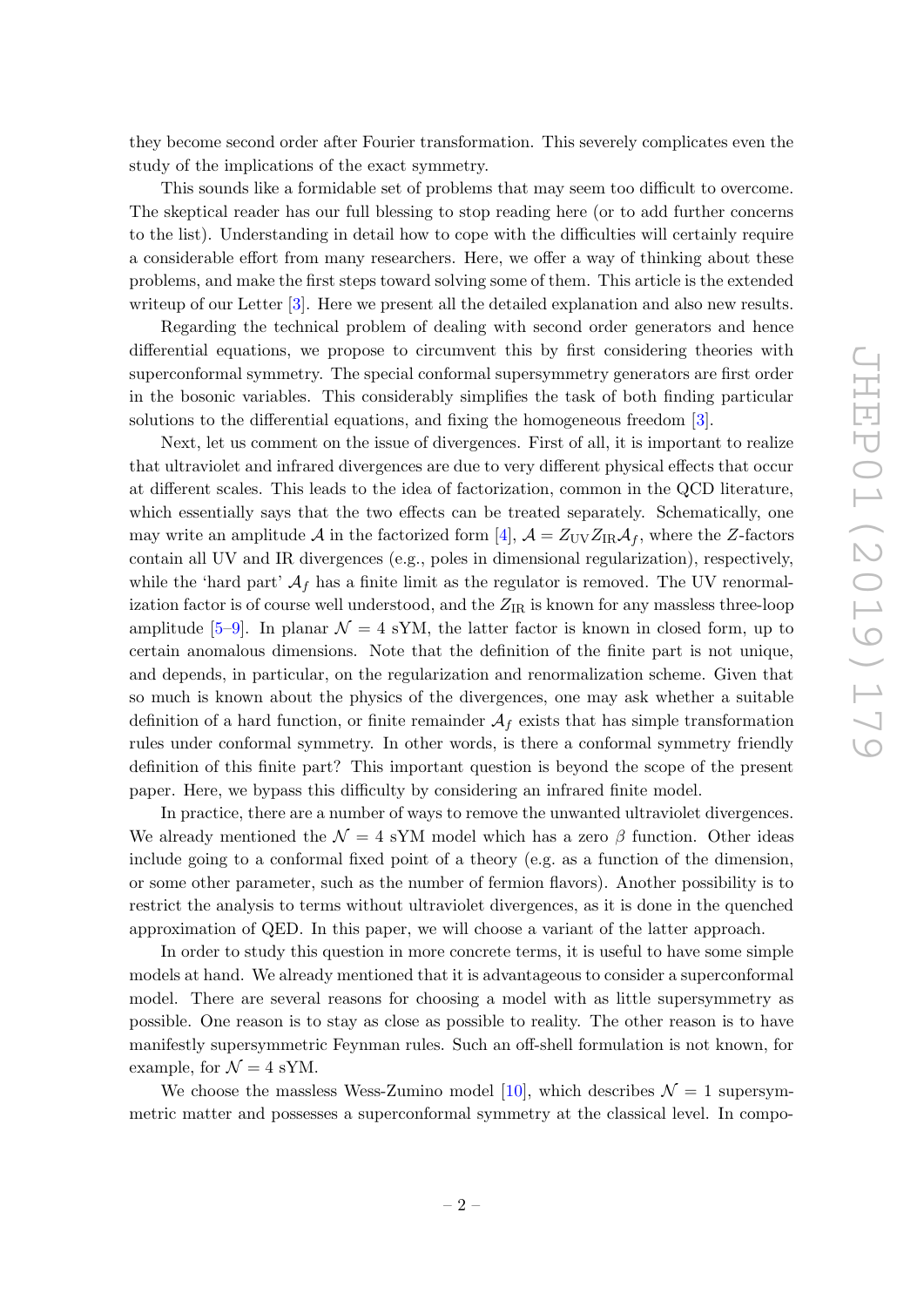nents, it describes fermions and scalars that interact via Yukawa and quartic vertices. The UV renormalization of this model is well understood, and in particular it only involves wave function renormalization [\[11\]](#page-52-7). Therefore we can exclude UV divergences by restricting ourselves to Feynman graphs without propagator subdiagrams. At the same time, as already mentioned, the amplitudes in this model are IR finite.

One might think that the finite part of the amplitudes in the Wess-Zumino model defined as above will be trivially (super)conformally invariant, and that this model is somewhat (over)simplistic. This is not the case. We will see that, although finite, the amplitudes obey the (super)conformal symmetry in a very interesting way. Analyzing carefully the action of the special conformal supersymmetry generator, we find that it produces subtle contact terms in the loop integrals. The mechanism, to be explained in detail in the paper, can be summarized as follows. When the momenta of an external onshell leg and of two adjacent internal lines are aligned, the product of propagators turns into a singular distribution. The action of the superconformal generator results in an ambiguity  $0 \times \infty$ , whose careful resolution yields finite anomaly terms of the collinear contact type. The latter have the effect of removing one loop integration, making the anomaly term of the Ward identity relatively simple. In the conformal case, previously studied in [\[12\]](#page-52-8), the anomalous Ward identity takes the schematic form

$$
K^{\mu}I^{(L,n)} = \sum_{i} p_i^{\mu} \int_0^1 d\xi \ I_i^{(L-1,n+1)}(\xi). \tag{1.1}
$$

The special conformal variation of an L-loop, n-particle integral is expressed in terms of  $(L-1)$ -loop  $(n + 1)$ -particle integrals. Two particles of the latter are in the collinear limit, with the collinear splitting parameter  $\xi$  being integrated over. Each anomaly term is proportional to the on-shell momentum  $p_i^{\mu}$  $i_i^{\mu}$  of the *i*-th leg. This means that the integrals on the right-hand side of the equation are much easier to compute than the integral on its left-hand side. Thus the equation is a very useful tool with predictive power.

In the superconformal case, we will find a similar equation for the generators of special conformal supersymmetry, where again the most important feature is that the anomaly term is given by an integral with one loop less. Schematically, the anomalous Ward identity for the chiral superconformal generator  $S^{\alpha}$  reads

<span id="page-4-0"></span>
$$
S^{\alpha}I^{(L,n)} = \sum_{i} \lambda_i^{\alpha} \int_0^1 d\xi \int d\eta \ I_i^{(L-1,n+1)}(\xi, \eta). \tag{1.2}
$$

Here the anomaly is determined by the collinear limit of an  $(n+1)$ -particle integral, and the splitting (super)parameters  $(\xi, \eta)$  are integrated over. Each anomaly term is proportional to the chiral helicity spinor  $\lambda_i^{\alpha}$  of the *i*-th leg, if that leg corresponds to an antichiral onshell state. A similar Ward identity exists for the antichiral superconformal generator  $\bar{S}^{\dot{\alpha}}$ . One crucial difference from the conformal case, as already mentioned, is that the generators are first-order in the bosonic kinematic variables. This feature makes the Ward identity much easier to analyze and to solve.

We would like to mention that the breakdown of superconformal symmetry of ampli-tudes because of collinear singularities is not an entirely new observation. In [\[13](#page-52-9)[–15\]](#page-53-0) an  $\overline{S}$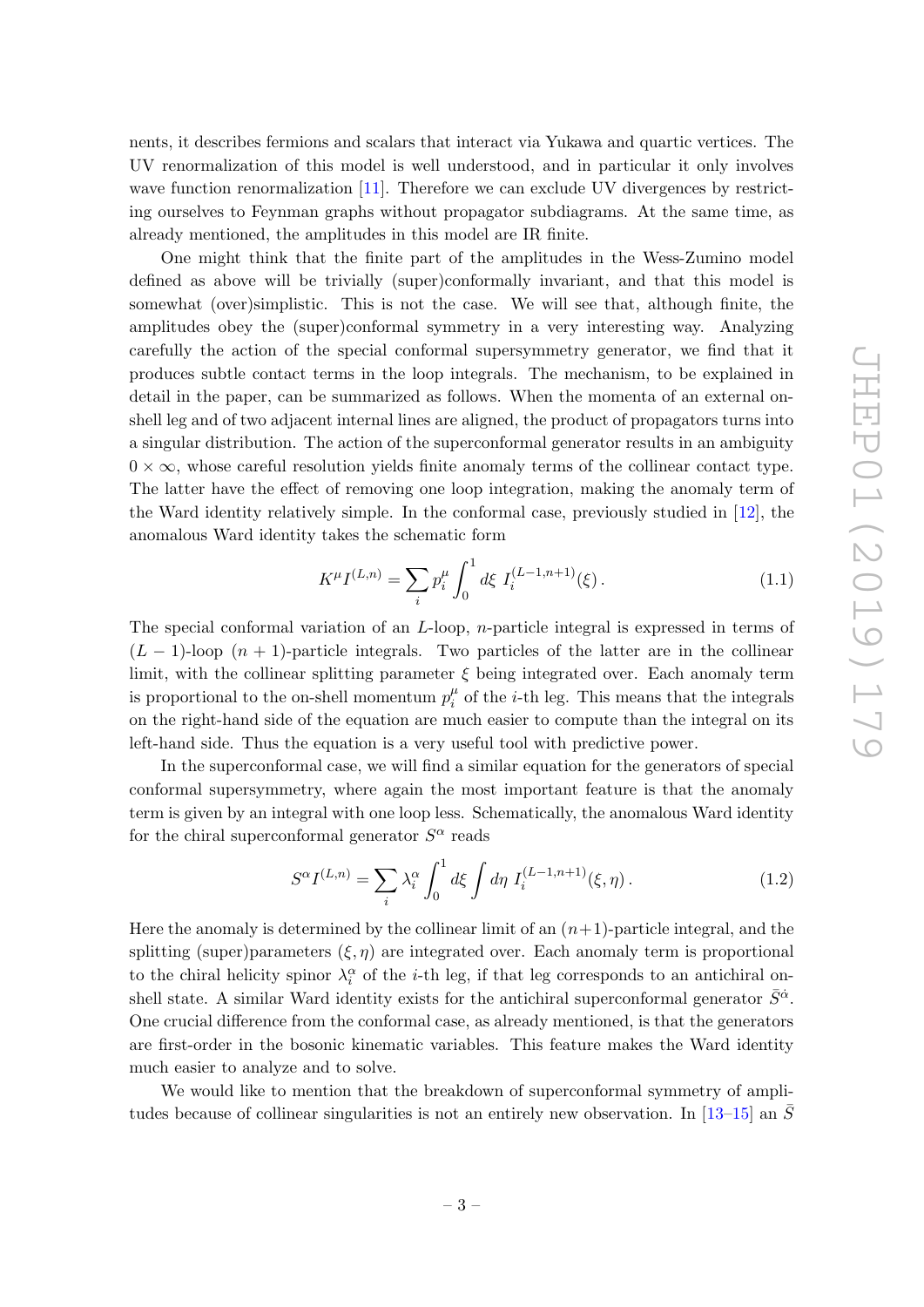anomaly has been revealed at the level of the unitarity cuts of the  $\mathcal{N} = 4$  sYM amplitude. It is due to singularities occurring when two on-shell legs, one external and one cut, become collinear. This phenomenon is known as a 'holomorphic anomaly' [\[16\]](#page-53-1) (see also ref. [\[17\]](#page-53-2) for amplitudes with  $\mathcal{N} = 1$  supersymmetry). In our case, the anomaly concerns the integrated quantity rather than its cuts. It takes the form of an inhomogeneous differential equation for the integral with high predictive power.

Readers knowledgeable in  $\mathcal{N} = 4$  sYM will have noticed that the anomaly equation  $(1.2)$  is reminiscent in form to the descent equations formulated for null polygonal Wilson loops in that theory [\[18,](#page-53-3) [19\]](#page-53-4). The Wilson loops are dual to planar scattering amplitudes in  $\mathcal{N} = 4$  sYM, and hence the descent equations also apply to the latter. These equations have been very useful in the analysis of  $\mathcal{N}=4$  sYM scattering amplitudes, more precisely in restricting the possible form of the remainder function, see e.g. [\[18,](#page-53-3) [20,](#page-53-5) [21\]](#page-53-6). We wish to point out that although these equations are similar in form to our eq.  $(1.2)$ , they are a different manifestation of the same phenomenon. In the case of [\[18,](#page-53-3) [19\]](#page-53-4), the equation applies to the dual Wilson loops, while in our case they apply directly to amplitudes. The main difference is that the anomalous symmetry of the Wilson loop is the Poincaré supersymmetry  $\overline{Q}$ , which is dual to the superconformal symmetry  $\overline{S}$  of the amplitude. Also, since the duality Wilson loops/amplitudes only works in the planar limit, nothing could be predicted about the nonplanar sector of the amplitude.

In this paper, we explain in detail how the anomalous superconformal Ward identity [\(1.2\)](#page-4-0) is derived, and study its consequences. We emphasize that our approach does not rely on planarity or integrability. Moreover, since we only use  $\mathcal{N} = 1$  supersymmetry, the techniques developed here can be expected to apply to much larger classes of superconformal theories compared to just  $\mathcal{N} = 4$  sYM.

We organize the component amplitudes into superamplitudes depending on Grassmann parameters, and classify them according to their R charge, i.e. their Grassmann degree. In  $\mathcal{N} = 4$  sYM the latter is related to the helicity distribution, but here it is not. In a slight abuse of language, we refer to superamplitudes as 'maximally-helicity-violating-like' (MHVlike), 'next-to-MHV-like' amplitudes (NMHV-like), and so on. Readers familiar with  $\mathcal{N}=4$ sYM will find many similarities to the structure of superamplitudes in that theory, but also certain differences. For example, the structure of super-invariants is remarkably similar to that known from  $\mathcal{N} = 4$  sYM [\[22\]](#page-53-7). One new aspect is that the N<sup>k</sup>MHV-like amplitudes in our model of  $\mathcal{N} = 1$  supersymmetric matter do not exist for arbitrary number of particles. For example, MHV-like amplitudes exist for  $N = 3, 4, 5, 6$  external particles only.

We find that the MHV-like and the equivalent  $\overline{\text{MHV}}$ -like superamplitudes are characterized by a single bosonic function. This means that all of their component amplitudes are related. Such amplitudes are particularly easy to study and we provide many examples. On the other hand, non-MHV-like superamplitudes contain several independent component amplitudes, which makes their structure richer.

In our Letter [\[3\]](#page-52-2), we used the superconformal Ward identity [\(1.2\)](#page-4-0) to compute a previously unknown non-planar two-loop five-particle integral. In the present paper, we illustrate the usefulness of the method by a number of further non-trivial examples. We show how the inhomogeneous first-order partial differential equations that follow from [\(1.2\)](#page-4-0) can be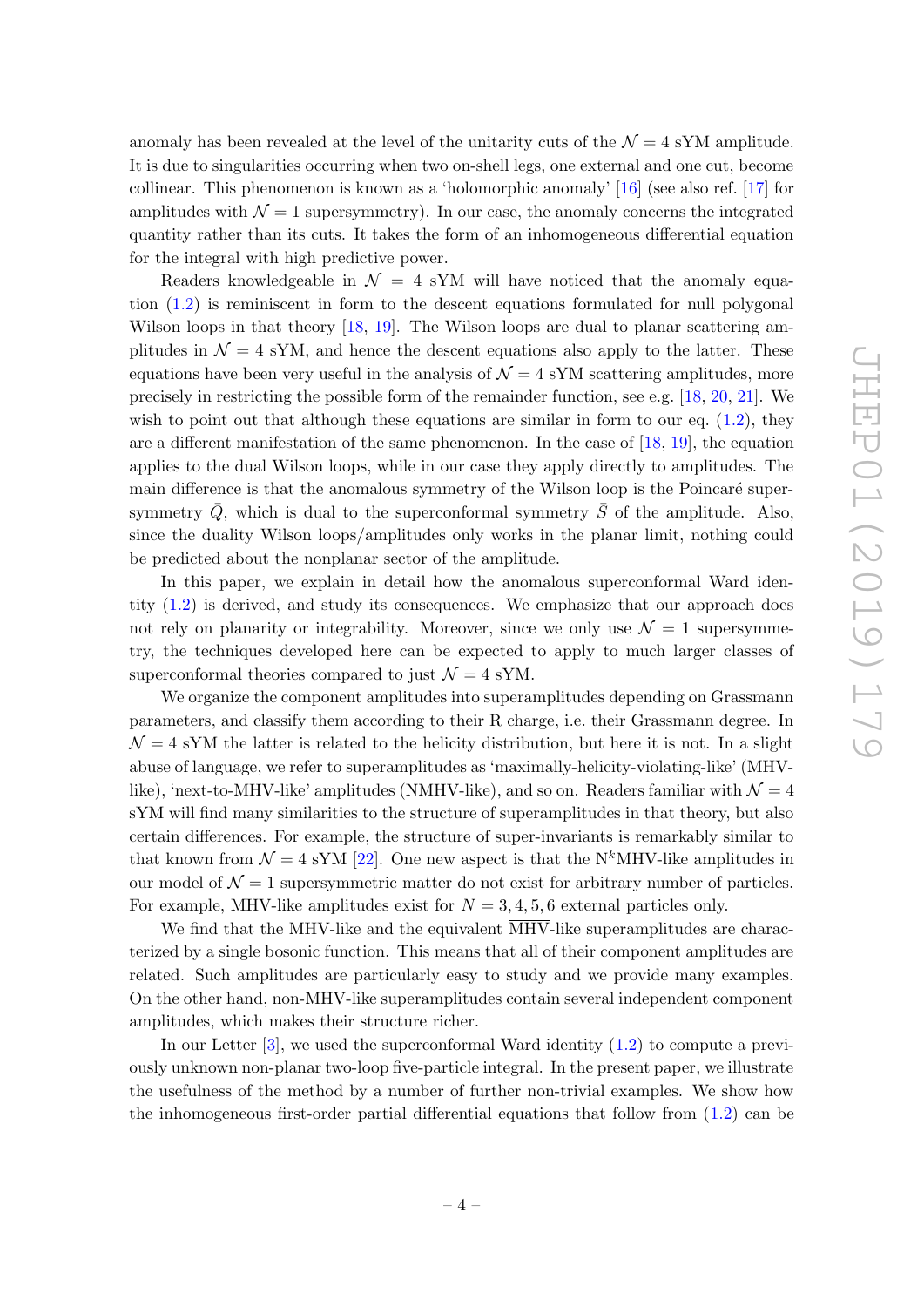solved for various planar and nonplanar one- and two-loop Feynman integrals. These are finite integrals constructed from Yukawa and  $\phi^4$  vertices. Our method does not rely on any prior knowledge of special properties of the functions, such as the symbol alphabet [\[23,](#page-53-8) [24\]](#page-53-9), which we derive by integrating the differential equations.

We wish to mention an important property of the special conformal supersymmetry generators  $S^{\alpha}$  and  $\bar{S}^{\dot{\alpha}}$ . When they pass through the Grassmann structure of the superamplitude and reach the bosonic functions, they are converted to 'twistor collinearity operators' [\[25\]](#page-53-10). In some cases, the fact that the latter operator only acts on half of the variables (i.e., the  $\lambda$ , but not the  $\tilde{\lambda}$  variables), turns out to be very useful when fixing the boundary conditions of the differential equations.

Interestingly, we find that all the integrals considered have uniform transcendental weight, and that they are closely related to the 'local integrals' from ref. [\[26\]](#page-53-11).

As a particular highlight, we work out the superconformal Ward identities for a generalization of the integral considered in [\[3\]](#page-52-2) to the case where one of the external legs is off-shell. This case is very interesting, as the kinematics corresponds to that of the process where a Higgs and two jets are produced. Computing next-to-next-to-leading order five-particle Feynman integrals [\[27–](#page-53-12)[30\]](#page-53-13), integration-by-parts reductions [\[31,](#page-53-14) [32\]](#page-54-0) and the corresponding amplitudes [\[33](#page-54-1)[–35\]](#page-54-2) is a very active area of research. Only some results for certain planar integrals [\[36\]](#page-54-3) are available, and our paper is the first to provide insights into the non-planar case. We derive and solve the Ward identities in the form of a two-parameter integral of known functions.

We begin in section [2](#page-7-0) by recalling the description of the massless Wess-Zumino model in  $\mathcal{N} = 1$  chiral superspace and defining (anti)chiral on-shell states. In section [3](#page-9-0) we discuss the general structure and symmetries of the  $\mathcal{N}=1$  matter superamplitudes and explain the  $N^k$ MHV-like classification according to their Grassmann degree. We trace the origin of the Ward identity  $(1.2)$  to the superconformal anomaly of the elementary three-point vertex functions. The following section  $4$  is devoted to the detailed study of a number of nontrivial examples of superamplitudes of the  $\overline{\text{MHV}}$  type with five legs. The single bosonic function that defines them is obtained by solving the superconformal Ward identities. We illustrate the method of integrating the differential equations and finding the relevant boundary conditions. In section [5](#page-28-0) we study a previously unknown non-planar two-loop integral of hexa-box topology. This result gives first insights into the function space of Higgs plus two jets amplitudes at next-to-next-to-leading order. In section [6](#page-35-0) we present an example of a six-leg one-loop superamplitude of the NMHV type. It is described by two bosonic functions, but thanks to the additional symmetry (cyclic and dual conformal) we are again able to solve the differential equations.

We provide five appendices for the reader's convenience. [A](#page-39-0)ppendices A and [B](#page-40-0) contain details on our two-component spinor conventions and the supersymmetry algebra, respectively. Appendix [C](#page-42-1) presents two different derivations of the superconformal anomaly formula of the three-point chiral vertex function. Appendix [D](#page-48-0) collects analytic formulas for one-loop integrals used in the calculation of the anomaly terms at higher loop orders. In appendix [E](#page-50-0) we explain how the previously known holomorphic anomaly of the unitarity cuts of an integral fits in our more general picture of the anomaly of the integral itself.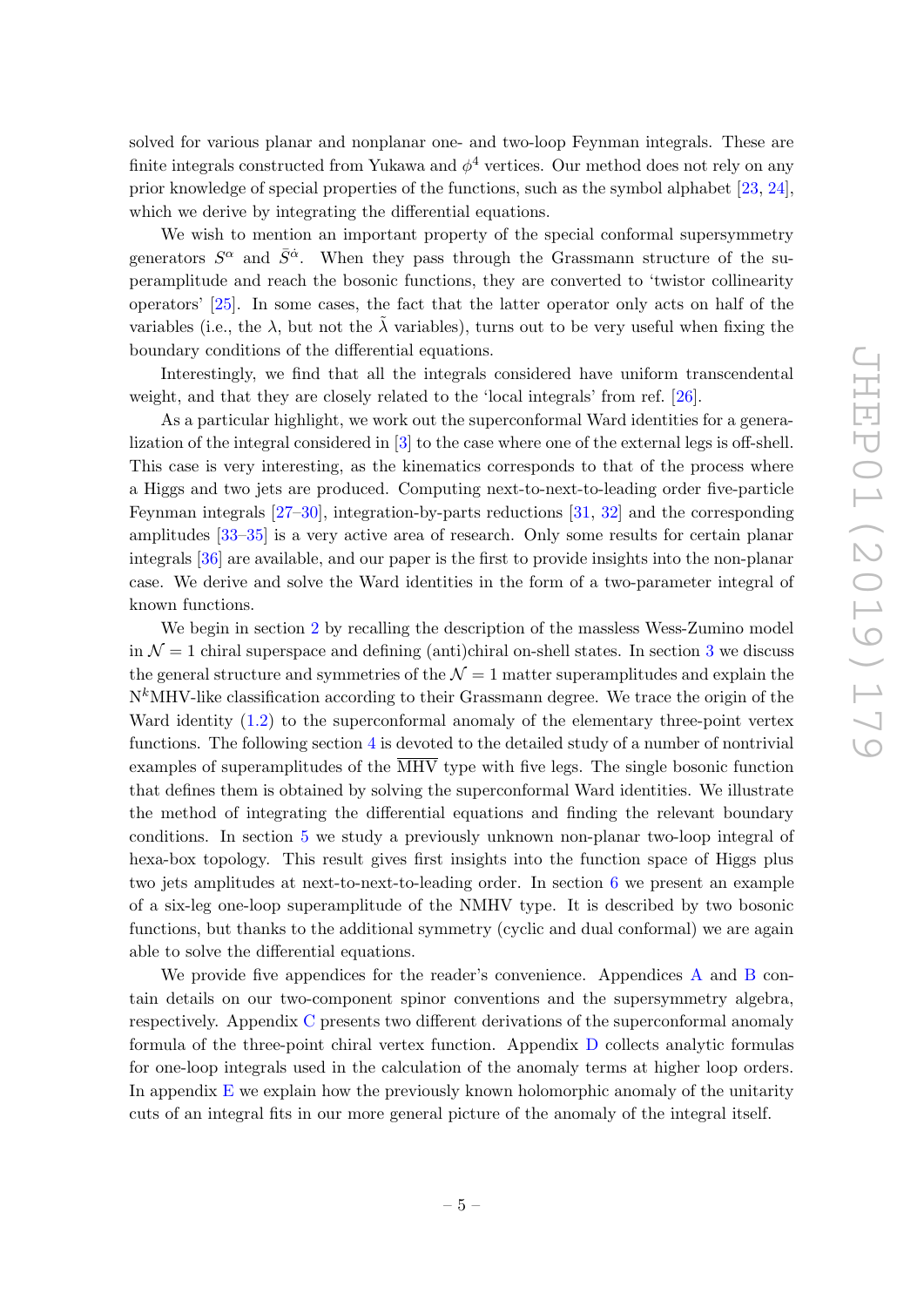# <span id="page-7-0"></span>2  $\mathcal{N} = 1$  superfields and Wess-Zumino model

We consider the massless Wess-Zumino model with  $\mathcal{N}=1$  supersymmetry in four dimensional space-time. It is described by a chiral and an antichiral off-shell superfield  $\Phi(x_L, \theta)$ and  $\bar{\Phi}(x_R, \bar{\theta})$ , respectively, with component expansion

<span id="page-7-1"></span>
$$
\Phi(x_L, \theta) = \phi(x) + \theta^{\alpha} \psi_{\alpha}(x) + \theta^2 F(x), \n\bar{\Phi}(x_R, \bar{\theta}) = \bar{\phi}(x) + \bar{\theta}_{\dot{\alpha}} \bar{\psi}^{\dot{\alpha}}(x) + \bar{\theta}^2 \bar{F}(x).
$$
\n(2.1)

Here  $\phi$  is a complex scalar,  $\psi, \bar{\psi}$  form a Majorana spinor and F is a complex auxiliary (non-propagating) field. The (anti)chiral superfields are defined in the appropriate superspace bases,

<span id="page-7-3"></span><span id="page-7-2"></span>
$$
\begin{aligned}\n\text{Chiral basis:} \qquad & x_L^\mu = x^\mu + \frac{i}{2} \theta \sigma^\mu \bar{\theta} \,, \quad \theta^\alpha \,; \\
\text{Antichiral basis:} \qquad & x_R^\mu = x^\mu - \frac{i}{2} \theta \sigma^\mu \bar{\theta} \,, \quad \bar{\theta}^{\dot{\alpha}} \,,\n\end{aligned} \tag{2.2}
$$

which are closed under the supersymmetry transformations (see appendix [B\)](#page-40-0).

The massless Wess-Zumino action

$$
S_{\rm WZ} = \int d^4x d^2\theta d^2\bar{\theta} \,\bar{\Phi}(x_R, \bar{\theta}) \,\Phi(x_L, \theta) + \frac{g}{3} \int d^4x_L d^2\theta \,\Phi^3(x_L, \theta) + \frac{g}{3} \int d^4x_R d^2\bar{\theta} \,\bar{\Phi}^3(x_R, \bar{\theta})
$$
(2.3)

involves a kinetic term (note that the two superfields have been written in the common real basis  $(x, \theta, \bar{\theta})$ ) and cubic self-interaction terms. Substituting the superfield expansions [\(2.1\)](#page-7-1) in  $(2.3)$  we obtain the component field form of the Lagrangian

$$
L_{\rm WZ}(x) = \bar{\phi}\Box\phi - i\bar{\psi}\partial\psi + \bar{F}F + g\left[\phi^2F - \frac{1}{2}\psi^2\phi + \text{c.c.}\right].\tag{2.4}
$$

Eliminating the auxiliary fields  $F, \bar{F}$  via their algebraic field equations, we obtain the familiar  $g\psi^2\phi$  (Yukawa) and  $g^2\phi^2\bar{\phi}^2$  couplings.

The action [\(2.3\)](#page-7-2) has a manifest U(1) symmetry. Ascribing to the odd variables  $\theta, \bar{\theta}$  and to the superfields  $\Phi$ ,  $\bar{\Phi}$  U(1) charges (called R-charges) according to table [1,](#page-8-0) we see that the action is invariant. The R-charge counting will play an essential role in what follows.

This model is superconformal at the classical level. At the quantum level, the symmetry is broken, but only by propagator corrections, and the beta function is proportional to the anomalous dimension of the superfield [\[11\]](#page-52-7). This property allows us to study individual UV finite supergraphs, with the only requirement that they do not contain propagator correction subgraphs. Further, we are interested in supergraphs contributing to the scattering of massless supermultiplets. Such supergraphs are potentially IR/collinear divergent, but their component graphs are composed of Yukawa and  $\phi^2 \bar{\phi}^2$  vertices, so they are finite in this sense as well.

The on-shell massless states in the  $\mathcal{N}=1$  matter scattering theory, corresponding to the (anti)chiral matter superfields  $\Phi(x_L, \theta)$  and  $\bar{\Phi}(x_R, \bar{\theta})$ , are obtained by replacing the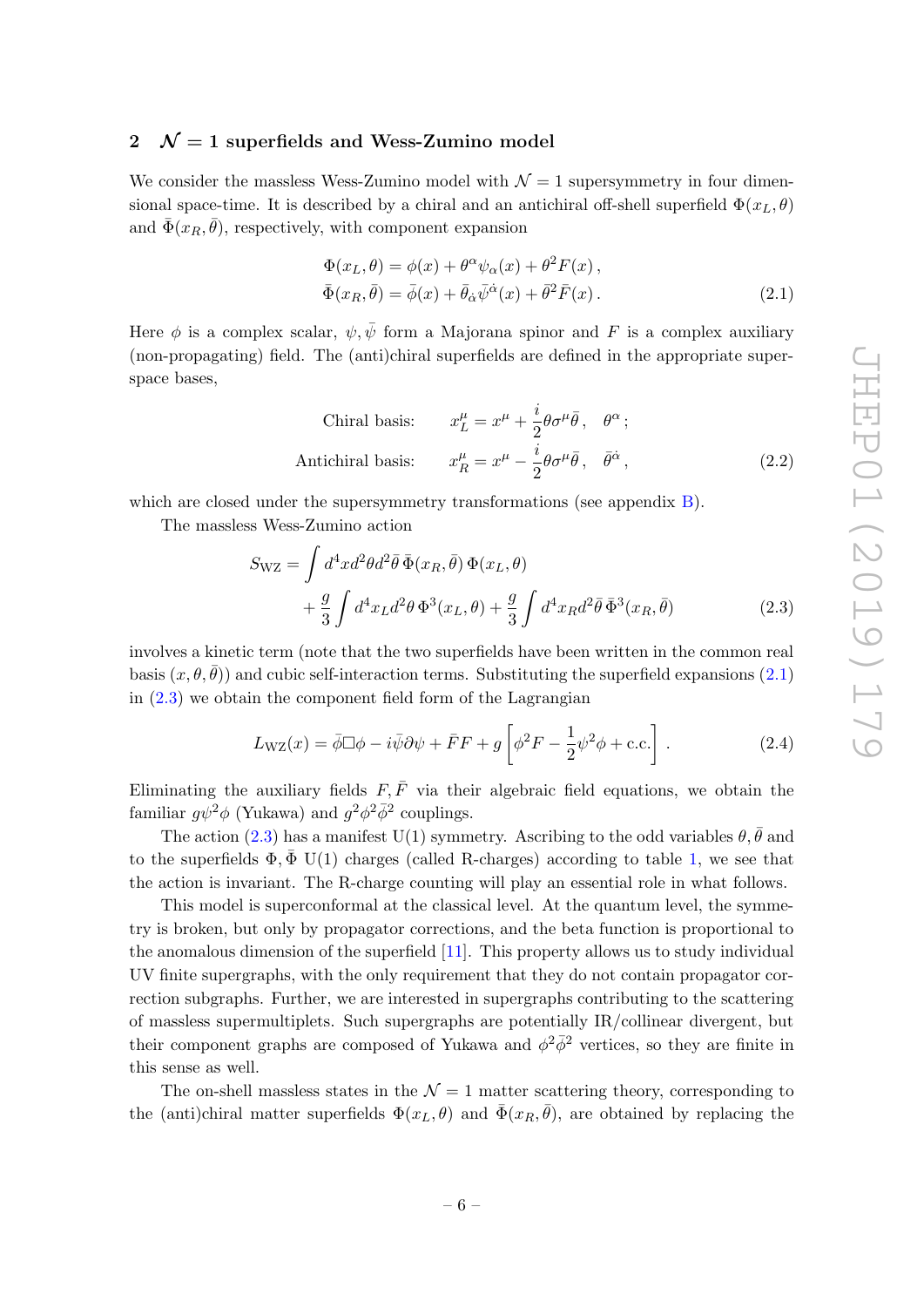|   |                |                          | $\begin{array}{ c c c c c }\hline \hspace{0.2cm} & \eta & \bar{\eta} & \bar{\Phi}(\eta) & \bar{\Phi}(\bar{\eta}) & \bar{\Psi}(\eta) & \lambda \ \hline \end{array}$ |  |                |              |
|---|----------------|--------------------------|---------------------------------------------------------------------------------------------------------------------------------------------------------------------|--|----------------|--------------|
|   |                |                          | $-1/2$   0   0   -1   -1   -1                                                                                                                                       |  |                | $/2$   $1/2$ |
|   | $-1$           |                          |                                                                                                                                                                     |  |                |              |
| H | $\overline{0}$ | $\overline{\phantom{0}}$ | $1/2$ $-1/2$ 0 0 1/2                                                                                                                                                |  | $-1/2$   $1/2$ |              |

<span id="page-8-0"></span>Table 1. Quantum numbers of the variables and superstates.

fields in [\(2.1\)](#page-7-1) by the solutions of the classical free equations of motion. For the spinor fields with a lightlike momentum  $p^2 = 0$ , i.e.  $p_{\alpha\dot{\alpha}} = \lambda_{\alpha}\tilde{\lambda}_{\dot{\alpha}}$ , these are  $\psi_{\alpha}(p) = \lambda_{\alpha}\psi_{+}(p)$  and  $\bar{\psi}_{\dot{\alpha}} = \tilde{\lambda}_{\dot{\alpha}}\psi_{-}(p)$ . The subscript  $\pm$  indicates the helicity of the fermion state. The auxiliary fields vanish on the free shell. In this way we obtain the superstates

<span id="page-8-8"></span>
$$
\Phi(p,\bar{\eta}) = \phi(p) + \psi_+(p)\bar{\eta}, \qquad \bar{\Phi}(p,\eta) = \bar{\phi}(p) + \eta\psi_-(p). \tag{2.5}
$$

In the chiral superstate the odd variable  $\bar{\eta} = \langle \lambda \theta \rangle \equiv \lambda^{\alpha} \theta_{\alpha}$  has helicity (-1/2); in the antichiral superstate the variable  $\eta = [\tilde{\lambda}\bar{\theta}] \equiv \tilde{\lambda}_{\dot{\alpha}}\bar{\theta}^{\dot{\alpha}}$  has helicity  $(+1/2)$ . These definitions follow the standard  $\mathcal{N} = 4$  sYM conventions for ascribing helicity to the odd on-shell variables  $\eta^A$  (with  $A = 1...4$ ). The on-shell states  $\psi_+, \phi, \bar{\phi}, \psi_-$  carry helicities  $+\frac{1}{2}, 0, 0, -\frac{1}{2}$  $\frac{1}{2}$ , respectively. The odd variables  $\bar{\eta}, \eta, \theta, \bar{\theta}$  also carry R-charges listed in table [1.](#page-8-0)

We prefer to use only one type of on-shell Grassmann variable. To this end we perform a Grassmann Fourier transform of  $\Phi(p,\bar{\eta}),$ 

$$
\Psi(p,\eta) = -\int d\bar{\eta} e^{\eta \bar{\eta}} \Phi(p,\bar{\eta}) = \psi_+(p) + \eta \phi(p). \qquad (2.6)
$$

We are allowed to use the same symbol  $\eta$  for the Fourier image of  $\bar{\eta}$  and for the Grassmann variable of  $\bar{\Phi}$  since they have the same helicity (+1/2) and R-charge (+1).

The assignments of dimension D (in mass units), R-charge R and helicity H are summarized in table  $1<sup>1</sup>$  $1<sup>1</sup>$ 

In the quantized theory, we define the superpropagator (vacuum expectation value)<sup>[2](#page-8-2),[3](#page-8-3)</sup>

<span id="page-8-7"></span><span id="page-8-6"></span><span id="page-8-4"></span>
$$
\langle \bar{\Phi}(-q, \bar{\theta}_1) \Phi(q, \theta_2) \rangle = \frac{e^{\bar{\theta}_1 \bar{q} \theta_2}}{q^2}, \qquad (2.7)
$$

where we omit the momentum conservation delta function. The Grassmann dependence in [\(2.7\)](#page-8-4) is fully fixed by the invariance under the off-shell generators Q and  $\bar{Q}$  in [\(B.7\)](#page-41-1).<sup>[4](#page-8-5)</sup>

Amputating one end of the propagator [\(2.7\)](#page-8-4) we obtain the super wave-functions (or rather their Fourier transform to momentum space)

$$
\langle \Phi(-p,\theta)\bar{\Phi}(p,\eta)\rangle = e^{\langle \lambda\theta\rangle\eta}, \qquad \langle \bar{\Phi}(-p,\bar{\theta})\Psi(p,\eta)\rangle = \eta + [\tilde{\lambda}\bar{\theta}]. \tag{2.8}
$$

Alternatively, they can be uniquely fixed as  $Q$ - and  $\overline{Q}$ -invariants, see [\(B.3\)](#page-40-2) and [\(B.7\)](#page-41-1).

<span id="page-8-1"></span><sup>&</sup>lt;sup>1</sup>The dimension of the off-shell superfields  $\Phi$ ,  $\bar{\Phi}$  is (-3) in momentum space (in mass units). After the amputation the on-shell states have dimension  $(-1)$ . The Fourier transform  $(2.6)$  does not change the dimension. The R-charge of  $\theta_{\alpha}$  and the helicity of  $\lambda_{\alpha}$  are conventional. The rest follows from the definitions and the interaction terms in [\(2.3\)](#page-7-2). We find it convenient to have integer R-charges of the odd variables.

<span id="page-8-3"></span><span id="page-8-2"></span><sup>&</sup>lt;sup>2</sup>Here and in what follows we tacitly assume time ordering of the fields (Feynman prescription)  $1/(q^2+i0)$ .  $^3\rm{For}$  the two-component spinor notation see appendix [A.](#page-39-0)

<span id="page-8-5"></span><sup>&</sup>lt;sup>4</sup>We use the notation q for the off-shell momenta  $(q^2 \neq 0)$  and  $p = \lambda \tilde{\lambda}$  for the on-shell ones.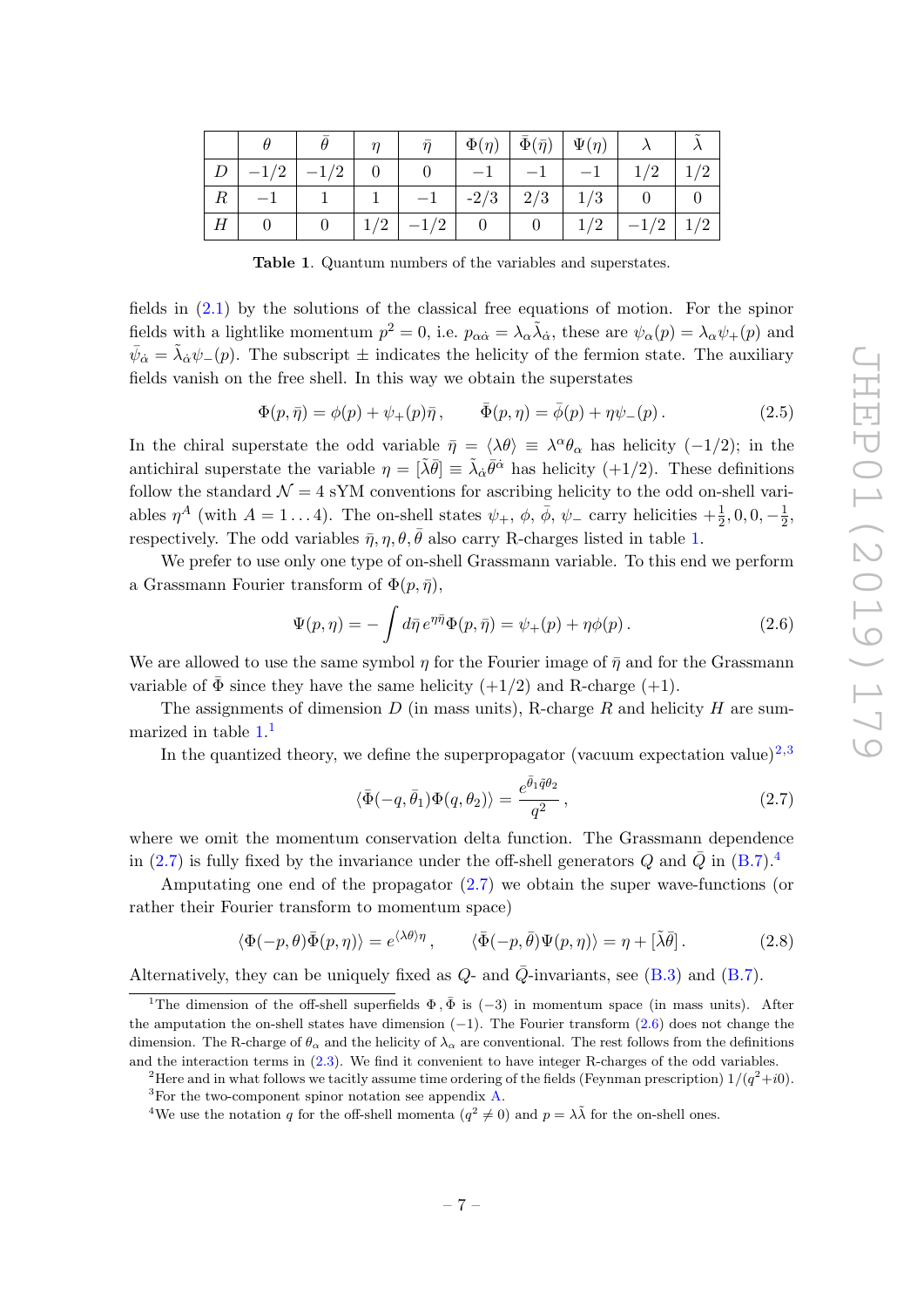We would like to mention that our Feynman rules differ from the familiar ones in the literature (see, e.g., ref. [\[37\]](#page-54-4)), in that we do not use spinor derivatives to achieve chirality. This is possible for massless fields because the momentum space propagator  $1/q^2$  is Fourier transformed to  $1/x_{12}^2$ , which has a manifestly supersymmetric extension (see [\(C.14\)](#page-45-2)). This saves us a lot of algebraic manipulations (known as 'D algebra') in the supergraphs.

# <span id="page-9-0"></span> $3\quad \mathcal{N}=1$  matter superamplitudes

In the following we consider  $\mathcal{N} = 1$  supergraphs with on-shell external legs. They contribute to a certain scattering superamplitude. Our model does not involve gauge fields, therefore we are not obliged to sum up all the supergraphs for a given scattering process to achieve gauge invariance. We are studying the superconformal properties of individual supergraphs involving *finite Feynman integrals*. Nevertheless, by abuse of language we will call them superamplitudes.

These objects are (naïvely) superconformal since the Lagrangian of the theory has the symmetry and it is not spoiled by UV or IR divergences. Still, as we show below, the superconformal symmetry can become anomalous because of collinear singularities in certain Feynman integrals, in the case when external and loop momenta are aligned. Our main task is to derive anomalous superconformal Ward identities for such integrals and to learn how to solve them.

# <span id="page-9-1"></span>3.1  $\mathcal{N} = 1$  on-shell supergraphs

As we have already stated, we study  $\mathcal{N} = 1$  supergraphs of the scattering amplitude type, based on the Wess-Zumino action [\(2.3\)](#page-7-2). Let us make some comments on their structure. A generic graph is depicted on the l.h.s. of figure [1.](#page-10-0) It is a bipartite graph, i.e. it is comprised of chiral and antichiral vertices. Chiral (or antichiral) vertices are denoted by gray (or black) blobs with  $\int d^2\theta$  (or  $\int d^2\bar{\theta}$ ) assigned to them. The vertices of opposite chirality are connected by propagators [\(2.7\)](#page-8-4). The arrows on the figure denote the 'chirality flow' from antichiral to chiral. The external on-shell states  $\bar{\Phi}(p, \eta)$  and  $\Psi(p, \eta)$  are described by the wave functions  $(2.8)$ .

Using these Feynman rules and doing the Grassmann integrations, we can reduce the supergraphs to familiar Feynman graphs for bosons and fermions. However, we can further simplify the task. We implement at first all chiral integrations, see the r.h.s. of figure [1.](#page-10-0) In this way we form antichiral tree-level vertex functions  $\langle \bar{\Phi} \bar{\Phi} \bar{\Phi} \rangle$ , where each  $\bar{\Phi}$  can either be an on-shell state  $\bar{\Phi}(\eta)$  or an off-shell superfield  $\bar{\Phi}(\bar{\theta})$ . In the fully off-shell case we have

<span id="page-9-2"></span>
$$
\bar{\Phi}(q_1, \bar{\theta}_1) \qquad \bar{\Phi}(q_2, \bar{\theta}_2) = \frac{\delta^{(4)}(P)\delta^{(2)}(Q)}{q_1^2 q_2^2 q_3^2}, \qquad (3.1)
$$
\n
$$
\bar{\Phi}(q_3, \bar{\theta}_3)
$$

where  $P = \sum_{i=1}^{3} q_i$  is the total momentum and  $Q = \sum_{i=1}^{3} \bar{\theta}_i \tilde{q}_i$  is the total supercharge. We can replace one or more of the off-shell superfields  $\bar{\Phi}(\theta)$  by an on-shell state  $\bar{\Phi}(\eta)$  by just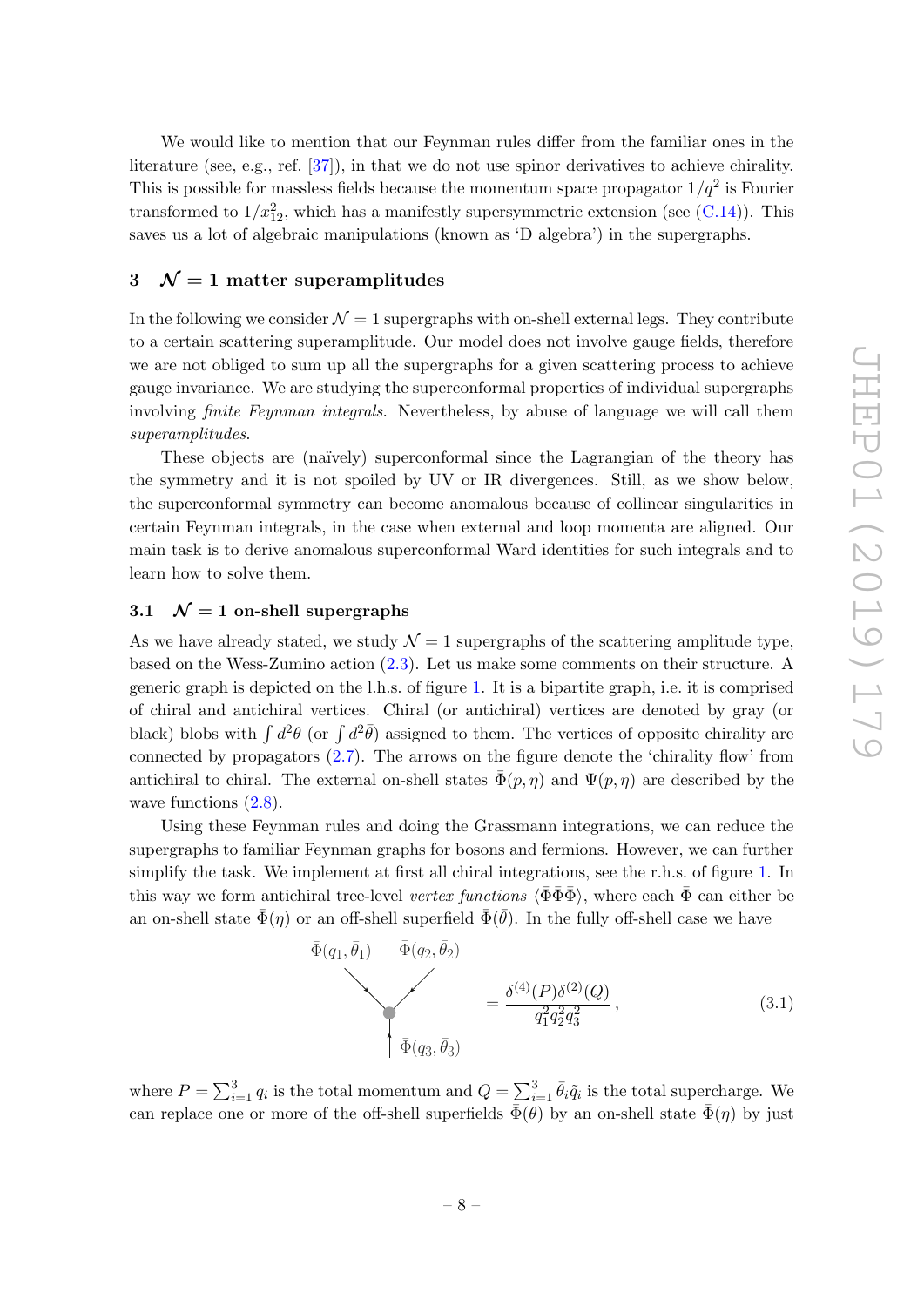

<span id="page-10-0"></span>**Figure 1.** A generic  $\mathcal{N} = 1$  supergraph is split into vertex functions. Gray blobs denote chiral vertices  $\Phi^3$  and black blobs denote antichiral vertices  $\bar{\Phi}^3$ . Arrows represent the chirality flow.

dropping the corresponding propagator  $1/q^2$  in [\(3.1\)](#page-9-2), replacing  $q \to p = \lambda \tilde{\lambda}$  in the total momentum and  $\bar{\theta}\tilde{q} \to \lambda\eta$  in the total supercharge Q. For example, putting a single leg on shell gives (for more detail see appendix [C\)](#page-42-1)

<span id="page-10-1"></span>
$$
\bar{\Phi}(q_1, \bar{\theta}_1) \qquad \bar{\Phi}(q_2, \bar{\theta}_2) = \frac{\delta^{(4)}(P)\delta^{(2)}(Q)}{q_1^2 q_2^2}, \qquad (3.2)
$$

where now  $Q = \bar{\theta}_1 \tilde{q}_1 + \bar{\theta}_2 \tilde{q}_2 + \lambda \eta$ . With two legs on shell we get

<span id="page-10-2"></span>
$$
\bar{\Phi}(p_1, \eta_1) \qquad \bar{\Phi}(p_2, \eta_2) = \frac{\delta^{(4)}(P)\delta^{(2)}(Q)}{q^2}, \qquad (3.3)
$$

where  $Q = \bar{\theta}\tilde{q} + \lambda_1\eta_1 + \lambda_2\eta_2$ .

After integrating at the chiral vertices in this way, the resulting graph on the r.h.s. of figure [1](#page-10-0) consists of antichiral vertex functions and wave functions  $\langle \Psi(\eta)\bar{\Phi}(\bar{\theta})\rangle$  [\(2.8\)](#page-8-7), which are glued together at the black blobs by antichiral integrations  $\int d^2\bar{\theta}$ .

We also note that the bipartite graphs can only have  $2n$ -gon one-loop subdiagrams, e.g. box and hexagon one-loop sub-diagrams in figure [1.](#page-10-0) As mentioned earlier, we exclude graphs with propagator corrections ('bubbles') because they are UV divergent.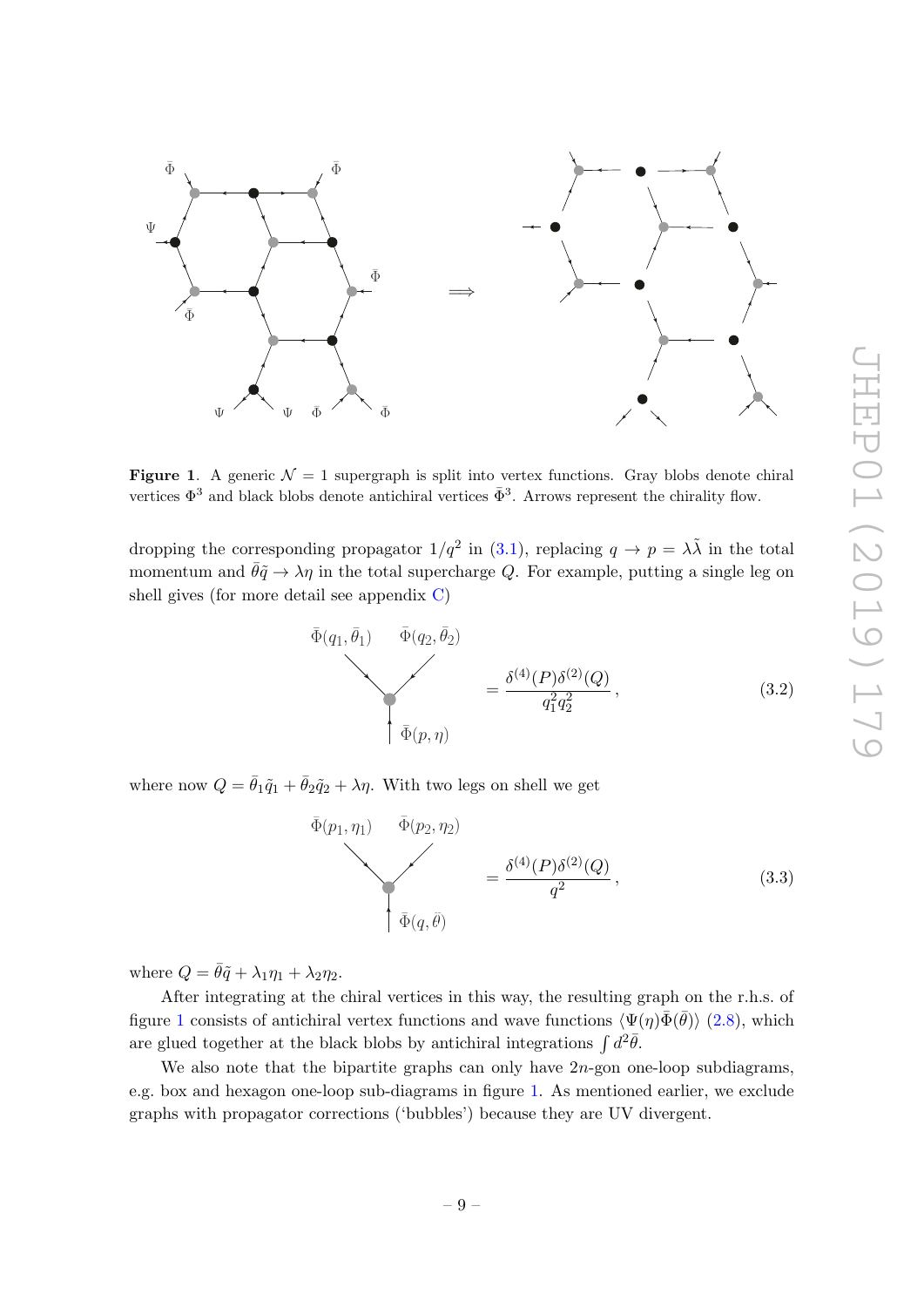| $\mid N \mid 3 \mid 4 \mid 5$                                         |  |  |  |  |  |  |  |  |
|-----------------------------------------------------------------------|--|--|--|--|--|--|--|--|
| $R_A$   0   0   0   1   0   1   2   1   2   1   2   3   1   2   3   4 |  |  |  |  |  |  |  |  |
|                                                                       |  |  |  |  |  |  |  |  |

<span id="page-11-4"></span>**Table 2.** Allowed amplitudes for small total number of particles  $N = m + n$ .

#### <span id="page-11-0"></span>3.2 Grassmann structure and symmetries

#### <span id="page-11-1"></span>3.2.1 Corollaries of Poincaré supersymmetry

The general superamplitude with  $N = (m + n) \geq 3$  particles, made from m antichiral  $\bar{\Phi}$ and n chiral  $\Psi$  matter superstates has the following manifestly Q-supersymmetric form<sup>[5](#page-11-2)</sup>

$$
A_{m,n} = \langle \bar{\Phi}(p_1, \eta_1) \cdots \bar{\Phi}(p_m, \eta_m) \Psi(p_{m+1}, \eta_{m+1}) \cdots \Psi(p_{m+n}, \eta_{m+n}) \rangle
$$
  
=  $\delta^{(4)}(P) \delta^{(2)}(Q) \mathcal{A}_{m,n}(p, \eta)$ , (3.4)

where  $P = \sum_i p_i$  and  $Q = \sum_i \lambda_i \eta_i$  are the total momentum and supercharge, respectively. We call the function  $A_{m,n}$  the *reduced amplitude*.

Let us now act with the generator of  $\overline{Q}$  supersymmetry. Using the relations  $[P, \overline{Q}] = 0$ and  $\{Q,\bar{Q}\}=P$  (see [\(B.1\)](#page-40-3)), we obtain that  $[\bar{Q}, \delta^{(4)}(P) \delta^{(2)}(Q)]=0$ . Then the  $\bar{Q}$  invariance of  $A_{m,n}$  implies the invariance of the reduced amplitude,

<span id="page-11-6"></span><span id="page-11-5"></span><span id="page-11-3"></span>
$$
\bar{Q}^{\dot{\alpha}} \mathcal{A} = 0. \tag{3.5}
$$

Next we determine the R-charges of the amplitude [\(3.4\)](#page-11-3) and of the reduced amplitude. According to table [1,](#page-8-0)  $R_A = (2m + n)/3$ , which has to be integer, since only the odd variables  $\eta$  carry R-charge (+1). The delta function  $\delta^{(2)}(Q)$  has R-charge (+2), therefore  $R_A = (2m + n)/3 - 2$ . This implies that the reduced amplitude  $\mathcal{A}_{m,n}$  is of Grassmann degree  $R_A \geq 0$ , hence  $2m + n \geq 6$ . We find the following relations

$$
m = 3R_{\mathcal{A}} - N + 6 \ge 0, \qquad n = 2N - 6 - 3R_{\mathcal{A}} \ge 0,
$$
\n(3.6)

hence  $R_A \geq 0$  is an integer in the interval

$$
\frac{1}{3}(N-6) \le R_{\mathcal{A}} \le \frac{2}{3}(N-3). \tag{3.7}
$$

Each amplitude  $A_{m,n}$  has a conjugate  $\bar{A}_{n,m}$  obtained by complex conjugation followed by a Grassmann Fourier transform [\(2.6\)](#page-8-6) of all the points. This establishes the equivalence relation  $\bar{A}_{m,n}(\bar{\Phi},\Psi) = A_{n,m}(\Psi,\bar{\Phi})$ . For even N and for  $m = n = N/2$  the amplitude with  $R_A = N/2 - 2$  is self-conjugate.

For small  $N$ , we have listed the allowed cases in table [2.](#page-11-4) Figure [2](#page-12-0) illustrates the structure of the families of  $\mathcal{N}=1$  matter superamplitudes.

We find it useful to make an analogy with the classification of  $\mathcal{N} = 4$  sYM superamplitudes according to their Grassmann degree. Schematically, the *n*-particle  $\mathcal{N} = 4$ superamplitude has the form [\[22\]](#page-53-7)

$$
A_n^{\mathcal{N}=4\,\mathrm{sYM}} = \delta^{(4)}(P)\,\delta^{(8)}(Q)\,\mathcal{A}_n^{\mathcal{N}=4\,\mathrm{sYM}}\,,\tag{3.8}
$$

<span id="page-11-2"></span><sup>&</sup>lt;sup>5</sup>The three-point chiral amplitude  $A_{0,3}$  is an exception, see [\(3.21\)](#page-15-1).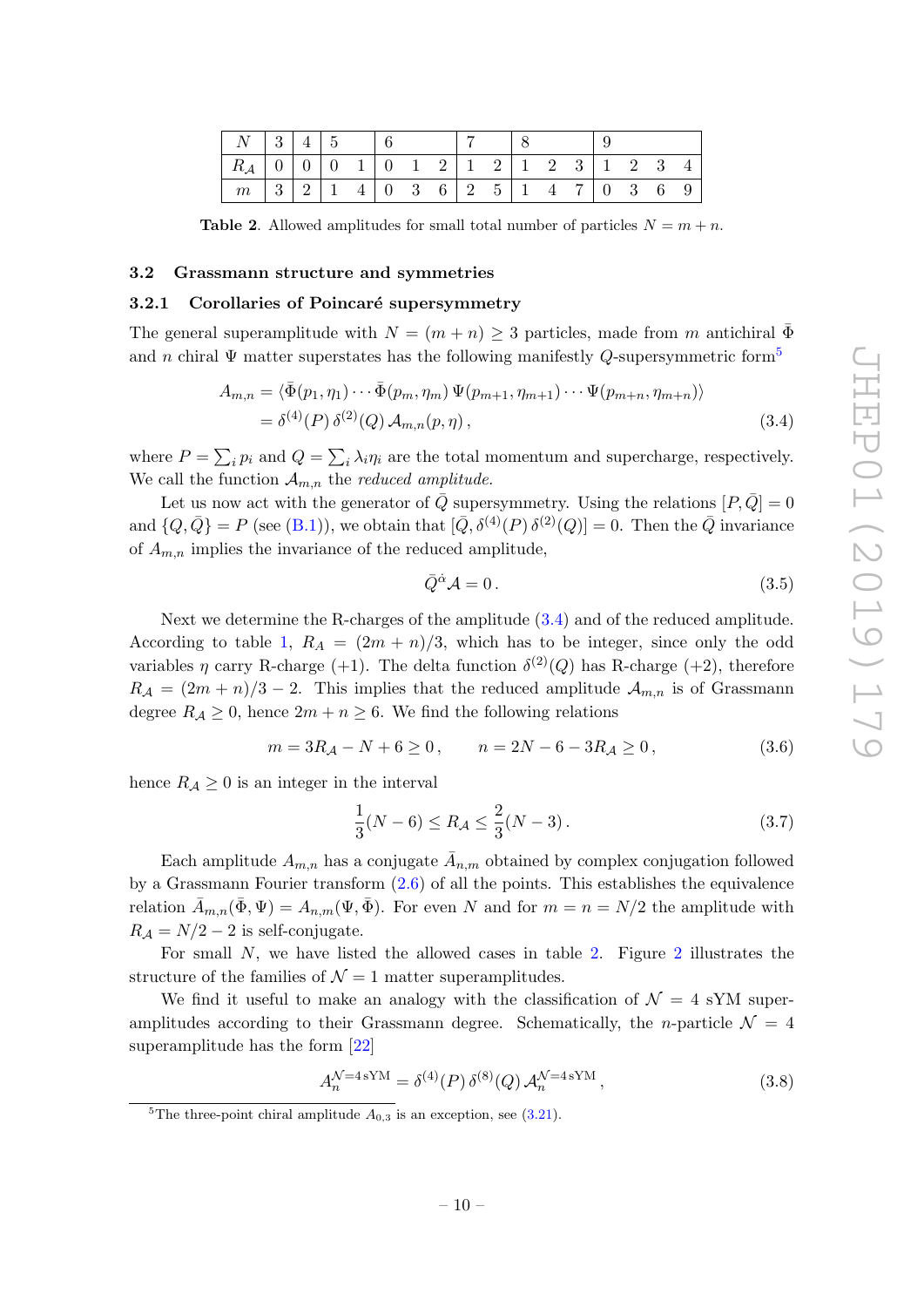

<span id="page-12-0"></span>Figure 2. N-point superamplitudes with m states  $\bar{\Phi}$  and  $(N - m)$  states  $\Psi$  allowed by supersymmetry. Points on the anti-diagonals represent the N<sup>k</sup>MHV amplitudes with  $R_A = k$ ; points on the diagonals represent the conjugate amplitudes  $\overline{N^kMHV}$ . Amplitudes lying on the intersection of lines with the same k are self-conjugate. The MHV point  $(N, m) = (3, 3)$  is special, since its MHV conjugate has an exceptional description.

where the reduced amplitude is a polynomial in the odd variables  $\eta^A$  (with  $A = 1...4$ ) expanded as follows

<span id="page-12-1"></span>
$$
\mathcal{A}_n^{\mathcal{N}=4\,\mathrm{sYM}}(\eta) = \mathcal{A}_n^{\mathrm{MHV}} + \mathcal{A}_n^{\mathrm{NMHV}} + \ldots + \mathcal{A}_n^{\mathrm{N}^k\mathrm{MHV}} + \ldots + \mathcal{A}_n^{\overline{\mathrm{MHV}}}.
$$
 (3.9)

Here the N<sup>k</sup>MHV term is a homogeneous polynomial of Grassmann degree  $4k$ . The last term  $\overline{\text{MHV}} = \text{N}^{n-4}\text{MHV}$  has the maximal degree  $4(n-4)$  allowed by  $\mathcal{N}=4$  supersymmetry. Since the  $\mathcal{N} = 4$  on-shell multiplet is self-conjugate under PCT, the terms in the expansion [\(3.9\)](#page-12-1) are pairwise equivalent via complex conjugation and Grassmann Fourier transform,  $\overline{N^kMHV}_n = N^{n-k-4}MHV_n$ . In particular, the top and bottom terms in the expansion [\(3.9\)](#page-12-1) form the pair  $\overline{\text{MHV}}_n = \text{MHV}_n$ .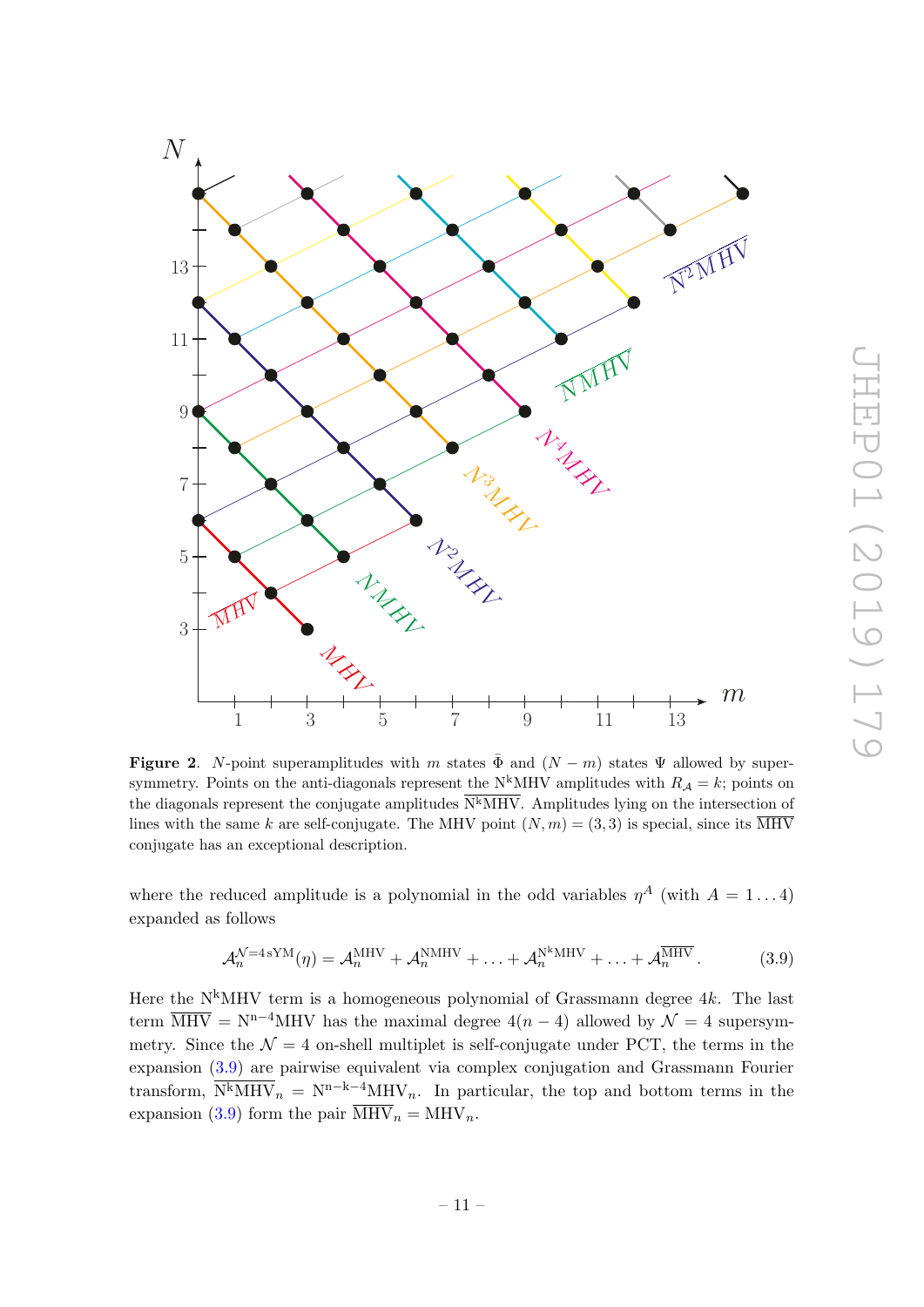Coming back to our  $\mathcal{N} = 1$  matter amplitudes [\(3.4\)](#page-11-3), the Grassmann degree of the reduced amplitude equals its R-charge. Then, by analogy with  $\mathcal{A}_n^{\mathcal{N}=4 s Y M}$ , we call  $\mathcal{A}_{m,n}$ MHV-like if  $R_A = 0$ , NMHV-like if  $R_A = 1$ , etc.

From [\(3.7\)](#page-11-5) we see that MHV-like amplitudes exist only for  $3 \leq N \leq 6$ , with  $m =$  $6 - N$ ,  $n = 2N - 6$ . This case is very special, since the reduced amplitude has Grassmann degree zero and is thus given by a single bosonic function of the particle momenta,

<span id="page-13-3"></span>
$$
\mathcal{A}^{\text{MHV}} = \mathcal{I}(p). \tag{3.10}
$$

The conjugate  $\mathcal{A}^{\overline{\text{MHV}}}$  amplitude has m and n exchanged, and, as follows from [\(3.6\)](#page-11-6), its Rcharge  $R_A = N - 4$  takes the maximal allowed value. Consequently,  $\mathcal{A}^{\overline{\text{MHV}}}$  is also described by the single function  $\bar{\mathcal{I}}(p)$ . As in the MHV case,  $\overline{\text{MHV}}$ -like amplitudes exist only if  $N \leq 6$ (see footnote [7\)](#page-13-0).

For all the other cases A is spanned by a basis of nilpotent  $\overline{Q}$  invariants, each coming with its own bosonic coefficient function. To determine their form and number we can use supersymmetry to make the following prediction. Q supersymmetry eliminates two of the odd variables, e.g.  $\eta_{N-1}$  and  $\eta_N$ , and  $\overline{Q}$  supersymmetry another two, e.g.  $\eta_1$  and  $\eta_2$ . The remaining variables  $\eta_i$  give rise to  $N-4$  independent combinations<sup>[6](#page-13-1)</sup>

$$
\Xi_{12i} = [12]\eta_i + [2i]\eta_1 + [i1]\eta_2 \quad \text{for } i = 3, ..., N - 2.
$$
 (3.11)

They are  $\bar{Q}$ -invariants,  $\bar{Q} \Xi_{12i} = 0$  with  $\bar{Q}$  from [\(B.4\)](#page-40-4), as follows from the Schouten identity. So, the NMHV-like reduced amplitude has the following generic form

<span id="page-13-4"></span><span id="page-13-2"></span>
$$
\mathcal{A}^{\text{NMHV}} = \sum_{i=3}^{N-2} \Xi_{12i} \, \mathcal{I}_i(p) \,, \tag{3.12}
$$

with  $N-4$  independent bosonic coefficient functions  $\mathcal{I}_i(p)$ . From [\(3.7\)](#page-11-5) we deduce that NMHV-like amplitudes exist only for  $5 \leq N \leq 9$ . The case  $N = 5$  is in fact an MHV amplitude, since  $\overline{\text{MHV}}_5 = \text{NMHV}_5$ . So, genuine NMHV-like amplitudes exist for  $6 \leq N \leq$ 9, with the number of functions  $\mathcal{I}_i(p)$  ranging from 2 to 5. Further  $\mathcal{A}^{N^kMHV}$  are constructed by multiplying together various subsets of k from the total number of  $N-4 \Xi$ -invariants.<sup>[7](#page-13-0)</sup>

We remark that the Grassmann structure of the  $\mathcal{N}=1$  amplitude resembles, to some extent, that of the  $\mathcal{N} = 4$  sYM amplitude [\(3.9\)](#page-12-1). There one constructs a basis of the socalled R-invariants, first introduced for NMHV amplitudes in [\[22\]](#page-53-7) and later generalized to all N<sup>k</sup>MHV amplitudes in [\[38\]](#page-54-5). Our  $\Xi$  invariants in [\(3.11\)](#page-13-2) are the  $\mathcal{N}=1$  analogs of the  $\mathcal{N} = 4$  R-invariants. The main difference is that in the  $\mathcal{N} = 4$  case there is no R-charge, so the various  $N^k$ MHV amplitudes can appear together in the expansion of the full *n*-particle amplitude. To put it differently, the  $\mathcal{N} = 1$  on-shell matter multiplets [\(2.5\)](#page-8-8) are not selfconjugate under PCT. This is why the odd expansion of an  $\mathcal{N}=1$  amplitude with N

<span id="page-13-1"></span><span id="page-13-0"></span><sup>&</sup>lt;sup>6</sup>There exist various equivalent choices of bases of  $\Xi$ -invariants, see section [4.1.](#page-20-0)

<sup>&</sup>lt;sup>7</sup>One might think that the maximal allowed value of k is always  $N-4$ . In reality, the R-charge of the reduced amplitude is limited from above by the inequality  $(3.7)$ . If  $N > 6$  this upper bound is lower than the maximal number  $N-4$  of  $\Xi$  invariants. This explains why  $\mathcal{A}^{\text{MHV}}$ , which involves the product of all the available  $\Xi$  invariants, exists only for  $N \leq 6$ .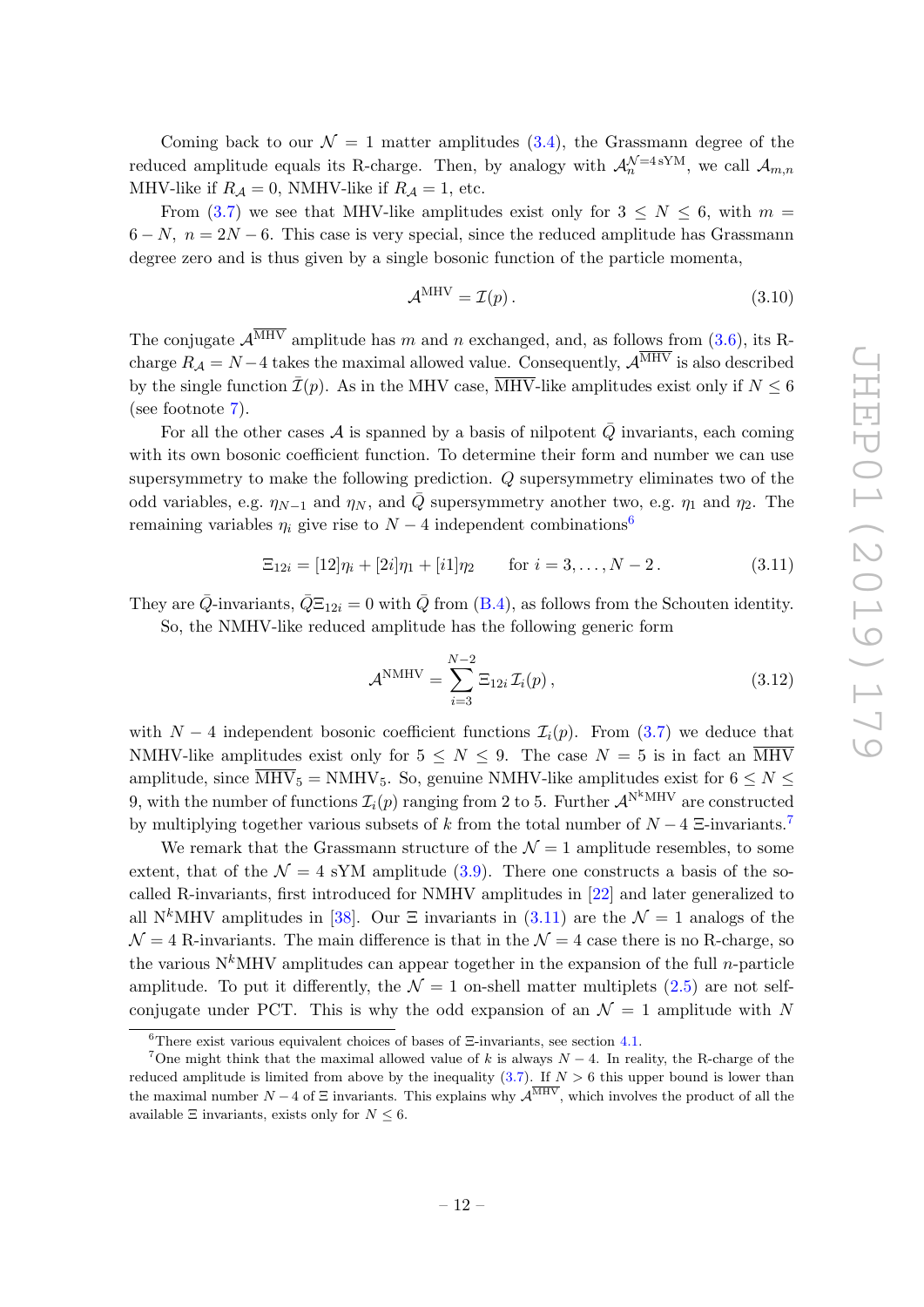particles also depends on how these particles are distributed between chiral and antichiral multiplets,  $N = m + n$ .

In this paper we consider the two simplest cases of MHV (or equivalently  $\overline{\text{MHV}}$ ) and NMHV-like amplitudes. We present several examples of MHV and  $\overline{\text{MHV}}$ -like amplitudes in sections [3.5,](#page-18-0) [4](#page-19-0) and [5](#page-28-0) and one example of an NMHV-like amplitude in section [6.](#page-35-0)

# <span id="page-14-0"></span>3.2.2 Special conformal supersymmetry

Next we turn to the generators of special conformal supersymmetry,  $S$  and  $\overline{S}$ . They commute with the (super)momentum deltas (see appendix  $B.3$ ), so we have

$$
S_{\alpha}A = \delta^{(4)}(P)\,\delta^{(2)}(Q)\,S_{\alpha}\mathcal{A}\,,\qquad \bar{S}_{\dot{\alpha}}A = \delta^{4}(P)\delta^{(2)}(Q)\,\bar{S}_{\dot{\alpha}}\mathcal{A}\,.
$$

Let us see how the symmetry is realized in the two simplest cases of MHV and NMHVlike amplitudes. We start with S supersymmetry. According to  $(3.10)$  and  $(B.4)$ , the fermionic derivatives in S annihilate the bosonic function  $\mathcal{I}(p)$ , so the Ward identity

<span id="page-14-5"></span><span id="page-14-4"></span><span id="page-14-2"></span><span id="page-14-1"></span>
$$
S_{\alpha} \mathcal{A}^{\text{MHV}} = 0 \tag{3.14}
$$

is trivially satisfied.

For NMHV-like amplitudes [\(3.12\)](#page-13-4) we need the anticommutator

$$
\{S^{\alpha}, \Xi_{12i}\} = [12] \frac{\partial}{\partial \lambda_i^{\alpha}} + [2i] \frac{\partial}{\partial \lambda_1^{\alpha}} + [i1] \frac{\partial}{\partial \lambda_2^{\alpha}} \equiv F_{12i}^{\alpha}.
$$
 (3.15)

Then the expected Ward identity takes the form

$$
S^{\alpha} \mathcal{A}^{\text{NMHV}} = \sum_{i=3}^{N-2} F_{12i}^{\alpha} \mathcal{I}_i(p) = 0.
$$
 (3.16)

In it we see the 1st-order chiral spinor operators  $F_{12i}^{\alpha}$ . Interestingly, these are the so-called collinearity operators in twistor space (cf. eq.  $(3.37)$  in ref.  $[25]$ ). This fact is not entirely new. In refs. [\[13,](#page-52-9) [14\]](#page-53-15) it was shown that the dual  $\overline{Q}$  supersymmetry of  $\mathcal{N} = 4$  sYM NMHV amplitudes (or equivalently, the ordinary  $\overline{S}$  supersymmetry) amounts to a condition for twistor collinearity, if applied to the unitarity cut of the amplitude. Here we see the same relationship between S supersymmetry and twistor collinearity, but now at the level of the amplitude itself and not its cuts.

Let us now examine  $\bar{S}$  supersymmetry for MHV-like amplitudes. The generator in  $(B.4)$ is 1st-order in the bosonic variables and involves a linear combination of the odd variables  $\eta$ . These are not all independent, as follows from supercharge conservation. We can solve this condition for, e.g.,

$$
\eta_1 = \frac{1}{\langle 12 \rangle} \sum_{i=3}^{N} \langle 2i \rangle \eta_i, \qquad \eta_2 = \frac{1}{\langle 12 \rangle} \sum_{i=3}^{N} \langle i1 \rangle \eta_i.
$$
 (3.17)

Substituting this in the expression for  $\overline{S}$  and equating the coefficients of the  $N-2$  independent  $\eta_i$  to zero, we obtain the following  $\overline{S}$  supersymmetry Ward identities for the single function  $\mathcal{I}(p)$  in  $(3.10)$ :

<span id="page-14-3"></span>
$$
\bar{S}^{\dot{\alpha}} \mathcal{A}^{\text{MHV}} \Rightarrow \tilde{F}_{12i}^{\dot{\alpha}} \mathcal{I}(p) = 0 \quad \text{for } i = 3, ..., N. \tag{3.18}
$$

Here  $\tilde{F}$  is the antichiral conjugate of the twistor collinearity operator [\(3.15\)](#page-14-1).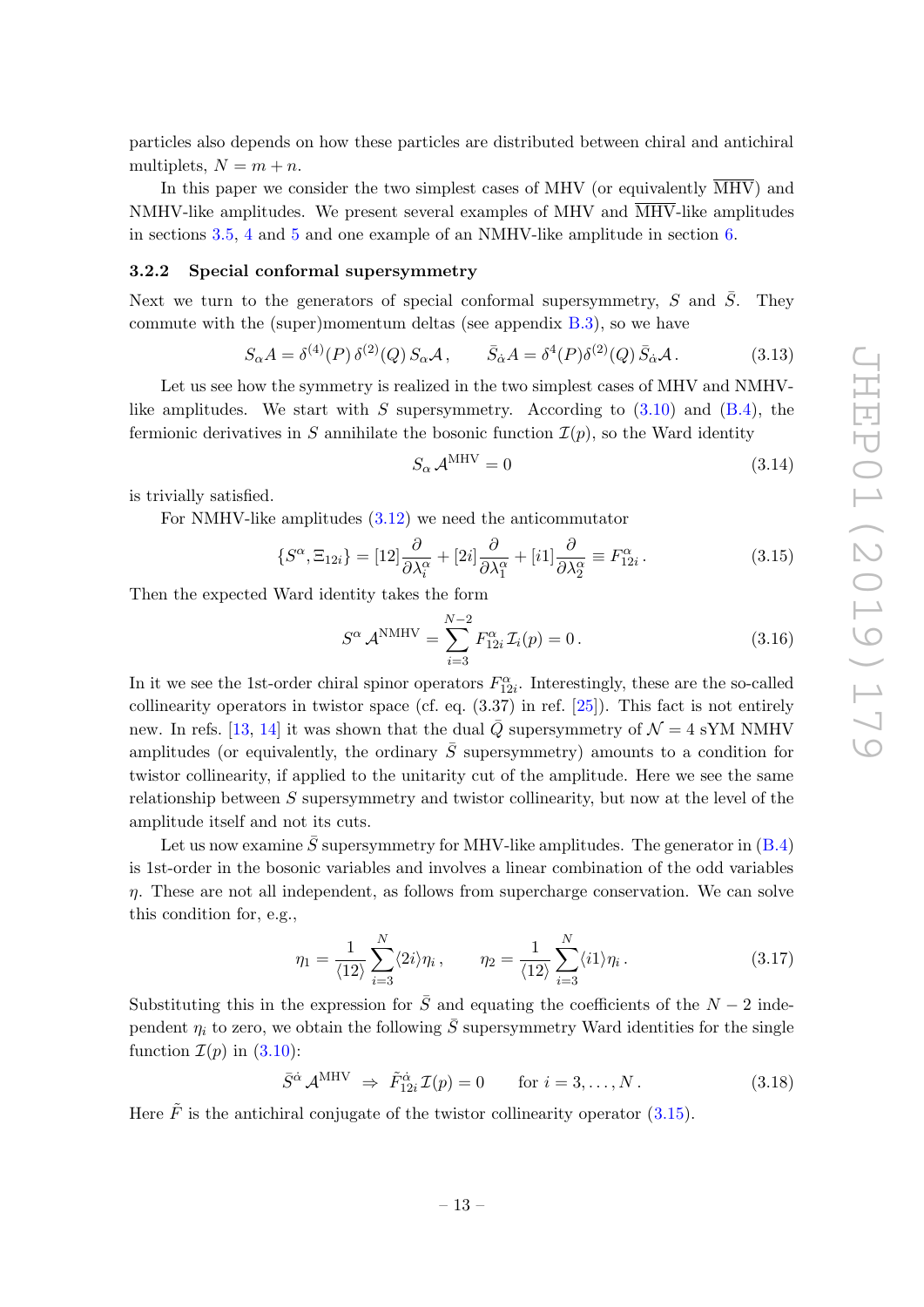For a tree amplitude we expect  $S_{\alpha}A = \bar{S}_{\dot{\alpha}}A = 0$ , and consequently, the Ward identities  $(3.16)$  and  $(3.18)$  to hold exactly. However, at loop level we encounter anomalies. The main point of this paper is to explain their origin and how to use the corresponding anomalous Ward identities. This will be done in section [3.4.](#page-16-0) Let us first look at some examples of tree-level superamplitudes which illustrate the features seen so far.

#### <span id="page-15-0"></span>3.3 Three- and four-particle tree-level examples

In this subsection we present very simple first examples which illustrate how a graph is composed from elementary vertices, and allows us to see the Grassmann structure due to Q supersymmetry and how the superconformal Ward identities work.

The cubic vertex  $\bar{\Phi}^3$  gives rise to the elementary three-leg MHV-like amplitude<sup>[8](#page-15-2)</sup>

$$
A_{3,0} = \langle \bar{\Phi}(p_1, \eta_1) \bar{\Phi}(p_2, \eta_2) \bar{\Phi}(p_3, \eta_3) \rangle_{\text{tree}} = \delta^{(4)}(P) \delta^{(2)}(Q). \tag{3.19}
$$

Its total R-charge (+2) is carried by  $\delta^{(2)}(Q)$ . The reduced amplitude is trivial,  $\mathcal{A}_{3,0} = 1$ , as follows from comparing the  $\eta$  expansion with, e.g., the component tree amplitude

<span id="page-15-3"></span><span id="page-15-1"></span>
$$
\eta_1^0 \eta_2 \eta_3 : \qquad \langle \bar{\phi} \psi_- \psi_- \rangle = \langle 23 \rangle. \tag{3.20}
$$

The cubic vertex  $\Phi^3$  gives rise to the elementary three-leg  $\overline{\text{MHV}}$ -like amplitude

$$
A_{0,3} = \langle \Psi(p_1, \eta_1) \Psi(p_2, \eta_2) \Psi(p_2, \eta_2) \rangle_{\text{tree}} = \delta^{(4)}(P) \Xi_{123}, \qquad (3.21)
$$

with the  $\overline{Q}$  invariant  $\Xi_{123}$  defined in [\(3.11\)](#page-13-2). It has the right overall R-charge 3 × (1/3) = 1, as well as the expected helicity  $(+1/2)$  at each point. Notice the absence of the supercharge conservation delta function  $\delta^{(2)}(Q)$ , whose R-charge  $(+2)$  is too high. The invariance under Q supersymmetry,  $Q \Xi_{123} = 0$ , follows from the solution of the three-point kinematic condition on the momenta. As a check of  $(3.21)$ , we can consider the component

<span id="page-15-5"></span>
$$
\eta_1 \eta_2^0 \eta_3^0 : \qquad \langle \phi \psi_+ \psi_+ \rangle = [23]. \tag{3.22}
$$

As explained earlier, the  $\overline{\text{MHV}}$ -like amplitude [\(3.21\)](#page-15-1) is equivalent to the MHV-like [\(3.19\)](#page-15-3). To see this, we first complex conjugate  $\bar{\Phi}(\eta) \to \Phi(\bar{\eta})$  and then we Fourier transform  $\bar{\eta} \to \eta$ using the identity

$$
\Xi_{123} = \frac{1}{2} \int \prod_{i=1}^{3} d\bar{\eta}_i \, e^{\sum_{j=1}^{3} \eta_j \bar{\eta}_j} \, \delta^{(2)} \left( \sum_{k=1}^{3} \tilde{\lambda}_k \bar{\eta}_k \right) \,. \tag{3.23}
$$

According to table [2,](#page-11-4) for the four-leg amplitude the allowed values are  $(m, n) = (2, 2)$ and  $R_A = 0$ , hence this amplitude is of the MHV type:<sup>[9](#page-15-4)</sup>

$$
\langle \bar{\Phi}(p_1, \eta_1) \Psi(p_2, \eta_2) \bar{\Phi}(p_3, \eta_3) \Psi(p_4, \eta_4) \rangle = \delta^{(4)}(P) \, \delta^{(2)}(Q) \, \frac{1}{\langle 24 \rangle} \, \mathcal{A}_{2,2}(p) \,. \tag{3.24}
$$

<span id="page-15-2"></span><sup>&</sup>lt;sup>8</sup>For the three-point examples [\(3.19\)](#page-15-3) and [\(3.21\)](#page-15-1) we may assume space-time signature (2, 2), in which three-particle massless scattering is possible.

<span id="page-15-4"></span><sup>&</sup>lt;sup>9</sup>This amplitude is self-conjugate, MHV<sub>2,2</sub> =  $\overline{\text{MHV}}_{2,2}$ .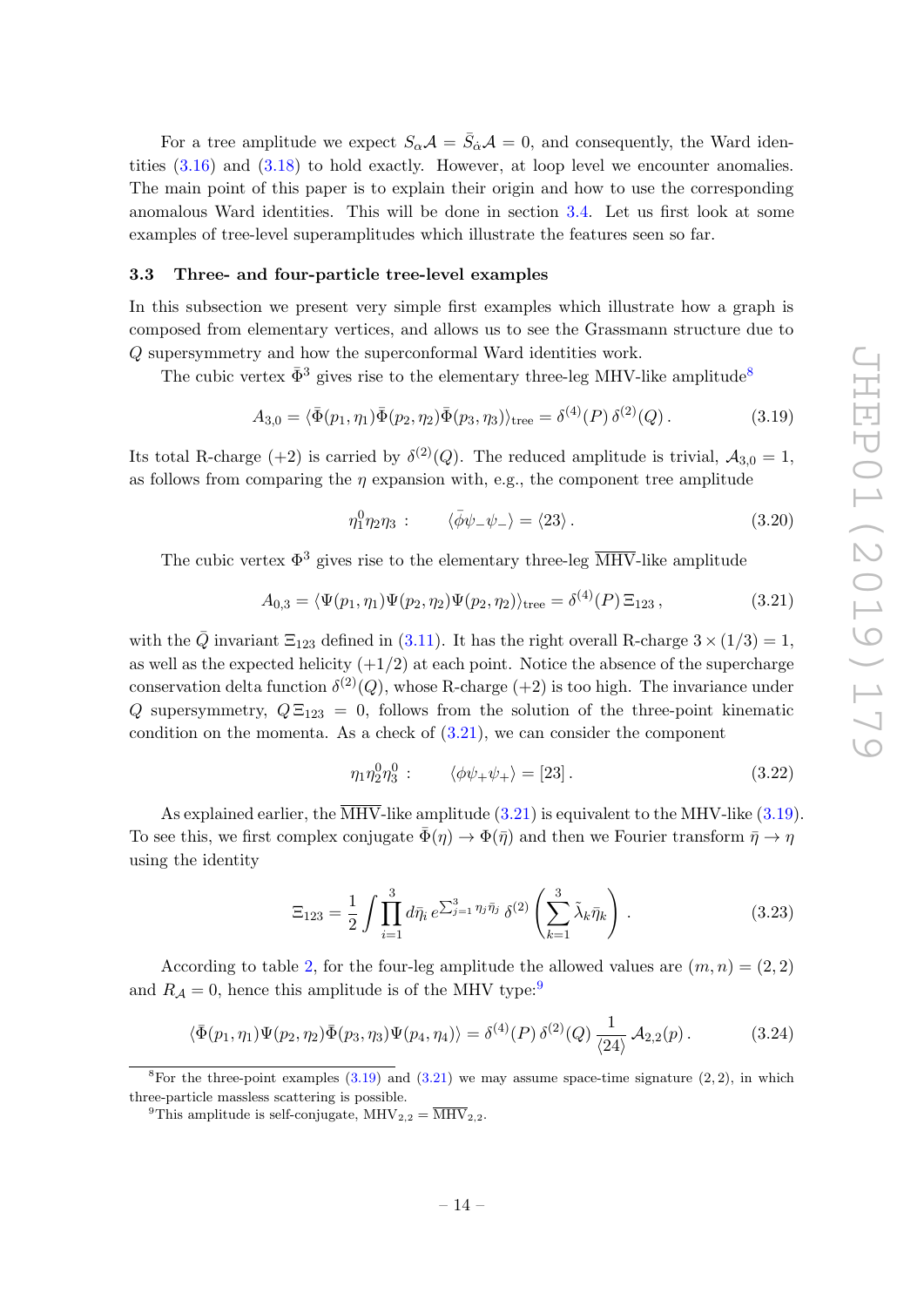The bosonic factor  $1/(24)$  gives the amplitude the required helicities at points 2 and 4. It  $\text{can be determined by comparing with the four-scalar component amplitude } \eta_1^0 \eta_2 \eta_3^0 \eta_4 \, \langle \bar{\phi} \phi \bar{\phi} \phi \rangle.$ At tree level we find

$$
\langle \bar{\phi}\phi\bar{\phi}\phi \rangle^{\text{tree}} = 1 \quad \Rightarrow \quad \mathcal{A}_{2,2}^{\text{tree}} = 1. \tag{3.25}
$$

It is easy to see that the above tree-level amplitudes satisfy the expected superconformal Ward identities.

### <span id="page-16-0"></span>3.4 Superconformal anomaly of vertex functions and loop amplitudes

Let us now analyze the action of the superconformal symmetry on loop-level amplitudes. In order to do this, we need to study how the three types of vertex functions [\(3.1\)](#page-9-2), [\(3.2\)](#page-10-1) and [\(3.3\)](#page-10-2) behave under superconformal transformations, paying close attention to possible distributional effects.

To begin with, the antichiral vertex functions considered here do not have an  $\overline{S}$ anomaly. Such an anomaly may appear in their chiral conjugates.

The argument in appendix  $B.3$  why the generator S commutes with the (super)momentum conservation delta functions applies equally well to correlation functions with some or all of the legs off shell. Then, counting the dimensions and the R-charges of the three off-shell superfields in  $(3.1)$ , one can check that this off-shell vertex is S-invariant.

Next, the vertex function with two on-shell legs does not present any anomaly. Indeed, the single propagator in [\(3.3\)](#page-10-2) does not develop a singularity that may break the (super)conformal symmetry. This is also clear at the component level. Expanding in  $\eta$  we find the component Yukawa vertex

<span id="page-16-1"></span>
$$
\eta_1 \eta_2 \left\langle \psi_- \psi_- \bar{\phi} \right\rangle \sim \eta_1 \eta_2 \frac{\left\langle 12 \right\rangle}{\left(p_1 + p_2\right)^2} \,. \tag{3.26}
$$

It is conformal and hence the super-vertex is superconformal as well.

The situation changes radically in the case where one leg is on shell. There exists a region in the momentum space where the two off-shell momenta become collinear with the on-shell one,  $q_1 \sim q_2 \sim p$ . Then the product of propagators in [\(3.2\)](#page-10-1) becomes a singular distribution (see appendix [C](#page-42-1) for the detailed explanation). Consequently, the antichiral vertex function  $(3.2)$  is invariant only up to a contact term (see  $(C.10)$ ),

$$
S_{\alpha} \langle \bar{\Phi}(q_1, \bar{\theta}_1) \bar{\Phi}(q_2, \bar{\theta}_2) | \bar{\Phi}(p, \eta) \rangle_{\text{tree}}
$$
  
= 
$$
\frac{i\pi^2}{2} \lambda_{\alpha} \int_0^1 d\xi \left( \eta + [\tilde{\lambda}\bar{\theta}_1]\xi + [\tilde{\lambda}\bar{\theta}_2]\bar{\xi} \right) \delta^{(4)}(q_1 + \xi p) \delta^{(4)}(q_2 + \bar{\xi}p),
$$
 (3.27)

where  $\bar{\xi} = 1-\xi$ . This contact term becomes relevant when  $q_i$  are loop integration momenta. This mechanism is at the heart of our anomalous superconformal Ward identities.

In order to derive the S-supersymmetry Ward identity for a supergraph, we need to evaluate explicitly its S-variation. Consider a generic supergraph, such as the one shown in figure [1.](#page-10-0) As explained in section [3.1,](#page-9-1) the graph is built from antichiral vertex functions  $(3.2)$ , which have an  $S$ -anomaly in the form of a contact term, see  $(3.27)$ . It becomes relevant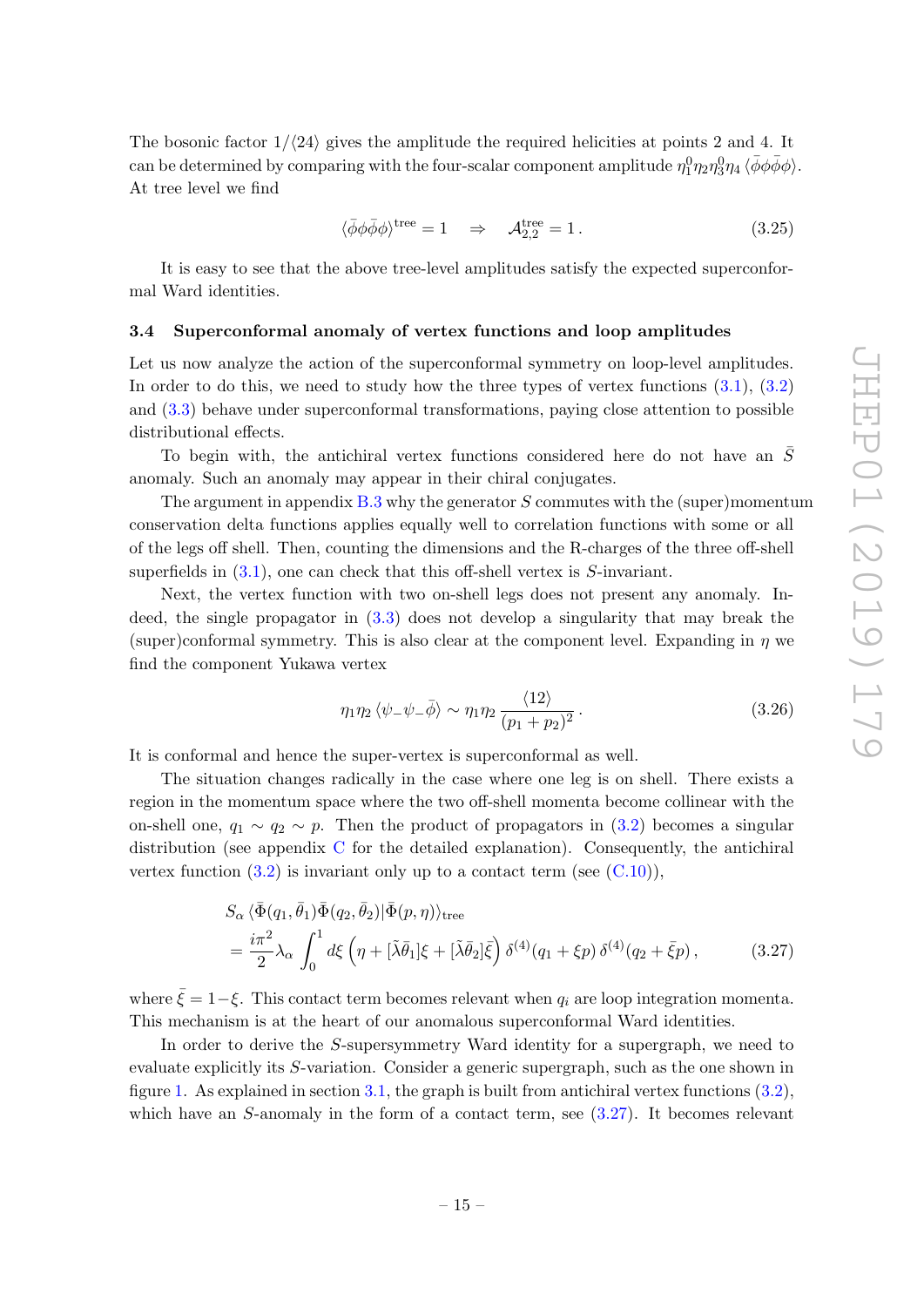

<span id="page-17-0"></span>Figure 3. The S-variation of a multi-loop supergraph is governed by the anomaly of the antichiral vertex function [\(3.27\)](#page-16-1). We show explicitly only the contribution of one vertex, and also we omit the integration over  $\xi$ .

due to the loop integrations over  $q_i$ . So, we act with  $S_\alpha$  at each of the antichiral external legs and replace the corresponding vertex functions by their  $S$ -anomaly  $(3.27)$  $(3.27)$  $(3.27)$ , see figure 3.

Since the anomaly of the elementary vertex is  $Q$ -invariant (see  $(C.11)$ ), the anomaly of the whole amplitude is Q-invariant as well. This allows us to write the anomaly term with the standard (super)momentum conservation prefactor  $\delta^{(4)}(P) \, \delta^{(2)}(Q)$ . The generator  $S_{\alpha}$ lowers the Grassmann degree by one unit. The Lorentz index  $\alpha$  of the anomaly is carried by a spinor factor  $\lambda_{i\alpha}$  for each antichiral leg. Putting these facts together, we find the anomalous Ward identity

<span id="page-17-1"></span>
$$
S^{\alpha} A = \delta^{(4)}(P) \,\delta^{(2)}(Q) \sum_{i} \lambda_i^{\alpha} \mathcal{A}_i(p,\eta) \,, \tag{3.28}
$$

where the sum runs over all antichiral external legs of the graphs. The anomaly terms  $\mathcal{A}_i(p)$ are determined by Feynman integrals that have one loop less than the original ones in the graph  $A$ , thanks to the delta functions in  $(3.27)$ . So, when calculating the anomaly, we gain one loop order. To be more precise, we still have to carry out the parameter integral in [\(3.27\)](#page-16-1), but this is easier than doing another loop integral.

We can perform a similar analysis for  $\bar{S}^{\dot{\alpha}}$ , exchanging the roles of the chiral and antichiral vertices. In this way, we obtain a Ward identity of the form

<span id="page-17-2"></span>
$$
\bar{S}^{\dot{\alpha}}A = \delta^{(4)}(P)\,\delta^{(2)}(Q)\,\sum_{i}\tilde{\lambda}_{i}^{\dot{\alpha}}\tilde{\mathcal{A}}_{i}(p,\eta)\,.
$$
 (3.29)

Equations  $(3.27)$ ,  $(3.28)$  and  $(3.29)$  are the main conceptual results of this paper. They are Ward identities showing how superconformal symmetry is realized on finite loop-level amplitudes. In the following sections we will illustrate this by many examples, and will use the symmetry to compute previously unknown amplitudes.

We wish to comment on a subtle point. In the derivation of the anomaly formula  $(3.28)$ , we took into account the anomaly of the three-point vertex function. In a multi-loop graph, it could happen that more complicated anomaly terms exist that have support, for example, on multiple collinear configurations of several loop momenta and one external momentum. For the  $\mathcal{N} = 1$  matter superamplitudes under consideration, we find that such 'long-range' contact terms are absent. In order to see this, let us consider the four-leg diagram on the l.h.s. of figure [4,](#page-18-1)

<span id="page-17-3"></span>
$$
\langle \bar{\Phi}(q_1, \bar{\theta}_1) \, \Phi(q_2, \theta_2) \, \Phi(q_3, \theta_3) | \bar{\Phi}(p, \eta) \rangle. \tag{3.30}
$$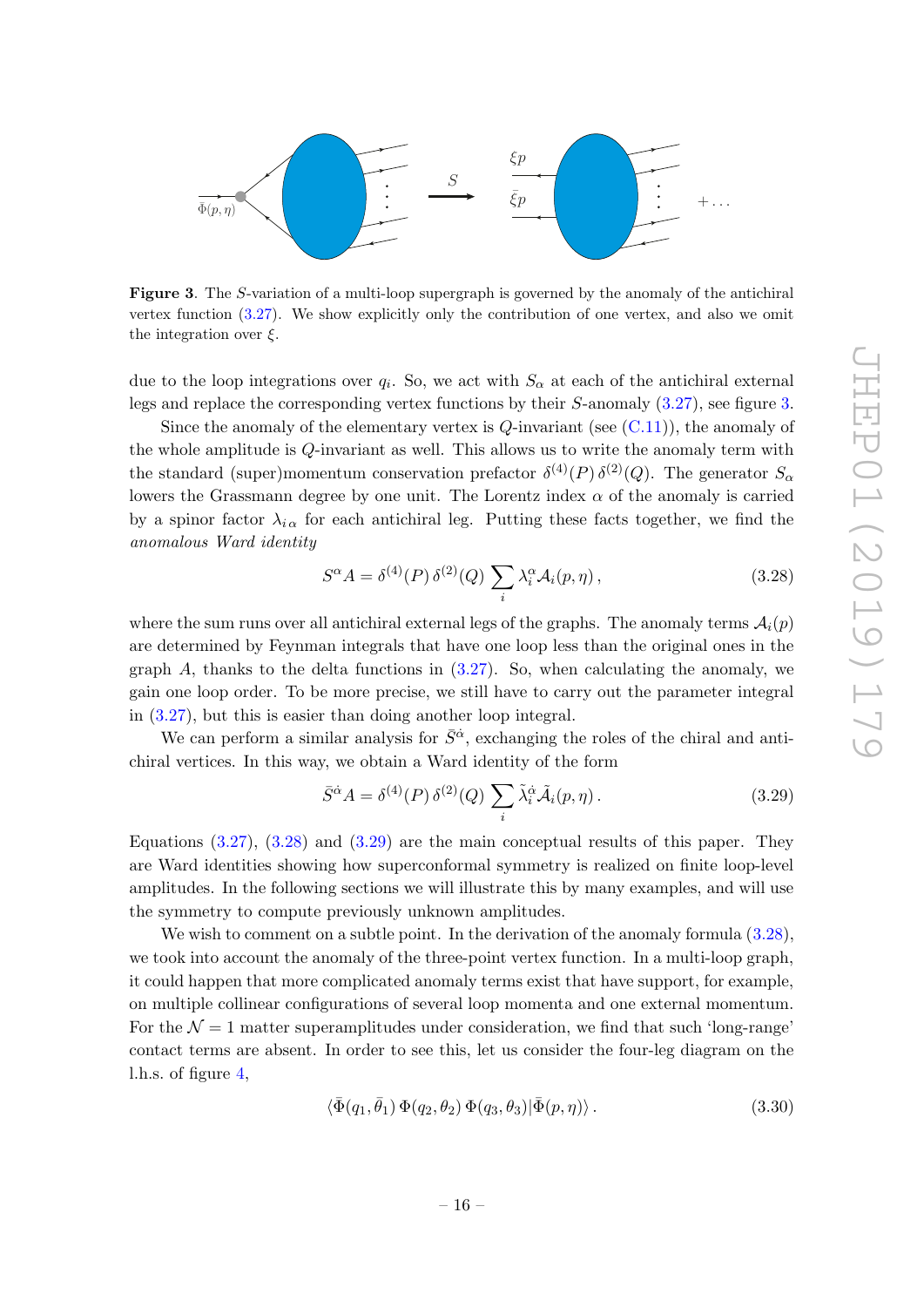

<span id="page-18-1"></span>Figure 4. Left: tree level supergraph formed by chiral and antichiral vertices with one on-shell and three off-shell legs [\(3.30\)](#page-17-3). Right: as a subdiagram of a bigger multi-loop supergraph it does not produce a new collinear S-anomaly with  $p \sim q_1 \sim q_2 \sim q_3$ .

Its three off-shell legs could depend on two independent loop momenta, when this diagram is thought of as part of a higher-loop superamplitude. The diagram has an  $S$  anomaly inherited from the antichiral vertex (the gray blob in the l.h.s. of figure [4\)](#page-18-1), but  $\overline{S}$  is not anomalous. In principle, we could expect a collective effect due to the collinear regime  $q_1 \sim$  $q_2 \sim q_3 \sim p$ . The detailed calculation (not shown here) shows that this collective singularity does not produce an additional S anomaly, owing to the Grassmann integrations.

# <span id="page-18-0"></span>3.5 Four-particle MHV-like amplitudes

Four-particle scattering amplitudes are the simplest examples that can exist for generic configurations of loop momenta. As we will see presently, they are a bit too simple from the point of view of superconformal symmetry. In fact, despite the anomaly mechanism described above, these amplitudes turn out to be exactly invariant. According to  $(3.14)$ , this is automatically so for the generator  $S_{\alpha}$ . In addition, also  $\bar{S}_{\dot{\alpha}}$  annihilates it, and this can be seen in two ways.

We already considered a four-leg example (at tree-level), and saw that the general form of the amplitude is given by eq. [\(3.24\)](#page-15-5). By dimensional analysis one can see that  $\mathcal{A}_{2,2}(p)$  is scale invariant. As a consequence, it can only be a function of the unique scaleinvariant variable in the problem, namely  $s_{12}/s_{23}$ . Now, it turns out that any such function is annihilated by the collinearity operators  $\tilde{F}_{ijk}^{\dot{\alpha}}$ , e.g.

$$
\tilde{F}_{123}^{\dot{\alpha}} \frac{s_{12}}{s_{23}} = \frac{\langle 12 \rangle}{\langle 23 \rangle} \tilde{F}_{123}^{\dot{\alpha}} \frac{[21]}{[32]} = 0, \tag{3.31}
$$

as a corollary of momentum conservation.

The automatic  $\overline{S}$  invariance also follows from the fact that the four-leg MHV-like amplitude  $A_{2,2}$  is equivalent to the  $\overline{\text{MHV}}$  one. For the latter  $\overline{S}$  is a trivial symmetry.

At the technical level, this means that when using the anomaly formula for  $\bar{S}$  (i.e. the conjugate of eq. [\(3.28\)](#page-17-1)), the anomaly terms evaluate to zero. One may verify that this is indeed the case.

The reader might think that this is rather disappointing: the superconformal symmetry does not seem to restrict the single-variable function  $A_{2,2}(s_{12}/s_{23})$ . We will see, however,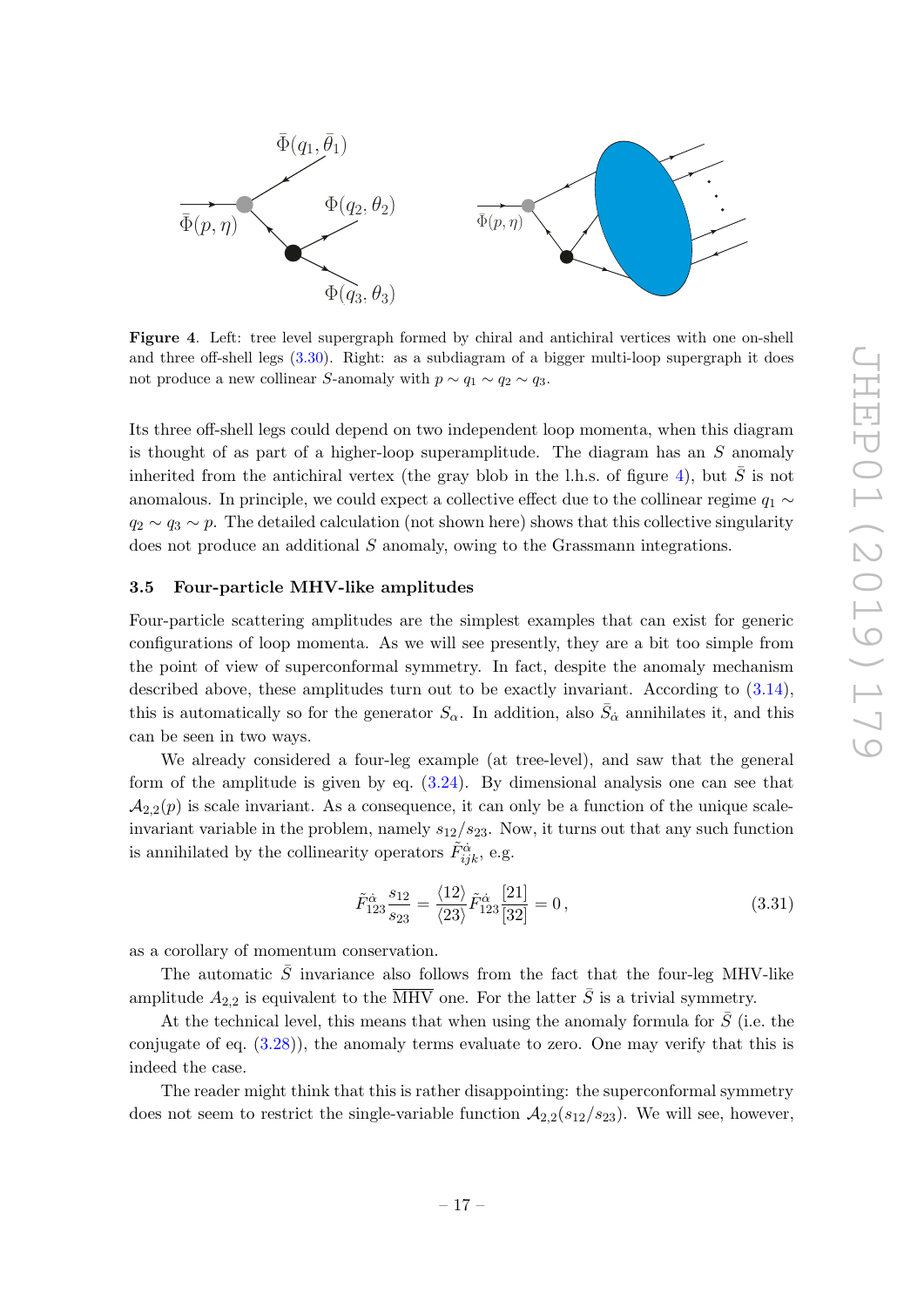

<span id="page-19-2"></span>**Figure 5.** Left: one-loop superamplitude  $\langle \bar{\Phi}(1)\Psi(2)\bar{\Phi}(3)\Psi(4)\rangle$ . The loop propagator momenta are denoted by  $q_1, \ldots, q_4$  and their direction is chosen to coincide with chirality. All external momenta  $p_1, \ldots, p_4$  are inflowing. Right: the corresponding bosonic integral in eq. [\(3.33\)](#page-19-1) is a zero-mass box with magic numerator. Arrows denote fermionic propagators and fermionic external states.

that starting from five particles, the symmetry is very powerful. Having obtained the fiveparticle answer in this way, one may recover the four-particle answer as a simple corollary. For this reason we find it useful to include a four-particle example here.

At one loop we consider the Feynman diagram shown in figure [5.](#page-19-2) According to sec-tion [3.1](#page-9-1) it is composed of two vertex functions  $(3.2)$  (see also  $(C.1)$ ), glued together with two wave functions  $\langle \bar{\Phi}(\bar{\theta}) \Psi(\eta) \rangle$  (see [\(2.8\)](#page-8-7)), by Grassmann integrations  $\int d^2\bar{\theta}$  at the black points:

<span id="page-19-3"></span>
$$
A_{2,2}^{\text{one-loop}} = \delta^{(4)}(P) \int \frac{d^4 \ell}{i\pi^2} \frac{d^2 \bar{\theta}_a d^2 \bar{\theta}_b}{q_1^2 q_2^2 q_3^2 q_4^2} \left( \eta_4 + [4\bar{\theta}_a] \right) \left( \eta_2 + [2\bar{\theta}_b] \right) \times \delta^{(2)}(q_1 \bar{\theta}_a + q_2 \bar{\theta}_b + |1\rangle \eta_1) \delta^{(2)}(q_4 \bar{\theta}_a + q_3 \bar{\theta}_b + |3\rangle \eta_3),
$$
\n(3.32)

where the loop momentum  $\ell$  is identified with one of the  $q_i$ . This time it is more convenient to choose the component  $\eta_1\eta_2^0\eta_3^0\eta_4$  corresponding to the amplitude $\langle\psi_-\psi_+\bar{\phi}\phi\rangle$ . Setting  $\eta_2 = \eta_3 = 0$  in [\(3.32\)](#page-19-3) and in [\(3.24\)](#page-15-5), and doing the Grassmann integrations in (3.32) with the help of the delta functions, we find

<span id="page-19-1"></span>
$$
\mathcal{A}_{2,2}^{\text{one-loop}} = \frac{s_{24}}{\langle 13 \rangle} \int \frac{d^4 \ell}{i\pi^2} \frac{\langle 1|q_1 \tilde{q}_4|3\rangle}{q_1^2 q_2^2 q_3^2 q_4^2} = \frac{s_{24}}{2s_{13}} \left[ \log^2 \left( \frac{s_{12}}{s_{23}} \right) + \pi^2 \right]. \tag{3.33}
$$

This one-loop integral is the 4D zero-mass box with 'magic' numerator, and it coincides with the 6D zero-mass box, see e.g. [\[39\]](#page-54-6).

# <span id="page-19-0"></span> $4 \overline{\text{MHV}}$ -like five-leg amplitudes

In this and the following sections we give examples of one- and two-loop amplitudes of the  $\overline{\text{MHV}}$  type. The reduced amplitude contains a single bosonic function  $\mathcal{I}(p)$  of the momenta, given by some Feynman integral. We derive simple anomalous Ward identities involving this single function. These are first-order partial differential equations whose r.h.s. is determined by the anomaly. We explain how such equations can be solved.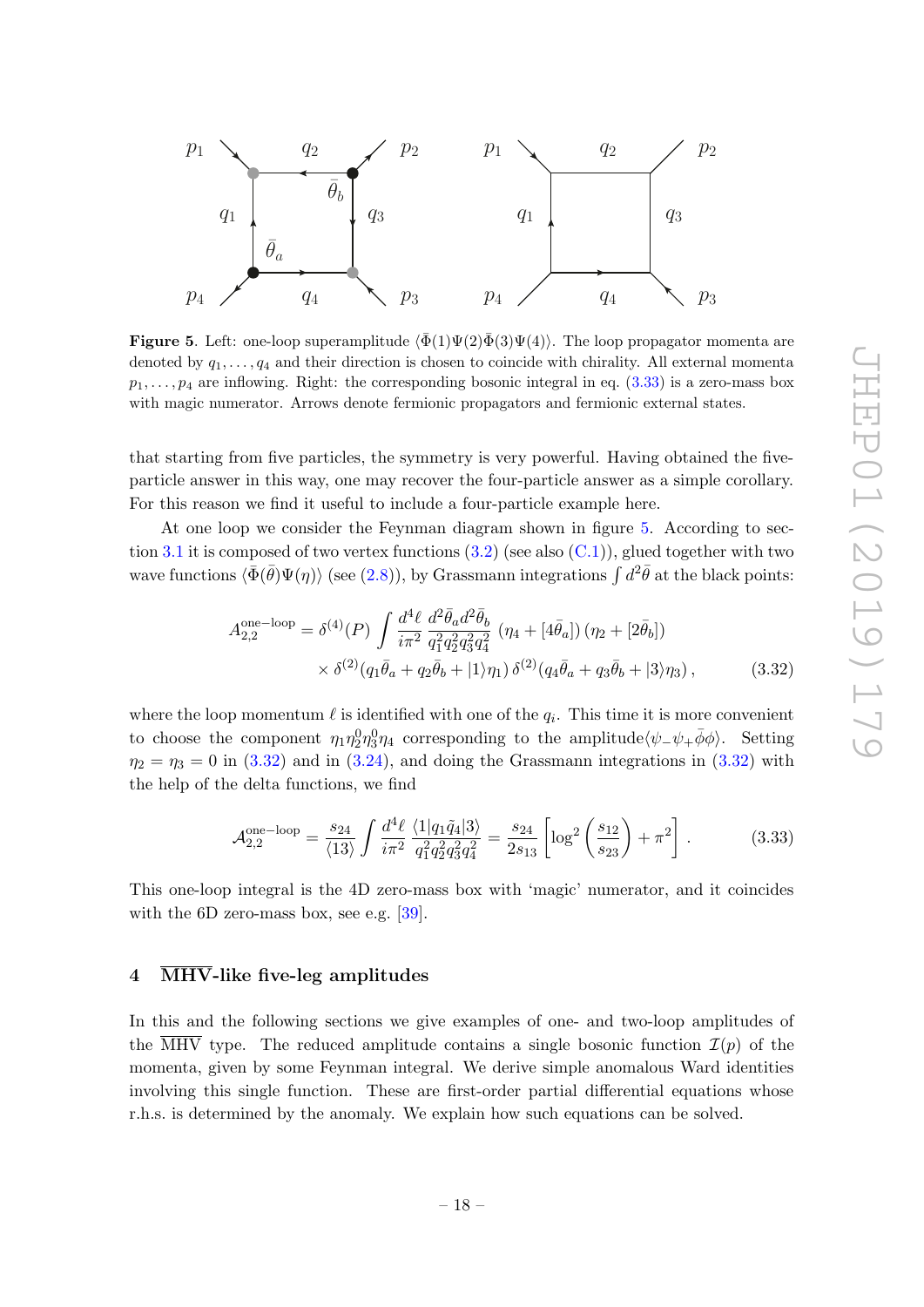# <span id="page-20-0"></span>4.1 General properties of five-leg amplitudes

According to table [2,](#page-11-4) the allowed values are  $(m, n) = (1, 4)$  or  $(4, 1)$ , corresponding to  $R_A$  charges (+1) and 0, or to NMHV and MHV types, respectively. As explained in section [3.2.1,](#page-11-1) the two cases are equivalent,  $\overline{MHV}_5 = \text{NMHV}_5$ . Let us consider the NMHVlike amplitude,

$$
A_{4,1} = \langle \bar{\Phi}(p_1, \eta_1) \bar{\Phi}(p_2, \eta_2) \bar{\Phi}(p_3, \eta_3) \bar{\Phi}(p_4, \eta_4) \Psi(p_5, \eta_5) \rangle = \delta^{(4)}(P) \, \delta^{(2)}(Q) \, \mathcal{A}_{4,1}(p, \eta) \,. \tag{4.1}
$$

It has helicity  $(+1/2)$  at point 5 and zero helicity at the remaining points.

According to [\(3.12\)](#page-13-4), the reduced amplitude  $\mathcal{A}_{4,1}(\lambda, \lambda, \eta)$  takes the general form<sup>[10](#page-20-2)</sup>

<span id="page-20-4"></span><span id="page-20-3"></span>
$$
\mathcal{A}_{4,1}(\lambda,\tilde{\lambda},\eta) = \Xi_{123}\,\mathcal{I}(\lambda,\tilde{\lambda})\tag{4.2}
$$

with a bosonic coefficient function  $\mathcal I$  that can be determined by comparing with some component amplitude. For example, the components  $\eta_1^0 \eta_2^0 \eta_3 \eta_4 \eta_5$  and  $\eta_1^0 \eta_2 \eta_3^0 \eta_4 \eta_5$  yield equivalent expressions for  $\mathcal{I}$ :

$$
\mathcal{I} = \frac{\langle \bar{\phi}\bar{\phi}\psi_{-}\psi_{-}\phi \rangle}{\langle 45 \rangle [12]} = \frac{\langle \bar{\phi}\psi_{-}\bar{\phi}\psi_{-}\phi \rangle}{\langle 45 \rangle [31]}.
$$
\n(4.3)

This is an example of a supersymmetry Ward identity implying relations among the Feynman integrals that represent the various component amplitudes.

We remark that any three  $\eta$ 's define a  $\overline{Q}$  superinvariant of the type [\(3.11\)](#page-13-2),

<span id="page-20-7"></span><span id="page-20-5"></span>
$$
\Xi_{ijk} = \eta_i[jk] + \eta_j[ki] + \eta_k[ij],\tag{4.4}
$$

where any cyclic permutation of the indices is allowed, i.e.  $\Xi_{ijk} = \Xi_{(ijk)}$ , and swapping two indices results in a sign change,  $\Xi_{ijk} = -\Xi_{ikj}$ . Thus, for  $N = 5$  particles we have 10 invariants which are not related by permutation of their indices. However, all of them are equivalent due to Q supercharge conservation. Indeed, from the condition  $Q = 0$  we can eliminate any two  $\eta$ 's in terms of the remaining three. We find the equivalence relations

$$
N = 5: \qquad \frac{(-1)^{\sigma(i_1,\dots,i_5)}}{\langle i_1 i_2 \rangle} \Xi_{i_3 i_4 i_5} = \frac{(-1)^{\sigma(j_1,\dots,j_5)}}{\langle j_1 j_2 \rangle} \Xi_{j_3 j_4 j_5}, \qquad (4.5)
$$

where  $\{i_1, i_2, i_3, i_4, i_5\}$  and  $\{j_1, j_2, j_3, j_4, j_5\}$  are permutations of the set  $\{1, 2, 3, 4, 5\}$  and  $(-1)^\sigma$  denotes the permutation sign. Thus, choosing another superinvariant in  $(4.2)$  will only slightly modify the definition of the bosonic function  $\mathcal{I}$ .

# <span id="page-20-1"></span>4.2 Anomalous superconformal Ward identity

Here we establish the generic form of the superconformal Ward identity for the five-leg amplitude [\(4.1\)](#page-20-4). We start with the  $S_{\alpha}$  transformations of  $A_{4,1}$ . In view of [\(3.13\)](#page-14-5) we push the generator  $S_{\alpha}$  through the total momentum and supercharge conservation delta functions. Then we apply the identity  $(3.16)$  and deduce the l.h.s. of the Ward identity

<span id="page-20-6"></span>
$$
S^{\alpha} A_{4,1} = \delta^4(P) \,\delta^{(2)}(Q) \, F_{123}^{\alpha} \mathcal{I} \,. \tag{4.6}
$$

<span id="page-20-2"></span><sup>&</sup>lt;sup>10</sup>The bosonic function  $\mathcal{I}(\lambda, \tilde{\lambda})$  has helicity, see e.g. [\(4.15\)](#page-22-1), hence it is a function of the helicity spinors  $\lambda$ ,  $\tilde{\lambda}$  rather than the momenta  $p = \lambda \tilde{\lambda}$ . However, for the sake of brevity we use the notations  $\mathcal{I}(p)$  and  $\mathcal{A}(p)$ .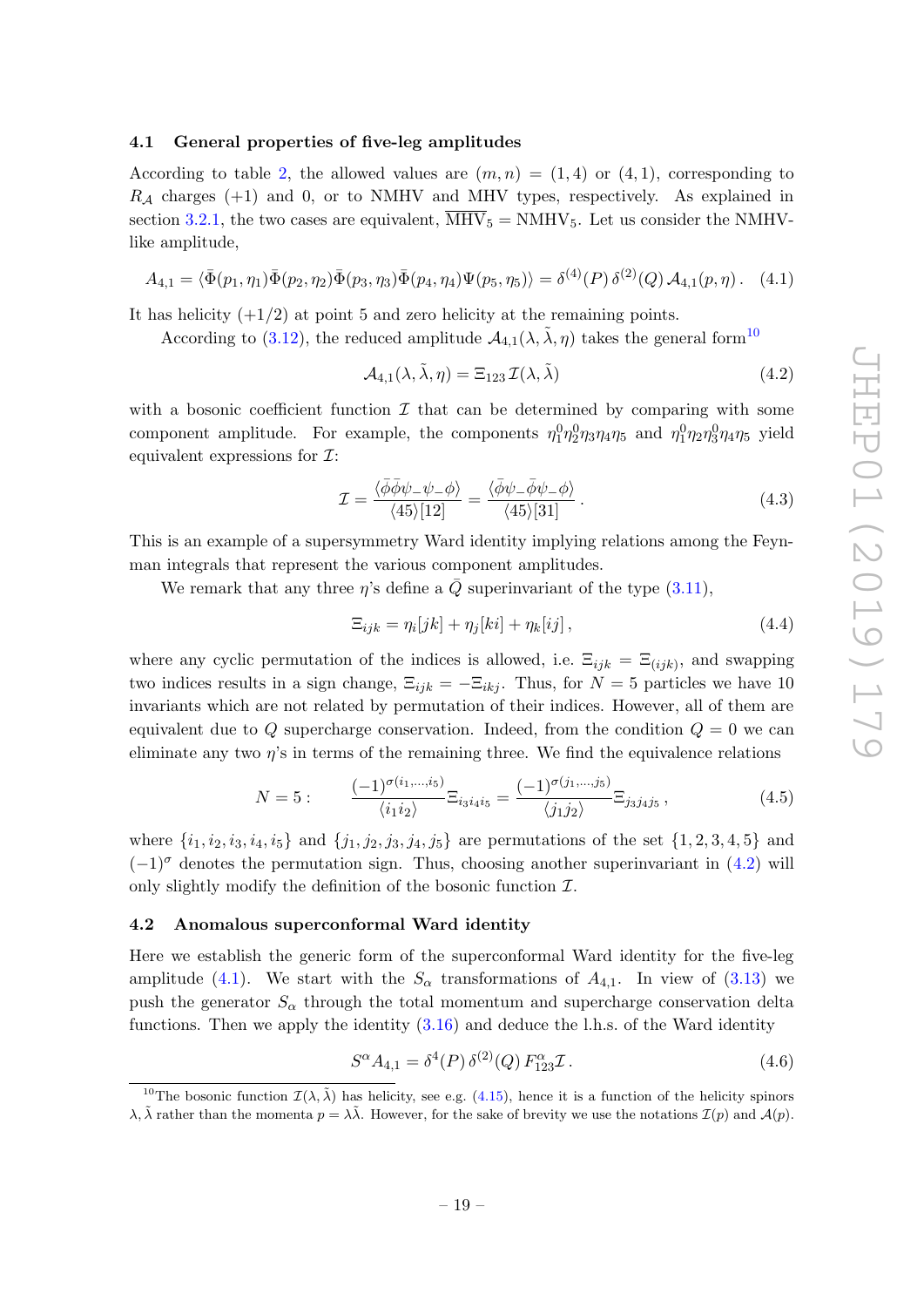The freedom in choosing the superinvariant  $\Xi_{ijk}$  (see [\(4.5\)](#page-20-5)) also affects the collinearity operator  $F_{ijk}$  in [\(4.6\)](#page-20-6) and modifies the bosonic function I according to [\(4.5\)](#page-20-5). We have

$$
(-1)^{\sigma(i_1,\dots,i_5)} F_{i_1 i_2 i_3} \frac{\mathcal{I}}{\langle i_4 i_5 \rangle} = (-1)^{\sigma(j_1,\dots,j_5)} F_{j_1 j_2 j_3} \frac{\mathcal{I}}{\langle j_4 j_5 \rangle}, \qquad (4.7)
$$

where we impose momentum conservation after the differentiation.

In order to determine the r.h.s. of the Ward identity we need to evaluate explicitly the S-variation of the supergraph  $A_{4,1}$ . We do this following the steps outlined in section [3.4.](#page-16-0) In the present case, we get contributions from the anomalies corresponding to external legs  $i = 1, 2, 3, 4$ , so that we have

<span id="page-21-1"></span>
$$
S^{\alpha} A_{4,1} = \delta^{(4)}(P) \,\delta^{(2)}(Q) \sum_{i=1,2,3,4} \lambda_i^{\alpha} \mathcal{A}_i(p) \,. \tag{4.8}
$$

If in general the anomaly terms may have a Grassmann dependence, in this case taking into account the total Grassmann degree of  $A_{4,1}$  one sees that the  $A_i(p)$  are bosonic functions. The latter are determined by Feynman integrals that have one loop less than the original ones in the graph  $A_{4,1}$ , thanks to the delta functions in  $(3.27)$ .

Comparing the r.h.s. of  $(4.8)$  and  $(4.6)$ , we arrive at the generic anomalous superconformal Ward identity

<span id="page-21-3"></span><span id="page-21-2"></span><span id="page-21-0"></span>
$$
F_{123}^{\alpha} \mathcal{I} = \sum_{i=1,2,3,4} \lambda_i^{\alpha} \mathcal{A}_i , \qquad (4.9)
$$

where we have the liberty of choosing the l.h.s. according to  $(4.7)$ . This freedom implies additional consistency relations for the anomaly on the r.h.s. of  $(4.9)$ . Indeed, since any pair of collinearity operators commute,  $[F_{123}^{\alpha}, F_{j_1j_2j_3}^{\beta}] = 0$ , we conclude that the following spinorial equation should hold

$$
F_{j_1 j_2 j_3}^{\beta} \sum_{i=1,2,3,4} \lambda_i^{\alpha} \mathcal{A}_i = \frac{(-1)^{\sigma(j_1 \dots j_5)}}{\langle 45 \rangle} F_{123}^{\alpha} \langle j_4 j_5 \rangle \sum_{i=1,2,3,4} \lambda_i^{\beta} \mathcal{A}_i, \qquad (4.10)
$$

where the notation is explained around eq. [\(4.5\)](#page-20-5). We evaluate the anomaly functions  $\mathcal{A}_i$ using Feynman supergraphs and the consistency relation  $(4.10)$  serves as a strong crosscheck of the calculation.

Despite the fact that the supergraph  $A_{4,1}$  [\(4.1\)](#page-20-4) contains one chiral leg, there is no  $\bar{S}$ -anomaly. We act on the amplitude [\(4.1\)](#page-20-4) with  $\bar{S}_{\dot{\alpha}}$  taking into account [\(B.16\)](#page-42-2), and we want to show that

$$
\bar{S}^{\dot{\alpha}} A_{4,1} = \delta^4(P) \,\delta^{(2)}(Q) \,\bar{S}^{\dot{\alpha}} \left[\Xi_{123} \,\mathcal{I}\right] = 0. \tag{4.11}
$$

Counting dimension, helicity and R-charge as in [\(B.15\)](#page-42-3), one sees that  $\{\bar{Q}, \bar{S}\}\ [\Xi_{123}\ \mathcal{I}] = 0.$ This allows us to set  $\eta_2 = \eta_3 = 0$  and reduce  $\Xi_{123} \sim \eta_1$ . Then, with the help of  $\delta^{(2)}(Q)$  we can eliminate  $\eta_4, \eta_5$  from  $\overline{S}$ , reducing it also to ~  $\eta_1$ . Thus  $\overline{S}^{\dot{\alpha}}$  [ $\Xi_{123} \mathcal{I}$ ] ~  $(\eta_1)^2 = 0$ .

The absence of an  $\bar{S}$ -anomaly for NMHV<sub>5</sub> =  $\overline{\text{MHV}}_5$  is equivalent to the absence of an S-anomaly for  $MHV_5$ . Table [2](#page-11-4) determines the form of the latter

$$
A_{1,4} = \langle \bar{\Phi}(p_1, \eta_1) \Psi(p_2, \eta_2) \Psi(p_3, \eta_3) \Psi(p_4, \eta_4) \Psi(p_5, \eta_5) \rangle = \delta^{(4)}(P) \, \delta^{(2)}(Q) \, \bar{\mathcal{I}} \,. \tag{4.12}
$$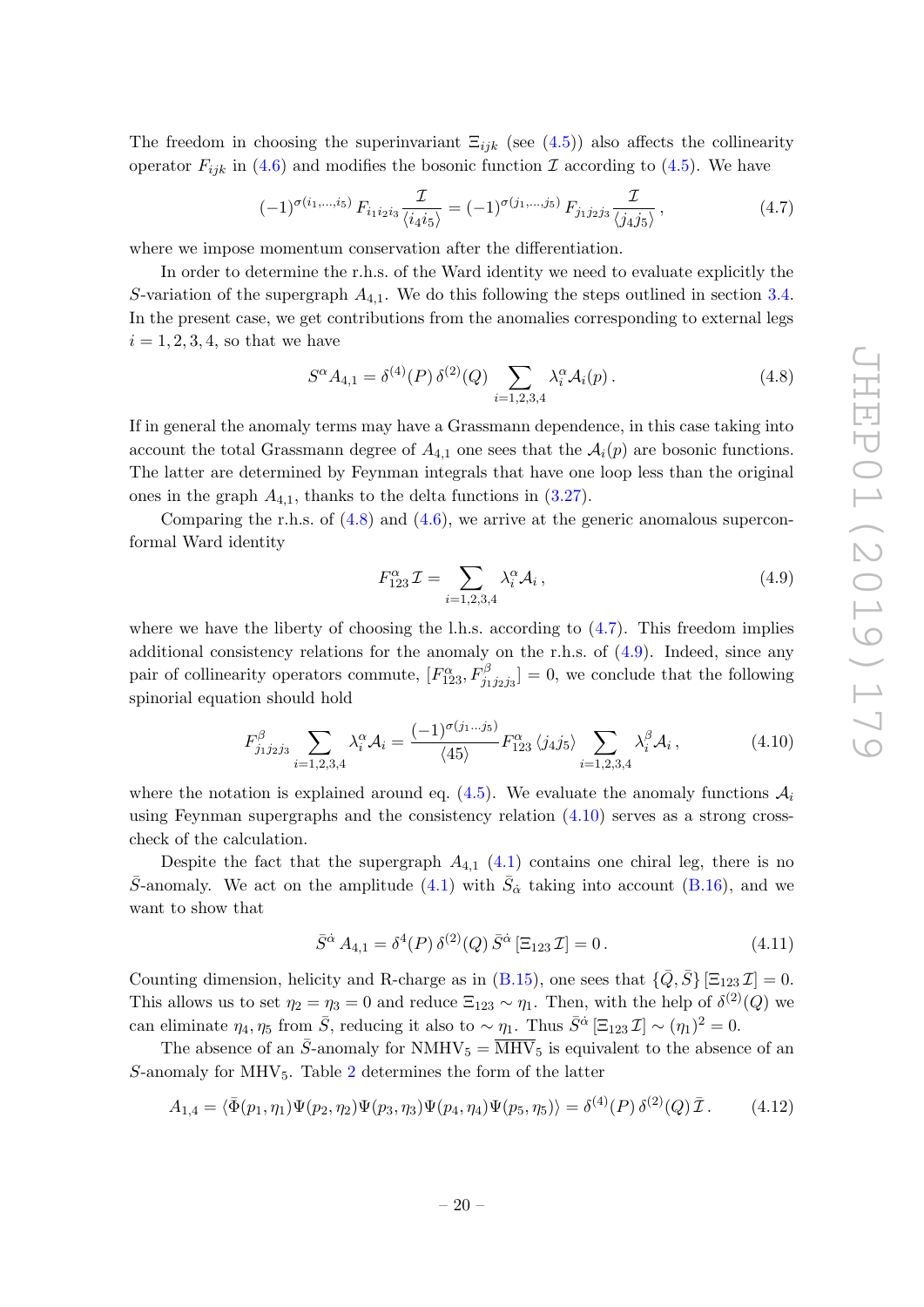

<span id="page-22-2"></span>**Figure 6.** Left: one-loop NMHV<sub>5</sub> on-shell supegraph  $\langle \bar{\Phi}(1) \bar{\Phi}(2) \bar{\Phi}(3) \bar{\Phi}(4) \Psi(5) \rangle$ . Right: the corresponding bosonic integral  $\mathcal{I}$ , eq. [\(4.15\)](#page-22-1), is a one-mass box with magic numerator.

According to  $(3.13)$ , the generator S  $(B.4)$  goes through the delta functions and hits the reduced amplitude  $\bar{\mathcal{I}}$ , which has no Grassmann dependence.

We now show two explicit examples of five-leg integrals of the above type. In section [4.3](#page-22-0) we consider a one-loop box example, and in section [4.4](#page-25-0) a two-loop example of the doublebox topology. In ref. [\[3\]](#page-52-2) we presented a more complicated two-loop example with nonplanar hexa-box topology.

### <span id="page-22-0"></span>4.3 Five-leg one-loop box

Let us consider the one-loop supergraph in figure [6](#page-22-2) contributing to the amplitude  $(4.1)$ . This example was briefly outlined in ref. [\[3\]](#page-52-2), and here we present the detailed calculation. The corresponding expression for the supergraph can easily be worked out using the Feynman rules from section [3.1.](#page-9-1) We put together the 3-leg antichiral vertices [\(3.2\)](#page-10-1), [\(3.3\)](#page-10-2) with one or two on-shell legs and the wave function  $(2.8)$  at leg 5. This accounts for the Grassmann integration at the gray points in figure [6.](#page-22-2) What is left to do are the integrals over the antichiral odd variables at the black points,

$$
A_{4,1} = \delta^{(4)}(P) \int \frac{d^4 \ell}{i\pi^2} \frac{d^2 \bar{\theta}_a d^2 \bar{\theta}_b}{q_1^2 q_2^2 q_3^2 q_4^2 q_5^2} (\eta_5 + [5\bar{\theta}_b]) \delta^{(2)}(\bar{\theta}_a \tilde{q}_5 + |2\rangle \eta_2 + |3\rangle \eta_3) \times \delta^{(2)}(\bar{\theta}_a \tilde{q}_1 + \bar{\theta}_b \tilde{q}_2 + |1\rangle \eta_1) \delta^{(2)}(\bar{\theta}_a \tilde{q}_4 + \bar{\theta}_b \tilde{q}_3 + |4\rangle \eta_4).
$$
 (4.13)

Like in the calculation in section [3.5,](#page-18-0) we take into account the form of the odd part of the NMHV<sub>5</sub> supergraph, eqs. [\(4.1\)](#page-20-4) and [\(4.2\)](#page-20-3), and extract the component  $\eta_1 \eta_2^0 \eta_3^0 \eta_4 \eta_5$ in [\(4.13\)](#page-22-3), i.e.  $\langle \psi_-\phi\phi\psi_-\phi \rangle$ . In this way we find that (4.13) is equal to

<span id="page-22-3"></span>
$$
A_{4,1} = \delta^{(4)}(P) \,\delta^{(2)}(Q) \,\Xi_{123} \mathcal{I},\tag{4.14}
$$

where the nontrivial bosonic part of the supergraph is given by the following 4D Feynman integral of the box topology with 'magic' numerator and with one massive corner,

<span id="page-22-1"></span>
$$
\mathcal{I} = \frac{1}{\langle 45 \rangle [23]} \int \frac{d^4 \ell}{i \pi^2} \frac{\langle 1 | q_2 \tilde{q}_3 | 4 \rangle}{q_1^2 q_2^2 q_3^2 q_4^2} \,. \tag{4.15}
$$

The expression for this integral is well known (see eq. [\(4.27\)](#page-24-0) below). Below we will show how to rederive it using the superconformal symmetry of our model.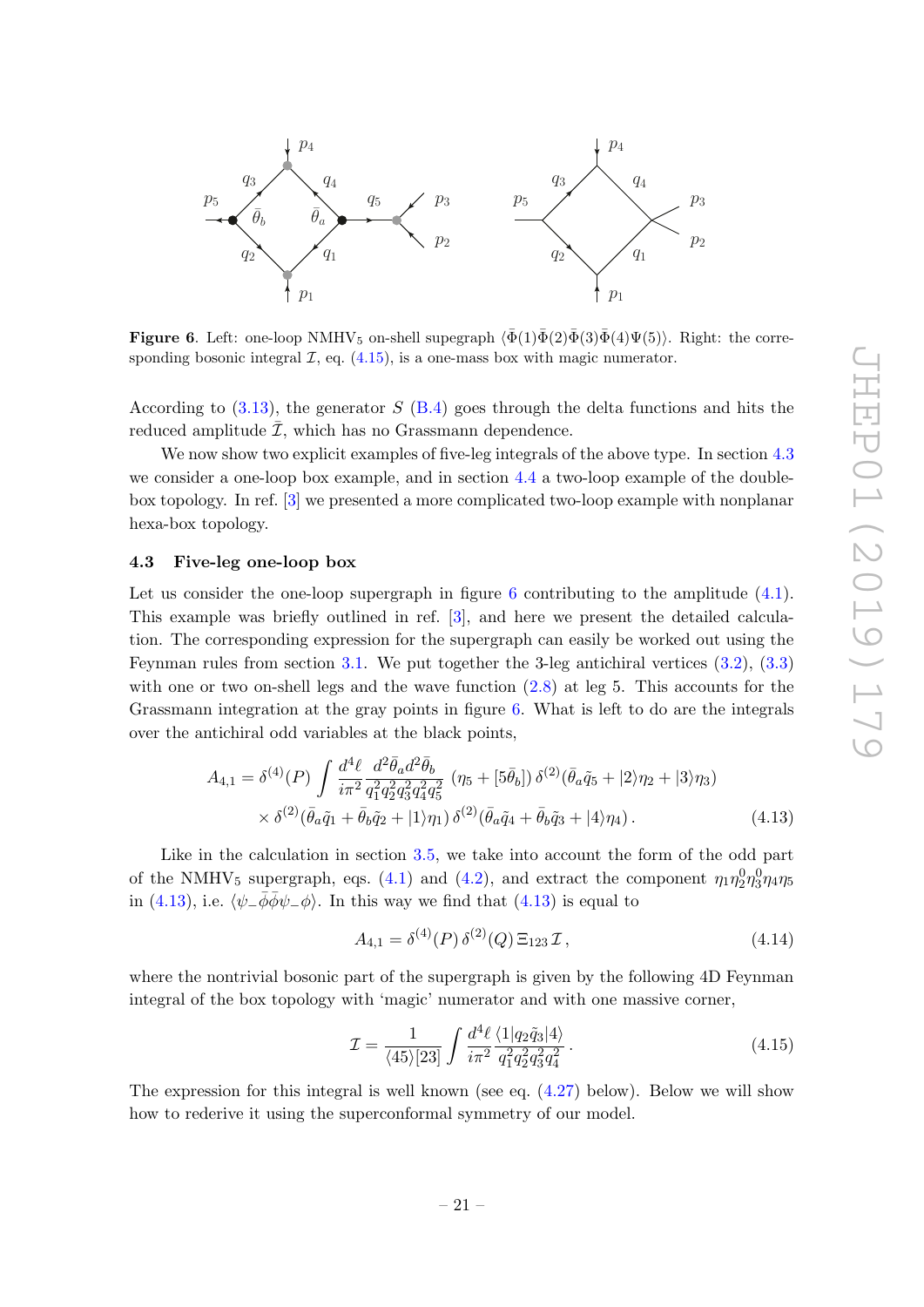

<span id="page-23-2"></span>**Figure 7.** The S-variation of the supergraph  $(4.13)$  contains two contributions:  $A_1$  and  $A_4$ , see eqs.  $(4.16)$  and  $(4.17)$ . They originate from the S-anomaly of the antichiral vertex  $(3.27)$ . We omit the ξ-integration in the picture.

In order to write down the anomalous Ward identity [\(4.8\)](#page-21-0) explicitly, we need to evaluate the bosonic anomaly functions  $A_i(p)$ . To this end we replace, in turn, the antichiral vertices adjacent to the external legs 1 and 4 in figure [6](#page-22-2) by their  $S$ -anomaly according to  $(3.27)$ (legs 2 and 3 do not lead to an anomaly, see section [3.4\)](#page-16-0). Then we implement the loop integration with the help of the delta functions in [\(3.27\)](#page-16-1). We find (see figure [7\)](#page-23-2)

<span id="page-23-1"></span><span id="page-23-0"></span>
$$
S^{\alpha} A_{4,1} = \delta^{(4)}(P) \delta^{(2)}(Q) \left( \lambda_1^{\alpha} A_1(p) + \lambda_4^{\alpha} A_4(p) \right) , \qquad (4.16)
$$

where

$$
\delta^{(2)}(Q)\mathcal{A}_1 = \int_0^1 d\xi \, \frac{1}{q_3^2 q_4^2 q_5^2} \int d^2\bar{\theta}_a \, d^2\bar{\theta}_b \left(\eta_5 + [5\bar{\theta}_b]\right) \left(\eta_1 + \xi[1\bar{\theta}_a] + \bar{\xi}[1\bar{\theta}_b]\right) \times \delta^{(2)}(\bar{\theta}_a \tilde{q}_5 + |2\rangle \eta_2 + |3\rangle \eta_3) \, \delta^{(2)}(\bar{\theta}_a \tilde{q}_4 + \bar{\theta}_b \tilde{q}_3 + |4\rangle \eta_4),
$$
\n(4.17)

and similarly for  $\mathcal{A}_4$ . To determine  $\mathcal{A}_1$  it is convenient to set, e.g.,  $\eta_{1,2,3} = 0$  in [\(4.17\)](#page-23-1), so that  $\delta^{(2)}(Q) = 2\langle 45 \rangle \eta_4 \eta_5$ . After some simple algebra we find

$$
\mathcal{A}_1 = \frac{1}{\langle 15 \rangle} \int_0^1 \frac{d\xi}{(\xi p_1 + p_4 + p_5)^2} = \frac{1}{\langle 15 \rangle} \frac{\log(s_{23}/s_{45})}{s_{23} - s_{45}}.
$$
(4.18)

The second contribution to the anomaly  $A_4$  is obtained by permuting legs  $1 \leftrightarrow 4$ ,  $2 \leftrightarrow 3$ .

According to  $(4.9)$  the l.h.s. of eq.  $(4.16)$  can be rewritten in terms of the collinearity operator  $F_{123}^{\alpha}$ . The complete superconformal Ward identity takes the form

<span id="page-23-4"></span><span id="page-23-3"></span>
$$
F_{123}^{\alpha} \mathcal{I} = \frac{\lambda_1^{\alpha}}{\langle 15 \rangle} \frac{a_1(p)}{s_{23} - s_{45}} + \frac{\lambda_4^{\alpha}}{\langle 45 \rangle} \frac{a_4(p)}{s_{23} - s_{15}},
$$
(4.19)

where  $a_1$  and  $a_4$  are pure weight-one functions

$$
a_1(p) = \log(s_{23}/s_{45}), \qquad a_4(p) = \log(s_{23}/s_{15}). \tag{4.20}
$$

It is easy to check that  $A_1$ ,  $A_4$  satisfy the consistency relation [\(4.10\)](#page-21-3).

The anomaly functions [\(4.19\)](#page-23-3), [\(4.20\)](#page-23-4) have discontinuities at, e.g.,  $s_{45} = 0$ , etc. They correspond to the so-called 'holomorphic anomaly' [\[16\]](#page-53-1). When applied to a unitarity cut of the integral  $(4.15)$ , the collinearity operator produces contact terms. In appendix [E](#page-50-0) we show that the holomorphic anomaly of the cuts of  $\mathcal I$  reproduces exactly the discontinuities of the anomaly functions.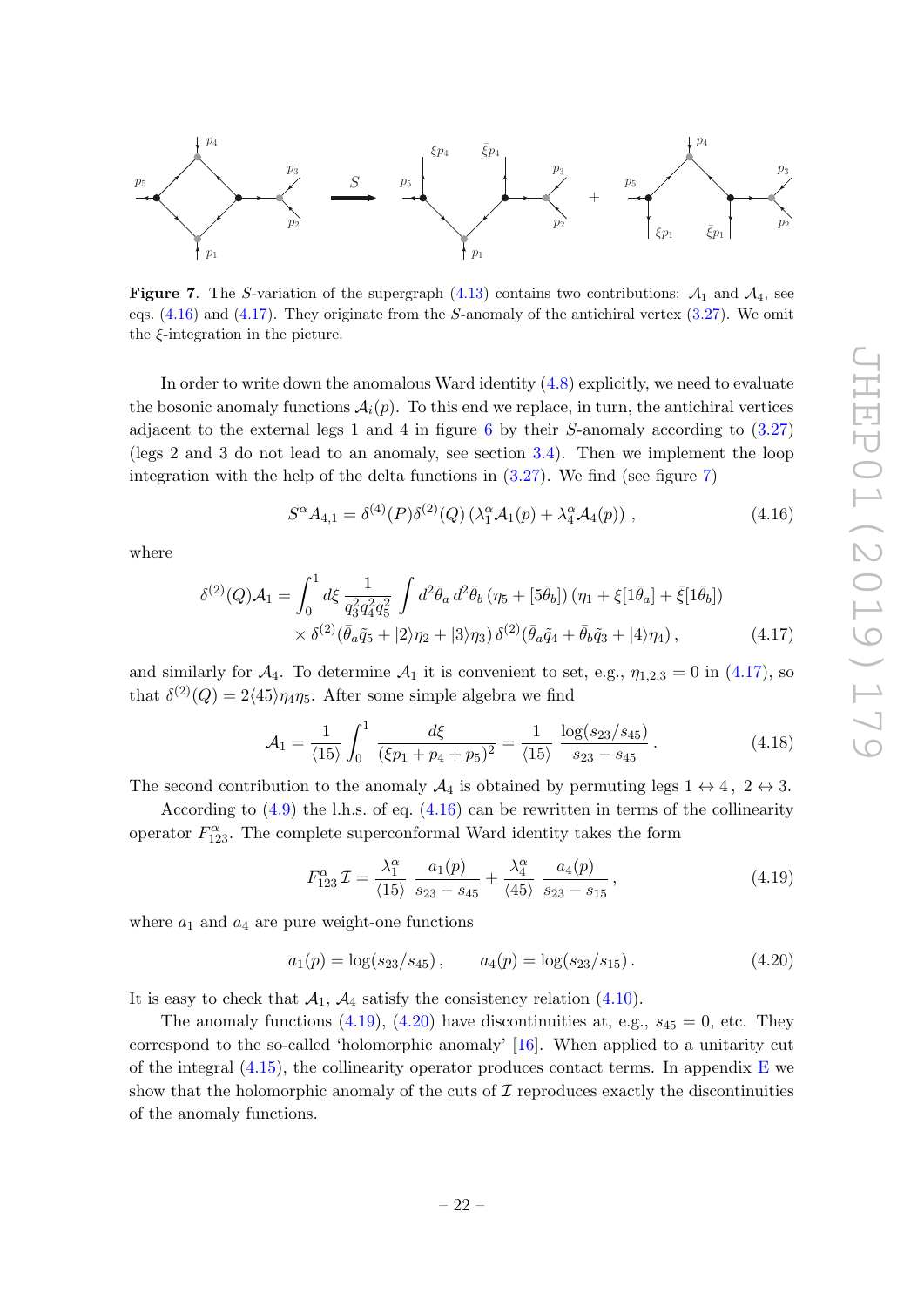Now we want to find  $\mathcal I$  by solving the differential equation [\(4.19\)](#page-23-3). It is convenient to introduce the helicity-free function

<span id="page-24-1"></span>
$$
f(p) = [14]\langle 45 \rangle [23] \mathcal{I} = [14] \int \frac{d^4 \ell}{i \pi^2} \frac{\langle 1 | q_2 \tilde{q}_3 | 4 \rangle}{q_1^2 q_2^2 q_3^2 q_4^2}.
$$
 (4.21)

This is a one-loop Feynman integral [\(4.15\)](#page-22-1) normalized to have unit leading singularity. Consequently  $f(p)$  should be a pure function, i.e. it should be a Q-linear combination of iterated integrals. In particular  $f(p)$  is dimensionless.

We identify the relevant kinematic variables of the problem as the three Mandelstam invariants  $s_{14}, s_{15}, s_{45}$ . The dimensionless function  $f(p)$  depends only on their ratios. We can choose  $f = f(x_1, x_2)$  with [\[3\]](#page-52-2)

<span id="page-24-2"></span>
$$
x_1 = -1 - \frac{s_{14}}{s_{15}}, \qquad x_2 = -1 - \frac{s_{14}}{s_{45}}.
$$
 (4.22)

Then we project the spinor equation [\(4.19\)](#page-23-3) on  $\lambda_1^{\alpha}$  and  $\lambda_4^{\alpha}$ , replace  $\mathcal I$  by the pure function [\(4.21\)](#page-24-1) and obtain the differential equation

$$
df(x_1, x_2) = a_1(x_1, x_2) d \log x_1 + a_4(x_1, x_2) d \log x_2.
$$
\n(4.23)

The pure functions  $a_1$  and  $a_4$  [\(4.20\)](#page-23-4) take the following form in the new variables,

$$
a_1(x_1, x_2) = \log \frac{1 + x_1}{1 - x_1 x_2}, \qquad a_4(x_1, x_2) = \log \frac{1 + x_2}{1 - x_1 x_2}.
$$
 (4.24)

The consistency relation  $(4.10)$  for the Ward identity  $(4.19)$  is translated into the integrability condition for the inhomogeneous differential equation [\(4.23\)](#page-24-2)

<span id="page-24-4"></span><span id="page-24-3"></span>
$$
d^2 f = 0 \implies x_2 \partial_{x_2} a_1 = x_1 \partial_{x_1} a_4. \tag{4.25}
$$

Using [\(4.24\)](#page-24-3) one immediately verifies [\(4.25\)](#page-24-4).

Equation  $(4.23)$  is easy to solve. Integrating its r.h.s. along a path connecting, e.g., the points  $(-1,-1)$  and  $(x_1,x_2)$ , we find  $f(x_1,x_2)$  up to an arbitrary constant. The latter is fixed by a natural boundary condition. Indeed, the Feynman integral  $\mathcal I$  should be finite at  $[14] \rightarrow 0$ , i.e.  $s_{14} \rightarrow 0$ . Then the function  $f(p)$  [\(4.21\)](#page-24-1) has to vanish in this limit,  $f(-1,-1) = 0$ . We also observe that  $a_1(x_1,-1) = a_4(-1,x_2) = 0$ . Consequently,

<span id="page-24-0"></span>
$$
f(x_1, x_2) = \int_{-1}^{x_1} \frac{dt}{t} a_1(t, x_2) = \int_{-1}^{x_2} \frac{dt}{t} a_2(x_1, t).
$$
 (4.26)

Doing the integration we find the explicit expression for the Feynman integral [\(4.21\)](#page-24-1),

$$
f(x_1, x_2) = \text{Li}_2(x_1 x_2) - \text{Li}_2(-x_1) - \text{Li}_2(-x_2) + \text{Li}_2(1),
$$
\n(4.27)

which coincides with the finite part of the one-mass box integral.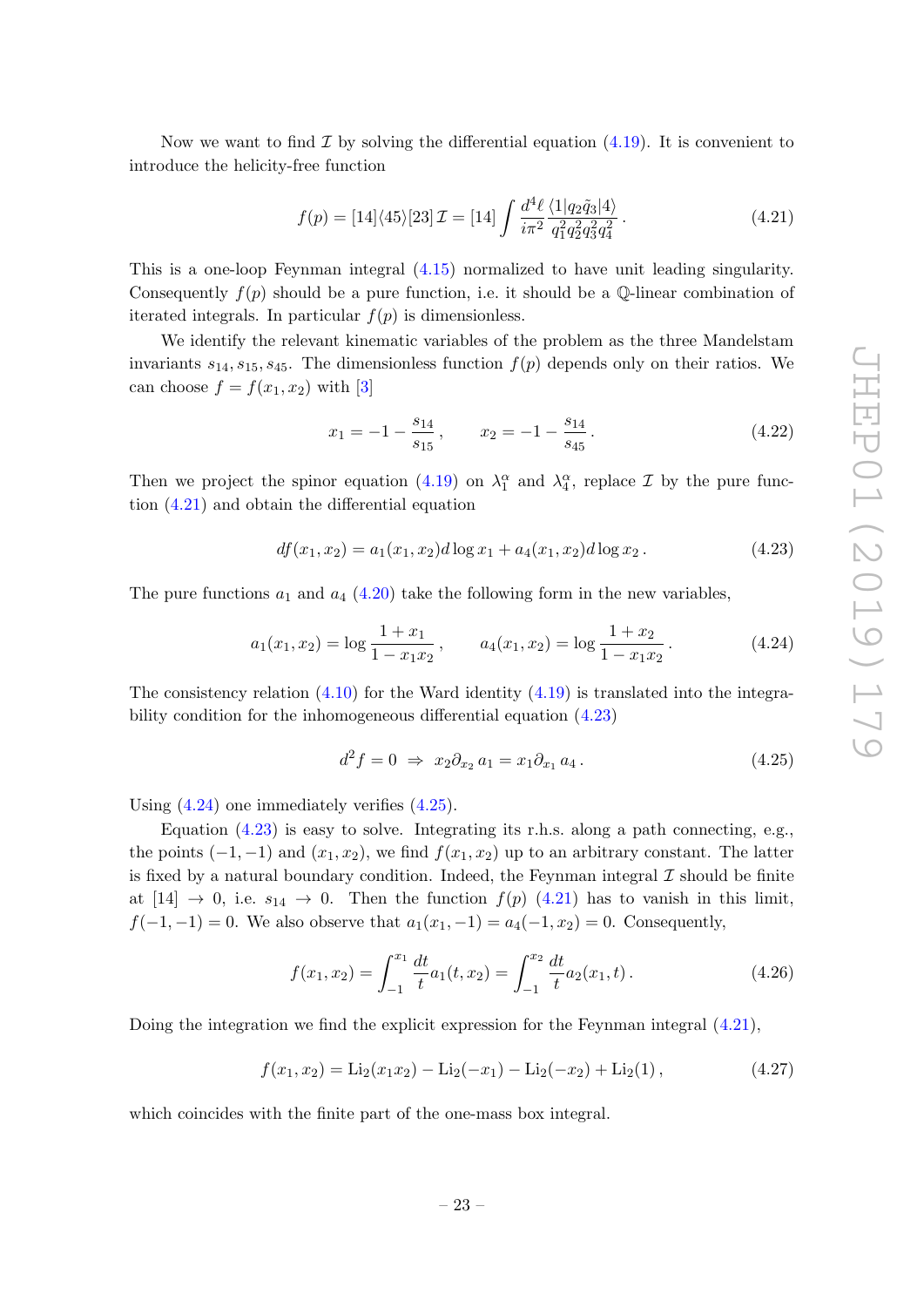

<span id="page-25-2"></span>**Figure 8.** Left: two-loop NMHV<sub>5</sub> on-shell supergraph of the double-box topology contributing to the amplitude  $\langle \bar{\Phi}(1) \bar{\Phi}(2) \bar{\Phi}(3) \bar{\Phi}(4) \Psi(5) \rangle$ . Right: the corresponding bosonic integral *I*, eq. [\(4.29\)](#page-25-1), of the double-box topology with one massive leg.

# <span id="page-25-0"></span>4.4 Five-leg double box

A more involved example of a five-leg NMHV amplitude is the two-loop supergraph on the left of figure [8.](#page-25-2) It has the topology of a double box with a tail (massive leg) attached. Its expression can be obtained from the Feynman rules in section [3.1.](#page-9-1) The generic form of the supergraph compatible with supersymmetry is (recall  $(4.1)$ ) and  $(4.2)$ )

$$
A_{4,1} = \langle \bar{\Phi}(1)\bar{\Phi}(2)\bar{\Phi}(3)\bar{\Phi}(4)\Psi(5)\rangle = \delta^{(4)}(P)\,\delta^{(2)}(Q)\,\Xi_{345}\,\mathcal{I} \,. \tag{4.28}
$$

To find the bosonic Feynman integral  $\mathcal I$  from the supergraph we extract its component  $\eta_1\eta_2\eta_3^0\eta_4^0\eta_5$  corresponding to the component amplitude  $\langle\psi_-\psi_-\bar\phi\bar\phi\psi_+\rangle$ . In this way we obtain

<span id="page-25-1"></span>
$$
\mathcal{I} = -\frac{1}{\langle 12 \rangle [34]} \int \frac{d^4 \ell_1 \, d^4 \ell_2}{(i\pi^2)^2} \, \frac{\langle 1|q_1 \tilde{q}_2 q_3 \tilde{q}_4|2\rangle}{\prod_{i=1}^7 q_i^2} \,, \tag{4.29}
$$

which is a double box with a numerator and a massive leg, see the r.h.s. of figure [8.](#page-25-2) In principle, all master integrals for the one-mass double-box topology are known [\[40\]](#page-54-7), and the integral [\(4.29\)](#page-25-1) can be evaluated by expanding it in this basis. Here we wish to derive the explicit expression for this Feynman integral directly from superconformal symmetry.

The superconformal Ward identity for the supergraph in figure [8](#page-25-2) has an anomaly originating from the antichiral legs 1 and 2 (as before, the vertex function with on-shell antichiral legs 3 and 4 forming the tail does not have an anomaly),

<span id="page-25-4"></span>
$$
S^{\alpha} A_{4,1} = \delta^{(4)}(P) \,\delta^{(2)}(Q) \, \left(\lambda_1^{\alpha} A_1 + \lambda_2^{\alpha} A_2\right). \tag{4.30}
$$

The anomaly contributions  $A_1$  and  $A_2$  are obtained by replacing the antichiral vertex functions adjacent to legs 1 and 2 by their anomalies [\(3.27\)](#page-16-1).

After the Grassmann integrations the anomaly contribution from leg 1 is given by a one-parameter integral of the scalar three-mass triangle Tri defined in [\(D.1\)](#page-48-1),

<span id="page-25-3"></span>
$$
\mathcal{A}_1 = -\frac{1}{\langle 15 \rangle} \int_0^1 d\xi \operatorname{Tri}(s_{34}, \xi s_{12}, \bar{\xi} s_{15}). \tag{4.31}
$$

The explicit expression for Tri involves square roots of the Mandelstam invariants. They can be rationalized by a rational change of variables  $\zeta = \zeta(\xi; s_{12}, s_{15}, s_{34})$  that facilitates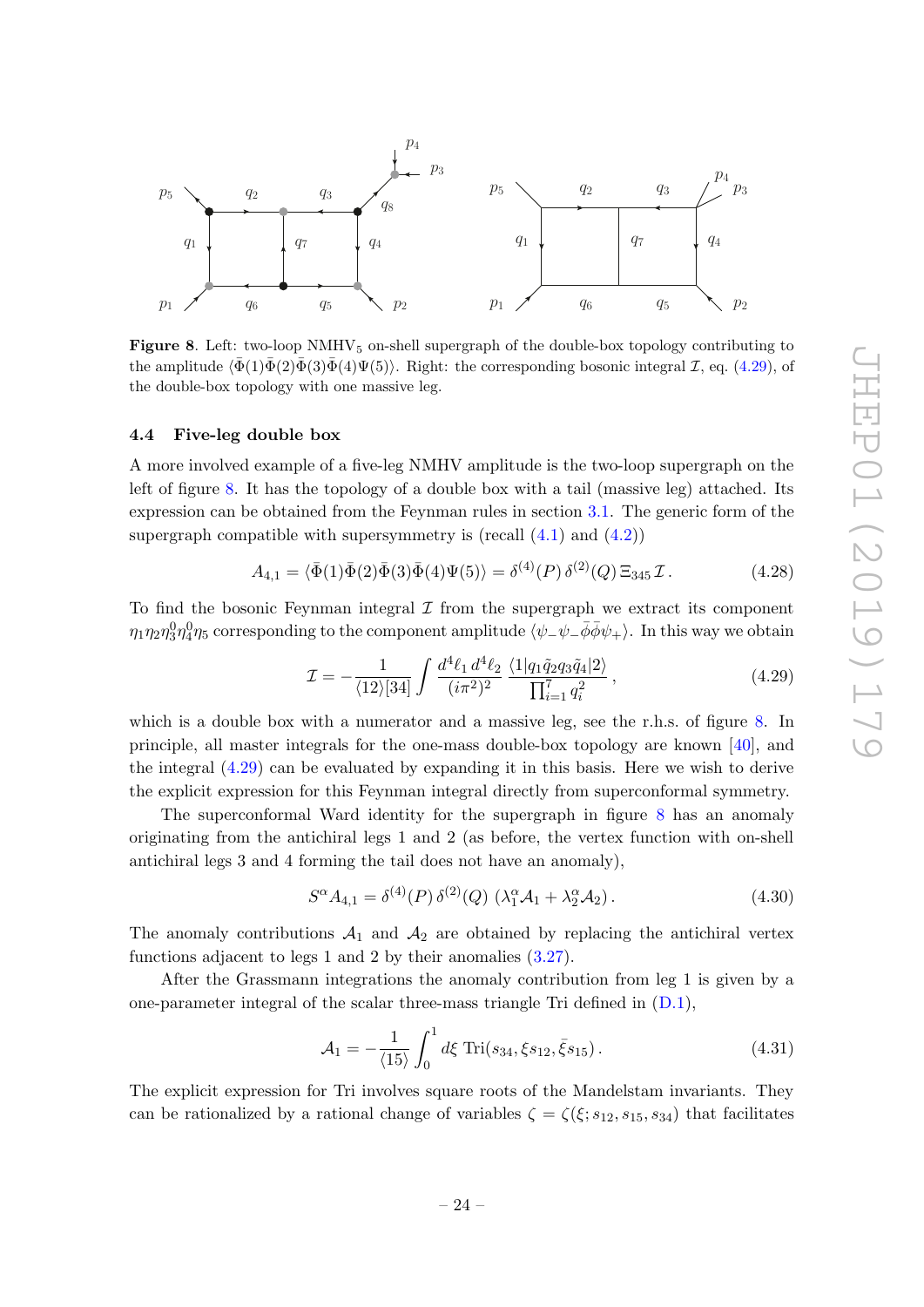the one-fold integration in [\(4.31\)](#page-25-3). Instead, we prefer to introduce a Feynman parameter representation for Tri in eq. [\(4.31\)](#page-25-3),

$$
\mathcal{A}_1 = -\frac{1}{\langle 15 \rangle} \int_0^1 d\xi \int \frac{d\alpha_1 d\alpha_2 d\alpha_3 \,\delta(\alpha_1 + \alpha_2 + \alpha_3 - 1)}{\alpha_1 \alpha_2 s_{34} + \alpha_2 \alpha_3 \xi s_{12} + \alpha_1 \alpha_3 \bar{\xi} s_{15}},\tag{4.32}
$$

where the Feynman parameters are integrated over the domain  $\alpha_1, \alpha_2, \alpha_3 \geq 0$ . Then we change the order of integrations in [\(4.32\)](#page-26-0), integrating first over  $\xi$  and then over  $\alpha_i$ . In this way no square roots arise at any step of the calculation. The iterated integral is linear reducible and is given by Goncharov polylogarithms,

<span id="page-26-2"></span><span id="page-26-1"></span><span id="page-26-0"></span>
$$
\mathcal{A}_1 = \frac{a_1(p)}{\langle 15 \rangle (s_{25} - s_{34})},\tag{4.33}
$$

where  $a_1(p)$  is a weight-3 pure function. We refrain from showing its explicit expression.

Similarly, after the Grassmann integrations the anomaly contribution from leg 2 is given by a ξ-parameter integral of the one-mass box Feynman integral 'box' with a numerator defined by [\(D.2\)](#page-48-2),

$$
\mathcal{A}_2 = -\frac{1}{\langle 15 \rangle} \int_0^1 \frac{d\xi}{\xi s_{34} + \bar{\xi} s_{15}} \text{box}(\xi p_2, p_1, p_5).
$$
 (4.34)

Substituting the explicit expression  $(D.3)$  for 'box' in  $(4.34)$ , we obtain the anomaly function

$$
\mathcal{A}_2 = -\frac{1}{\langle 25 \rangle} \int_0^1 \frac{d\xi}{\xi s_{34} + \bar{\xi} s_{15}} \left[ \text{Li}_2 \left( 1 - \frac{\xi s_{34} + \bar{\xi} s_{15}}{\xi s_{12}} \right) + \text{Li}_2 \left( 1 - \frac{\xi s_{34} + \bar{\xi} s_{15}}{s_{15}} \right) + \frac{1}{2} \log^2 \left( \frac{\xi s_{12}}{s_{15}} \right) + \frac{\pi^2}{6} \right]
$$
  
=  $\frac{a_2(p)}{\langle 25 \rangle (s_{15} - s_{34})},$  (4.35)

where  $a_2(p)$  is a weight-3 pure function resulting from the  $\xi$  integration.

The kinematics of the double-box Feynman integral is specified by two dimensionless ratios of the three Mandelstam invariants  $s_{12}, s_{15}, s_{34}, e.g.$ 

<span id="page-26-6"></span><span id="page-26-5"></span><span id="page-26-4"></span><span id="page-26-3"></span>
$$
x = \frac{s_{12}}{s_{34}}, \ \ y = \frac{s_{15}}{s_{34}}.
$$
 (4.36)

The pure functions  $a_1 = a_1(x, y)$  and  $a_2 = a_2(x, y)$  in eqs. [\(4.33\)](#page-26-2) and [\(4.35\)](#page-26-3) are given by iterated integrals corresponding to the following six-letter alphabet

$$
\{x, y, 1 - x - y, 1 - x, 1 - y, x + y\}.
$$
\n(4.37)

Taking into account [\(3.15\)](#page-14-1) we rewrite the superconformal Ward identity [\(4.30\)](#page-25-4) in terms of the collinearity operator,

$$
F_{345}^{\alpha} \mathcal{I} = \frac{\lambda_1^{\alpha}}{\langle 15 \rangle} \frac{a_1(p)}{(s_{25} - s_{34})} + \frac{\lambda_2^{\alpha}}{\langle 25 \rangle} \frac{a_2(p)}{(s_{15} - s_{34})}.
$$
 (4.38)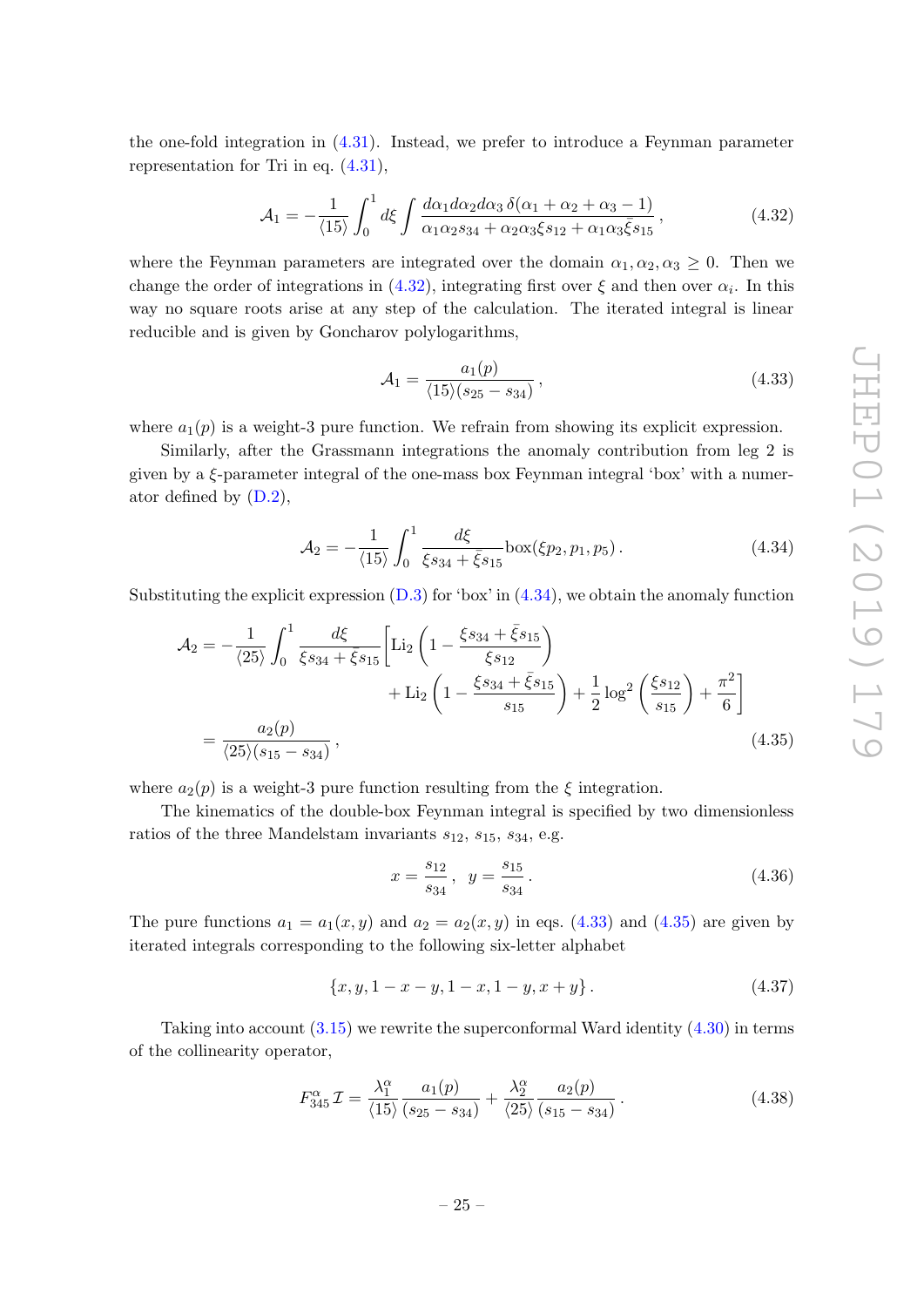We can further simplify this equation by properly normalizing the integral  $\mathcal I$ . We introduce the helicity-free dimensionless function

<span id="page-27-2"></span><span id="page-27-1"></span>
$$
f(x,y) = s_{12}[34] \mathcal{I} = [21] \int \frac{d^4 \ell_1 d^4 \ell_2}{(i\pi^2)^2} \frac{\langle 1| q_1 \tilde{q}_2 q_3 \tilde{q}_4 | 2 \rangle}{\prod_{i=1}^7 q_i^2}.
$$
 (4.39)

A simple calculation reveals that it has a unit leading singularity.

Switching to the variables  $(4.36)$  in the Ward identity  $(4.38)$  we find that it takes the following total differential form

$$
df(x,y) = a_1(x,y) \, d \log \left( \frac{x+y}{y} \right) + a_2(x,y) \, d \log \left( \frac{1-y}{1-x-y} \right) \,. \tag{4.40}
$$

This differential equation can be easily integrated after choosing the appropriate boundary condition. If we are looking for the symbol  $S(f)$  of the pure integral  $(4.39)$  then  $(4.40)$ already provides the solution,

<span id="page-27-4"></span>
$$
S(f) = S(a_1) \otimes \log\left(\frac{x+y}{y}\right) + S(a_2) \otimes \log\left(\frac{1-y}{1-x-y}\right). \tag{4.41}
$$

Working at the symbol level we can easily demonstrate the power of the consistency relations [\(4.10\)](#page-21-3). The commutativity of the collinearity operators is equivalent to  $d^2 f = 0$ . Thus the differential equation [\(4.40\)](#page-27-2) implies

<span id="page-27-3"></span>
$$
d\mathcal{S}(a_1) \wedge d\log\left(\frac{x+y}{y}\right) + d\mathcal{S}(a_2) \wedge d\log\left(\frac{1-y}{1-x-y}\right) = 0. \tag{4.42}
$$

The symbols of the anomalies  $a_i$  are of weight three. The allowed first entries of the symbols are x and  $\gamma$  since the Feynman integral could have nonzero discontinuities only in these letters of the alphabet [\(4.37\)](#page-26-6). There are 18 weight-three integrable symbols with the first entires x and y. Substituting the weight-three ansatz of integrable symbols for  $\mathcal{S}(a_1)$ and  $S(a_2)$ , which contains 2 × 18 free coefficients, in eq. [\(4.42\)](#page-27-3) we fix  $S(a_1)$  and  $S(a_2)$  up to 7 free coefficients. Then  $(4.41)$  provides the symbol of the integral  $(4.39)$  up to 7 free coefficients. Thus without any detailed supergraphs calculations of the anomaly we could put severe constraints on the integrals.

In conclusion, let us also mention that using the same method, in [\[3\]](#page-52-2) we calculated a much more nontrivial five-particle two-loop non-planar hexa-box integral.

#### <span id="page-27-0"></span>4.5 Interpretation of the anomaly as a collinear limit of a six-leg amplitude

Here we interpret the anomaly [\(4.17\)](#page-23-1) according to the schematic relation 'one leg more, one loop less' in  $(1.2)$ . Let us cut the graph in figure [6](#page-22-2) through the lines  $q_1$  and  $q_2$ , remove the lower corner and create a six-leg tree amplitude. The second graph on the r.h.s. of figure [7](#page-23-2) illustrates the procedure. This tree amplitude of Grassmann degree 3 has two new chiral legs  $\Psi(p_{1'}, \eta_{1'})$  (attached to the vertex  $\bar{\theta}_a$ ) and  $\Psi(p_{1''}, \eta_{1''})$  (attached to the vertex  $\bar{\theta}_b$ ):

<span id="page-27-5"></span>
$$
A_{3,3}^{\text{tree}} = \langle \Psi(p_{1}, \eta_{1'}) \Psi(p_{1'}, \eta_{1'}) \bar{\Phi}(p_{2}, \eta_{2}) \bar{\Phi}(p_{3}, \eta_{3}) \bar{\Phi}(p_{4}, \eta_{4}) \Psi(p_{5}, \eta_{5}) \rangle_{\text{tree}}
$$
  
= 
$$
\frac{1}{q_{3}^{2} q_{4}^{2} q_{5}^{2}} \int d^{2} \bar{\theta}_{a} d^{2} \bar{\theta}_{b} (\eta_{5} + [5\bar{\theta}_{b}]) (\eta_{1'} + [1''\bar{\theta}_{b}]) (\eta_{1'} + [1'\bar{\theta}_{a}])
$$
  

$$
\times \delta^{(2)} (\bar{\theta}_{a} \tilde{q}_{5} + |2 \rangle \eta_{2} + |3 \rangle \eta_{3}) \delta^{(2)} (\bar{\theta}_{a} \tilde{q}_{4} + \bar{\theta}_{b} \tilde{q}_{3} + |4 \rangle \eta_{4}). \tag{4.43}
$$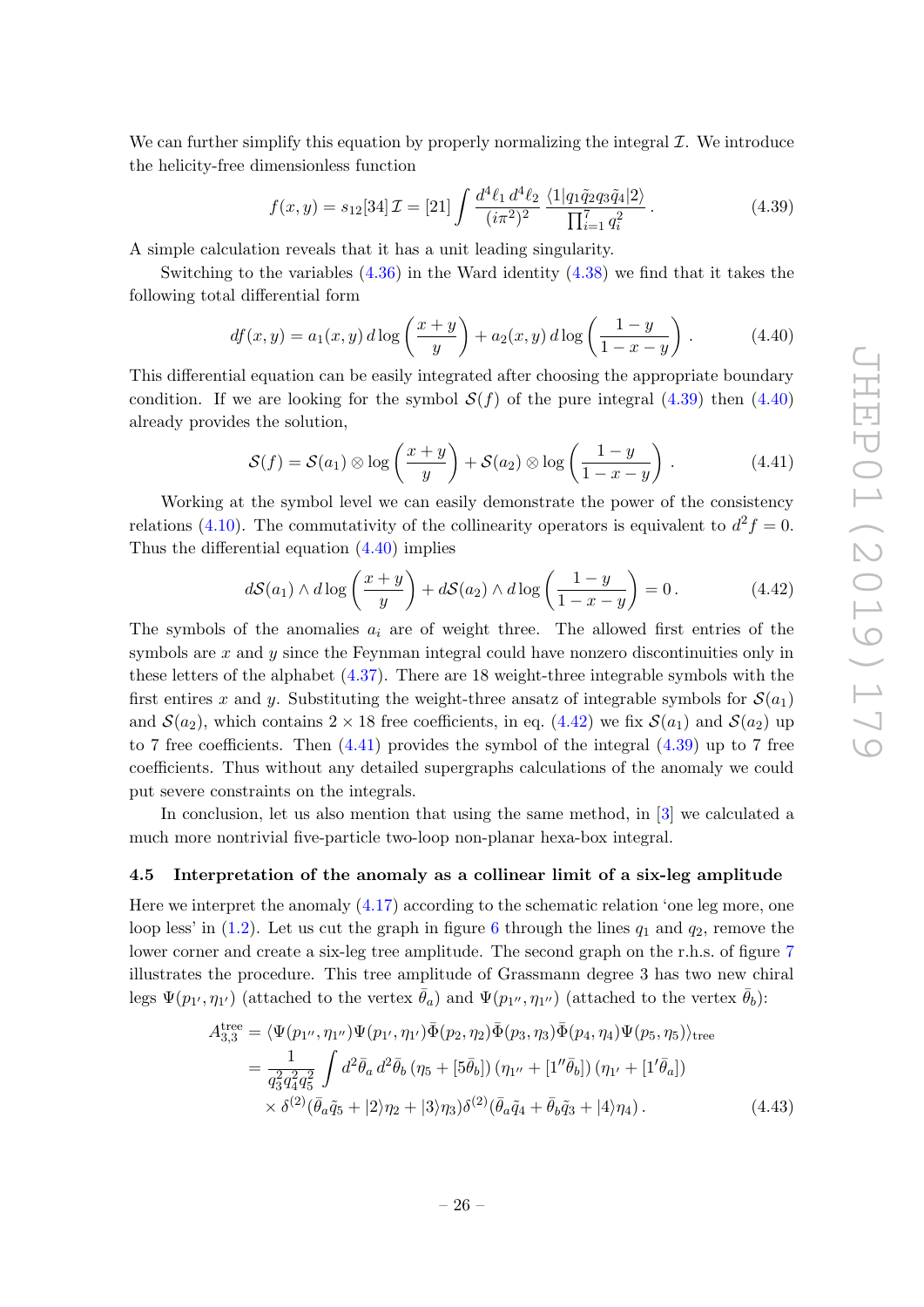To obtain the five-leg anomaly [\(4.17\)](#page-23-1) of Grassmann degree 2, we need to make the following steps: (i) take the collinear limit  $p_{1'} \sim p_{1''} \sim p_1$  in a way asymmetric between  $\lambda$ and  $\tilde{\lambda}$ :  $\lambda_{1'} = \lambda_{1''} = \lambda_1$  and  $\tilde{\lambda}_{1'} = \xi \tilde{\lambda}_1$ ,  $\tilde{\lambda}_{1''} = \xi \tilde{\lambda}_1$ , so that  $p'_1 + p''_1 = p_1$ ; (ii) integrate over ξ; (iii) eliminate one of the new odd variables by making the change  $\eta_1 = \eta_{1'} + \eta_{1''}, \eta =$  $\eta_{1'} - \eta_{1''}$  and then integrating out  $\eta$ :

$$
\int_0^1 d\xi \int d\eta \left(\frac{1}{2}(\eta_1 - \eta) + \xi \left[\mathbf{1}\bar{\theta}_b\right]\right) \left(\frac{1}{2}(\eta_1 + \eta) + \bar{\xi}[\mathbf{1}\bar{\theta}_a]\right) (\bullet) = \int_0^1 d\xi \left(\eta_1 + \xi[\mathbf{1}\bar{\theta}_a] + \bar{\xi}[\mathbf{1}\bar{\theta}_b]\right) (\bullet).
$$
\n(4.44)

Note that this procedure does not predict the overall spinor factor  $\lambda_1^{\alpha}$  of the anomaly. The anomaly associated with the other antichiral leg is treated likewise. We conclude by rewriting [\(1.2\)](#page-4-0) in the more explicit form

$$
S^{\alpha} A_{4,1}^{\text{one loop}} = \lambda_1^{\alpha} \int_0^1 d\xi \int d(\eta_{1'} - \eta_{1''}) \lim_{1',1'' \to 1} A_{3,3}^{\text{tree}}(1',1'') + (\log 1 \leftrightarrow \log 4). \tag{4.45}
$$

Due to the local origin of the anomaly, we can apply the same argument to the two chiral corners (grey blobs) in the two-loop graph in figure [8.](#page-25-2) In fact, all the further examples in the following sections admit the same interpretation.

The integral  $\int_0^1 d\xi \int d\eta$  resembles the integration over the extra point on the super-Wilson loop contour in refs. [\[19,](#page-53-4) [41\]](#page-54-8). The main difference is that there the collinear limit, in which the new point approaches a segment of the old contour, creates a pole and one extracts the residue. Here the limit is smooth; the collinear singularity, which breaks the superconformal symmetry, appeared in the vertex adjacent to leg 1, which we have removed before defining the six-leg tree amplitude [\(4.43\)](#page-27-5).

# <span id="page-28-0"></span> $5\quad$  MHV-like six-leg amplitudes

In this section we consider six-particle on-shell supergraphs of the  $N^2MHV = \overline{MHV}$  type. Like the supergraphs of the previous section, they are specified by a single bosonic function  $\mathcal{I}(p)$ . However they carry a different R-charge, so the structure of the superconformal Ward identities changes.

# <span id="page-28-1"></span>5.1 General properties and superconformal Ward identity

We study the  $\mathcal{N} = 1$  six-particle on-shell amplitude [\(3.4\)](#page-11-3) with  $(m, n) = (6, 0)$ .

<span id="page-28-2"></span>
$$
A_{6,0} = \langle \bar{\Phi}(p_1, \eta_1) \dots \bar{\Phi}(p_6, \eta_6) \rangle = \delta^{(4)}(P) \delta^{(2)}(Q) \mathcal{A}_{6,0}(p, \eta).
$$
 (5.1)

According to tables [1](#page-8-0) and [2](#page-11-4) the reduced amplitude  $A_{6,0}$  carries zero helicity at all points and the maximal possible R-charge in the six-particle case  $R_A = 2$ . Thus the amplitude is of the N<sup>2</sup>MHV type and it coincides with the  $\overline{\text{MHV}}$  amplitude. At six points there is a unique Poincaré supersymmetry invariant of Grassmann degree 2 (up to a bosonic factor). Indeed using Q and  $\overline{Q}$  transformations we can eliminate four of the six odd variables  $\eta$ .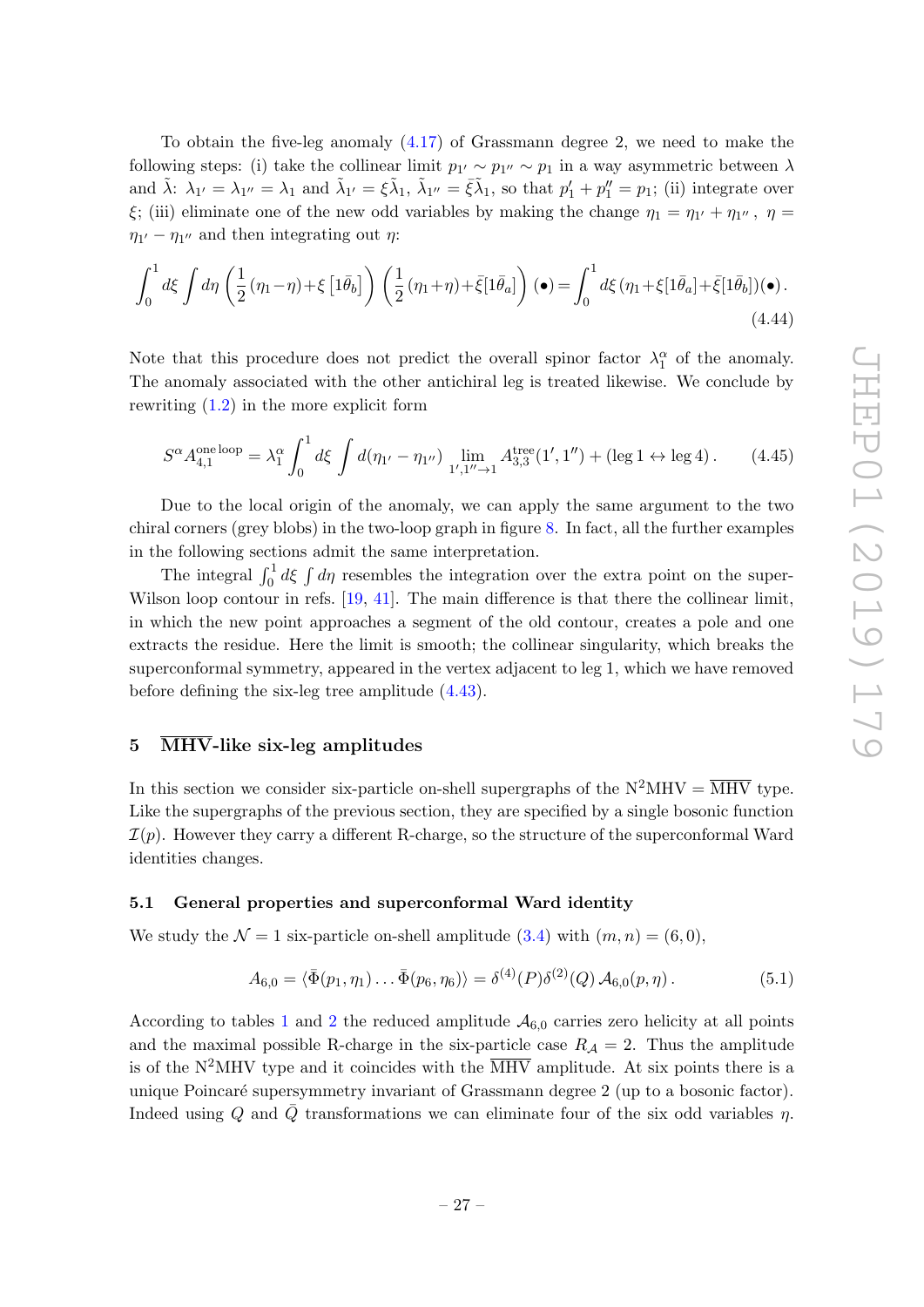We construct the invariant as a product of two  $\Xi_{ijk}$  [\(4.4\)](#page-20-7). Thus the reduced amplitude is specified by a single bosonic function  $\mathcal{I}(p)$ ,

<span id="page-29-3"></span><span id="page-29-0"></span>
$$
\mathcal{A}_{6,0}(p,\eta) = \Xi_{123} \Xi_{456} \mathcal{I}(p) \,. \tag{5.2}
$$

Then we study the superconformal properties of the amplitude. First we act with the S-generator on  $(5.1)$  and push it through the super-momentum conservation delta functions [\(B.16\)](#page-42-2). Then we take into account the anticommutation relation [\(3.15\)](#page-14-1) and reduce the action of S to collinearity operators,

$$
S^{\alpha} A_{6,0} = \delta^{(4)}(P) \delta^{(2)}(Q) \left( \Xi_{456} F^{\alpha}_{123} - \Xi_{123} F^{\alpha}_{456} \right) \mathcal{I}(p) \,. \tag{5.3}
$$

On the other hand, we can evaluate the anomaly of  $A_{6,0}$  using the anomaly of the vertex function  $(3.27)$ . The generator S lowers the Grassmann degree by one unit. After stripping off the supercharge conservation  $\delta^{(2)}(Q)$  we find that the anomaly has Grassmann degree one, and consequently we can expand it in a basis of Ξ-invariants (consisting of two invariants in the six point case),

<span id="page-29-1"></span>
$$
S^{\alpha}A_{6,0} = \delta^{(4)}(P)\delta^{(2)}(Q) \sum_{i=1}^{6} \lambda_i^{\alpha} \left( \Xi_{456} \mathcal{A}_i(p) - \Xi_{123} \mathcal{A}'_i(p) \right) . \tag{5.4}
$$

Here the bosonic functions  $A_i$  and  $A'_i$  are given by Feynman integrals of one loop order less than the supergraph  $A_{6,0}$ . Comparing eqs. [\(5.3\)](#page-29-0) and [\(5.4\)](#page-29-1) we obtain a pair of spinorial differential equations for the bosonic Feynman integral  $\mathcal{I}(p)$ ,

$$
F_{123}^{\alpha} \mathcal{I}(p) = \sum_{i=1}^{6} \lambda_i^{\alpha} \mathcal{A}_i(p) , \qquad F_{456}^{\alpha} \mathcal{I}(p) = \sum_{i=1}^{6} \lambda_i^{\alpha} \mathcal{A}'_i(p) . \qquad (5.5)
$$

In the following subsections we provide one- and two-loop examples of the Ward identities [\(5.5\)](#page-29-2) and solve them.

The  $\bar{S}$ -symmetry of  $A_{6,0}$  is not anomalous since there are no chiral legs and so all vertex functions constituting  $A_{6,0}$  are invariant under  $\overline{S}$ . This can also be seen from the superconformal algebra perspective. We take into account that  $\bar{S}$  commutes with the total supercharge and the total momentum conservation, eq.  $(B.16)$ ,

<span id="page-29-2"></span>
$$
\bar{S}^{\dot{\alpha}}A_{6,0} = \delta^{(4)}(P)\delta^{(2)}(Q)\,\bar{S}_{\dot{\alpha}}\left[\Xi_{123}\Xi_{456}\,\mathcal{I}\right] \,. \tag{5.6}
$$

Then we use Q and  $\overline{Q}$  transformations to eliminate four odd variables,  $\eta_2, \eta_3, \eta_5, \eta_6 \to 0$ . Consequently,  $\Xi_{123}\Xi_{456} \sim \eta_1\eta_4$  and the  $\bar{S}$  generator [\(B.4\)](#page-40-4) simplifies to  $\bar{S}_{\dot{\alpha}} = \eta_1 \frac{\partial}{\partial \bar{\lambda}_{1}^{\dot{\alpha}}} + \eta_4 \frac{\partial}{\partial \bar{\lambda}_{4}^{\dot{\alpha}}}$ . So we have  $\bar{S}_{\dot{\alpha}}\left[\Xi_{123}\Xi_{456}\mathcal{I}\right]=0.$ 

The absence of an  $\overline{S}$  anomaly for the N<sup>2</sup>MHV amplitude  $A_{6,0}$  is equivalent to the absence of an S-anomaly for the conjugate amplitude  $A_{0.6}$ , which is of the MHV type. The latter is evidently not anomalous since the reduced amplitude  $A_{0.6}$  has zero R-charge and it vanishes upon odd differentiations, see eq. [\(B.4\)](#page-40-4).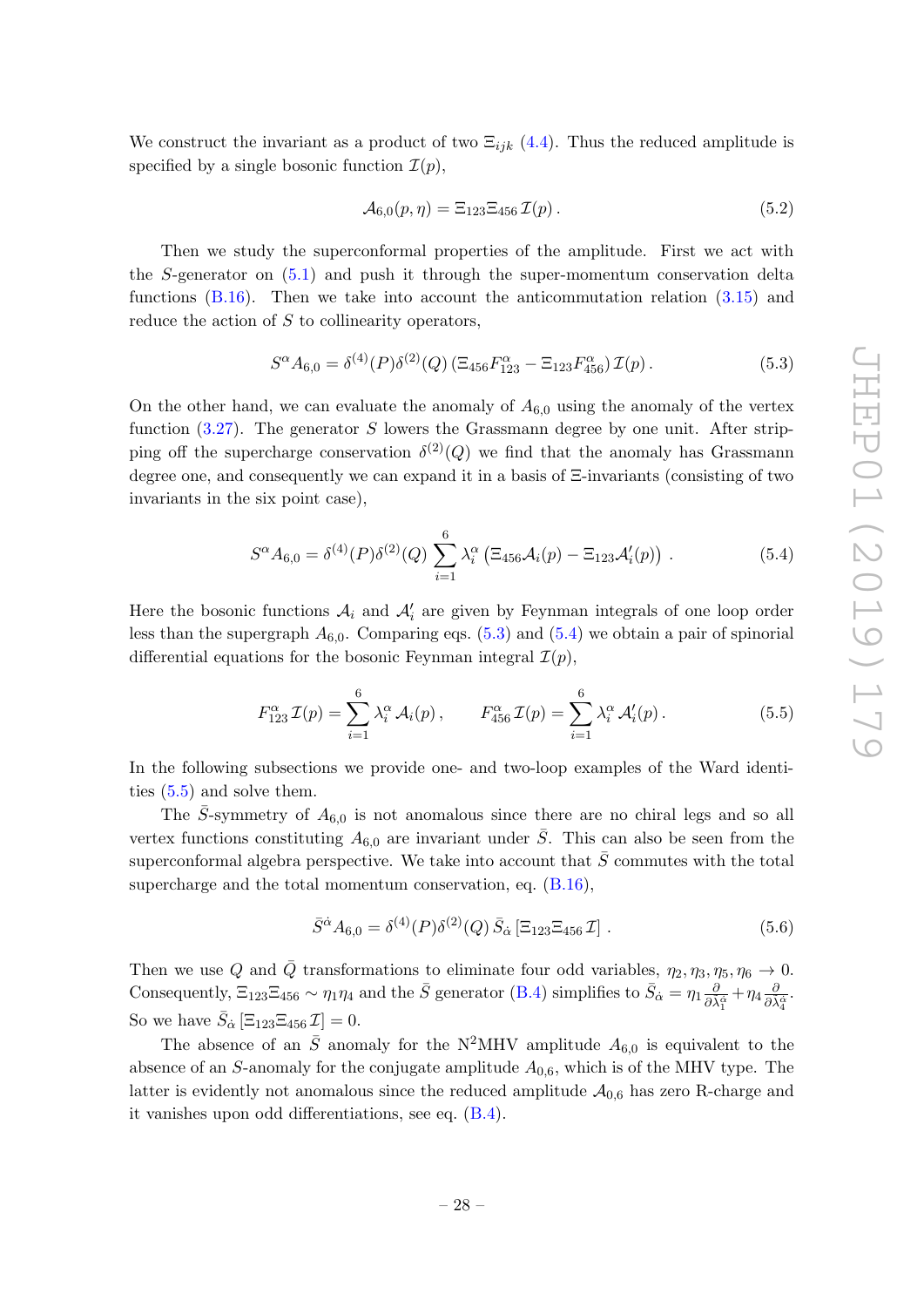

<span id="page-30-1"></span>**Figure 9.** L.h.s.: one-loop six-leg supergraph of the  $\overline{MHV}$  type. R.h.s.: the corresponding Feynman integral representing the bosonic factor  $\mathcal{I}(p)$ .

#### <span id="page-30-0"></span>5.2 Six-leg one-loop amplitude

We consider the one-loop six-particle amplitude supergraph  $A_{6,0}$  on the l.h.s. of figure [9.](#page-30-1) The corresponding expression can be easily found by splitting  $A_{6,0}$  into vertex functions and using the Feynman rules of section [3.1.](#page-9-1) The supergraph has to be of the form given by eqs. [\(5.1\)](#page-28-2) and [\(5.2\)](#page-29-3). In order to identify the single bosonic function  $\mathcal{I}(p)$  specifying the supergraph we extract its component  $\eta_1 \eta_2 \eta_3 \eta_4 \eta_5^0 \eta_6^0$  which corresponds to the amplitude  $\langle \psi_- \psi_- \psi_- \psi_- \bar{\phi} \bar{\phi} \rangle$ . In this way we find

<span id="page-30-3"></span>
$$
\mathcal{I}(p) = \frac{1}{s_{123}[23][56]} \int \frac{d^4\ell}{i\pi^2} \frac{\langle 1|q_1\tilde{q}_2|4\rangle}{q_1^2 q_2^2 q_3^2 q_4^2},
$$
\n(5.7)

which is represented by the two-mass easy box with a magic numerator on the r.h.s. of figure [9.](#page-30-1) Of course, this one-loop integral is well known but here we want to calculate it using only the superconformal symmetry. It serves as a toy example, preceding a highly nontrivial nonplanar two-loop integral elaborated in section [5.3.](#page-32-0)

The anomalous Ward identities for this supergraph are of the form [\(5.5\)](#page-29-2). In order to find the functions  $A_i$  and  $A'_i$  we need to replace the vertex function involving the *i*-th leg by its S-anomaly expression  $(3.27)$ . The contribution from leg 1 is given by

$$
\frac{\lambda_1^{\alpha}}{s_{23}s_{56}} \int_0^1 d\xi \frac{1}{q_2^2 q_3^2} \int d^2\bar{\theta}_a d^2\bar{\theta}_b (\eta_1 + \xi [1\bar{\theta}_a] + \bar{\xi}[1\bar{\theta}_b]) \delta^2 (\bar{\theta}_a \tilde{q}_2 + \bar{\theta}_b \tilde{q}_3 + \eta_4 \lambda_4) \times \delta^2 (\eta_2 \lambda_2 + \eta_3 \lambda_3 - \bar{\theta}_a p_{23}) \delta^2 (\eta_5 \lambda_5 + \eta_6 \lambda_6 - \bar{\theta}_b p_{56}),
$$
\n(5.8)

where we lifted the loop integration with the help of the delta function in [\(3.27\)](#page-16-1). Setting  $\eta_{1,2,3} = 0$  or  $\eta_{4,5,6} = 0$ , we obtain the contributions to the r.h.s. of  $(5.4)$  corresponding to the invariants  $\Xi_{456}$  or  $\Xi_{123}$ , respectively,

<span id="page-30-2"></span>
$$
\mathcal{A}_{1} = \frac{1}{s_{123}[56]} \frac{\langle 4|p_{56}|1]}{s_{123}s_{156} - s_{23}s_{56}} \left( \frac{s_{56}}{s_{156} - s_{56}} \log \left( \frac{s_{56}}{s_{156}} \right) - \frac{s_{123}}{s_{123} - s_{23}} \log \left( \frac{s_{23}}{s_{123}} \right) \right),
$$
  

$$
\mathcal{A}'_{1} = \frac{1}{s_{123}[23]} \frac{\log \left( \frac{s_{56}}{s_{156}} \right)}{s_{156} - s_{56}}.
$$
(5.9)

The anomaly contribution of leg 4 is obtained by a reflection of the graph,  $(123) \leftrightarrow$ (456). Legs 2, 3 and 5, 6 do not contribute to the anomaly according to section [3.4.](#page-16-0) Thus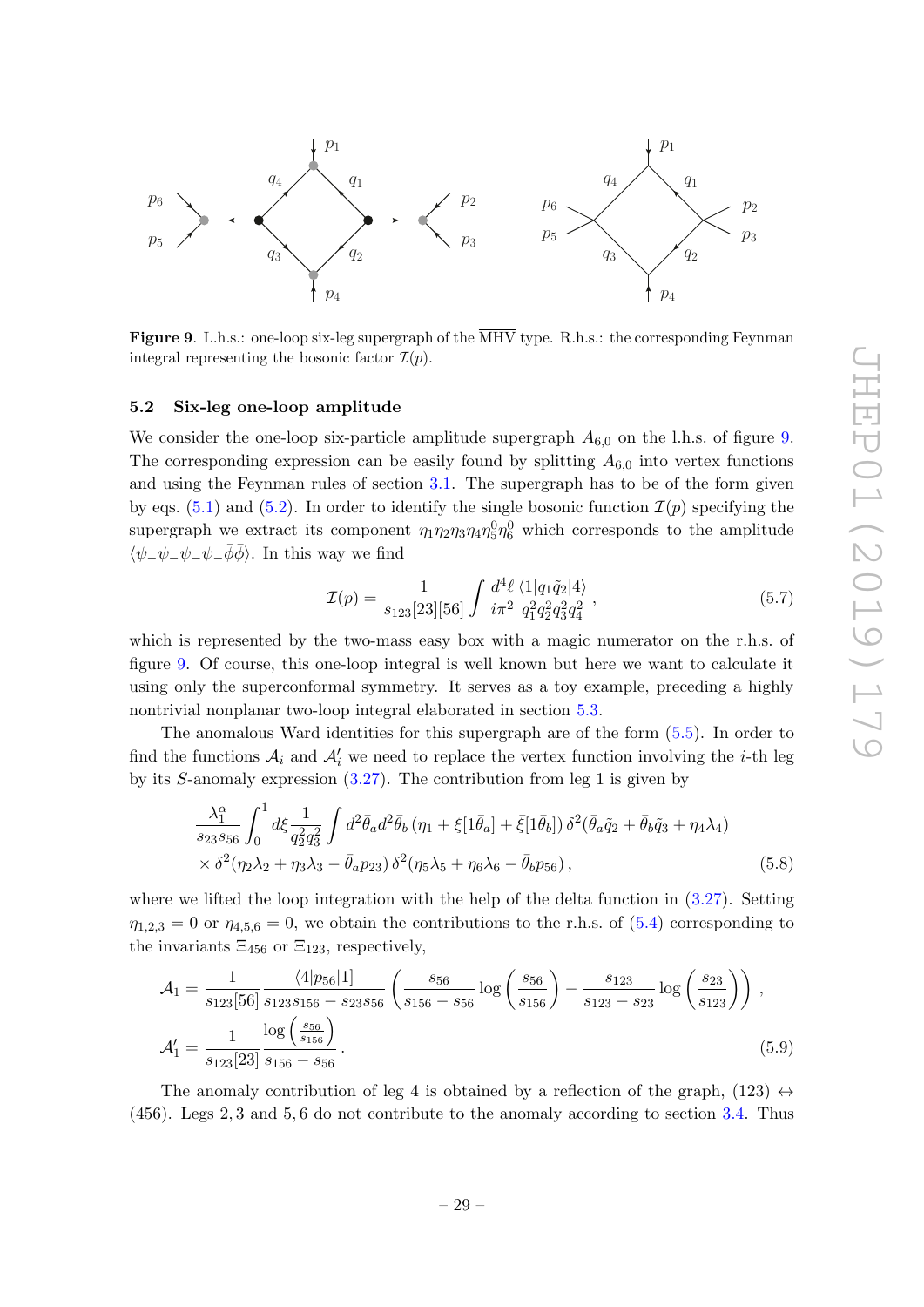the anomalous Ward identity takes the following form

$$
F_{123}\mathcal{I}(p) = |1\rangle \mathcal{A}_1(p) + |4\rangle \mathcal{A}_4(p) , \qquad F_{456}\mathcal{I}(p) = |1\rangle \mathcal{A}_1'(p) + |4\rangle \mathcal{A}_4'(p) , \qquad (5.10)
$$

where  $\mathcal{A}_1$  and  $\mathcal{A}'_1$  are given by [\(5.9\)](#page-30-2), and  $\mathcal{A}_4$  and  $\mathcal{A}'_4$  are obtained by permutation,

<span id="page-31-0"></span>
$$
\mathcal{A}_4 = \mathcal{A}'_1|_{(123)\leftrightarrow(456)}, \qquad \mathcal{A}'_4 = \mathcal{A}_1|_{(123)\leftrightarrow(456)}.
$$
 (5.11)

Now we would like to solve the Ward identity [\(5.10\)](#page-31-0). It is convenient to introduce a dimensionless helicity-free function  $f(p)$  by changing the normalization of  $\mathcal{I}$  [\(5.7\)](#page-30-3),

$$
f(p) = s_{123}[23][14][56]\mathcal{I}(p) = [14] \int \frac{d^4\ell}{i\pi^2} \frac{\langle 1|q_1\tilde{q}_2|4\rangle}{q_1^2 q_2^2 q_3^2 q_4^2}.
$$
 (5.12)

The leading singularity analysis implies that the Feynman integral  $f(p)$  is a pure function.

The kinematics of the problem is specified by four variables, and  $f(p)$  depends only three dimensionless variables. We choose

<span id="page-31-2"></span>
$$
z_1 = \frac{s_{23}}{s_{123}}, \quad z_2 = \frac{s_{56}}{s_{123}}, \quad z_3 = \frac{s_{156}}{s_{123}}, \tag{5.13}
$$

so that  $f = f(z_1, z_2, z_3)$ . Projecting eqs. [\(5.10\)](#page-31-0) with the spinors (1) and (4) we reduce this system of spinorial differential equations to four scalar differential equations. However only three of them turn out to be independent. They can be conveniently written in the total differential form

$$
df(z_1, z_2, z_3) = \log(z_1) d \log \frac{(z_3 - z_1 z_2)}{(z_3 - z_1)(1 - z_1)} + \log(z_2) d \log \frac{(z_3 - z_1 z_2)}{(z_3 - z_2)(1 - z_2)} - \log(z_3) d \log \frac{(z_3 - z_1 z_2)}{(z_3 - z_1)(z_3 - z_2)}.
$$
\n(5.14)

In order to integrate the differential equation  $(5.14)$  we need an appropriate boundary condition. The Feynman integral is not singular at  $s_{14} \rightarrow 0$ , moreover  $f(p)$  has to vanish in this limit because of the normalization factor  $[14] \rightarrow 0$ , see eq. [\(5.12\)](#page-31-2). Hence, f has to vanish on the surface  $z_3 = z_1 + z_2 - 1$  and we evaluate f integrating the r.h.s. of [\(5.14\)](#page-31-1) along the  $z_3$  axis from the boundary point  $z_{3,0} = z_1 + z_2 - 1$ ,

<span id="page-31-1"></span>
$$
f(z_1, z_2, z_3) = \int_{z_{3,0}}^{z_3} dz'_3 \, df(z_1, z_2, z'_3). \tag{5.15}
$$

Explicitly the solution is

$$
f = -\operatorname{Li}_2\left(1 - \frac{z_1 z_2}{z_3}\right) + \operatorname{Li}_2\left(1 - z_1\right) + \operatorname{Li}_2\left(1 - \frac{z_1}{z_3}\right) + \operatorname{Li}_2\left(1 - z_2\right) + \operatorname{Li}_2\left(1 - \frac{z_2}{z_3}\right) + \frac{1}{2}\log^2 z_3.
$$
 (5.16)

This pure weight-2 function is the finite part of the two-mass-easy scalar box integral.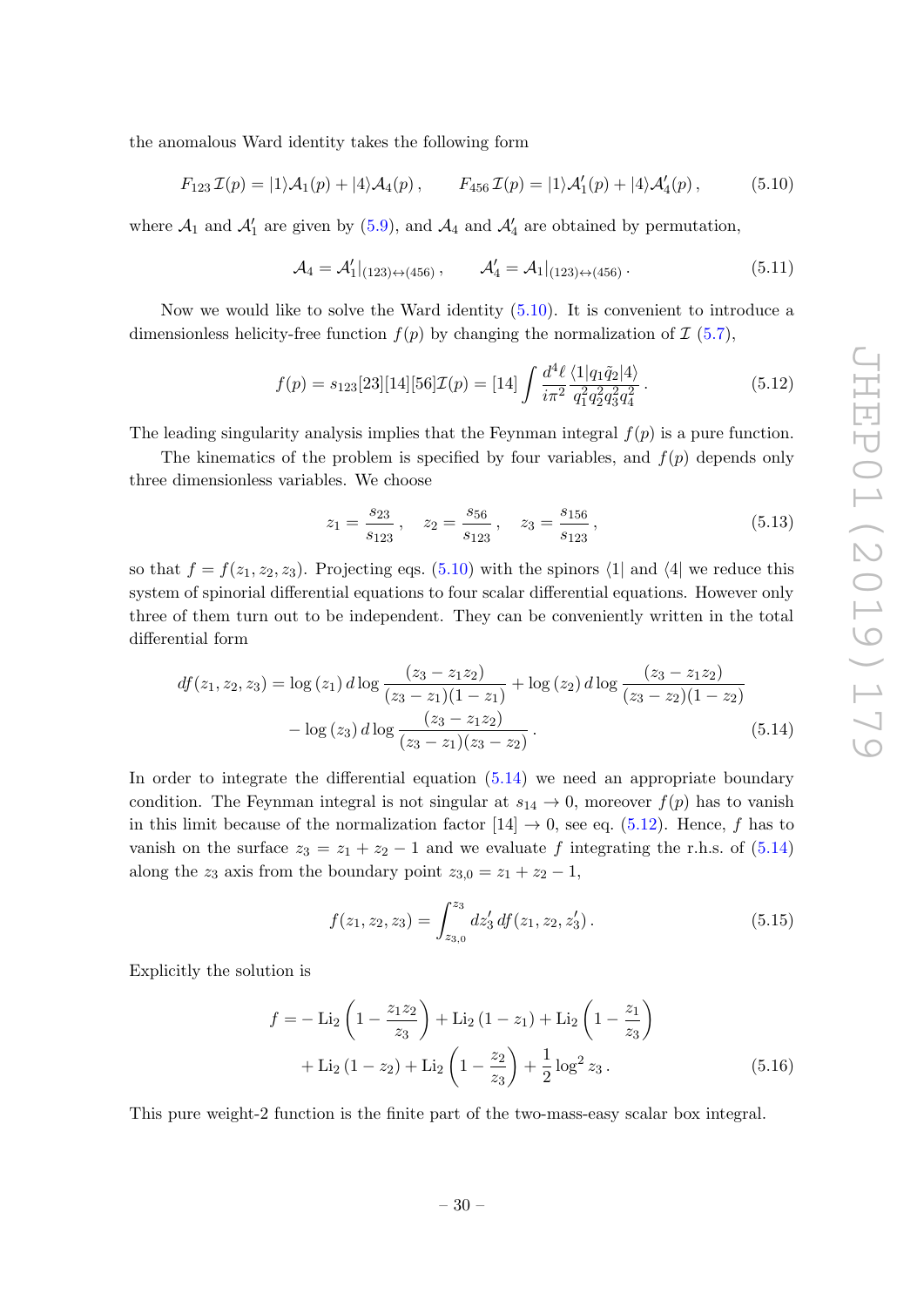

<span id="page-32-1"></span>**Figure 10.** Left: two-loop nonplanar six-leg supergraph of the  $\overline{MHV}$  type. Right: the corresponding Feynman integral representing the bosonic function  $\mathcal{I}(p)$ .

#### <span id="page-32-0"></span>5.3 Six-leg two-loop nonplanar amplitude

Now we consider a much more nontrivial example of an  $A_{6,0}$  supergraph, the non-planar two-loop graph of hexa-box topology on the l.h.s. of figure [10.](#page-32-1) The general structure of this type of amplitudes and of their superconformal properties was already discussed in section [5.1,](#page-28-1) but now we prefer to use Ξ-invariants with different labels in order to take into account the discrete symmetries of the supergraph. So we have  $(cf. eq. (5.2))$  $(cf. eq. (5.2))$  $(cf. eq. (5.2))$ 

<span id="page-32-5"></span><span id="page-32-2"></span>
$$
\mathcal{A}_{6,0}(p,\eta) = \Xi_{156} \Xi_{456} \mathcal{I}(p) \,. \tag{5.17}
$$

We find  $\mathcal{I}(p)$  by evaluating the  $\eta_1 \eta_2 \eta_3 \eta_4 \eta_5^0 \eta_6^0$  component of the supergraph. By changing the normalization of  $\mathcal{I}(p)$  we define the helicity-free dimensionless function

$$
f(p) = \langle 23 \rangle [14][23][56]^2 \mathcal{I}(p) = [14][23] \int \frac{d^4 \ell_1 d^4 \ell_2}{(i\pi^2)^2} \frac{\langle 1 | q_6 \tilde{q}_8 | 4 \rangle \langle 2 | q_1 \tilde{q}_3 | 3 \rangle}{q_1^2 q_2^2 q_3^2 q_4^2 q_5^2 q_6^2 q_7^2 q_8^2}.
$$
 (5.18)

This Feynman integral is depicted on the r.h.s. of figure [10.](#page-32-1) The function  $f(p)$  is invariant under the permutations  $1 \leq 4$  and  $2 \leq 3$  of the external legs. Integrals of this topology contribute to the Higgs production plus two jets.

In order to obtain the S-symmetry Ward identities we act with the generator S on [\(5.17\)](#page-32-2). The result is the twistor collinearity operators  $F_{ijk}$  acting on  $\mathcal{I}(p)$ . Thus we obtain a pair of spinorial differential equations

<span id="page-32-3"></span>
$$
F_{156}^{\alpha} \mathcal{I}(p) = \sum_{i=1}^{4} \lambda_i^{\alpha} \mathcal{A}_i(p) , \qquad F_{456}^{\alpha} \mathcal{I}(p) = \sum_{i=1}^{4} \lambda_i^{\alpha} \mathcal{A}'_i(p) , \qquad (5.19)
$$

where  $A_i$  and  $A'_i$  are bosonic functions expressed through one-loop Feynman integrals. Legs 5 and 6, which form the massive tail, do not contribute to the anomaly.

The r.h.s. of the Ward identity [\(5.19\)](#page-32-3) comes from the supergraph calculation of the anomaly of  $A_{6,0}$  using the S-anomaly of the vertex functions  $(3.27)$ . In order to match it with the S-variation of eq. [\(5.17\)](#page-32-2) we expand the result in the basis of  $\Xi_{156}$  and  $\Xi_{456}$ ,

<span id="page-32-4"></span>
$$
S^{\alpha} A_{6,0} = \delta^{(4)}(P) \delta^{(2)}(Q) \sum_{i=1}^{4} \lambda_i^{\alpha} \left( \Xi_{456} A_i(p) - \Xi_{156} A'_i(p) \right) . \tag{5.20}
$$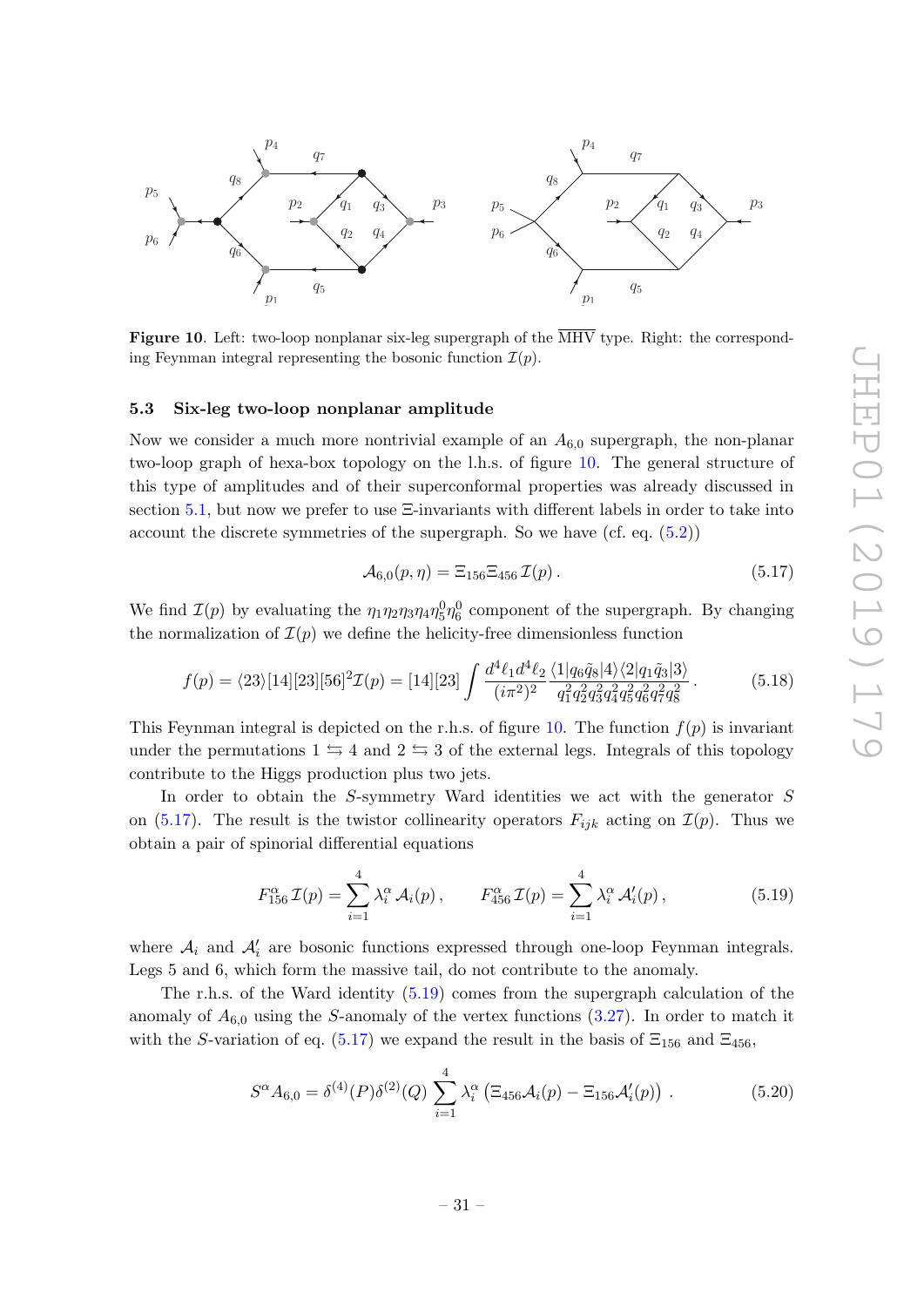The delta function in [\(3.27\)](#page-16-1) freezes one of the loop integrations in the supergraph. The anomaly of leg 1 results in a one-mass box topology, and working out the Grassmann integrations we find

$$
\mathcal{A}_1(p) = \int_0^1 d\xi \frac{\xi \langle 4|p_{23}|1]}{\langle 23\rangle [56] (\xi s_{56} + \bar{\xi} s_{156}) (\xi s_{456} + \bar{\xi} s_{23})} \text{Box}(p_2, \xi p_1, p_3), \quad (5.21)
$$

with the one-mass 'Box' integral defined in  $(D.4)$ . We then split the integrand into simple fractions leading to the decomposition

$$
\mathcal{A}_1(p) = \frac{\langle 4|p_{23}|1]}{[56]s_{23}(s_{156}s_{456} - s_{23}s_{56})} \left[ \frac{s_{156}}{s_{156} - s_{56}} a_1(p) + \frac{s_{23}}{s_{456} - s_{23}} \hat{a}_1(p) \right]
$$
(5.22)

in terms of two pure weight-3 functions (see eq.  $(D.5)$ ),

$$
a_1(p) = -\int_0^1 d\xi \frac{s_{156} - s_{56}}{\xi s_{56} + \bar{\xi} s_{156}} \left[ \text{Li}_2 \left( 1 - \frac{\bar{\xi} s_{23} + \xi s_{456}}{\xi s_{12}} \right) + \text{Li}_2 \left( 1 - \frac{\bar{\xi} s_{23} + \xi s_{456}}{\xi s_{13}} \right) + \frac{1}{2} \log^2 \left( \frac{s_{12}}{s_{13}} \right) + \frac{\pi^2}{6} \right],
$$
  

$$
\hat{a}_1(p) = \int_0^1 d\xi \frac{s_{456} - s_{23}}{\xi s_{456} + \bar{\xi} s_{23}} \left[ \text{Li}_2 \left( 1 - \frac{\bar{\xi} s_{23} + \xi s_{456}}{\xi s_{12}} \right) + \text{Li}_2 \left( 1 - \frac{\bar{\xi} s_{23} + \xi s_{456}}{\xi s_{13}} \right) + \frac{1}{2} \log^2 \left( \frac{s_{12}}{s_{13}} \right) + \frac{\pi^2}{6} \right]. \quad (5.23)
$$

Similarly, the contribution of leg 4 is given by the one-mass  $Box(p_2, \xi p_4, p_3)$  [\(D.4\)](#page-49-1),

<span id="page-33-2"></span><span id="page-33-1"></span>
$$
\mathcal{A}_4(p) = \frac{a_4(p)}{[56]s_{23}(s_{456} - s_{56})},\tag{5.24}
$$

with the pure weight-3 function  $a_4(p) = a_1(p)|_{1 \leq 4}$ . The topology of the Feynman graph in figure [10](#page-32-1) suggests that the anomaly contribution of leg 2 is given by a hexagon integral with one massive corner. In reality, doing the Grassmann integrations we find that one of the propagators is canceled by the numerator and we obtain the pentagon integral  $(D.6)$ ,

$$
\mathcal{A}_2(p) = \frac{1}{\langle 23 \rangle [56]} \int_0^1 d\xi \operatorname{Pent}(p_4, \xi p_2, p_3, p_1 + \bar{\xi} p_2).
$$
 (5.25)

Substituting the explicit expression for the pentagon integral [\(D.7\)](#page-49-4) we obtain

<span id="page-33-3"></span><span id="page-33-0"></span>
$$
\mathcal{A}_2(p) = -\frac{a_2(p)}{\langle 23 \rangle [56][4|\tilde{p}_{56}p_2|3]},\tag{5.26}
$$

where the pure weight-3 function  $a_2$  is defined as follows

$$
a_2(p) = \int_0^1 \frac{d\xi}{\frac{[4|\tilde{p}_{56}p_1|3]}{[4|\tilde{p}_{56}p_2|3]} + \bar{\xi}} \left[ \text{Li}_2 \left( 1 - \frac{\xi \bar{\xi} s_{12} s_{24}}{(\xi s_{13} + \bar{\xi} s_{456})(\bar{\xi} s_{34} + \xi s_{156})} \right) + \log \left( \frac{\xi \bar{\xi} s_{12} s_{24}}{(\xi s_{13} + \bar{\xi} s_{456})(\bar{\xi} s_{34} + \xi s_{156})} \right) \log \left( \frac{\xi s_{23} s_{56}}{s_{456}(\bar{\xi} s_{34} + \xi s_{156})} \right) + \text{Li}_2 \left( 1 - \frac{\xi s_{23} s_{56}}{s_{456}(\bar{\xi} s_{34} + \xi s_{156})} \right) - \frac{\pi^2}{6} \right].
$$
\n(5.27)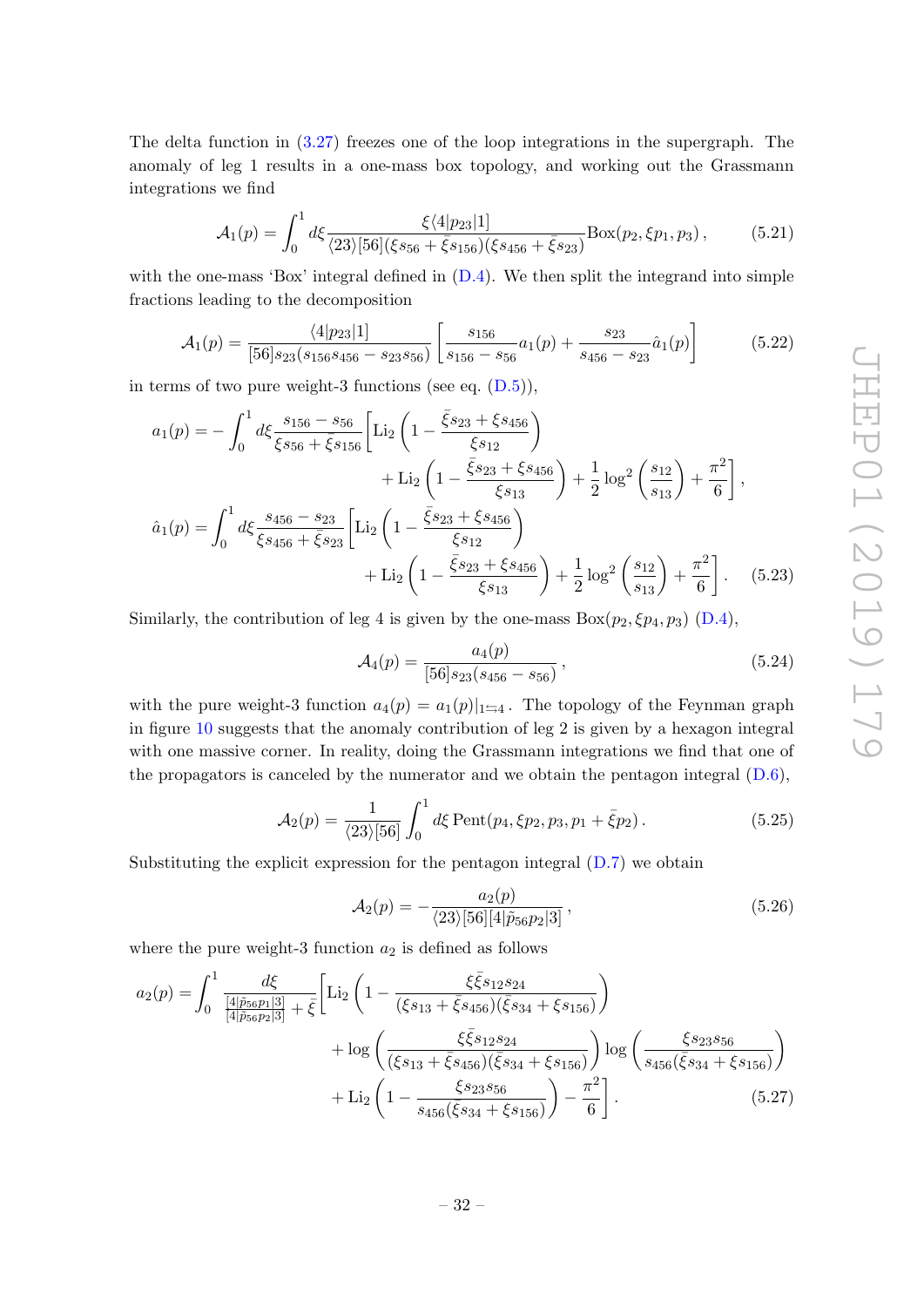The anomalous contribution of leg 3 is obtained from [\(5.26\)](#page-33-0) by exchanging legs 2 and 3:  $\mathcal{A}_3(p) = \mathcal{A}_2(p)|_{2\leq 3}$ , i.e.

$$
A_3(p) = \frac{a_3(p)}{\langle 23 \rangle [56][4|\tilde{p}_{56}p_3|2]}
$$
(5.28)

and  $a_3(p) = a_2(p)|_{2 \leq 3}$ . Thus we have found all the anomalous contributions  $\mathcal{A}_i$  accompanying the invariant  $\Xi_{456}$  in eq. [\(5.20\)](#page-32-4). The anomalous contributions  $\mathcal{A}'_i$  corresponding to the invariant  $\Xi_{156}$  (and the matching pure functions  $a'_1, \hat{a}'_1, a'_2, a'_3$ ) are obtained from the expressions for  $A_i$ , eqs. [\(5.22\)](#page-33-1), [\(5.24\)](#page-33-2), [\(5.26\)](#page-33-0) by exchanging points 1 and 4,

$$
\mathcal{A}'_i(p) = \mathcal{A}_i(p)|_{1 \leq 4}, \quad a'_i(p) = a_i(p)|_{1 \leq 4}.
$$
\n(5.29)

Let us note that only  $a_1, \hat{a}_1, a_2$  are independent pure functions, the remaining ones are obtained from them by means of the discrete symmetries.

#### Solving the two-loop Ward identity in the spinor parametrization

The six-particle scattering is not completely specified by the six Mandelstam invariants

<span id="page-34-1"></span><span id="page-34-0"></span>
$$
s_{12}, s_{23}, s_{34}, s_{456}, s_{56}, s_{156}, \t\t(5.30)
$$

since the amplitude can have a parity odd part. This is the reason why we introduce the following five dimensionless complex variables defined in terms of the helicity spinors

$$
z_1 = \frac{s_{23}}{s_{156}}, \ z_2 = \frac{s_{23}}{s_{456}}, \ z_3 = \frac{\langle 4|p_3|1|}{\langle 4|p_{56}|1|}, \ z_4 = \frac{\langle 1|p_3|4|}{\langle 1|p_{56}|4|}, \ z_5 = \frac{[12][34]}{[14][23]}.
$$
(5.31)

The two-loop dimensionless integral [\(5.18\)](#page-32-5) is a function of them,  $f = f({z<sub>i</sub>})$ . The pure functions  $a_i, a'_i, \hat{a}_1, \hat{a}'_1$  describing the anomalies are also 5-variable functions of [\(5.31\)](#page-34-0).

One of the merits of the spinor variables  $(5.31)$  is that they partially rationalize the alphabet which describes the set of iterated integrals emerging in the problem. Since parityodd contributions are allowed in the six-particle scattering, the pseudoscalar  $\epsilon(p_1, p_2, p_3, p_4)$ naturally appears. In the parametrization by the Mandelstam invariants [\(5.30\)](#page-34-1) it is given by the square root of the Gram determinant,  $\sqrt{\det||s_{ij}||_{i,j=1}^4}$ , but it is rational in the complex variables [\(5.31\)](#page-34-0). However the square roots are not completely resolved by [\(5.31\)](#page-34-0). Doing the integration in eq.  $(5.27)$  we encounter the square root

 $\sqrt{4s_{34}s_{456}(s_{12}s_{23}+s_{156}s_{23}-s_{23}s_{34}) + (s_{12}s_{156}-s_{12}s_{23}+s_{23}s_{34}-s_{156}s_{456}+s_{34}s_{456})^2}$ which cannot be rationalized by any choice of the spinor parametrization.

We want to reformulate the Ward identities  $(5.19)$  in the new variables  $(5.31)$ . We project them with the spinors  $\lambda_1$  and  $\lambda_4$  and find four DEs which can be conveniently assembled together using the differential in the first four complex variables  $\tilde{d} = \sum_{i=1}^{4} \partial_{z_i} dz_i$ ,

<span id="page-34-2"></span>
$$
\tilde{d}f = \hat{a}_1 \tilde{d} \log(z - z_4) + \hat{a}'_1 \tilde{d} \log(1 + z + z_3) + a_1 \tilde{d} \log\left(\frac{z_1(1 + z + z_3)}{z z_1 + z^2 z_1 + z z_3 - z_4 - z z_4 - z_3 z_4}\right) \n+ a'_1 \tilde{d} \log\left(\frac{z_2(z - z_4)}{z z_2 + z^2 z_2 + z z_3 - z_4 - z z_4 - z_3 z_4}\right) + a_2 \tilde{d} \log\left(\frac{z_2(z - z_4)}{1 - z_2 - z z_2 + z_4}\right) \n+ a_3 \tilde{d} \log\left(\frac{z_2(z - z_4)}{z z_2 - z_4}\right) + a'_2 \tilde{d} \log\left(\frac{z_1(1 + z + z_3)}{1 + z z_1 + z_3}\right) + a'_3 \tilde{d} \log\left(\frac{z_1(1 + z + z_3)}{z_1 + z z_1 + z_3}\right).
$$
\n(5.32)

Eq. [\(5.32\)](#page-34-2) is completely equivalent to the superconformal Ward identities.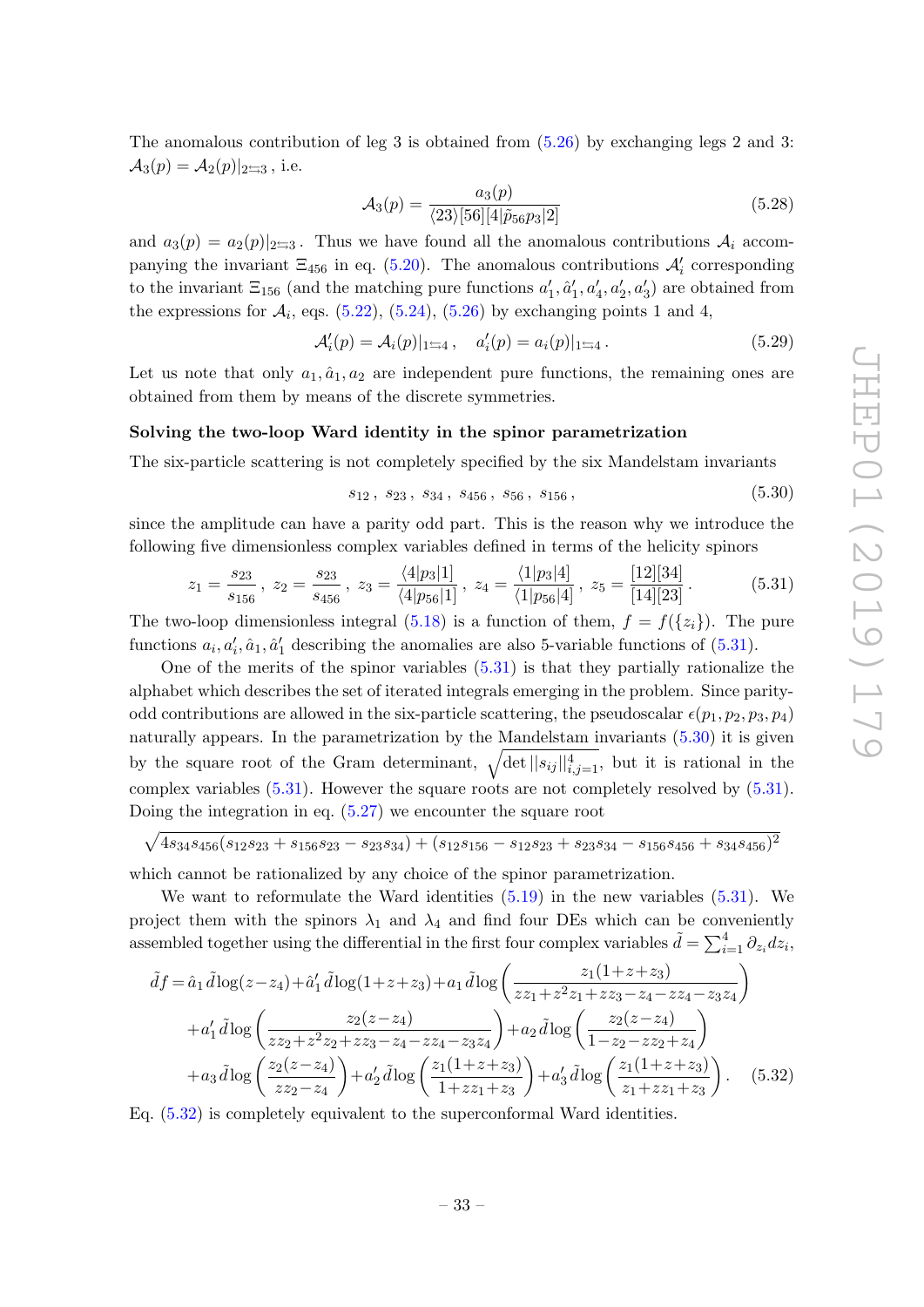We note that the integral [\(5.18\)](#page-32-5) vanishes at  $p_1 = p_4 = 0$  that corresponds to  $z_1 = z_2 = 1$ and arbitrary  $z_3, z_4, z_5$  (see  $(5.31)$ ),

<span id="page-35-2"></span>
$$
f(z_1 = 1, z_2 = 1, z_3, z_4, z_5) = 0.
$$
\n
$$
(5.33)
$$

Thus, in order to evaluate the integral f at a generic kinematical point  $\{z_{1*}, z_{2*}, z_3, z_4, z_5\}$ we need to integrate the DE [\(5.32\)](#page-34-2) along a path  $\gamma$  lying in the plane ( $z_1, z_2$ ) and connecting points  $(1, 1)$  and  $(z_{1*}, z_{2*})$ , so that  $z_3, z_4, z_5$  are fixed. For instance, we can choose the path  $\gamma$  to be a straight line,

$$
z_1(t) = 1 + (z_{1*} - 1)t
$$
,  $z_2(t) = 1 + (z_{2*} - 1)t$ , at  $0 \le t \le 1$ . (5.34)

The solution of the DE takes the following form

$$
f(p) = \int_{\gamma} \left[ a_1 d \log \left( \frac{z_1}{z z_1 + z^2 z_1 + z z_3 - z_4 - z z_4 - z_3 z_4} \right) + a'_1 d \log \left( \frac{z_2}{z z_2 + z^2 z_2 + z z_3 - z_4 - z z_4 - z_3 z_4} \right) + a_2 d \log \left( \frac{z_2}{1 - z_2 - z z_2 + z_4} \right) + a_3 d \log \left( \frac{z_2}{z z_2 - z_4} \right) + a'_2 d \log \left( \frac{z_1}{1 + z z_1 + z_3} \right) + a'_3 d \log \left( \frac{z_1}{z_1 + z z_1 + z_3} \right) \right].
$$
 (5.35)

Thus, recalling that the anomalies  $a_i$ ,  $a'_i$  are given by one-fold integrals and substituting them in  $(5.35)$ , we obtain a two-fold integral representation for  $f(p)$   $(5.18)$ . We numerically compared this representation with the numeric integration of the Feynman integral in the Euclidean region and found a nice agreement.

It would be interesting to carry out the analytic integration in [\(5.35\)](#page-35-2) in terms of hyperlogarithm functions and to study the associated alphabet.

# <span id="page-35-0"></span>6 NMHV-like six-leg amplitude

In this section we discuss a genuine NMHV-like amplitude with six legs. As explained in section [3.2.1](#page-11-1) (see eq. [\(3.12\)](#page-13-4)), it is described by two independent bosonic functions  $\mathcal{I}_i(p)$ . Consequently, the superconformal Ward identities become more complicated. The example we wish to show here has an enhanced symmetry (dual conformal and cyclic), which greatly facilitates the solving of the Ward identities.

#### <span id="page-35-1"></span>6.1 General properties. One-loop amplitude

We consider a supergraph with six alternating antichiral/chiral legs (see  $(3.4)$ )

$$
A_{3,3} = \langle \bar{\Phi}(1)\Psi(2)\bar{\Phi}(3)\Psi(4)\bar{\Phi}(5)\Psi(6)\rangle = \delta^{(4)}(P)\,\delta^{(2)}(Q)\,\mathcal{A}_{3,3}(p,\eta)\,. \tag{6.1}
$$

The R-weight counting shows that the reduced amplitude  $\mathcal{A}(p, \eta)$  is of the NMHV type. A convenient choice of basis (different but equivalent to that in  $(3.12)$ ) is

<span id="page-35-4"></span><span id="page-35-3"></span>
$$
\mathcal{A}_{3,3}(p,\eta) = \frac{1}{2\langle 1|p_{23}|4]} \left( \mathcal{I}_1 \Xi_{234} - \mathcal{I}_2 \Xi_{456} \right) . \tag{6.2}
$$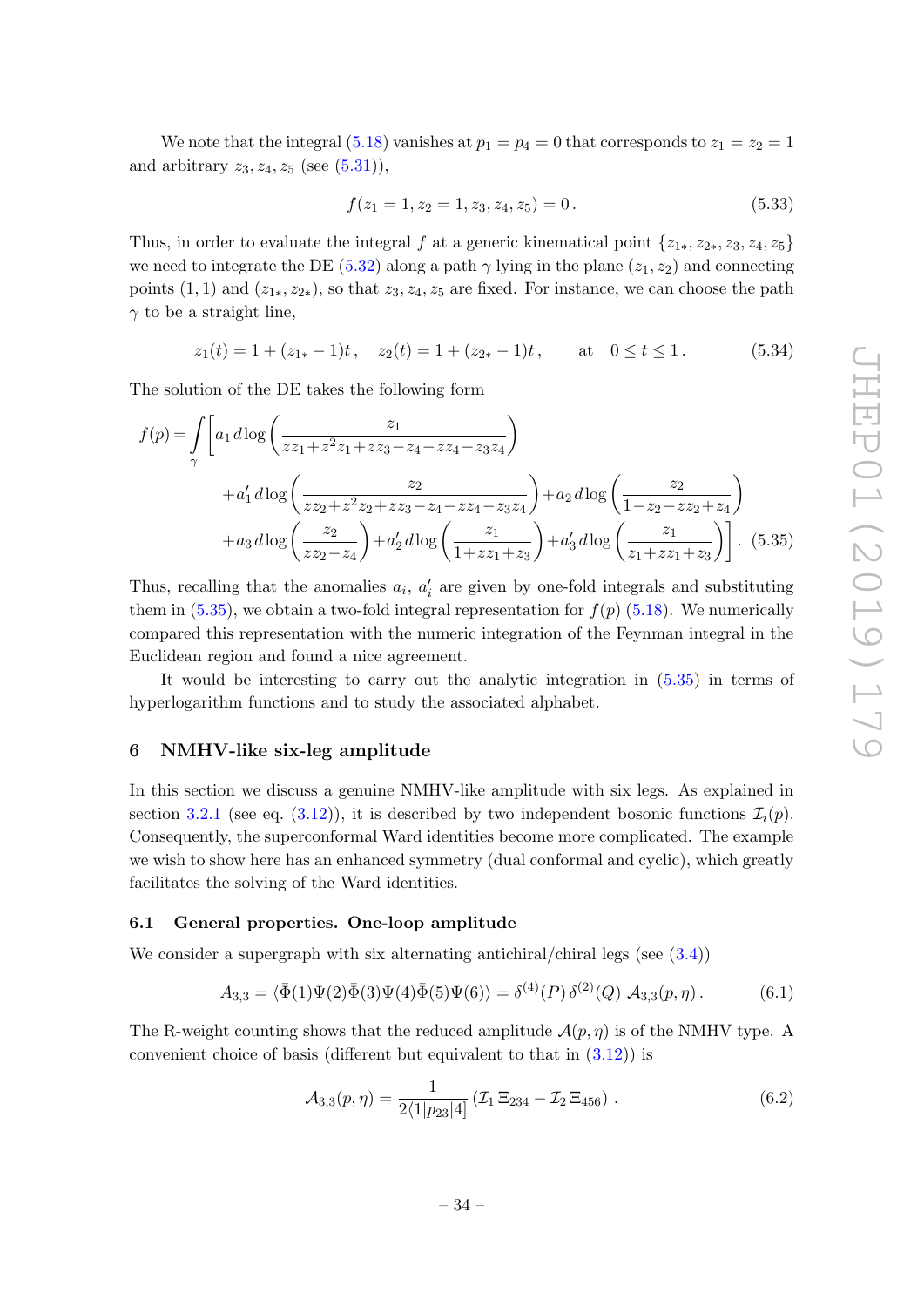

<span id="page-36-0"></span>Figure 11. One-loop supergraph for the amplitude  $(6.1)$ .

The bosonic coefficient functions  $\mathcal{I}_1$  and  $\mathcal{I}_2$  are identified by comparing with the components  $\eta_1\eta_2\eta_3$  and  $\eta_1\eta_5\eta_6$ :

$$
\mathcal{I}_1 = \langle \psi_- \phi \psi_- \psi_+ \bar{\phi} \psi_+ \rangle, \qquad \qquad \mathcal{I}_2 = -\langle \psi_- \psi_+ \bar{\phi} \psi_+ \psi_- \phi \rangle. \tag{6.3}
$$

In the following we consider the one-loop supergraph in figure [11.](#page-36-0) The component  $\mathcal{I}_1$ is represented by a hexagon Feynman integral made from Yukawa vertices,

<span id="page-36-1"></span>
$$
\mathcal{I}_1 = \int \frac{d^4 y_0}{\pi^2} \frac{1}{\prod_{j=1}^6 y_{0j}^2} \langle 1 | y_{20} y_{03} | 3 \rangle [4 | y_{50} y_{06} | 6], \qquad (6.4)
$$

and similarly for  $\mathcal{I}_2$ . Here we have used the dual space notation  $p_i = y_i - y_{i+1}$ , with  $y_0$ denoting the loop momentum.

The superamplitude  $(6.2)$  can be rewritten in a cyclically symmetric form using a redundant basis of Ξ invariants:

$$
\mathcal{A}_{3,3} = R_{123} f_{123}(u_1, u_2, u_3) + \text{cycle}(i \to i + 2).
$$
 (6.5)

Here we introduced the  $\mathcal{N} = 1$  analog of the  $\mathcal{N} = 4$  dual supersymmetry R invariants [\[22\]](#page-53-7)

<span id="page-36-3"></span><span id="page-36-2"></span>
$$
R_{123} = \frac{\Xi_{123}}{\langle 4|p_{23}|1|\langle 6|p_{45}|3\rangle}.
$$
\n(6.6)

Its coefficient is a function of the dual conformal cross-ratios

$$
u_1 = \frac{y_{24}^2 y_{51}^2}{y_{25}^2 y_{41}^2}, \ \ u_2 = \frac{y_{35}^2 y_{62}^2}{y_{36}^2 y_{52}^2}, \ \ u_3 = \frac{y_{46}^2 y_{13}^2}{y_{63}^2 y_{41}^2}.
$$
 (6.7)

The explicit expression of the integral  $(6.4)$  (see [\[26\]](#page-53-11)) yields

<span id="page-36-4"></span>
$$
f_{123} = \frac{1}{2} \log u_1 \log u_3. \tag{6.8}
$$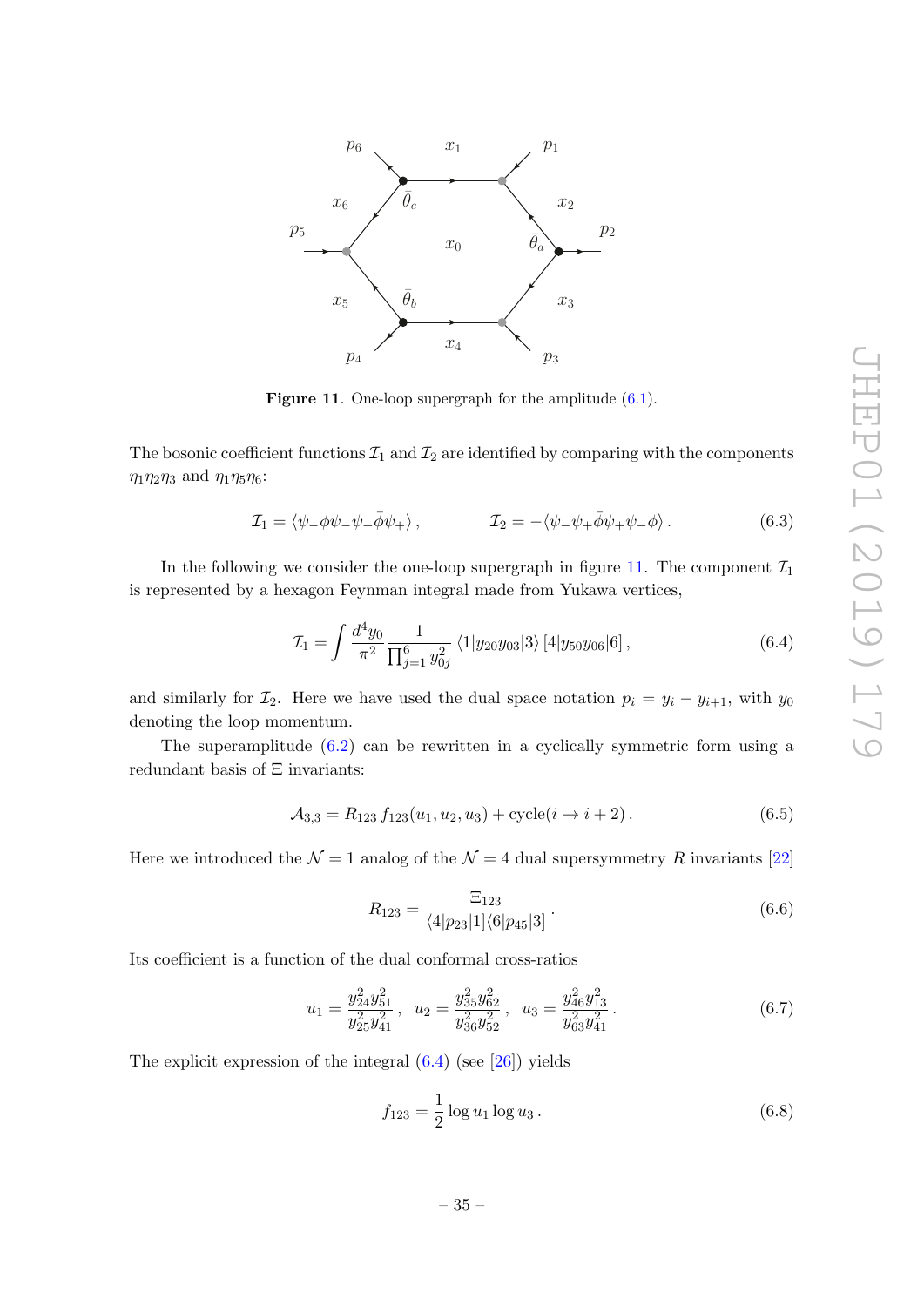#### <span id="page-37-0"></span>6.2 Superconformal Ward identities and their solution

According to section [4.1](#page-20-0) the action of  $S^{\alpha}$  on this amplitude should produce an anomalous Ward identity of the form

$$
S^{\alpha} A_{3,3}^{1-\text{loop}} = \delta^{(4)}(P)\delta^{(2)}(Q) \sum_{i=1,3,5} \lambda_i^{\alpha} A_i , \qquad (6.9)
$$

where  $A_i(p)$  are bosonic functions. The anomaly originates from the antichiral vertices adjacent to legs 1,3,5 in figure [11.](#page-36-0) To compute  $A_i(p)$  we replace the antichiral vertices by the anomaly contact term  $(3.27)$ . A short calculation then gives

<span id="page-37-1"></span>
$$
\mathcal{A}_1 = -\frac{\langle 1|p_{23}|4]}{\langle 12\rangle \langle 61\rangle p_{123}^2 p_{156}^2} \frac{\log u_1}{u_1 - 1},\tag{6.10}
$$

while  $A_3$  and  $A_5$  are obtained from [\(6.10\)](#page-37-1) by cyclic shifts of the labels.

Let us now act with  $S$  on the cyclically symmetric amplitude  $(6.5)$ . The R-invariants  $(6.6)$  are easily seen to be inert and we obtain the anomalous Ward identity

$$
\frac{1}{\langle 4|p_{23}|1|\langle 6|p_{45}|3]} F_{123}^{\alpha} f_{123}(u_i) + \text{cycle}(i \to i+2) = \sum_{i=1,3,5} \lambda_i^{\alpha} \mathcal{A}_i. \tag{6.11}
$$

After some elementary spinor algebra we get the differential equation

$$
\frac{p_{23}^{-1}|4|[23]}{\langle 6|p_{45}|3|p_{234}^2} \left( u_1 \partial_1 f_{123} - \frac{1}{2} \log u_3 \right) + \text{cycle}(i \to i+2) \n+ \frac{p_{34}^{-1}|5|\langle 5|p_{345}^{-1}|3|[12] + p_{61}^{-1}|5|\langle 5|p_{561}^{-1}|1|[23]}{\langle 4|p_{23}|1|\langle 6|p_{45}|3]} \left( u_2 \partial_2 f_{123} \right) + \text{cycle}(i \to i+2) = 0. \quad (6.12)
$$

We notice that each spinor structure in  $(6.12)$  is dual conformally covariant, but transforming with different (matrix) weights. We conclude that their coefficients must vanish,

$$
u_1 \partial_1 f_{123} - \frac{1}{2} \log u_3 = u_2 \partial_2 f_{123} = 0 \text{ and permutations.}
$$
 (6.13)

These equations have the general solution

<span id="page-37-3"></span><span id="page-37-2"></span>
$$
f_{123} = \frac{1}{2} \log u_1 \log u_3 + \phi(u_3).
$$
 (6.14)

The remaining freedom can be fixed by substituting  $(6.14)$  in the amplitude  $(6.5)$  and requiring the absence of spurious singularities due to the denominator in  $(6.6)$ . This implies  $\phi(u_3)$  = const, which drops out due to an identity for the R-invariants. In this way we recover the result  $(6.8)$ .

To summarize, we have shown how to solve the S-supersymmetry Ward identities for a superamplitude described by more than one bosonic function. Our task was greatly simplified by the extra symmetries of the problem.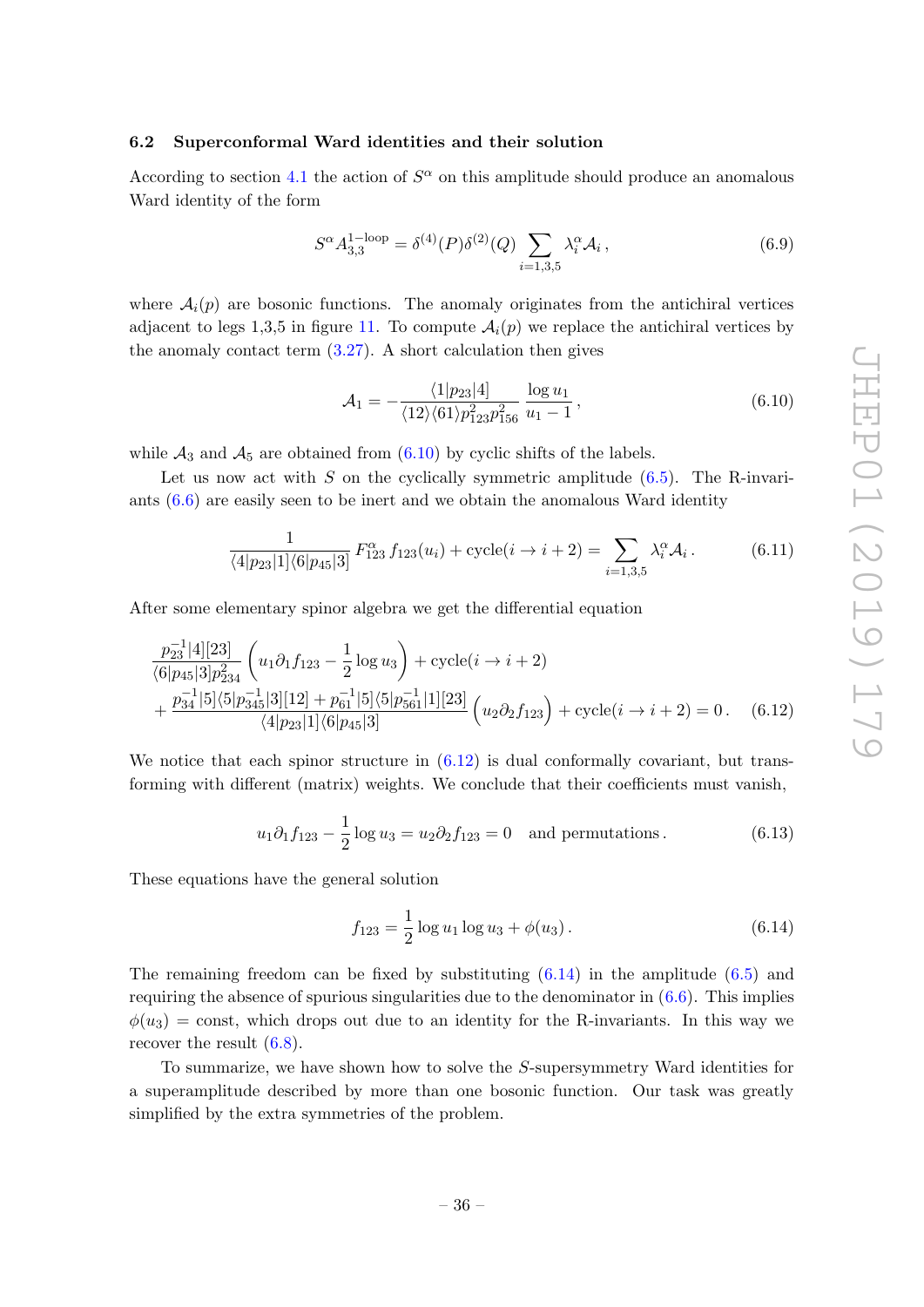### <span id="page-38-0"></span>7 Conclusions and outlook

In this paper we made the first steps of a systematic study of the implications of superconformal symmetry of massless scattering amplitudes. We consider its manifestations on the finite hard part of the scattering process. The superconformal Ward identities in momentum space are rather powerful first-order inhomogeneous differential equations. They contain an anomaly due to collinear contact singularities of the loop integrand. The anomaly is given by an integral with one loop less than the original graph, so it is much easier to evaluate.

Working in an  $\mathcal{N} = 1$  model of massless supersymmetric matter, we derived and solved the Ward identities for various scattering processes. We focused mostly on MHVlike superamplitudes with up to six external particles, at one and two loops. They are described by a single bosonic function of the momenta. We showed how to solve the first-order differential equations following from the anomalous superconformal symmetry. Together with physically motivated boundary conditions, they uniquely fix the answer. Our most interesting example is a previously unknown five-point non-planar hexa-box integral with an off-shell leg. It gives first indications on the function space needed for Higgs plus two jets production at next-to-next-to leading order.

In this paper we consider only one example of an NMHV-like six-particle one-loop superamplitude. The principle complication of non-MHV-like amplitudes is that they involve more than one bosonic function. Consequently, the superconformal Ward identities turn into a system of coupled differential equations which are harder to solve. The example presented here benefits from a powerful extra symmetry (cyclic and dual conformal), so that we can easily solve the system. In the generic case of non-MHV-like amplitudes we still need to develop a strategy for integrating such complicated systems. This will give us access to a richer choice of loop integral topologies.

Another line of future development is the systematic study of the function space of our differential equations. In all the cases studied in this paper, interestingly, the solutions were given by uniform weight functions. Will this be a general feature of loop integrals obtained from superamplitudes? If so, how exactly does the (anomalous) superconformal symmetry fix the class of functions?

The  $\mathcal{N} = 1$  Wess-Zumino model of supersymmetric matter that we explored here has some limitations as to the variety of the accessible integral topologies. The cubic interactions in superspace (or equivalently, the Yukawa and quartic vertices for the component fields) do not allow one-loop subdiagrams with an odd number of edges, e.g., pentagons etc. A natural generalization of our work is to include  $\mathcal{N} = 1$  gauge fields, which would allow us to discuss more general topologies. Let us anticipate two obvious complications in doing so. Compared to the matter sector, where one can deal with individual graphs, in a gauge theory one has to consider sums of diagrams to achieve gauge invariance. The other, more serious problem is that most of the diagrams with external gluon legs suffer from infrared divergences.

In a broader perspective, we wish to address the issue of broken superconformal symmetry in the presence of UV and/or IR divergences. This involves two steps. The first is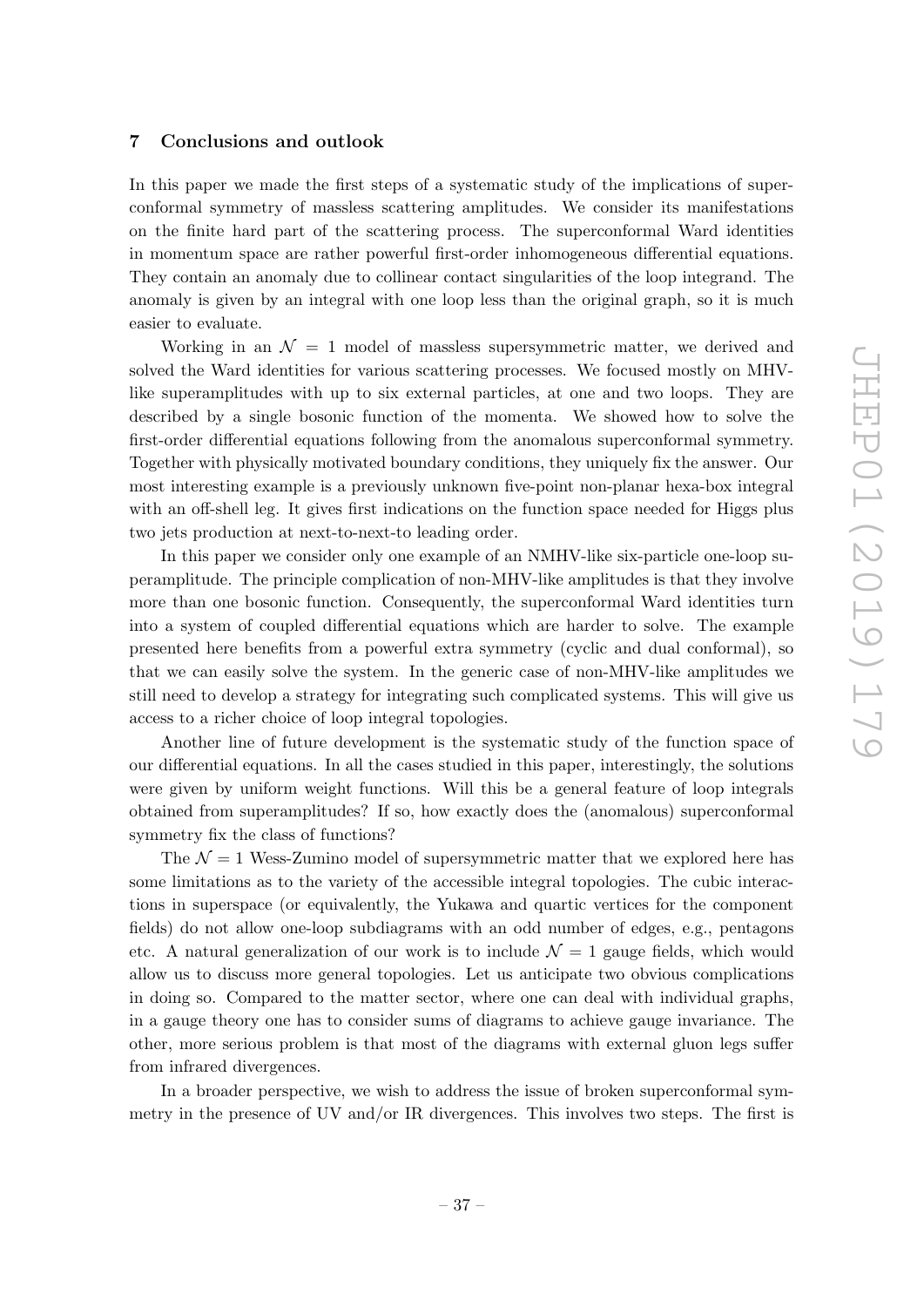to choose a suitable infrared finite part, called 'remainder' or 'ratio' function [\[22,](#page-53-7) [42,](#page-54-9) [43\]](#page-54-10) in the  $\mathcal{N} = 4$  literature, or hard function [\[4\]](#page-52-3) in the QCD literature. Such a function captures the non-trivial new information beyond the divergent terms [\[44\]](#page-54-11). The second step is to understand the conformal properties of the latter. We find this problem very interesting for future studies.

# Acknowledgments

This research received funding in part from the PRISMA Cluster of Excellence at Mainz University, and from the European Research Council (ERC) under the European Union's Horizon 2020 research and innovation programme (grant agreement No 725110), Novel structures in scattering amplitudes.

#### <span id="page-39-0"></span>A Spinor conventions

We use the two-component spinor conventions of [\[45\]](#page-54-12). They include the definitions of the Levi-Civita tensors

$$
\epsilon_{12} = -\epsilon^{12} = \epsilon_{\dot{1}\dot{2}} = -\epsilon^{\dot{1}\dot{2}} = 1, \qquad \epsilon^{\alpha\beta}\epsilon_{\beta\gamma} = \delta^{\alpha}_{\gamma}
$$
 (A.1)

and of a four-vector as a two-by-two matrix,

$$
x_{\alpha\dot{\alpha}} = x^{\mu}(\sigma_{\mu})_{\alpha\dot{\alpha}}, \qquad \tilde{x}^{\dot{\alpha}\alpha} = x^{\mu}(\tilde{\sigma}_{\mu})^{\dot{\alpha}\alpha} = \epsilon^{\alpha\beta} \epsilon^{\dot{\alpha}\dot{\beta}} x_{\beta\dot{\beta}}.
$$
 (A.2)

They satisfy the following identities (here  $x \cdot y = x^{\mu} y_{\mu}$ ):

$$
x_{\alpha\dot{\alpha}}\tilde{y}^{\dot{\alpha}\beta} + y_{\alpha\dot{\alpha}}\tilde{x}^{\dot{\alpha}\beta} = 2x \cdot y \,\delta_{\alpha}^{\beta} ,
$$

$$
x_{\alpha\dot{\alpha}}\tilde{x}^{\dot{\alpha}\beta} = x^2 \delta_{\alpha}^{\beta} ,
$$

$$
x^2 = \frac{1}{2}x_{\alpha\dot{\alpha}}\tilde{x}^{\dot{\alpha}\alpha} .
$$
 (A.3)

The space-time derivative is defined as  $\partial_{\alpha\dot{\alpha}} = \sigma^{\mu}_{\alpha\dot{\alpha}}$  $\frac{\mu}{\alpha \dot{\alpha}} \partial_{\mu}$  and has the property

$$
\partial_{\alpha\dot{\alpha}}\tilde{x}^{\dot{\beta}\beta} = 2\delta^{\beta}_{\alpha}\delta^{\dot{\beta}}_{\dot{\alpha}}, \qquad \partial_{\alpha\dot{\alpha}}x^2 = 2x_{\alpha\dot{\alpha}}.
$$
 (A.4)

A lightlike four-vector is written down in terms of a commuting chiral spinor  $\lambda$  and its antichiral conjugate  $\tilde{\lambda} = \lambda^*$  as follows

$$
p_{\alpha\dot{\alpha}} = \lambda_{\alpha}\tilde{\lambda}_{\dot{\alpha}} \iff p = |\lambda\rangle[\tilde{\lambda}]. \tag{A.5}
$$

For the Grassmann variables we use the conventions

$$
\theta^{2} = \theta^{\alpha} \theta_{\alpha}, \quad \bar{\theta}^{2} = \bar{\theta}_{\dot{\alpha}} \bar{\theta}^{\dot{\alpha}}, \qquad \bar{\theta}^{\tilde{q}} \theta = \bar{\theta}_{\dot{\alpha}} \tilde{q}^{\dot{\alpha}\alpha} \theta_{\alpha}, \qquad \langle \lambda \theta \rangle = \lambda^{\alpha} \theta_{\alpha}, \qquad [\tilde{\lambda} \bar{\theta}] = \tilde{\lambda}_{\dot{\alpha}} \bar{\theta}^{\dot{\alpha}},
$$

$$
\int d^{2} \bar{\theta} \, \bar{\theta}^{2} = 1, \qquad \int d^{2} \bar{\theta} \, \bar{\theta}^{\dot{\alpha}} \bar{\theta}^{\dot{\beta}} = \frac{1}{2} \epsilon^{\dot{\alpha}\dot{\beta}}, \qquad \int d^{2} \theta \, \theta^{2} = 1, \qquad \int d^{2} \theta \, \theta_{\alpha} \theta_{\beta} = \frac{1}{2} \epsilon_{\alpha\beta}.
$$
(A.6)

We define the Grassmann delta functions by

<span id="page-39-1"></span>
$$
\delta^{(2)}(\theta) = \theta^2, \qquad \delta^{(2)}(\bar{\theta}) = \bar{\theta}^2. \tag{A.7}
$$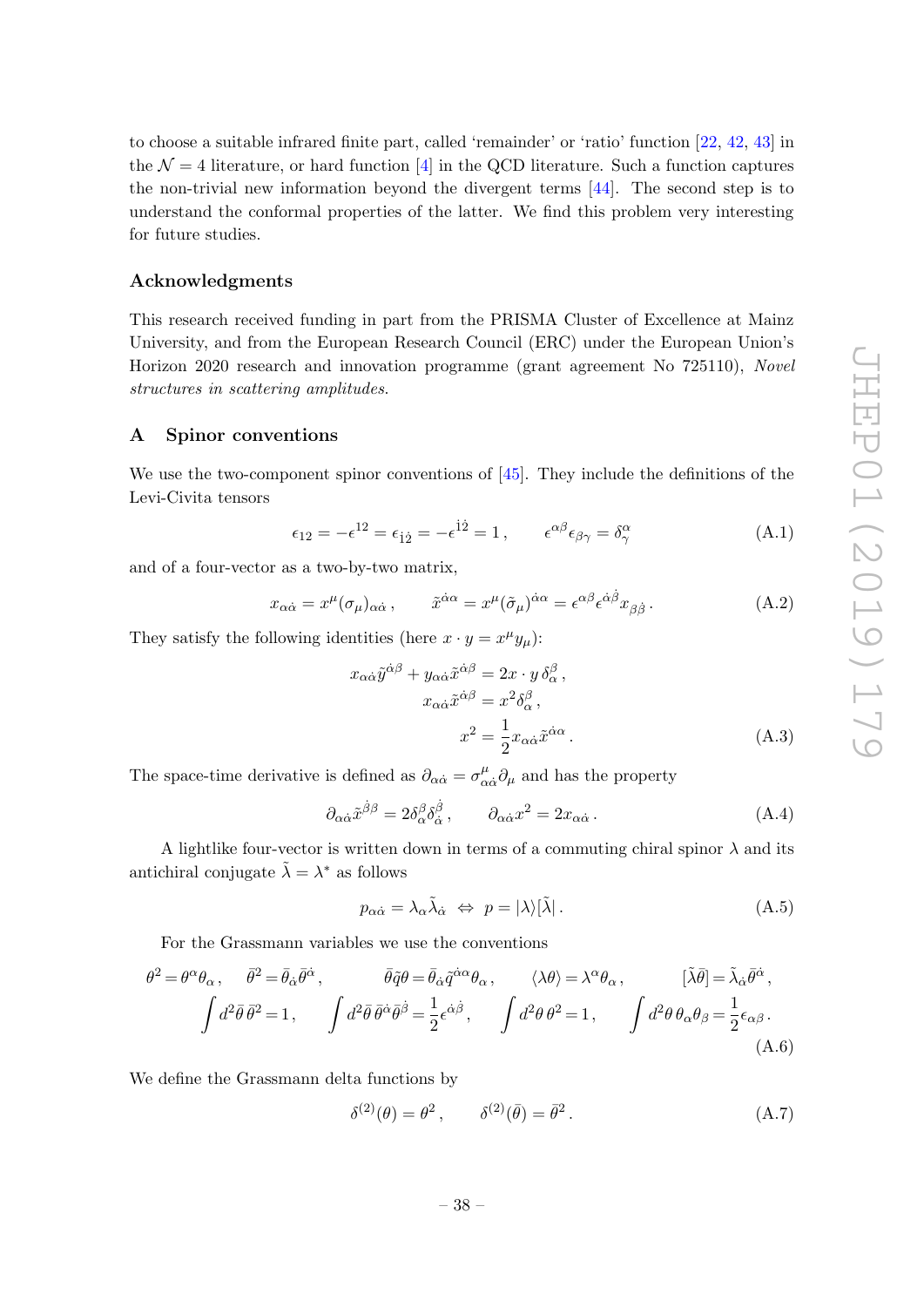# <span id="page-40-0"></span> $B \quad \mathcal{N} = 1$  superconformal symmetry

The  $\mathcal{N} = 1$  superconformal algebra  $su(2, 2|1)$  is given by the (anti)commutation relations

$$
\{Q_{\alpha}, \bar{Q}_{\dot{\alpha}}\} = P_{\alpha \dot{\alpha}}, \qquad \{S_{\alpha}, \bar{S}_{\dot{\alpha}}\} = K_{\alpha \dot{\alpha}}, [P_{\alpha \dot{\alpha}}, S^{\beta}] = \delta_{\alpha}^{\beta} \bar{Q}_{\dot{\alpha}}, \qquad [K_{\alpha \dot{\alpha}}, Q^{\beta}] = \delta_{\alpha}^{\beta} \bar{S}_{\dot{\alpha}}, [P_{\alpha \dot{\alpha}}, \bar{S}^{\dot{\beta}}] = \delta_{\dot{\alpha}}^{\dot{\beta}} Q_{\alpha}, \qquad [K_{\alpha \dot{\alpha}}, \bar{Q}^{\dot{\beta}}] = \delta_{\dot{\alpha}}^{\dot{\beta}} S_{\alpha}, [K_{\alpha \dot{\alpha}}, P^{\beta \dot{\beta}}] = \delta_{\alpha}^{\beta} \delta_{\dot{\alpha}}^{\dot{\beta}} D + M_{\alpha}{}^{\beta} \delta_{\dot{\alpha}}^{\dot{\beta}} + \bar{M}_{\dot{\alpha}}{}^{\dot{\beta}} \delta_{\alpha}^{\beta}, \{Q^{\alpha}, S_{\beta}\} = M^{\alpha}{}_{\beta} + \frac{1}{2} \delta_{\beta}^{\alpha} \left(D - \frac{3}{2}R - H\right), \{\bar{Q}_{\dot{\alpha}}, \bar{S}^{\dot{\beta}}\} = \bar{M}_{\dot{\alpha}}{}^{\dot{\beta}} - \frac{1}{2} \delta_{\beta}^{\dot{\alpha}} \left(D + \frac{3}{2}R + H\right).
$$
\n(B.1)

Here we see the generators of translations  $(P)$ , conformal boosts  $(K)$ , Lorentz transformations in the (anti)chiral spinor representation  $(M, \overline{M})$ , and dilatations  $(D)$ , forming the conformal algebra  $su(2, 2)$ . In fact, the whole superalgebra  $(B.1)$  is generated by the odd generators of Poincaré supersymmetry  $Q, \bar{Q}$  and special conformal supersymmetry  $S, \bar{S}$ . They have dilatation weight and R-charge as follows:

<span id="page-40-3"></span>
$$
[D, (Q, \bar{Q})] = \frac{1}{2}(Q, \bar{Q}), \qquad [D, (S, \bar{S})] = -\frac{1}{2}(S, \bar{S}),
$$
  

$$
[R, (Q, \bar{S})] = (Q, \bar{S}), \qquad [R, (S, \bar{Q})] = -(S, \bar{Q}).
$$
 (B.2)

The bosonic generator  $H$  is a central charge counting the helicity of the on-shell states, see below; off shell it vanishes.

#### <span id="page-40-1"></span>B.1 On-shell realization

If we use both on-shell superfields  $\Phi$  and  $\bar{\Phi}$  ([2.5\)](#page-8-8) to describe the external states, the relevant on-shell odd conformal supersymmetry generators are

<span id="page-40-4"></span><span id="page-40-2"></span>
$$
Q_{\alpha} = \sum_{L} \lambda_{\alpha} \frac{\partial}{\partial \bar{\eta}} + \sum_{R} \lambda_{\alpha} \eta, \qquad \bar{Q}_{\dot{\alpha}} = \sum_{R} \tilde{\lambda}_{\dot{\alpha}} \frac{\partial}{\partial \eta} + \sum_{L} \tilde{\lambda}_{\dot{\alpha}} \bar{\eta};
$$

$$
S_{\alpha} = \sum_{L} \bar{\eta} \frac{\partial}{\partial \lambda^{\alpha}} + \sum_{R} \frac{\partial^{2}}{\partial \eta \partial \lambda^{\alpha}}, \qquad \bar{S}_{\dot{\alpha}} = \sum_{R} \eta \frac{\partial}{\partial \tilde{\lambda}^{\dot{\alpha}}} + \sum_{L} \frac{\partial^{2}}{\partial \bar{\eta} \partial \tilde{\lambda}^{\dot{\alpha}}}, \qquad (B.3)
$$

where the sums go over the chiral  $(L)$  and antichiral  $(R)$  legs of the amplitude. As we have already explained, after the Fourier transform  $\bar{\eta} \to \eta$  [\(2.6\)](#page-8-6), we need only one type of odd variable  $\eta$  to describe the external superstates of both types,  $\bar{\Phi}(p,\eta)$  and  $\Psi(p,\eta)$ . Then the odd conformal supersymmetry generators become

$$
Q_{\alpha} = \sum_{i} \lambda_{i\alpha} \eta_{i} , \quad \bar{Q}_{\dot{\alpha}} = \sum_{i} \tilde{\lambda}_{i\dot{\alpha}} \frac{\partial}{\partial \eta_{i}} , \quad S_{\alpha} = \sum_{i} \frac{\partial^{2}}{\partial \eta_{i} \partial \lambda_{i}^{\alpha}} , \quad \bar{S}_{\dot{\alpha}} = \sum_{i} \eta_{i} \frac{\partial}{\partial \tilde{\lambda}_{i}^{\dot{\alpha}}} .
$$
 (B.4)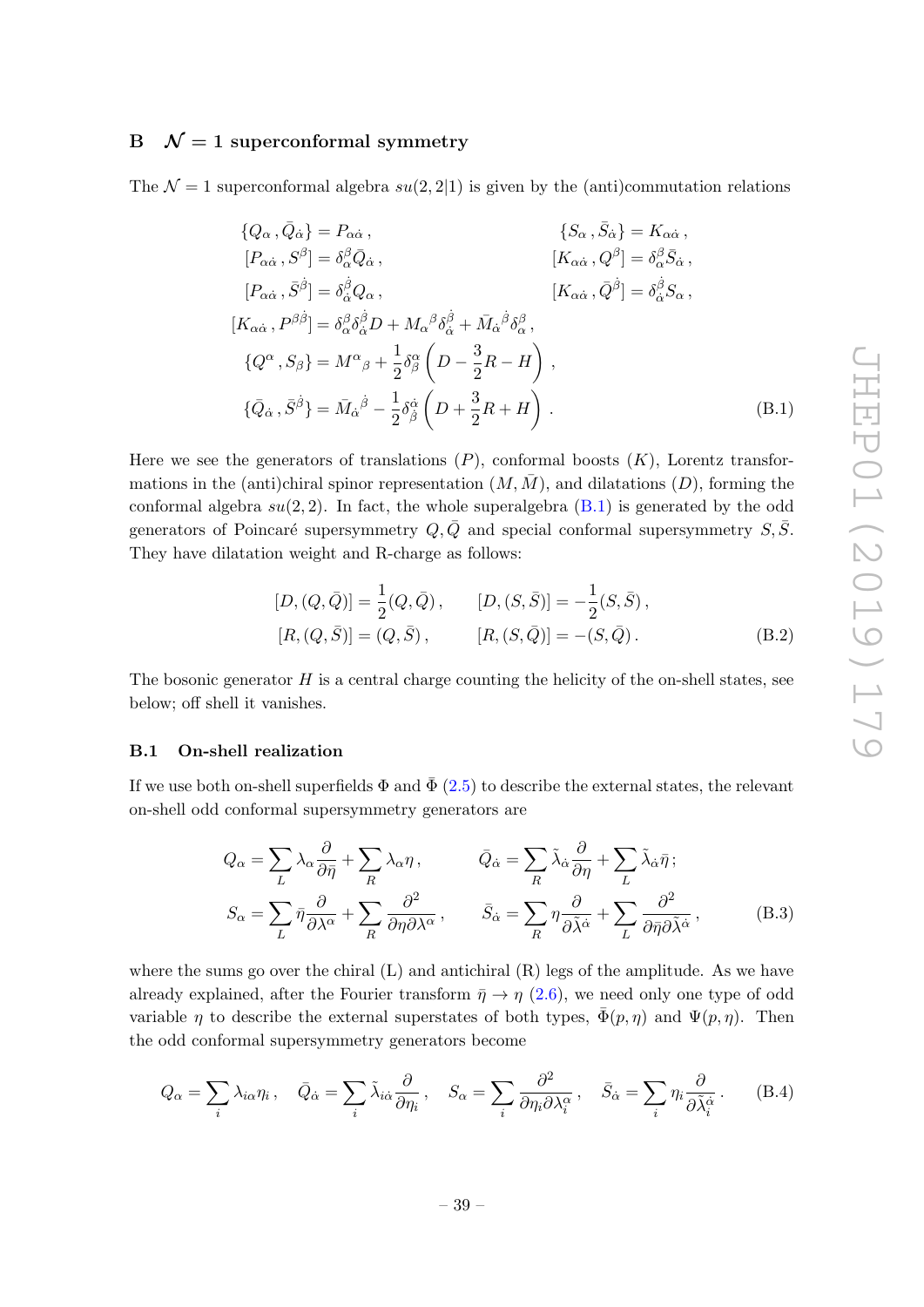The on-shell odd generators satisfy the algebra  $(B.1)$ , wherefrom we can read off the expressions for the dilatation, R-charge and helicity generators

$$
D = \frac{1}{2} \sum_{i=1}^{n} \left( \lambda_i^{\alpha} \frac{\partial}{\partial \lambda_i^{\alpha}} + \tilde{\lambda}_i^{\dot{\alpha}} \frac{\partial}{\partial \tilde{\lambda}_i^{\dot{\alpha}}} + 2 \right), \quad R = \sum_{i=1}^{n} \eta_i \frac{\partial}{\partial \eta_i},
$$
  

$$
H = \frac{1}{2} \sum_{i=1}^{n} \left( -\lambda_i^{\alpha} \frac{\partial}{\partial \lambda_i^{\alpha}} + \tilde{\lambda}_i^{\dot{\alpha}} \frac{\partial}{\partial \tilde{\lambda}_i^{\dot{\alpha}}} + \eta_i \frac{\partial}{\partial \eta_i} - 2 \right).
$$
 (B.5)

# <span id="page-41-0"></span>B.2 Off-shell realization

The off-shell realization of the  $\mathcal{N} = 1$  superconformal algebra depends on the type of superfields it acts upon. In this paper we are using (anti)chiral superfields, each type requiring the appropriate superspace basis [\(2.2\)](#page-7-3).

The Poincaré supersymmetry generators are

$$
Q_{\alpha} = \begin{cases} L : \frac{\partial}{\partial \theta^{\alpha}} \\ R : -i\bar{\theta}^{\dot{\alpha}} \frac{\partial}{x_R^{\dot{\alpha}\alpha}} \end{cases}, \qquad \bar{Q}_{\dot{\alpha}} = \begin{cases} R : -\frac{\partial}{\partial \theta^{\dot{\alpha}}} \\ L : i\theta^{\alpha} \frac{\partial}{x_L^{\dot{\alpha}\alpha}} \end{cases}, \qquad P_{\alpha\dot{\alpha}} = \begin{cases} L : i\frac{\partial}{x_L^{\dot{\alpha}\alpha}} \\ R : i\frac{\partial}{x_R^{\dot{\alpha}\alpha}} \end{cases}, \qquad (B.6)
$$

where L and R stand for the chiral  $(x_L, \theta)$  and antichiral  $(x_R, \bar{\theta})$  superspace bases. After Fourier transforming  $x_L \to q$  or  $x_R \to q$ , we obtain the momentum space realization

<span id="page-41-2"></span><span id="page-41-1"></span>
$$
Q_{\alpha} = \begin{cases} L: \frac{\partial}{\partial \theta^{\alpha}} \\ R: -q_{\alpha\dot{\alpha}}\bar{\theta}^{\dot{\alpha}} \end{cases}, \qquad \bar{Q}_{\dot{\alpha}} = \begin{cases} R: -\frac{\partial}{\partial \bar{\theta}^{\dot{\alpha}}} \\ L: \theta^{\alpha}q_{\alpha\dot{\alpha}} \end{cases}, \qquad P_{\alpha\dot{\alpha}} = q_{\alpha\dot{\alpha}}. \tag{B.7}
$$

The superconformal generators are

$$
S_{\alpha} = -\frac{1}{2}\theta^2 \frac{\partial}{\partial \theta^{\alpha}} - \frac{1}{2}(x_L)^{\dot{\beta}}_{\alpha} \theta^{\beta} \frac{\partial}{\partial x_L^{\dot{\beta}\beta}} - \frac{1}{2}\theta_{\alpha} \left(d - \frac{3}{2}r\right) - \frac{1}{2}\theta_{\beta} m_{\alpha}^{\beta} + \frac{i}{2}(x_R)_{\alpha\dot{\alpha}} \frac{\partial}{\partial \bar{\theta}_{\dot{\alpha}}},\tag{B.8}
$$

$$
\bar{S}^{\dot{\alpha}} = -\frac{1}{2}\bar{\theta}^{2}\frac{\partial}{\partial \bar{\theta}_{\dot{\alpha}}} - \frac{1}{2}\left(x_{R}\right)^{\dot{\alpha}\alpha}\bar{\theta}^{\dot{\beta}}\frac{\partial}{\partial x_{R}^{\dot{\beta}\alpha}} - \frac{1}{2}\bar{\theta}^{\dot{\alpha}}\left(d + \frac{3}{2}r\right) - \frac{1}{2}\bar{\theta}^{\dot{\beta}}\bar{m}_{\dot{\beta}}^{\dot{\alpha}} - \frac{i}{2}\left(x_{L}\right)^{\dot{\alpha}\alpha}\frac{\partial}{\partial \theta^{\alpha}}, \quad (B.9)
$$

where  $d, r, m, \bar{m}$  are the matrix parts of the corresponding generators. In each generator the first line applies to superfields of the same chirality, the second to the opposite chirality.

The anticommutator  $\{S_\alpha, \bar{S}_\alpha\}$  defines the conformal boost generator  $K_{\alpha\dot{\alpha}}$ , whose explicit form is not needed in this paper. The anticommutators  $\{Q^{\alpha}, S_{\beta}\}\$ and  $\{\bar{Q}_{\dot{\alpha}}, \bar{S}^{\dot{\beta}}\}$ define the generators of dilatation, R-charge,

<span id="page-41-4"></span><span id="page-41-3"></span>
$$
D = \frac{1}{2}\theta^{\alpha}\frac{\partial}{\partial\theta^{\alpha}} + \frac{1}{2}\bar{\theta}_{\dot{\alpha}}\frac{\partial}{\partial\bar{\theta}_{\dot{\alpha}}} + \frac{1}{2}x_{L}^{\dot{\alpha}\alpha}\frac{\partial}{\partial x_{L}^{\dot{\alpha}\alpha}} + \frac{1}{2}x_{R}^{\dot{\alpha}\alpha}\frac{\partial}{\partial x_{R}^{\dot{\alpha}\alpha}} + d,
$$
  
\n
$$
R = \theta^{\alpha}\frac{\partial}{\partial\theta^{\alpha}} - \bar{\theta}_{\dot{\alpha}}\frac{\partial}{\partial\bar{\theta}_{\dot{\alpha}}} + r,
$$
\n(B.10)

and Lorentz transformations. The helicity  $H$  does not appear off shell.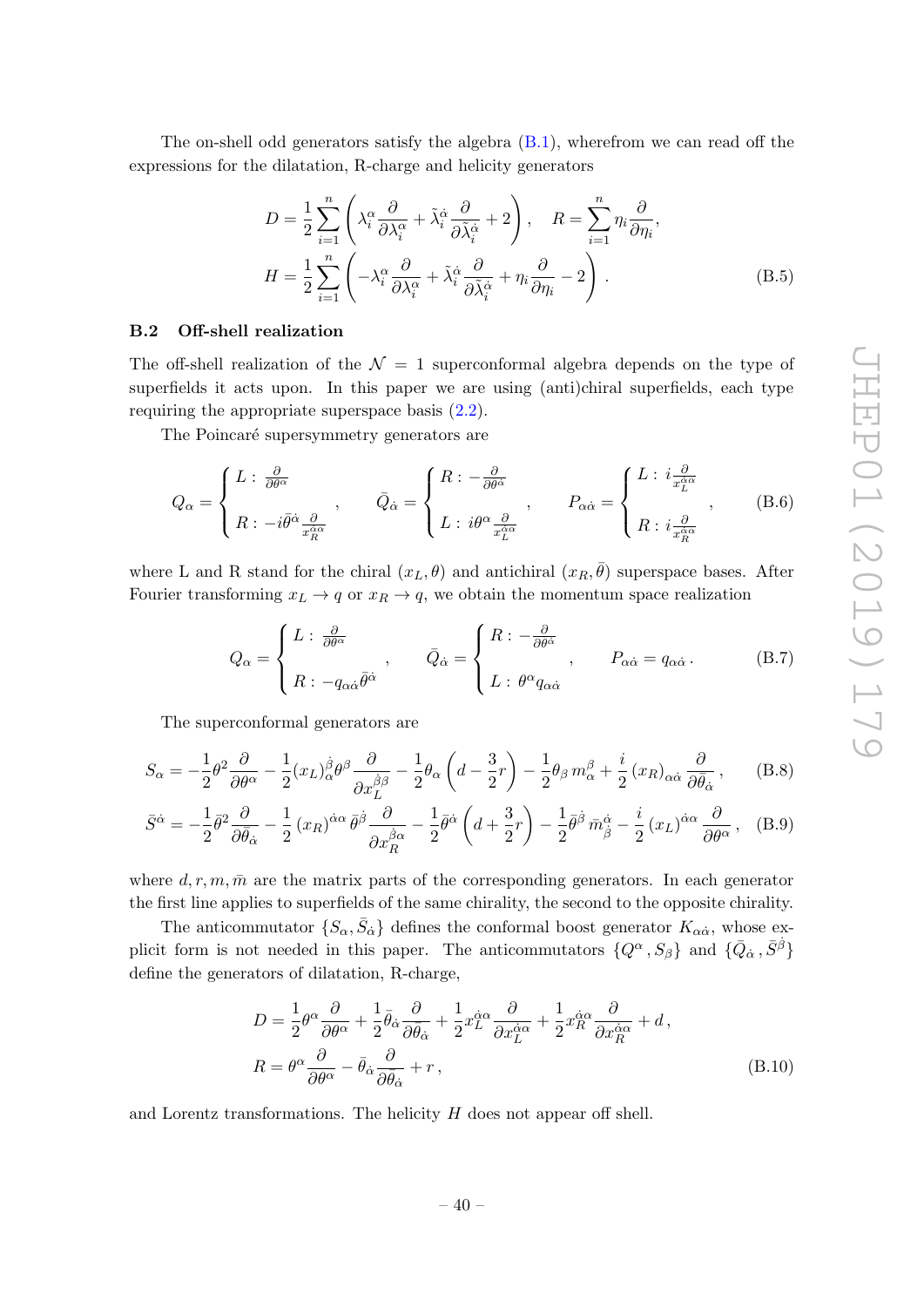# <span id="page-42-0"></span>B.3 Conformal supersymmetry properties of the (super)momentum conservation delta functions

Let us act on the amplitude [\(3.4\)](#page-11-3) with the superconformal generator  $S_{\alpha}$ . We want to show that the generator passes through the momentum and supercharge delta functions,

<span id="page-42-5"></span>
$$
S_{\alpha}A = \delta^{(4)}(P)\,\delta^{(2)}(Q)\,S_{\alpha}\mathcal{A}\,. \tag{B.11}
$$

According to the superconformal algebra [\(B.1\)](#page-40-3),

$$
[S_{\alpha}, \delta^{(4)}(P)] = \frac{1}{2} [S_{\alpha}, P^{\dot{\beta}\beta}] \frac{\partial \delta^{(4)}(P)}{\partial P^{\dot{\beta}\beta}} = \frac{1}{2} \frac{\partial \delta^{(4)}(P)}{\partial P^{\dot{\alpha}\alpha}} \bar{Q}^{\dot{\alpha}},
$$
  

$$
[\bar{Q}^{\dot{\alpha}}, Q^2] = 2P^{\dot{\alpha}\alpha} Q_{\alpha},
$$
  

$$
[S^{\alpha}, Q^2] = 2Q^{\beta} \left[ M^{\alpha}{}_{\beta} + \frac{1}{2} \delta^{\alpha}_{\beta} \left( D - \frac{3}{2}R - H - 2 \right) \right].
$$
 (B.12)

Putting all of this together, using the identity

<span id="page-42-6"></span>
$$
P^{\beta\dot{\alpha}}\frac{\partial\delta^{(4)}(P)}{\partial P^{\alpha\dot{\alpha}}} = -4\delta^{\beta}_{\alpha}\delta^{(4)}(P) ,\qquad (B.13)
$$

and the  $\overline{Q}$  and Lorentz invariance of the reduced amplitude,  $\overline{Q}A = MA = 0$ , we obtain

$$
S_{\alpha}A = 2\delta^{(4)}(P)Q_{\alpha}\left(D - \frac{3}{2}R - H - 6\right)\mathcal{A} + \delta^{(4)}(P)\delta^{(2)}(Q) S_{\alpha}\mathcal{A}.
$$
 (B.14)

The reduced amplitude satisfies the following condition on its total dilatation weight, helicity and R charge:

<span id="page-42-4"></span><span id="page-42-3"></span>
$$
\left(D - \frac{3}{2}R - H - 6\right)\mathcal{A} = 0.
$$
\n(B.15)

This follows from the invariance of the whole amplitude,  $(D - \frac{3}{2}R - H)A = 0$ , taking into account the dimension and R-charge of  $\delta^{(4)}(P) \delta^{(2)}(Q)$ . So, the first term on the r.h.s. of [\(B.14\)](#page-42-4) vanishes and we confirm [\(B.11\)](#page-42-5).

Let us now consider the  $\bar{S}$  transformation [\(B.4\)](#page-40-4) of the amplitude [\(3.4\)](#page-11-3) with manifest Q supersymmetry. In view of the commutation relations  $\{Q, \bar{S}\} = 0$  and  $[P, \bar{S}] \sim Q$ (see  $(B.1)$ ),  $\overline{S}$  goes through the two delta functions and we get the antichiral analog of [\(B.11\)](#page-42-5),

<span id="page-42-2"></span>
$$
\bar{S}_{\dot{\alpha}}A = \delta^4(P)\delta^{(2)}(Q)\,\bar{S}_{\dot{\alpha}}\mathcal{A} \,. \tag{B.16}
$$

# <span id="page-42-1"></span>C Vertex functions from the (anti)chiral vertices  $\Phi^3$  and  $\bar{\Phi}^3$

The key elements in our treatment of the superconformal properties of  $\mathcal{N}=1$  matter amplitudes are the tree-level antichiral vertex function (super-form factor) in figure [12,](#page-43-3) and its chiral counterpart. The antichiral vertex function is obtained by amputating one leg of the antichiral tree-level three-point function  $\langle \bar{\Phi} \bar{\Phi} \bar{\Phi} \rangle$ , and similarly for the chiral one. We first work out their manifestly supersymmetric expressions and then derive anomalous superconformal Ward identities for them.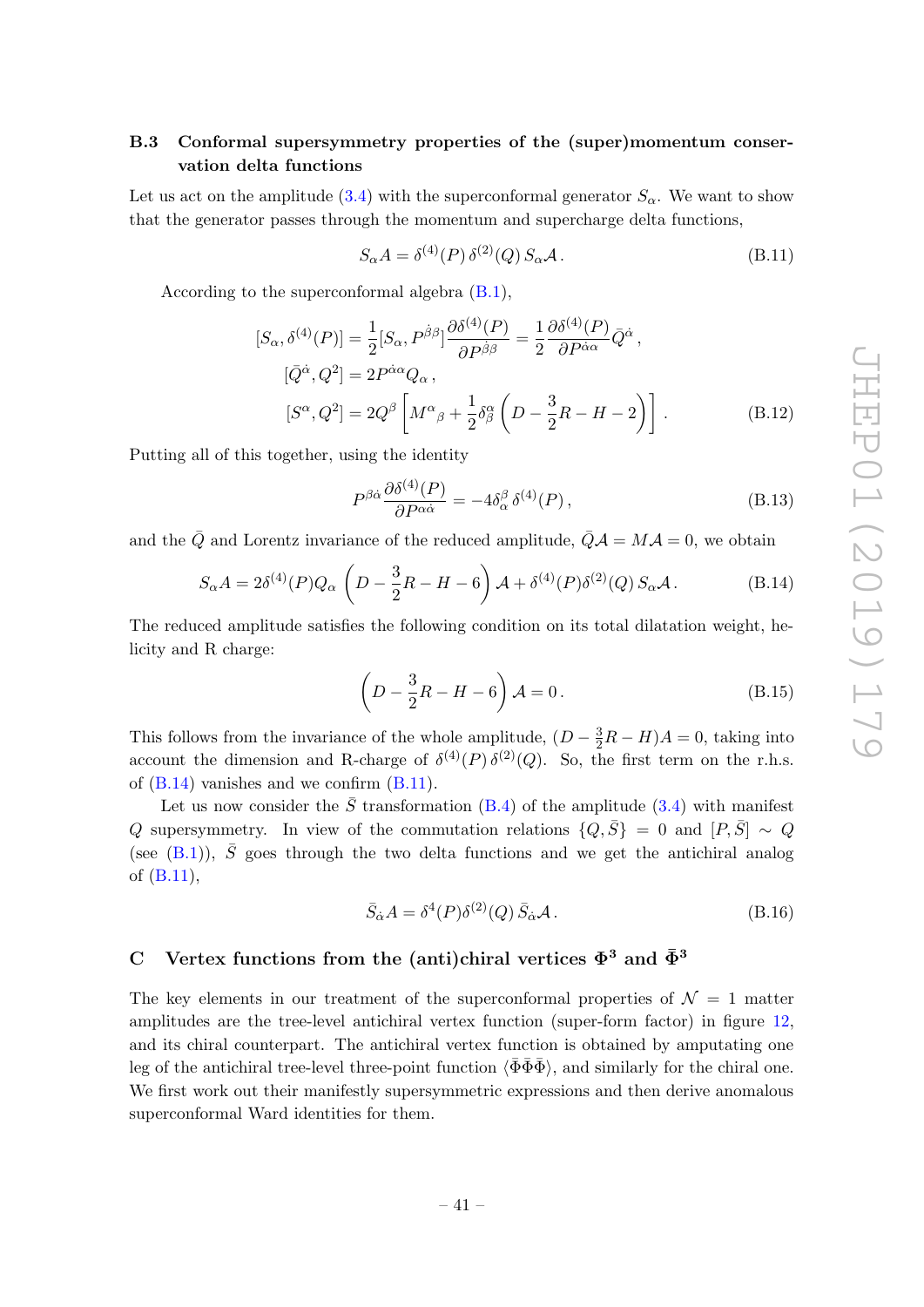

<span id="page-43-3"></span>**Figure 12.** Antichiral vertex function  $\langle \bar{\Phi}(q_1, \bar{\theta}_1) \bar{\Phi}(q_2, \bar{\theta}_2) | \bar{\Phi}(p, \eta) \rangle_{\text{tree}}$ .

#### <span id="page-43-0"></span>C.1 Supersymmetric vertex functions

Let us start with the antichiral vertex function. Using the propagator  $(2.7)$ , the wave functions [\(2.8\)](#page-8-7) and doing the Grassmann integration at the chiral interaction point (see the action  $(2.3)$ , we find

$$
\bar{\mathcal{F}} \equiv \langle \bar{\Phi}(q_1, \bar{\theta}_1) \bar{\Phi}(q_2, \bar{\theta}_2) | \bar{\Phi}(p, \eta) \rangle_{\text{tree}}
$$
\n
$$
= \delta^4 (q_1 + q_2 + p) \frac{1}{q_1^2 q_2^2} \int d^2 \theta_0 e^{-(\bar{\theta}_1 \tilde{q}_1 + \bar{\theta}_2 \tilde{q}_2 + \eta \langle \lambda |) \theta_0}
$$
\n
$$
= \delta^4 (q_1 + q_2 + p) \frac{1}{q_1^2 q_2^2} \delta^{(2)} (\bar{\theta}_1 \tilde{q}_1 + \bar{\theta}_2 \tilde{q}_2 + \eta \langle \lambda |)
$$
\n
$$
= \frac{1}{q_1^2 q_2^2} \delta^4(P) \delta^{(2)}(Q). \tag{C.1}
$$

In the last line we have rewritten the Grassmann delta function (see  $(A.7)$ ) in terms of the generator Q from  $(B.7)$  and  $(B.4)$ . In this form Q supersymmetry is manifest,  $\overline{Q}$ supersymmetry follows from momentum conservation.

The same result could be obtained as follows. The general form of the vertex function compatible with translations  $P$  and  $\overline{Q}$  supersymmetry is

<span id="page-43-5"></span><span id="page-43-4"></span><span id="page-43-2"></span>
$$
\bar{\mathcal{F}} = f(q_1, q_2, p) \, \delta^4(P) \, \delta^{(2)}(Q) \,, \tag{C.2}
$$

with some function  $f$  of the momenta. The latter can be determined by comparing the Grassmann expansion of  $(C.2)$  with some known component vertex, e.g.,

$$
\bar{\theta}_1^{\dot{\alpha}} \bar{\theta}_2^{\dot{\beta}} \eta^0 \langle \bar{\psi}_{\dot{\alpha}}(q_1) \bar{\psi}_{\dot{\beta}}(q_2) | \bar{\phi}(p) \rangle_{\text{tree}} = \frac{\theta_1 q_1 \tilde{q}_2 \theta_2}{2q_1^2 q_2^2} \quad \Rightarrow \quad f = \frac{1}{q_1^2 q_2^2} \,. \tag{C.3}
$$

The chiral vertex function is obtained by conjugation,

$$
\mathcal{F} \equiv \langle \Phi(q_1, \theta_1) \Phi(q_2, \theta_2) | \Phi(p, \bar{\eta}) \rangle_{\text{tree}} = \delta^4 (q_1 + q_2 + p) \frac{1}{4q_1^2 q_2^2} \delta^{(2)} (\theta_1 \tilde{q}_1 + \theta_2 \tilde{q}_2 + \bar{\eta}[\tilde{\lambda}])
$$
  

$$
= \frac{1}{q_1^2 q_2^2} \delta^4(P) \delta^{(2)}(\bar{Q}). \tag{C.4}
$$

# <span id="page-43-1"></span>C.2 Superconformal anomaly of the antichiral vertex function

In this subsection we want to show that the simple tree-level vertex functions [\(C.1\)](#page-43-2) and [\(C.4\)](#page-43-5) have a superconformal anomaly. It originates from the singularity in the propagator factor when both off-shell momenta become collinear with the on-shell one,  $q_1 \sim q_2 \sim p$ .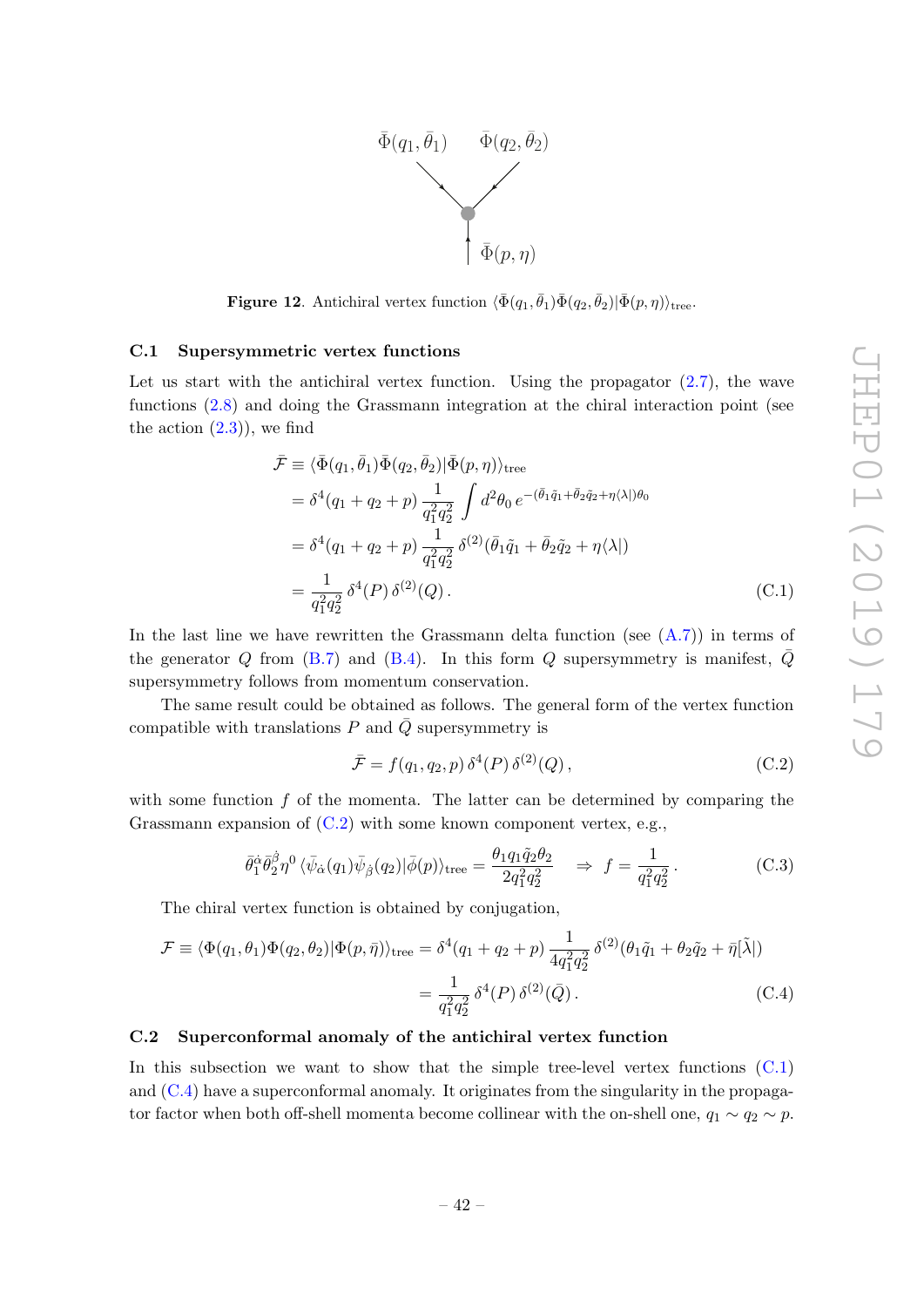The anomaly takes the form of a contact term. This result is the key ingredient in our treatment of Feynman integrals in the paper.

#### <span id="page-44-0"></span>C.2.1 Naïve superconformal invariance

Let us consider the action of the generator  $S_{\alpha}$  on the antichiral vertex function [\(C.4\)](#page-43-5). Once  $S_{\alpha}$  has gone past  $Q^2$ , it acts on the bosonic factor  $\frac{\delta^{(4)}(P)}{q^2q^2}$  $\frac{q_1^2(q_2^2)}{q_1^2q_2^2}$ . The last term in the off-shell generator  $(B.8)$  relevant to the antichiral legs and the on-shell generator in  $(B.4)$  contain fermionic derivatives, so  $S_{\alpha} \frac{\delta^{(4)}(P)}{g^2 g^2}$  $\frac{q_1^2}{q_1^2 q_2^2} = 0$ . Using the last of the relations [\(B.12\)](#page-42-6) we get

<span id="page-44-4"></span>
$$
S^{\alpha} \bar{\mathcal{F}} = 2Q^{\alpha} \left( D - \frac{3}{2}R - H - 2 \right) \frac{\delta^{(4)}(P)}{q_1^2 q_2^2}.
$$
 (C.5)

The vertex function satisfies the condition of invariance<sup>[11](#page-44-3)</sup>

$$
0 = \left(D - \frac{3}{2}R - H\right)\bar{\mathcal{F}} = \delta^{(2)}\left(Q\right)\left(D - \frac{3}{2}R - H - 2\right)\frac{\delta^{(4)}(P)}{q_1^2 q_2^2},\tag{C.6}
$$

hence  $S_{\alpha} \bar{\mathcal{F}} = 0$ . This proves the (naïve) superconformal invariance of the vertex function.

# <span id="page-44-1"></span>C.2.2 The origin of the superconformal anomaly

The above naïve argument misses the hidden singularity in the propagator factor in  $(C.5)$ . We regularize it by introducing a Feynman parameter and a regulator of the analytic type:

<span id="page-44-5"></span>
$$
\frac{1}{(q_1^2 + i0)(q_2^2 + i0)} = \lim_{\varepsilon \to 0} \int_0^1 \frac{d\xi}{((q_1 + \xi p)^2 + i0)^{2-\varepsilon}}.
$$
 (C.7)

Then we examine the action of the dilatation operator in  $(C.5)$ . We have modified the dilatation weight of the regularized propagator factor [\(C.7\)](#page-44-5), therefore the action of  $S_{\alpha}$  will give a non-vanishing result  $\sim \varepsilon$ 

$$
S_{\alpha}\bar{\mathcal{F}} = 2\delta^{(4)}(P)Q_{\alpha}\int_0^1 \frac{\varepsilon d\xi}{((q_1+\xi p)^2+i0)^{2-\varepsilon}}.
$$
 (C.8)

According to ref. [\[46\]](#page-54-13) the integrand is a singular distribution with residue<sup>[12](#page-44-6)</sup>

<span id="page-44-2"></span>
$$
\lim_{\varepsilon \to 0} \varepsilon \left( (q_1 + \xi p)^2 + i0 \right)^{\varepsilon - 2} = i\pi^2 \delta^{(4)}(q_1 + \xi p) \,. \tag{C.9}
$$

Consequently, we find the superconformal anomaly (here  $\bar{\xi} = 1 - \xi$ )

$$
S_{\alpha}\bar{\mathcal{F}} = \frac{i\pi^2}{2} \int_0^1 d\xi \, Q_{\alpha} \, \delta^{(4)}(q_1 + \xi p) \, \delta^{(4)}(q_2 + \bar{\xi} p) = \frac{i\pi^2}{2} \lambda_{\alpha} \int_0^1 d\xi \left( \eta + [\tilde{\lambda}\bar{\theta}_1]\xi + [\tilde{\lambda}\bar{\theta}_2]\bar{\xi} \right) \delta^{(4)}(q_1 + \xi p) \, \delta^{(4)}(q_2 + \bar{\xi} p) = \frac{i\pi^2}{2} \lambda_{\alpha} \, \delta^{(4)}(P) \int_0^1 d\xi \left( \eta + [\tilde{\lambda}\bar{\theta}_1]\xi + [\tilde{\lambda}\bar{\theta}_2]\bar{\xi} \right) \delta^{(4)}(q_1 + \xi p) . \tag{C.10}
$$

<span id="page-44-3"></span><sup>&</sup>lt;sup>11</sup>Remember that the generators [\(B.10\)](#page-41-3) contain the values  $d, r$  of the dimension and R-charge, so that  $DA = RA = 0$ ; the helicity of the on-shell leg is zero.

<span id="page-44-6"></span><sup>&</sup>lt;sup>12</sup>This formula can be proven by Fourier transform.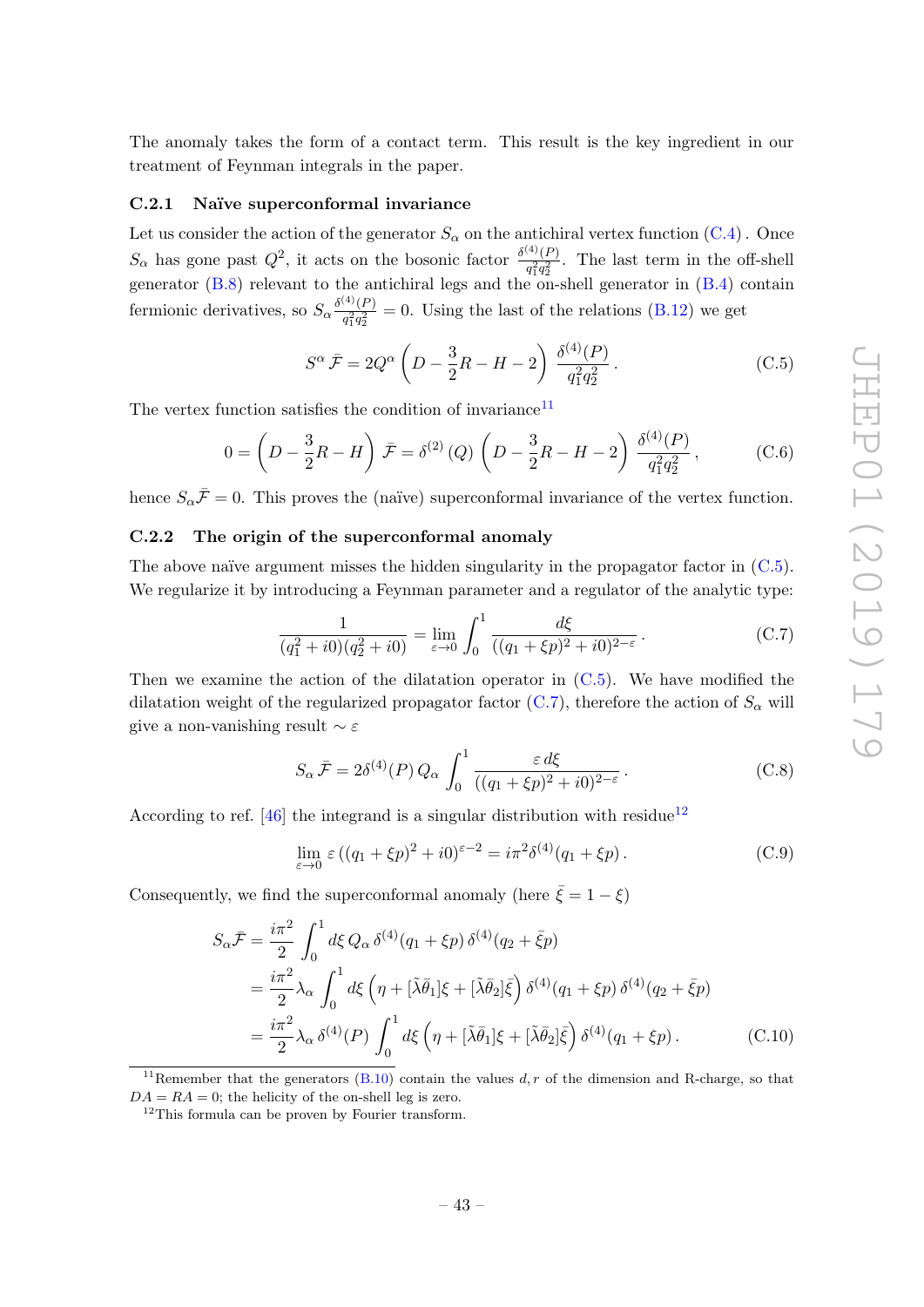We see that the anomaly is a contact term with support on the collinear configuration of the momenta  $q_1 \sim q_2 \sim p$ .

The anomaly  $(C.10)$  is invariant under Poincaré supersymmetry,

<span id="page-45-4"></span><span id="page-45-3"></span>
$$
Q_{\beta} S_{\alpha} \bar{\mathcal{F}} = \bar{Q}_{\dot{\beta}} S_{\alpha} \bar{\mathcal{F}} = 0.
$$
\n(C.11)

The first relation follows from the fact that  $Q_\beta$  together with  $Q_\alpha$  in the first line in [\(C.10\)](#page-44-2) form  $Q^2$ , which vanishes on the anomaly surface  $q_1 \sim q_2 \sim p$ . The second relation can easily be shown using the generator  $\overline{Q}_R$  from [\(B.7\)](#page-41-1) and the bosonic delta functions.

The same argument shows the absence of dilatation and  $\overline{S}$  anomalies of the antichiral vertex  $\bar{\mathcal{F}}$  [\(C.4\)](#page-43-5). Indeed, the generators D or  $\bar{S}_{\dot{\alpha}}$  go through the fermionic factor  $\delta^{(2)}(Q)$ . The latter vanishes on the anomaly surface  $q_1 \sim q_2 \sim p$ .

Using the same approach, we can derive the  $\overline{S}$  anomaly of the chiral vertex [\(C.4\)](#page-43-5) with the on-shell super-state  $\Psi(p,\eta)$ ,

$$
\bar{S}^{\dot{\alpha}} F = \frac{i\pi^2}{2} \tilde{\lambda}^{\dot{\alpha}} \delta^{(4)}(P) \int_0^1 d\xi \, e^{\eta(\langle \lambda \theta_1 \rangle \xi + \langle \lambda \theta_2 \rangle \bar{\xi}} \delta^{(4)}(q_1 + \xi p) \tag{C.12}
$$

and argue the absence of dilatation and S anomalies.

Concluding this subsection we wish to compare the role of the collinear singularities in the breakdown of conformal supersymmetry considered here, and that of conformal symmetry studied in [\[12\]](#page-52-8). Although the two mechanisms are very similar, the fact that the conformal boost generator  $K_{\mu}$  is a second-order operator in the momenta makes its treatment more difficult. The conformal supersymmetry generators  $S, \overline{S}$  are first order in the bosonic variables, which greatly simplifies the derivation of the anomaly in [\(C.10\)](#page-44-2).

### <span id="page-45-0"></span>C.3 The chiral vertex function in position/momentum space

In this subsection we give an alternative derivation of the anomaly of the basic object, the chiral vertex function  $\langle \Phi \Phi | \Phi \rangle$ . This time we keep the off-shell legs in position space. This has the effect of smearing the contact term in [\(C.12\)](#page-45-4) and making it easier to detect. The anomaly is revealed by inserting the Lagrangian, see [\[12\]](#page-52-8) for a similar approach to the conformal collinear anomaly. The same method was originally used in the study of the conformal properties of Wilson loops in [\[47\]](#page-54-14).

#### <span id="page-45-1"></span>C.3.1 Computation of the vertex function

We start by computing the vertex function

<span id="page-45-5"></span><span id="page-45-2"></span>
$$
\mathcal{F}(x_1, \theta_1; x_2, \theta_2; p, \bar{\eta}) := \langle \Phi(x_1, \theta_1) \Phi(x_2, \theta_2) | \Phi(p, \bar{\eta}) \rangle_{\text{tree}},
$$
\n(C.13)

obtained from the chiral vertex  $\Phi^3$  by putting one of its legs on shell, in the mixed representation where the off-shell legs are in position space and the on-shell leg is in momentum space. Of course, it can be obtained by Fourier transforming  $q_i \rightarrow x_i$  the expression [\(C.1\)](#page-43-2), but it is instructive to do the calculation directly.

In position space we have the superpropagator

$$
\langle \bar{\Phi}(x_{1R}, \bar{\theta}_1) \Phi(x_{2L}, \theta_2) \rangle = \frac{1}{\hat{x}_{12}^2}, \qquad \hat{x}_{12}^{\dot{\alpha}\alpha} = x_{1R}^{\dot{\alpha}\alpha} - x_{2L}^{\dot{\alpha}\alpha} - 2i\bar{\theta}_1^{\dot{\alpha}}\theta_2^{\alpha}.
$$
 (C.14)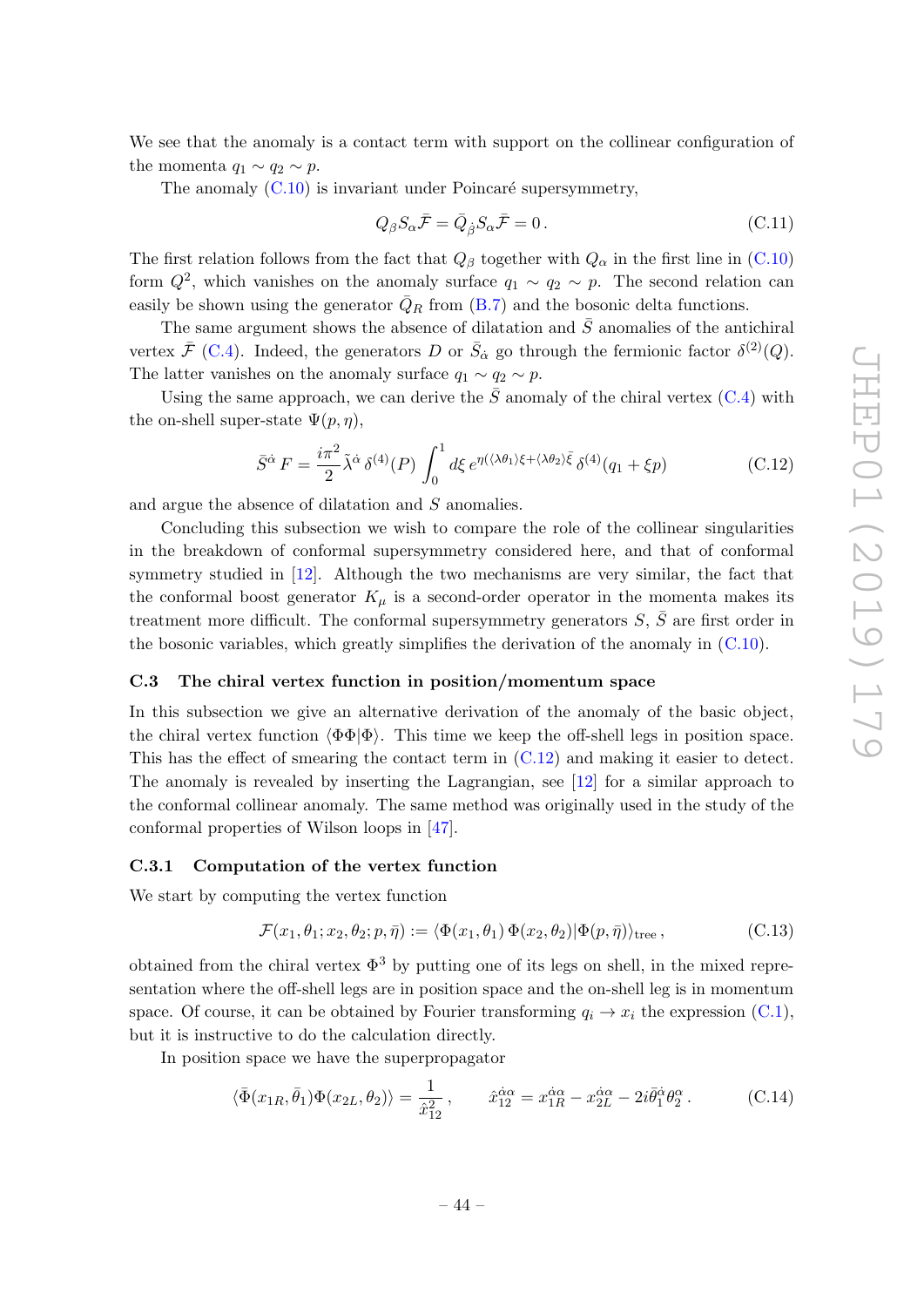The mixed off/on-shell propagator (wave function) that we need is

<span id="page-46-3"></span><span id="page-46-1"></span>
$$
\langle \bar{\Phi}(x_R, \bar{\theta}) \Phi(p, \bar{\eta}) \rangle = e^{ipx_R + [\tilde{\lambda}\bar{\theta}]\bar{\eta}}.
$$
\n(C.15)

Using these Feynman rules we get

$$
\mathcal{F}(x_1, \theta_1; x_2, \theta_2; p, \bar{\eta}) = \int d^D x_{0R} d^2 \bar{\theta}_0 \frac{e^{ipx_{0R} + [\tilde{\lambda}\bar{\theta}_0]\bar{\eta}}}{(x_{10_R} - 2i\theta_1\bar{\theta}_0)^2 (x_{20_R} - 2i\theta_2\bar{\theta}_0)^2}.
$$
 (C.16)

Note that the interaction vertex for three chiral superfields is in fact antichiral. We are using a dimensional regulator  $D = 4 - 2\epsilon$  in the measure because the Fourier integral, without the Grassmann shifts, diverges if  $p^2 = 0$ . Introducing Schwinger parameters and doing the integration over  $x_0$ , we find

$$
\mathcal{F} = \pi^{\frac{D}{2}} \int d^2 \bar{\theta}_0 e^{[\tilde{\lambda}\bar{\theta}_0]\bar{\eta}} \int_0^1 d\xi \int_0^\infty d\rho \,\rho^{-1+\epsilon} \times \exp\left[ -\frac{p^2}{4\rho} - \xi \bar{\xi} (x_{12} - 2i\theta_{12}\bar{\theta}_0)^2 \rho + i p(x_1 - 2i\theta_1\bar{\theta}_0) \xi + i p(x_2 - 2i\theta_2\bar{\theta}_0) \bar{\xi} \right].
$$
 (C.17)

Here, for the time being, we consider the spinor  $\tilde{\lambda}_{\dot{\alpha}}$  as unrelated to  $p^2 \neq 0$ .

The integral over  $\rho$  is potentially divergent after identifying  $p = |\lambda\rangle |\tilde{\lambda}|$ ,

$$
\mathcal{F}(p^2 = 0) = \pi^{\frac{D}{2}} \Gamma(\epsilon) \int d^2 \bar{\theta}_0 \int_0^1 d\xi \left( \xi \bar{\xi} (x_{12} - 2i\theta_{12} \bar{\theta}_0)^2 \right)^{-\epsilon} \times \exp \left( [\tilde{\lambda} \bar{\theta}_0] \bar{\eta} + i p (x_1 - 2i\theta_1 \bar{\theta}_0) \xi + i p (x_2 - 2i\theta_2 \bar{\theta}_0) \bar{\xi} \right), \qquad (C.18)
$$

but the odd integral over  $\bar{\theta}_0$  makes it finite. To get the necessary factor  $\bar{\theta}_0^2$ , we need at least one power of  $\bar{\theta}_0$  from the expansion of  $(x_{12} - 2i\theta_{12}\bar{\theta}_0)^{-2\epsilon}$ . In the limit  $\epsilon \to 0$  we obtain

$$
\mathcal{F} = \frac{2\pi^2}{x_{12}^2} \int d^2\bar{\theta}_0 \left( i \langle \theta_{12} | x_{12} | \bar{\theta}_0 \right) + \theta_{12}^2 \bar{\theta}_0^2 \right) \times \int_0^1 d\xi \exp \left( \left[ \tilde{\lambda} \bar{\theta}_0 \right] \bar{\eta} + i p (x_1 - 2i\theta_1 \bar{\theta}_0) \xi + i p (x_2 - 2i\theta_2 \bar{\theta}_0) \bar{\xi} \right) = \frac{\pi^2}{x_{12}^2} \int_0^1 d\xi e^{ipx_1\xi + ipx_2\bar{\xi}} \left[ 2\theta_{12}^2 + i \langle \theta_{12} | x_{12} | \tilde{\lambda} \right] \Theta \right],
$$
(C.19)

where we use the shorthand notation

<span id="page-46-2"></span>
$$
\Theta \equiv \bar{\eta} + \langle \lambda \theta_1 \rangle \xi + \langle \lambda \theta_2 \rangle \bar{\xi}, \qquad Q_\alpha \Theta = 0. \qquad (C.20)
$$

## <span id="page-46-0"></span>C.3.2 Superconformal anomaly from Lagrangian insertion

The anomaly originates from the regularized measure  $d^D x_{0R}$  in [\(C.16\)](#page-46-1). In the generator  $\bar{S}$  from [\(B.9\)](#page-41-4) we see the term  $\bar{S}^{\dot{\alpha}} \sim \bar{\theta}^{\dot{\alpha}} d$ , where d is the conformal weight. When this generator acts on the integral [\(C.16\)](#page-46-1), we find different sources of weight factors  $\bar{\theta}_0^{\dot{\alpha}}d$ . If the measure were not regularized, all such factor would cancel exactly and the integral would be  $\bar{S}$  invariant. The regulator creates a mismatch of the superconformal weights  $\sim \epsilon \bar{\theta}_0$ , to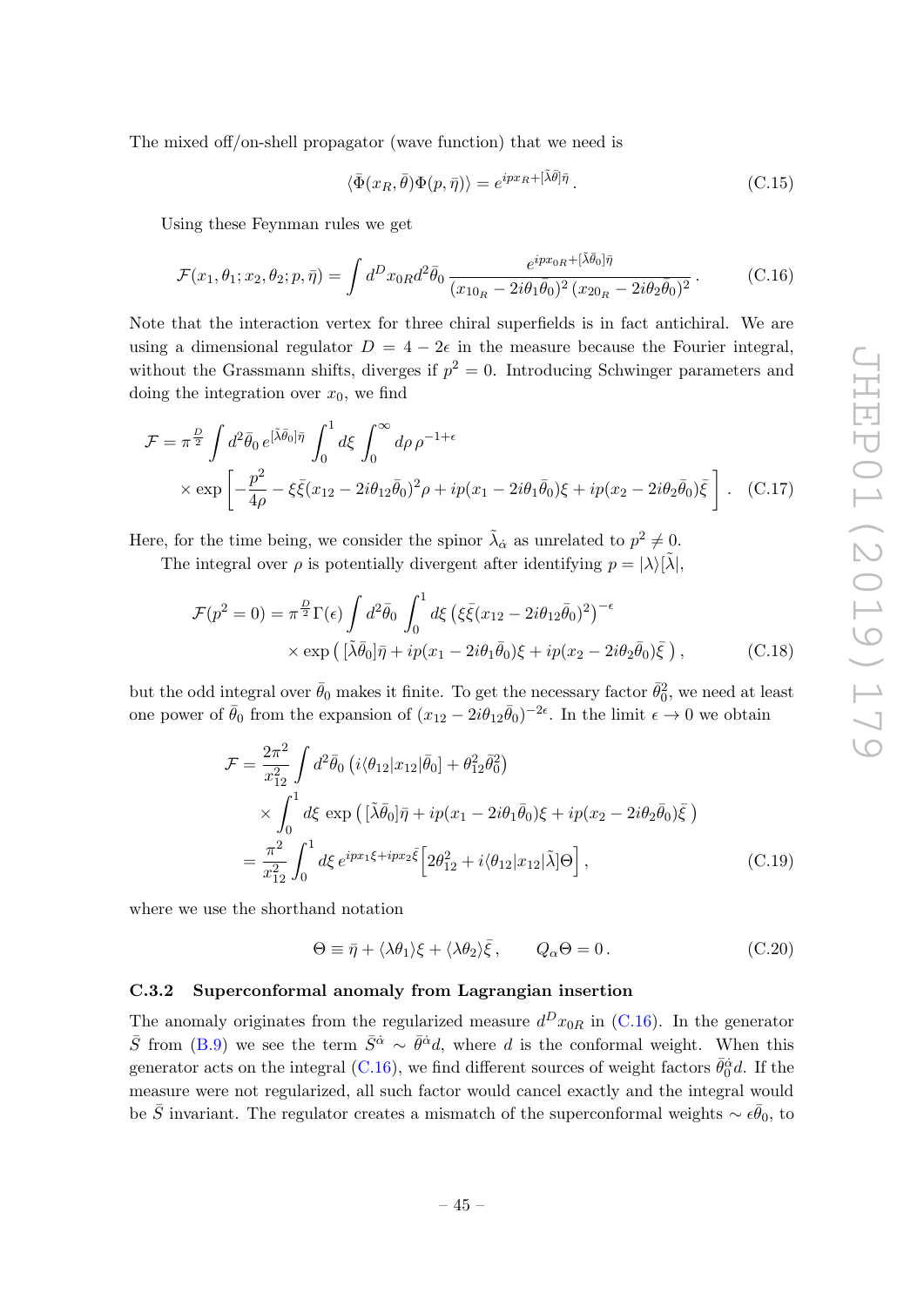be inserted in the integral [\(C.18\)](#page-46-2). In other words, we have effectively inserted the antichiral Lagrangian  $\epsilon \bar{\theta}_0 L(x_0, \bar{\theta}_0)$  into the vertex function, as a probe for a possible anomaly:

<span id="page-47-1"></span>
$$
\bar{S}^{\dot{\alpha}} \mathcal{F} = \lim_{\epsilon \to 0} i \pi^{\frac{D}{2}} \Gamma(\epsilon) \int d^{2} \bar{\theta}_{0} \epsilon \bar{\theta}_{0}^{\dot{\alpha}} \int_{0}^{1} d\xi \left( \xi \bar{\xi} (x_{12} - 2i\theta_{12} \bar{\theta}_{0})^{2} \right)^{-\epsilon} \times \exp \left( [\tilde{\lambda} \bar{\theta}_{0}] \bar{\eta} + i p (x_{1} - 2i\theta_{1} \bar{\theta}_{0}) \xi + i p (x_{2} - 2i\theta_{2} \bar{\theta}_{0}) \bar{\xi} \right) \n= i \pi^{2} \int d^{2} \bar{\theta}_{0} \bar{\theta}_{0}^{\dot{\alpha}} \int_{0}^{1} d\xi \exp \left( [\tilde{\lambda} \bar{\theta}_{0}] \bar{\eta} + i p (x_{1} - 2i\theta_{1} \bar{\theta}_{0}) \xi + i p (x_{2} - 2i\theta_{2} \bar{\theta}_{0}) \bar{\xi} \right) \n= \frac{i \pi^{2}}{2} \tilde{\lambda}^{\dot{\alpha}} \int_{0}^{1} d\xi \left[ \bar{\eta} + \langle \lambda \theta_{1} \rangle \xi + \langle \lambda \theta_{2} \rangle \bar{\xi} \right] e^{ipx_{1} \xi + ipx_{2} \bar{\xi}} \equiv \mathcal{A}_{\bar{S}}^{\dot{\alpha}} . \tag{C.21}
$$

This is the anomalous superconformal Ward identity [\(C.12\)](#page-45-4), Fourier transformed to position space. The anomaly originates from the pole in the integral  $(C.18)$ . It is not compensated by the odd integration anymore because of the inserted  $\bar{\theta}_0^{\dot{\alpha}}$ .

The other generator  $S^{\alpha}$  in [\(B.8\)](#page-41-2) contains no weight factor in the antichiral realization, therefore it is not anomalous. The anticommutator  $\{S,\bar{S}\}=K$  then generates the confor-mal anomaly. We note that the anomaly [\(C.21\)](#page-47-1) contains no component  $\sim \theta_1^0 \theta_2^2 \bar{\eta}$ , in accord with the absence of an anomaly in the auxiliary form factor  $\langle \phi(x_1)F(x_2)|\phi(p)\rangle$ .

## <span id="page-47-0"></span>C.3.3 Conformal boost anomaly

The conformal generator  $K^{\mu} = \ldots + x^{\mu}d$  contains a term which measures the conformal weight. The conformal anomaly of the form factor  $(C.13)$  is obtained by inserting  $x_{0R}^{\mu}L(x_0, \bar{\theta}_0)$ . Adapting the argument from ref. [\[12\]](#page-52-8) to the integral [\(C.17\)](#page-46-3), we find

$$
\int d^D x_{0R} d^2 \bar{\theta}_0 i x_0^{\alpha \dot{\alpha}} \langle \Phi(1) \Phi(2) L(0) | \Phi(p, \bar{\eta}) \rangle
$$
\n
$$
= \pi^{\frac{D}{2}} \int_0^1 d\xi \, e^{ip(x_1\xi + x_2\bar{\xi})} \int d^2 \bar{\theta}_0 \, e^{[\tilde{\lambda}\bar{\theta}_0]\Theta} \int_0^\infty d\rho \, \rho^{-1+\epsilon} \exp\left(-\xi \bar{\xi} (x_{12} - 2i\theta_{12}\bar{\theta}_0)^2 \rho\right)
$$
\n
$$
\times \left(-\frac{p}{2\rho} + i(x_1 - 2i\theta_1\bar{\theta}_0)\xi + i(x_2 - 2i\theta_2\bar{\theta}_0)\bar{\xi} + O(\rho)\right)^{\dot{\alpha}\alpha}.
$$
\n(C.22)

The  $\rho$  integral has a pole at  $\rho \to 0$  with residue

$$
\epsilon \int_0^{\infty} d\rho \, (\dots)^{\dot{\alpha}\alpha} = i(x_1 - 2i\theta_1 \bar{\theta}_0)^{\dot{\alpha}\alpha} \xi + i(x_2 - 2i\theta_2 \bar{\theta}_0)^{\dot{\alpha}\alpha} \bar{\xi} + \frac{1}{2} \xi \bar{\xi} (x_{12} - 2i\theta_{12} \bar{\theta}_0)^2 \lambda^{\alpha} \tilde{\lambda}^{\dot{\alpha}} \n\to 2(\theta_1^{\alpha}\xi + \theta_2^{\alpha}\bar{\xi}) \bar{\theta}_0^{\dot{\alpha}} - \xi \bar{\xi} (i(\theta_{12}|x_{12}|\bar{\theta}_0) + \theta_{12}^2 \bar{\theta}_0^2) \lambda^{\alpha} \tilde{\lambda}^{\dot{\alpha}}.
$$
\n(C.23)

In the second line we have dropped the terms  $\sim (\bar{\theta}_0)^0$  because the exponential can supply at most one power of  $\bar{\theta}_0$ . Doing the integral  $\int d^2\bar{\theta}_0$  and integrating  $\xi$  by parts yields the conformal anomaly

$$
\mathcal{A}_{K}^{\alpha\dot{\alpha}} = \pi^{2}\tilde{\lambda}^{\dot{\alpha}} \int_{0}^{1} d\xi \, e^{ip(x_{1}\xi + x_{2}\bar{\xi})} \left[ -\frac{i}{2} \xi \bar{\xi} \langle \lambda \theta_{1} \rangle \langle \lambda \theta_{2} \rangle \tilde{\lambda}_{\dot{\beta}} x_{12}^{\dot{\beta}\alpha} + \bar{\xi} \theta_{1}^{\alpha} \langle \lambda \theta_{2} \rangle \right. \\
\left. - \xi \langle \lambda \theta_{1} \rangle \theta_{2}^{\alpha} + \left( \theta_{1}^{\alpha} \bar{\xi} + \theta_{2}^{\alpha} \xi - \frac{i}{2} \xi \bar{\xi} \langle \lambda \theta_{12} \rangle \tilde{\lambda}_{\dot{\beta}} x_{12}^{\dot{\beta}\alpha} \right) \bar{\eta} \right], \tag{C.24}
$$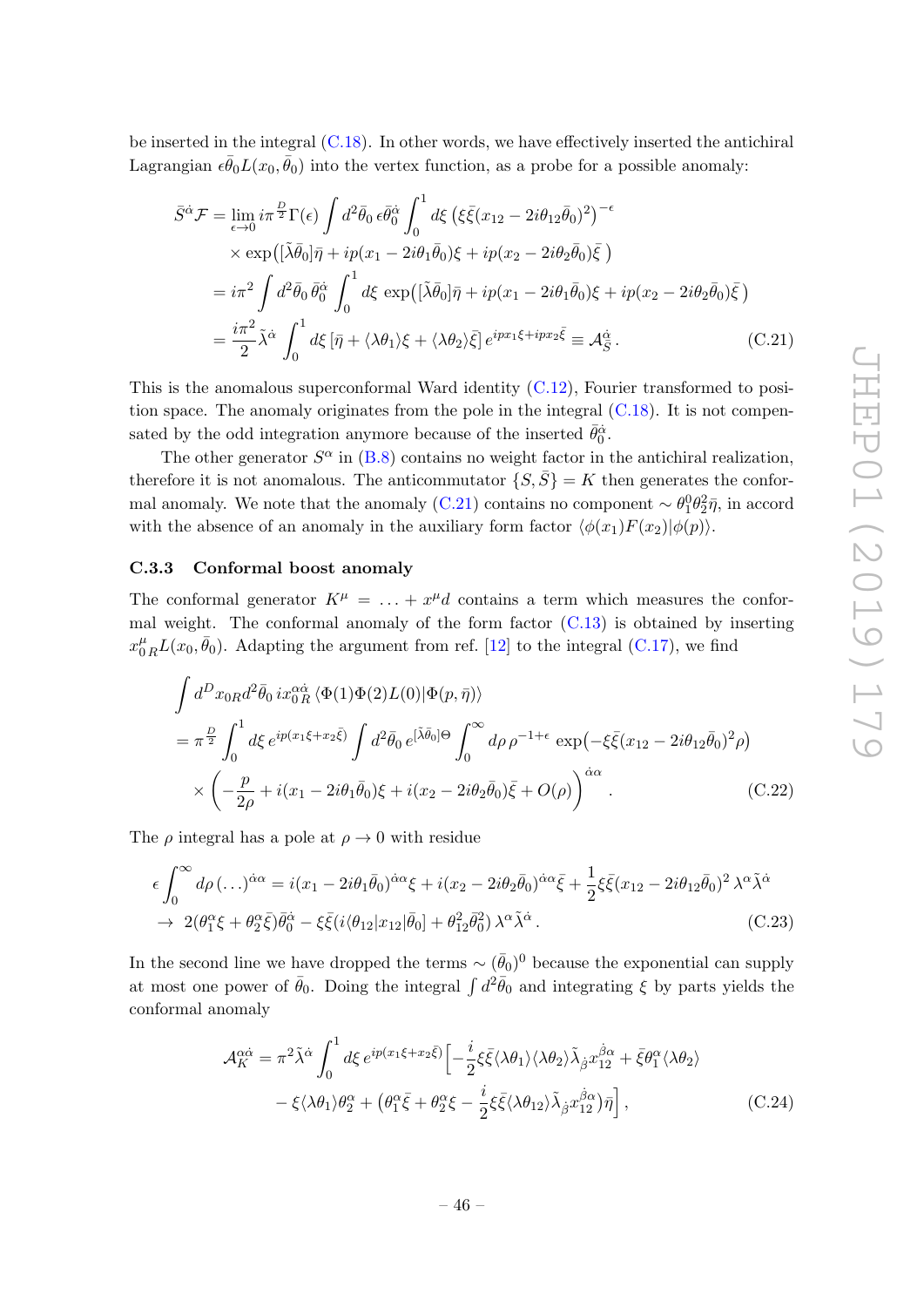

<span id="page-48-3"></span>**Figure 13.** Left: three-mass scalar triangle with  $K_i^2 \neq 0$ ,  $i = 1, 2, 3$ . Right: one-mass box with numerator  $[1|\tilde{K}r_3\tilde{r}_2|2\rangle$  defined in eq. [\(D.2\)](#page-48-2). Legs  $k_1, k_2, k_3$  are massless, i.e.  $k_i = |i\rangle[i]$ , and  $K = -k_1 - k_2 - k_3$  is massive.

where the  $\theta_1^2$  and  $\theta_2^2$  components are absent. This implies that the component vertex functions involving the auxiliary field  $F$  are anomaly free. So, the conformal anomaly occurs only in the Yukawa vertex with an on-shell scalar state  $\phi(p)$  or an on-shell fermion state  $\psi_{+}(p)$  (see eq. [\(2.5\)](#page-8-8)). This anomaly was first revealed in ref. [\[12\]](#page-52-8).

The algebra [\(B.1\)](#page-40-3) implies the following identities for the conformal anomaly:

$$
K^{\alpha\dot{\alpha}}\mathcal{F} = \mathcal{A}_{K}^{\alpha\dot{\alpha}} \xrightarrow{Q_{\beta}} [Q_{\beta}, K^{\alpha\dot{\alpha}}]\mathcal{F} = \delta_{\beta}^{\alpha}\bar{S}^{\dot{\alpha}}\mathcal{F} \Rightarrow Q_{\beta}\mathcal{A}_{K}^{\alpha\dot{\alpha}} = \delta_{\beta}^{\alpha}\mathcal{A}_{\bar{S}}^{\dot{\alpha}},
$$
  
\n
$$
K^{\alpha\dot{\alpha}}\mathcal{F} = \mathcal{A}_{K}^{\alpha\dot{\alpha}} \xrightarrow{\bar{Q}_{\dot{\beta}}} [\bar{Q}_{\dot{\beta}}, K^{\alpha\dot{\alpha}}]\mathcal{F} = \delta_{\dot{\beta}}^{\dot{\alpha}}S^{\alpha}\mathcal{F} = 0 \Rightarrow \bar{Q}_{\dot{\beta}}\mathcal{A}_{K}^{\alpha\dot{\alpha}} = 0,
$$
  
\n
$$
\bar{S}^{\dot{\alpha}}\mathcal{F} = \mathcal{A}_{\bar{S}}^{\dot{\alpha}} \xrightarrow{S^{\alpha}} \{S^{\alpha}, \bar{S}^{\dot{\alpha}}\}\mathcal{F} = K^{\alpha\dot{\alpha}}\mathcal{F} \Rightarrow S^{\alpha}\mathcal{A}_{\bar{S}}^{\dot{\alpha}} = \mathcal{A}_{K}^{\alpha\dot{\alpha}}.
$$
 (C.25)

We have checked that they hold indeed.

## <span id="page-48-0"></span>D One-loop integrals

In this appendix we collect  $D = 4$  one-loop Feynman integrals which arise in the calculation of superconformal anomalies of two-loop graphs in sections [4.4,](#page-25-0) [5.3.](#page-32-0) All of these integrals are explicitly UV- and IR-finite.

The scalar three-mass triangle is defined as usual,

<span id="page-48-1"></span>
$$
Tri(K_1^2, K_2^2, K_3^2) = \int \frac{d^4\ell}{i\pi^2} \frac{1}{r_1^2 r_2^2 r_3^2}
$$
\n(D.1)

with off-shell  $K_i^2 \neq 0$ ,  $i = 1, 2, 3$ , and  $K_1 + K_2 + K_3 = 0$ . The off-shell momenta  $r_1, r_2, r_3$ flowing along the box edges are defined on the l.h.s. of figure [13;](#page-48-3)  $\ell$  is the loop momentum. The triangle integral is obviously IR finite since all of its corners are massive. This integral has been evaluated e.g. in [\[48\]](#page-55-0).

The one-mass box (r.h.s. of figure [13\)](#page-48-3) with a numerator is defined as follows

<span id="page-48-2"></span>box
$$
(k_1, k_2, k_3)
$$
 = 
$$
\int \frac{d^4 \ell}{i \pi^2} \frac{\left[1|\tilde{K}r_3 \tilde{r}_2|2\right]}{r_1^2 r_2^2 r_3^2 r_4^2}
$$
 (D.2)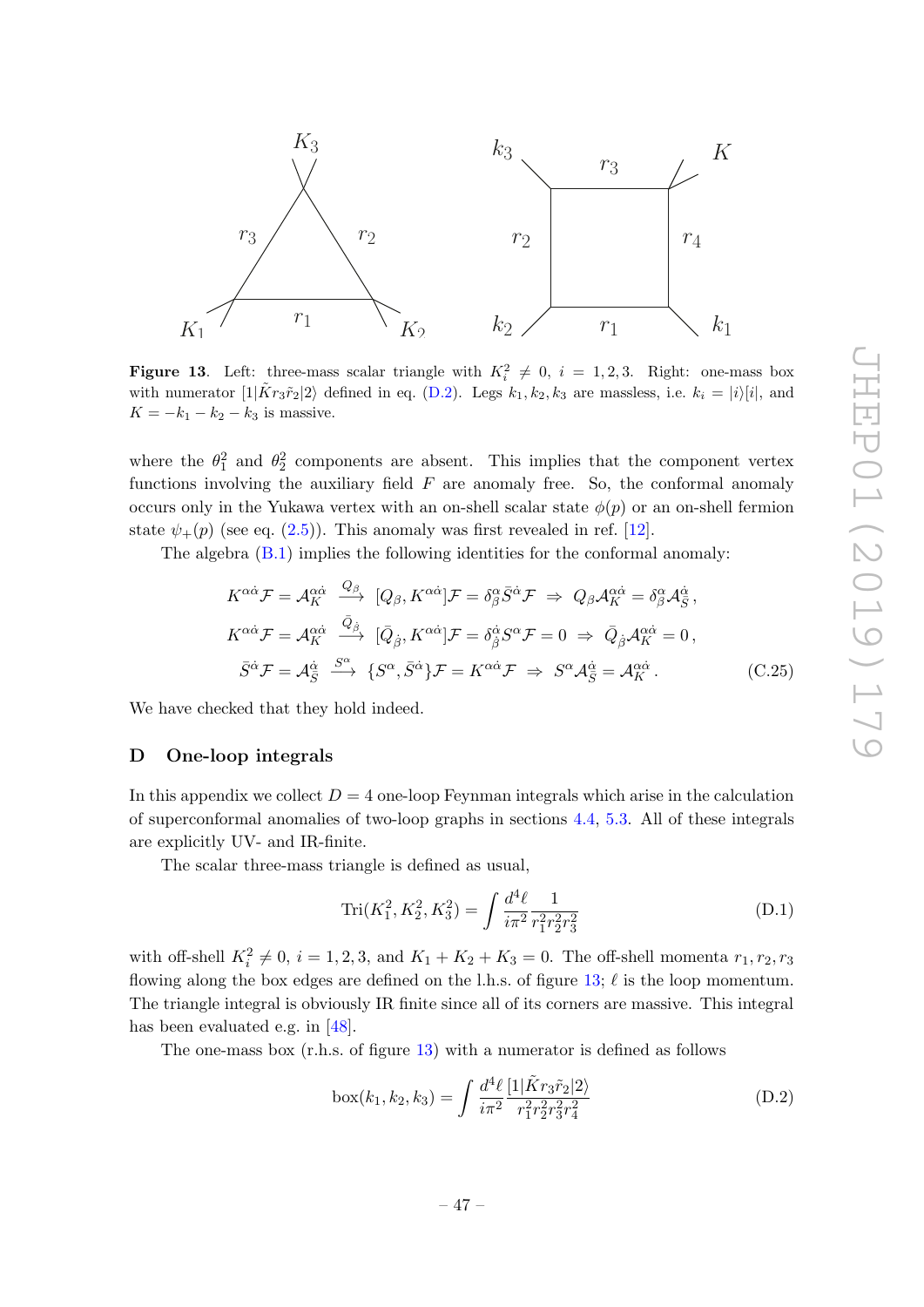

<span id="page-49-5"></span>Figure 14. Left: one-mass box with numerator  $\langle 1|r_2\tilde{r}_3|3\rangle$  defined in eq. [\(D.4\)](#page-49-1). Legs  $k_1, k_2, k_3$  are massless and  $K = -k_1 - k_2 - k_3$  is massive. Right: pentagon with numerator  $\langle 1 | r_2 \tilde{r}_3 | 3 \rangle$  defined in eq. [\(D.6\)](#page-49-3). Legs  $k_1, k_2, k_3$  are massless and legs  $K_4, K_5$  are massive.

for massless  $k_1^2 = k_2^2 = k_3^2 = 0$ , i.e.  $k_i = |i\rangle[i|$ , and massive  $K = -k_1 - k_2 - k_3$ , i.e.  $K^2 \neq 0$ . Due to the numerator this Feynman integral is IR finite in  $D = 4$  dimensions. A simple calculation of the maximal cut of the box leads to the following expression

$$
box(k_1, k_2, k_3) = -\frac{\langle 23 \rangle}{\langle 13 \rangle} \left[ Li_2 \left( 1 - \frac{K^2}{t_{12}} \right) + Li_2 \left( 1 - \frac{K^2}{t_{23}} \right) + \frac{1}{2} \log^2 \left( \frac{t_{12}}{t_{23}} \right) + \frac{\pi^2}{6} \right], \quad (D.3)
$$

where  $t_{ij} = (k_i + k_j)^2$  are the two-particle Mandelstam invariants.

The one-mass box (l.h.s. of figure [14\)](#page-49-5) with a numerator is defined as follows

<span id="page-49-2"></span><span id="page-49-1"></span><span id="page-49-0"></span>
$$
Box(k_1, k_2, k_3) = \int \frac{d^4 \ell}{i \pi^2} \frac{\langle 1 | r_2 \tilde{r}_3 | 3 \rangle}{r_1^2 r_2^2 r_3^2 r_4^2}
$$
 (D.4)

for massless  $k_1, k_2, k_3$  and massive  $K = -k_1 - k_2 - k_3$ . This integral coincides with the finite part of the one-mass scalar box,

$$
Box(k_1, k_2, k_3) = \frac{1}{[13]} \left[ Li_2 \left( 1 - \frac{K^2}{t_{12}} \right) + Li_2 \left( 1 - \frac{K^2}{t_{23}} \right) + \frac{1}{2} \log^2 \left( \frac{t_{12}}{t_{23}} \right) + \frac{\pi^2}{6} \right].
$$
 (D.5)

The pentagon with two massive corners and a numerator (r.h.s. of figure [14\)](#page-49-5) is given by

<span id="page-49-4"></span><span id="page-49-3"></span>
$$
Pent(k_1, k_2, k_3, K_4, K_5) = \int \frac{d^4 \ell}{i \pi^2} \frac{\langle 1 | r_2 \tilde{r}_3 | 3 \rangle}{r_1^2 r_2^2 r_3^2 r_4^2 r_5^2}
$$
(D.6)

where  $k_1 + k_2 + k_3 + K_4 + K_5 = 0$ . This integral evaluates to the following expression

$$
\begin{split} \text{Pent}(k_1, k_2, k_3, K_4, K_5) &= \frac{1}{[1|K_5\tilde{K}_4|3]} \left[ -\frac{\pi^2}{6} + \log\left(\frac{t_{12}K_4^2}{t_{34}t_{45}}\right) \log\left(\frac{t_{23}K_5^2}{t_{15}t_{45}}\right) + \text{Li}_2\left(1 - \frac{t_{12}K_4^2}{t_{34}t_{45}}\right) + \text{Li}_2\left(1 - \frac{t_{23}K_5^2}{t_{15}t_{45}}\right) \right]. \end{split} \tag{D.7}
$$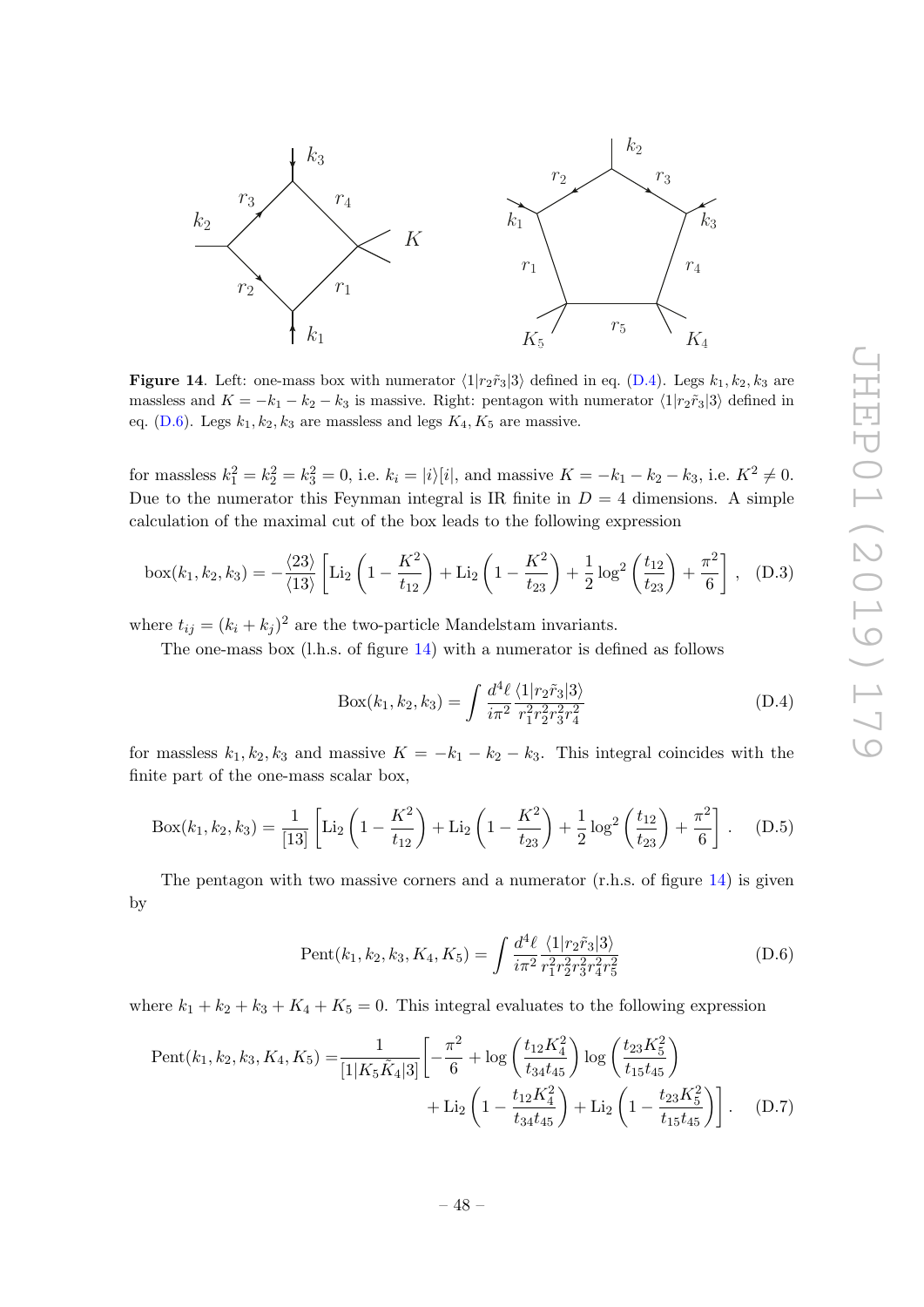

<span id="page-50-2"></span>**Figure 15.** Dicsontinuities of the one-mass box integral  $(E.1)$  in  $s_{45}$  (left) and in  $s_{15}$  (right).

#### <span id="page-50-0"></span>E Collinearity at the integrand level and holomorphic anomaly

In this appendix we explain the relationship between the S-supersymmetry anomaly of loop integrals studied in this paper and the so-called 'holomorphic anomaly' of ref. [\[16\]](#page-53-1). We show that both are manifestations of the same phenomenon of collinear singularities of the integrand and the associated breakdown of the naïve twistor collinearity.

Let us revisit the one-mass box integral with a numerator  $(4.15)$  (see the r.h.s. of figure  $6$ ,

<span id="page-50-1"></span>
$$
\mathcal{I}(p) = \frac{1}{\langle 45 \rangle [23]} \int \frac{d^4 \ell}{\pi^2} \frac{\langle 1 | q_2 \tilde{q}_3 | 4 \rangle}{q_1^2 q_2^2 q_3^2 q_4^2} . \tag{E.1}
$$

In section [4.3](#page-22-0) we showed that the collinearity operator  $F_{123}$  acting on  $\mathcal{I}(p)$  is anomalous, eq. [\(4.19\)](#page-23-3). Now we want to demonstrate it without invoking the superconformal symmetry. Instead of the integral itself we can study its various cuts, where we encounter the holomorphic anomaly.

First we cut the integral through the momenta  $q_2 \equiv \ell, q_4 \equiv \ell'$  as on the l.h.s. of figure [15,](#page-50-2)

$$
\text{Disc}_{s_{45}} \mathcal{I} = \int d^4 \ell \, \delta^{(+)}(\ell^2) \, \delta^{(+)}((\ell + p_{45})^2) \, \frac{1}{[23][1|\tilde{\ell}|5\rangle} \,. \tag{E.2}
$$

Naïvely, the collinearity operator  $F_{123}^{\alpha}$  annihilates the integrand. In reality, due to the pole at  $\tilde{\mu} \equiv \tilde{l} | 5 \rangle \sim \tilde{\lambda}_1$  the operator generates the contact term ('holomorphic anomaly')

<span id="page-50-5"></span><span id="page-50-4"></span><span id="page-50-3"></span>
$$
\frac{\partial}{\partial \lambda_1^{\alpha}} \frac{1}{[\tilde{\mu}1]} = 2\pi i \, |1\rangle_{\alpha} \, \delta(\mu, 1) \delta(\tilde{\mu}, \tilde{1}), \tag{E.3}
$$

which is the covariant version of the well-known complex relation  $\partial/\partial z(1/\bar{z}) \sim \delta^2(z,\bar{z})$ . Following [\[49,](#page-55-1) [50\]](#page-55-2), we integrate over the future light cone of  $\ell$  in terms of  $\lambda$ ,  $\tilde{\lambda}$ , using the parametrization for null vectors  $\ell = t\lambda\tilde{\lambda}$ :

$$
\int d^4\ell \,\delta^{(+)}(\ell^2)\,(\ldots) = \int_0^\infty dt \, t \int d\Omega\,(\ldots)\,, \qquad d\Omega = \langle \lambda d\lambda \rangle \, [\tilde{\lambda} d\tilde{\lambda}]\,. \tag{E.4}
$$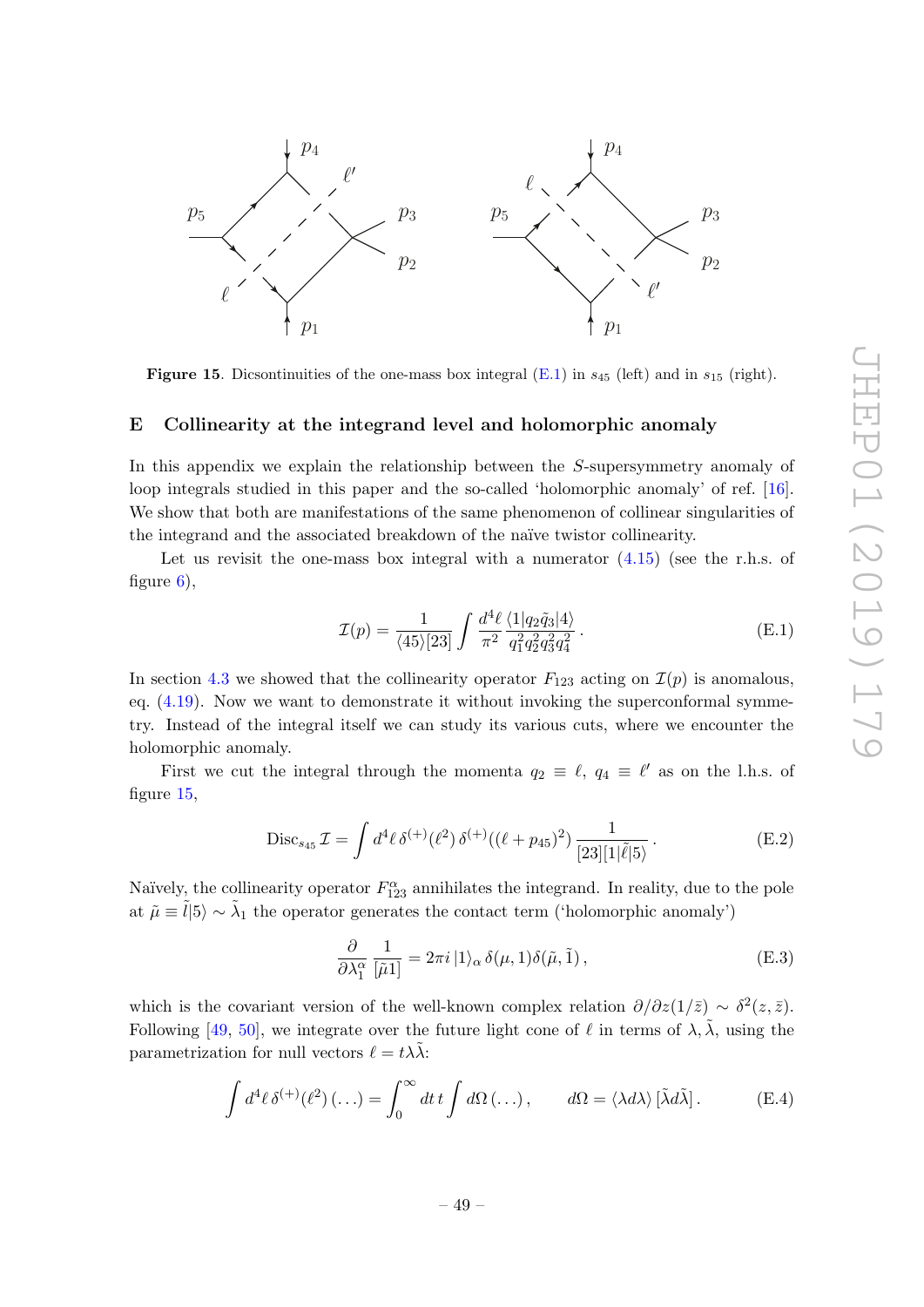So, the integral in  $(E.2)$  becomes

$$
\int_0^\infty dt \, t \int d\Omega \, \delta^{(+)}(t \langle \lambda | p_{45} | \tilde{\lambda}) \, \frac{1}{[23][1\tilde{\lambda}] \, t \, \langle \lambda 5 \rangle} = \int d\Omega \, \frac{1}{[23][1\tilde{\lambda}] \langle \lambda 5 \rangle \langle \lambda | p_{45} | \tilde{\lambda}]} \,. \tag{E.5}
$$

Now we act with  $F_{123}$  and apply the relation  $(E.3)$ . The delta function removes the integral  $\int d\Omega$  and identifies  $\ell = p_1$ . With this we obtain the anomalous relation

<span id="page-51-0"></span>
$$
F_{123} \operatorname{Disc}_{s_{45}} \mathcal{I} = -2\pi i \, \frac{|1\rangle}{\langle 15 \rangle \left(s_{23} - s_{45}\right)},\tag{E.6}
$$

whose r.h.s. is precisely the  $s_{45}$  cut of the anomaly  $a_1$  in  $(4.19)$ ,  $(4.20)$ .

Next we cut the momenta  $q_3 \equiv \ell, q_1 \equiv \ell'$  as on the r.h.s. of figure [15.](#page-50-2) Using [\(E.4\)](#page-50-5) we get

$$
\text{Disc}_{s_{15}} \mathcal{I} = \int d\Omega \, \frac{\langle 15 \rangle}{\langle 45 \rangle [23] [4 \tilde{\lambda}] \langle \lambda 5 \rangle \langle \lambda | p_{15} | \tilde{\lambda}]} \,. \tag{E.7}
$$

Then we act with  $F_{123}^{\alpha}$ . Only leg 1 is involved and we find (naïvely!)

$$
(F_{123})_{\alpha} \text{Disc}_{s_{15}} \mathcal{I} = -\frac{1}{\langle 45 \rangle} \int d\Omega \, \frac{1}{[4\tilde{\lambda}]} \frac{\partial}{\partial \lambda^{\alpha}} \left[ \frac{1}{\langle \lambda | p_{15} | \tilde{\lambda} ]} \right] = 0. \tag{E.8}
$$

In reality, when integrating by parts the total derivative in the last relation, we generate the contact term ('holomorphic anomaly')

<span id="page-51-1"></span>
$$
\frac{\partial}{\partial \lambda^{\alpha}} \frac{1}{[4\tilde{\lambda}]} = -2\pi i \, |4\rangle_{\alpha} \, \delta(\lambda, 4) \delta(\tilde{\lambda}, \tilde{4}) \,. \tag{E.9}
$$

With this we obtain the anomalous relation

$$
F_{123} \operatorname{Disc}_{s_{15}} \mathcal{I} = -2\pi i \frac{|4\rangle}{\langle 45 \rangle (s_{23} - s_{15})},
$$
 (E.10)

which is precisely the  $s_{15}$  cut of the anomaly  $a_4$  in  $(4.19)$ ,  $(4.20)$ .

The examples above illustrate the relationship between the superconformal anomalies of the  $\mathcal{N} = 1$  amplitudes in this paper and of the  $\mathcal{N} = 4$  amplitude in [\[13,](#page-52-9) [14\]](#page-53-15). The reason is a singularity when an external on-shell momentum becomes collinear with a loop momentum. In [\[13,](#page-52-9) [14\]](#page-53-15) this happens when two helicity spinors become collinear. Our new mechanism described in appendix [C.2.2](#page-44-1) involves three collinear momenta. The former phenomenon can only tell us what happens on an unitarity cut of a loop integral, where all the momenta are already on shell. The latter concerns a whole region in the loop momentum space. This is why we can derive Ward identities for the loop integral itself, not just its discontinuity.

Here we reveal an important feature of the anomaly mechanism. In  $(E.5)$  the naïve twistor collinearity is obvious, while in  $(E.8)$  we first have to integrate by parts. A similar phenomenon is behind the na¨ıve property of the loop integrals in this paper. We derive the twistor collinearity Ward identity  $(4.9)$  from the S-variation of a supergraph. Naïvely, one can argue that the super-integral must be S-invariant because it originates from an invariant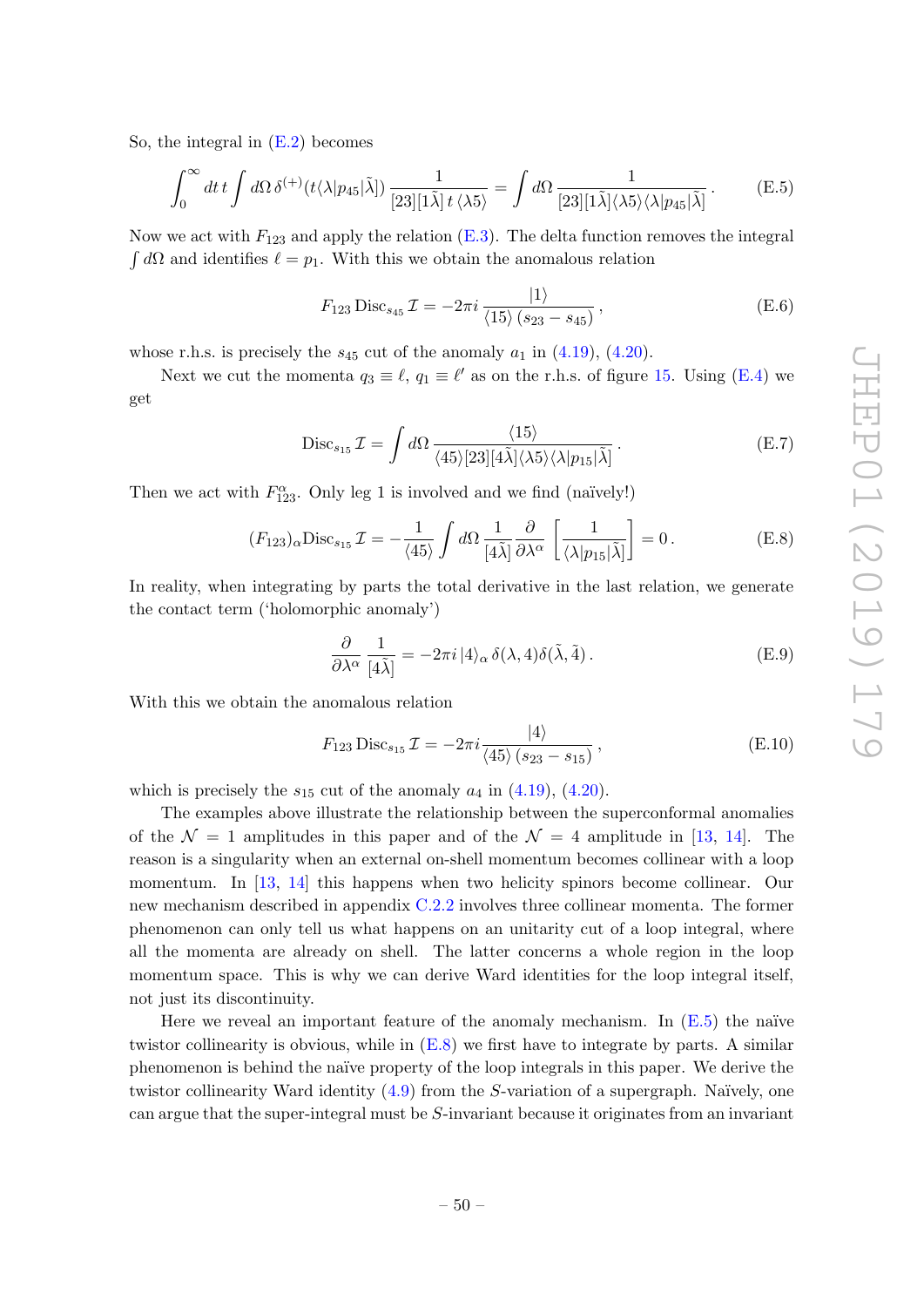Lagrangian. However, if we forget the supersymmetric origin of a specific integral, e.g.,  $\mathcal{I}$ in [\(4.15\)](#page-22-1), we cannot immediately tell why it should satisfy the naïve Ward identity  $F_{123} \mathcal{I} =$ 0 (cf.  $(4.19)$ ). Like in  $(E.8)$ , we would have to show that the collinearity operator acting on the integrand produces a total derivative. At present we do not know a simple criterion whether a given loop integral might be naïvely twistor-collinear. It would be interesting to find out which property of the loop integrand is responsible for this phenomenon.

Open Access. This article is distributed under the terms of the Creative Commons Attribution License [\(CC-BY 4.0\)](https://creativecommons.org/licenses/by/4.0/), which permits any use, distribution and reproduction in any medium, provided the original author(s) and source are credited.

# References

- <span id="page-52-0"></span>[1] V.M. Braun, G.P. Korchemsky and D. Mueller, The uses of conformal symmetry in QCD, [Prog. Part. Nucl. Phys.](https://doi.org/10.1016/S0146-6410(03)90004-4) 51 (2003) 311 [[hep-ph/0306057](https://arxiv.org/abs/hep-ph/0306057)] [IN[SPIRE](https://inspirehep.net/search?p=find+EPRINT+hep-ph/0306057)].
- <span id="page-52-1"></span>[2] J.R. Andersen et al., Les Houches 2017: Physics at TeV Colliders Standard Model Working Group Report, in 10th Les Houches Workshop on Physics at TeV Colliders (PhysTeV 2017) Les Houches, France, June  $5-23$ ,  $2017$ ,  $\text{arXiv:1803.07977}$  $\text{arXiv:1803.07977}$  $\text{arXiv:1803.07977}$   $\text{[insPIRE]}$ .
- <span id="page-52-2"></span>[3] D. Chicherin, J.M. Henn and E. Sokatchev, Scattering Amplitudes from Superconformal Ward Identities, [Phys. Rev. Lett.](https://doi.org/10.1103/PhysRevLett.121.021602) 121 (2018) 021602 [[arXiv:1804.03571](https://arxiv.org/abs/1804.03571)] [IN[SPIRE](https://inspirehep.net/search?p=find+J+%22Phys.Rev.Lett.,121,021602%22)].
- <span id="page-52-3"></span>[4] J.C. Collins, D.E. Soper and G.F. Sterman, Factorization of Hard Processes in QCD, [Adv.](https://doi.org/10.1142/9789814503266_0001) [Ser. Direct. High Energy Phys.](https://doi.org/10.1142/9789814503266_0001) 5 (1989) 1 [[hep-ph/0409313](https://arxiv.org/abs/hep-ph/0409313)] [IN[SPIRE](https://inspirehep.net/search?p=find+EPRINT+hep-ph/0409313)].
- <span id="page-52-4"></span>[5] S. Catani, The singular behavior of QCD amplitudes at two loop order, [Phys. Lett.](https://doi.org/10.1016/S0370-2693(98)00332-3) B 427 [\(1998\) 161](https://doi.org/10.1016/S0370-2693(98)00332-3) [[hep-ph/9802439](https://arxiv.org/abs/hep-ph/9802439)] [IN[SPIRE](https://inspirehep.net/search?p=find+EPRINT+hep-ph/9802439)].
- [6] S.M. Aybat, L.J. Dixon and G.F. Sterman, The two-loop soft anomalous dimension matrix and resummation at next-to-next-to leading pole, Phys. Rev.  $\bf{D}$  74 [\(2006\) 074004](https://doi.org/10.1103/PhysRevD.74.074004) [[hep-ph/0607309](https://arxiv.org/abs/hep-ph/0607309)] [IN[SPIRE](https://inspirehep.net/search?p=find+EPRINT+hep-ph/0607309)].
- [7] L.J. Dixon, L. Magnea and G.F. Sterman, Universal structure of subleading infrared poles in gauge theory amplitudes, JHEP 08 [\(2008\) 022](https://doi.org/10.1088/1126-6708/2008/08/022) [[arXiv:0805.3515](https://arxiv.org/abs/0805.3515)] [IN[SPIRE](https://inspirehep.net/search?p=find+EPRINT+arXiv:0805.3515)].
- [8] T. Becher and M. Neubert, *Infrared singularities of scattering amplitudes in perturbative* QCD, [Phys. Rev. Lett.](https://doi.org/10.1103/PhysRevLett.102.162001) 102 (2009) 162001 [Erratum ibid. 111 (2013) 199905] [[arXiv:0901.0722](https://arxiv.org/abs/0901.0722)] [IN[SPIRE](https://inspirehep.net/search?p=find+EPRINT+arXiv:0901.0722)].
- <span id="page-52-5"></span>[9] Ø. Almelid, C. Duhr and E. Gardi, Three-loop corrections to the soft anomalous dimension in multileg scattering, [Phys. Rev. Lett.](https://doi.org/10.1103/PhysRevLett.117.172002)  $117$  (2016) 172002  $\left[$ [arXiv:1507.00047](https://arxiv.org/abs/1507.00047) $\right]$   $\left[$ In[SPIRE](https://inspirehep.net/search?p=find+J+%22Phys.Rev.Lett.,117,172002%22) $\right]$ .
- <span id="page-52-6"></span>[10] J. Wess and B. Zumino, A Lagrangian Model Invariant Under Supergauge Transformations, [Phys. Lett.](https://doi.org/10.1016/0370-2693(74)90578-4) **49B** (1974) 52 [IN[SPIRE](https://inspirehep.net/search?p=find+J+%22Phys.Lett.,B49,52%22)].
- <span id="page-52-7"></span>[11] S. Ferrara, J. Iliopoulos and B. Zumino, Supergauge Invariance and the Gell-Mann-Low Eigenvalue, [Nucl. Phys.](https://doi.org/10.1016/0550-3213(74)90372-1)  $\bf{B}$  **77** (1974) 413 [IN[SPIRE](https://inspirehep.net/search?p=find+J+%22Nucl.Phys.,B77,413%22)].
- <span id="page-52-8"></span>[12] D. Chicherin and E. Sokatchev, Conformal anomaly of generalized form factors and finite loop integrals, JHEP 04 [\(2018\) 082](https://doi.org/10.1007/JHEP04(2018)082) [[arXiv:1709.03511](https://arxiv.org/abs/1709.03511)] [IN[SPIRE](https://inspirehep.net/search?p=find+J+%22JHEP,1804,082%22)].
- <span id="page-52-9"></span>[13] T. Bargheer, N. Beisert, W. Galleas, F. Loebbert and T. McLoughlin, *Exacting*  $N = 4$ Superconformal Symmetry, JHEP 11 [\(2009\) 056](https://doi.org/10.1088/1126-6708/2009/11/056)  $arXiv:0905.3738$  [IN[SPIRE](https://inspirehep.net/search?p=find+EPRINT+arXiv:0905.3738)].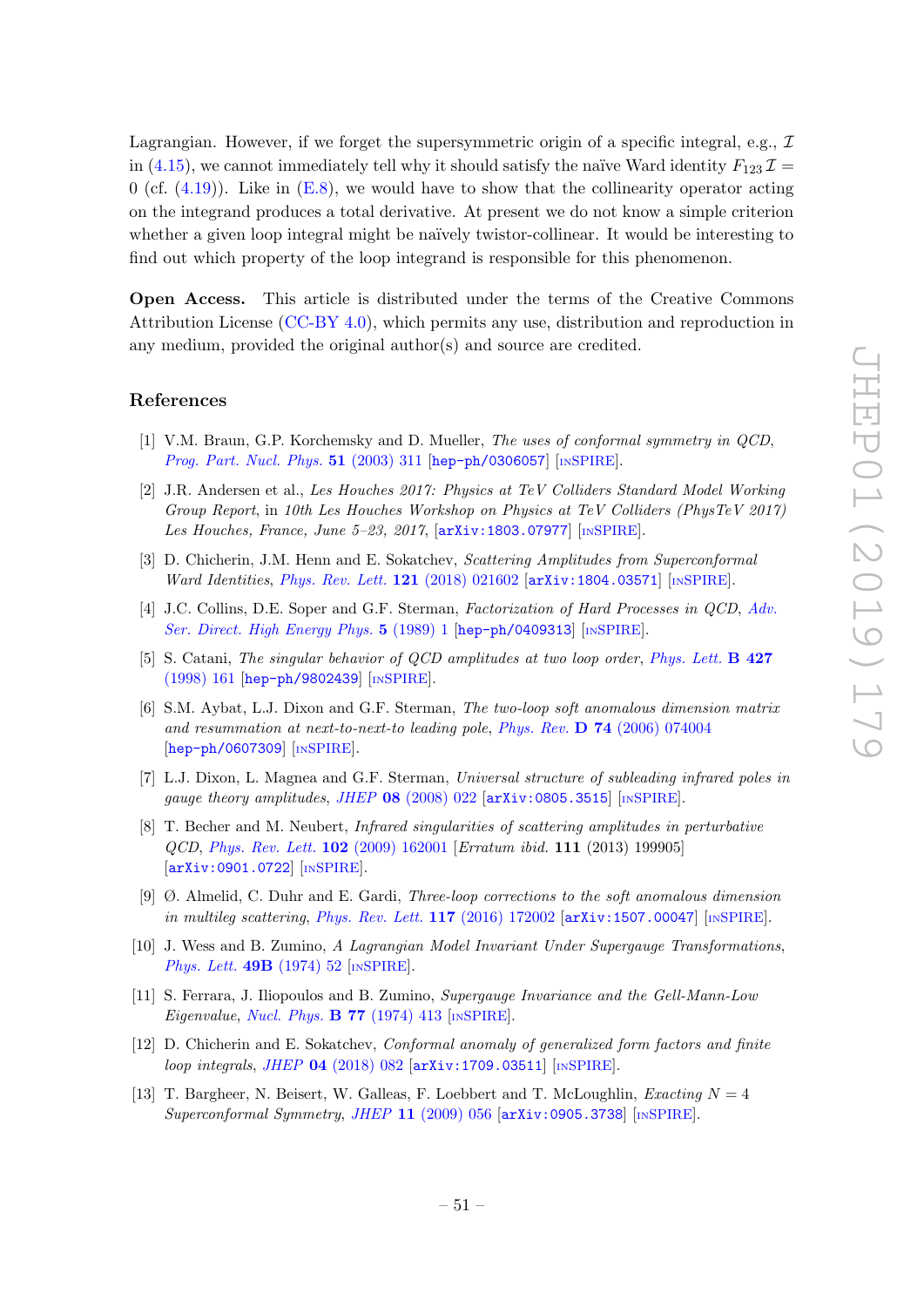- <span id="page-53-15"></span>[14] G.P. Korchemsky and E. Sokatchev, Symmetries and analytic properties of scattering amplitudes in  $N = 4$  SYM theory, [Nucl. Phys.](https://doi.org/10.1016/j.nuclphysb.2010.01.022) **B** 832 (2010) 1 [[arXiv:0906.1737](https://arxiv.org/abs/0906.1737)] [IN[SPIRE](https://inspirehep.net/search?p=find+EPRINT+arXiv:0906.1737)].
- <span id="page-53-0"></span>[15] N. Beisert, J. Henn, T. McLoughlin and J. Plefka, One-Loop Superconformal and Yangian Symmetries of Scattering Amplitudes in  $N = 4$  Super Yang-Mills, JHEP 04 [\(2010\) 085](https://doi.org/10.1007/JHEP04(2010)085) [[arXiv:1002.1733](https://arxiv.org/abs/1002.1733)] [IN[SPIRE](https://inspirehep.net/search?p=find+EPRINT+arXiv:1002.1733)].
- <span id="page-53-1"></span>[16] F. Cachazo, P. Svrček and E. Witten, *Gauge theory amplitudes in twistor space and* holomorphic anomaly, JHEP 10 [\(2004\) 077](https://doi.org/10.1088/1126-6708/2004/10/077) [[hep-th/0409245](https://arxiv.org/abs/hep-th/0409245)] [IN[SPIRE](https://inspirehep.net/search?p=find+EPRINT+hep-th/0409245)].
- <span id="page-53-2"></span>[17] S.J. Bidder, N.E.J. Bjerrum-Bohr, L.J. Dixon and D.C. Dunbar,  $N = 1$  supersymmetric one-loop amplitudes and the holomorphic anomaly of unitarity cuts, [Phys. Lett.](https://doi.org/10.1016/j.physletb.2004.11.073) B 606 [\(2005\) 189](https://doi.org/10.1016/j.physletb.2004.11.073) [[hep-th/0410296](https://arxiv.org/abs/hep-th/0410296)] [IN[SPIRE](https://inspirehep.net/search?p=find+EPRINT+hep-th/0410296)].
- <span id="page-53-3"></span>[18] S. Caron-Huot, Superconformal symmetry and two-loop amplitudes in planar  $N = 4$  super Yang-Mills, JHEP 12 [\(2011\) 066](https://doi.org/10.1007/JHEP12(2011)066) [[arXiv:1105.5606](https://arxiv.org/abs/1105.5606)] [IN[SPIRE](https://inspirehep.net/search?p=find+EPRINT+arXiv:1105.5606)].
- <span id="page-53-4"></span>[19] M. Bullimore and D. Skinner, Descent Equations for Superamplitudes, [arXiv:1112.1056](https://arxiv.org/abs/1112.1056) [IN[SPIRE](https://inspirehep.net/search?p=find+EPRINT+arXiv:1112.1056)].
- <span id="page-53-5"></span>[20] L.J. Dixon, J.M. Drummond and J.M. Henn, Bootstrapping the three-loop hexagon, [JHEP](https://doi.org/10.1007/JHEP11(2011)023) 11 [\(2011\) 023](https://doi.org/10.1007/JHEP11(2011)023) [[arXiv:1108.4461](https://arxiv.org/abs/1108.4461)] [IN[SPIRE](https://inspirehep.net/search?p=find+EPRINT+arXiv:1108.4461)].
- <span id="page-53-6"></span>[21] S. Caron-Huot, L.J. Dixon, A. McLeod and M. von Hippel, Bootstrapping a Five-Loop Amplitude Using Steinmann Relations, [Phys. Rev. Lett.](https://doi.org/10.1103/PhysRevLett.117.241601) 117 (2016) 241601 [[arXiv:1609.00669](https://arxiv.org/abs/1609.00669)] [IN[SPIRE](https://inspirehep.net/search?p=find+J+%22Phys.Rev.Lett.,117,241601%22)].
- <span id="page-53-7"></span>[22] J.M. Drummond, J. Henn, G.P. Korchemsky and E. Sokatchev, Dual superconformal symmetry of scattering amplitudes in  $N = 4$  super-Yang-Mills theory, [Nucl. Phys.](https://doi.org/10.1016/j.nuclphysb.2009.11.022) **B** 828 [\(2010\) 317](https://doi.org/10.1016/j.nuclphysb.2009.11.022) [[arXiv:0807.1095](https://arxiv.org/abs/0807.1095)] [IN[SPIRE](https://inspirehep.net/search?p=find+EPRINT+arXiv:0807.1095)].
- <span id="page-53-8"></span>[23] A.B. Goncharov, M. Spradlin, C. Vergu and A. Volovich, Classical Polylogarithms for Amplitudes and Wilson Loops, [Phys. Rev. Lett.](https://doi.org/10.1103/PhysRevLett.105.151605) 105 (2010) 151605 [[arXiv:1006.5703](https://arxiv.org/abs/1006.5703)] [IN[SPIRE](https://inspirehep.net/search?p=find+EPRINT+arXiv:1006.5703)].
- <span id="page-53-9"></span>[24] C. Duhr, H. Gangl and J.R. Rhodes, From polygons and symbols to polylogarithmic functions, JHEP 10 [\(2012\) 075](https://doi.org/10.1007/JHEP10(2012)075) [[arXiv:1110.0458](https://arxiv.org/abs/1110.0458)] [IN[SPIRE](https://inspirehep.net/search?p=find+EPRINT+arXiv:1110.0458)].
- <span id="page-53-10"></span>[25] E. Witten, Perturbative gauge theory as a string theory in twistor space, [Commun. Math.](https://doi.org/10.1007/s00220-004-1187-3) Phys. 252 [\(2004\) 189](https://doi.org/10.1007/s00220-004-1187-3) [[hep-th/0312171](https://arxiv.org/abs/hep-th/0312171)] [IN[SPIRE](https://inspirehep.net/search?p=find+EPRINT+hep-th/0312171)].
- <span id="page-53-11"></span>[26] N. Arkani-Hamed, J.L. Bourjaily, F. Cachazo and J. Trnka, Local Integrals for Planar Scattering Amplitudes, JHEP  $06$  [\(2012\) 125](https://doi.org/10.1007/JHEP06(2012)125)  $\text{arXiv:1012.6032}$  $\text{arXiv:1012.6032}$  $\text{arXiv:1012.6032}$  [IN[SPIRE](https://inspirehep.net/search?p=find+EPRINT+arXiv:1012.6032)].
- <span id="page-53-12"></span>[27] D. Chicherin, J. Henn and V. Mitev, *Bootstrapping pentagon functions*, *JHEP* **05** [\(2018\) 164](https://doi.org/10.1007/JHEP05(2018)164) [[arXiv:1712.09610](https://arxiv.org/abs/1712.09610)] [IN[SPIRE](https://inspirehep.net/search?p=find+J+%22JHEP,1805,164%22)].
- [28] T. Gehrmann, J.M. Henn and N.A. Lo Presti, Pentagon functions for massless planar scattering amplitudes, JHEP  $10$  [\(2018\) 103](https://doi.org/10.1007/JHEP10(2018)103) [[arXiv:1807.09812](https://arxiv.org/abs/1807.09812)] [IN[SPIRE](https://inspirehep.net/search?p=find+J+%22JHEP,1810,103%22)].
- [29] S. Abreu, B. Page and M. Zeng, Differential equations from unitarity cuts: nonplanar hexa-box integrals, JHEP  $01$  [\(2019\) 006](https://doi.org/10.1007/JHEP01(2019)006)  $\left[$ [arXiv:1807.11522](https://arxiv.org/abs/1807.11522) $\right]$   $\left[$ IN[SPIRE](https://inspirehep.net/search?p=find+EPRINT+arXiv:1807.11522) $\right]$ .
- <span id="page-53-13"></span>[30] D. Chicherin, T. Gehrmann, J.M. Henn, N.A. Lo Presti, V. Mitev and P. Wasser, Analytic result for the nonplanar hexa-box integrals,  $arXiv:1809.06240$  [IN[SPIRE](https://inspirehep.net/search?p=find+EPRINT+arXiv:1809.06240)].
- <span id="page-53-14"></span>[31] H.A. Chawdhry, M.A. Lim and A. Mitov, Two-loop five-point massless QCD amplitudes within the IBP approach,  $arXiv:1805.09182$  [IN[SPIRE](https://inspirehep.net/search?p=find+EPRINT+arXiv:1805.09182)].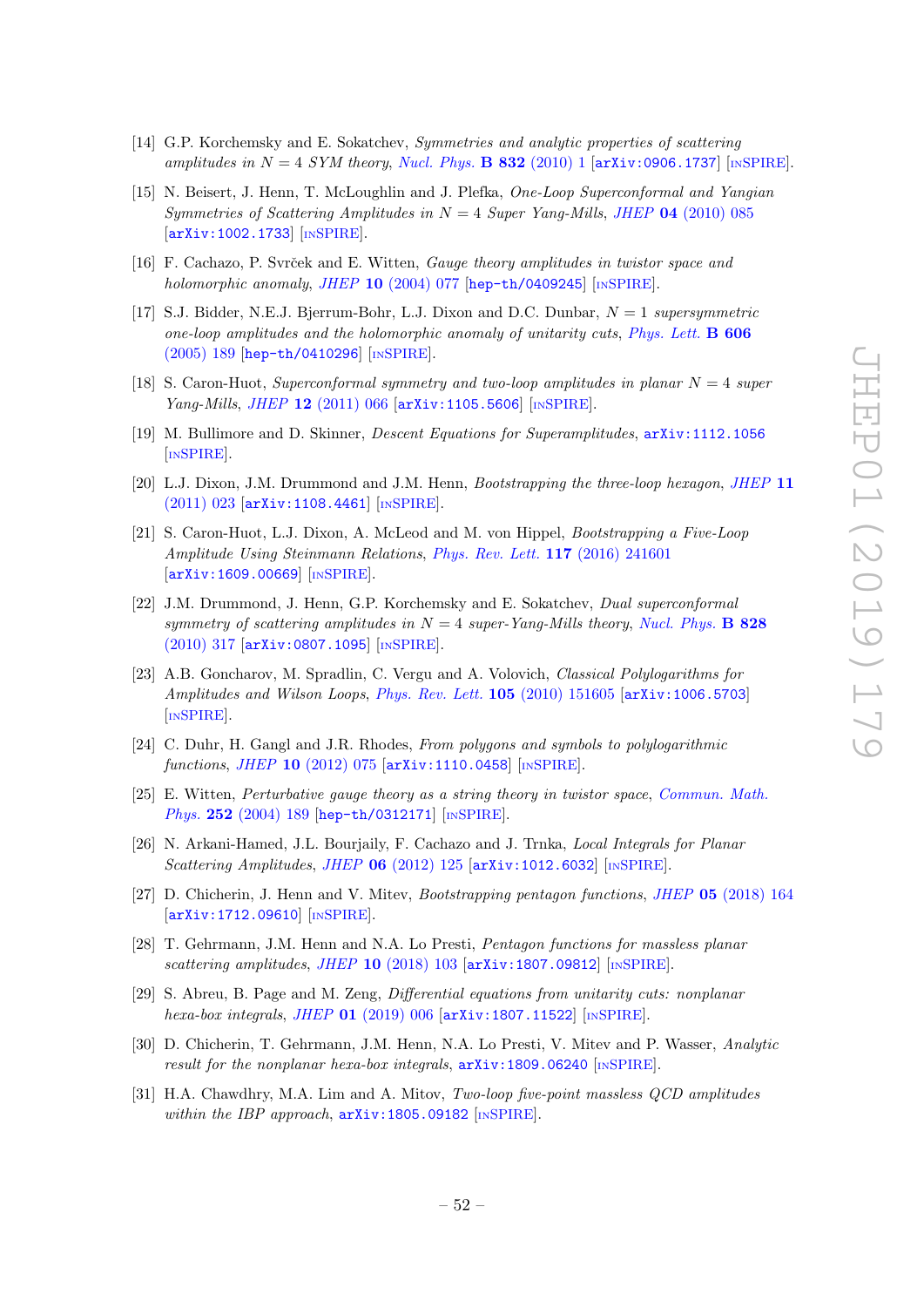- <span id="page-54-0"></span>[32] J. Böhm, A. Georgoudis, K.J. Larsen, H. Schönemann and Y. Zhang, Complete integration-by-parts reductions of the non-planar hexagon-box via module intersections, [JHEP](https://doi.org/10.1007/JHEP09(2018)024) 09 [\(2018\) 024](https://doi.org/10.1007/JHEP09(2018)024) [[arXiv:1805.01873](https://arxiv.org/abs/1805.01873)] [IN[SPIRE](https://inspirehep.net/search?p=find+J+%22JHEP,1809,024%22)].
- <span id="page-54-1"></span>[33] S. Badger, C. Brønnum-Hansen, H.B. Hartanto and T. Peraro, *First look at two-loop* five-gluon scattering in QCD, [Phys. Rev. Lett.](https://doi.org/10.1103/PhysRevLett.120.092001) 120 (2018) 092001 [[arXiv:1712.02229](https://arxiv.org/abs/1712.02229)] [IN[SPIRE](https://inspirehep.net/search?p=find+J+%22Phys.Rev.Lett.,120,092001%22)].
- [34] S. Abreu, F. Febres Cordero, H. Ita, B. Page and M. Zeng, Planar Two-Loop Five-Gluon Amplitudes from Numerical Unitarity, Phys. Rev. D 97 [\(2018\) 116014](https://doi.org/10.1103/PhysRevD.97.116014) [[arXiv:1712.03946](https://arxiv.org/abs/1712.03946)] [IN[SPIRE](https://inspirehep.net/search?p=find+J+%22Phys.Rev.,D97,116014%22)].
- <span id="page-54-2"></span>[35] S. Abreu, F. Febres Cordero, H. Ita, B. Page and V. Sotnikov, Planar Two-Loop Five-Parton Amplitudes from Numerical Unitarity, JHEP 11 [\(2018\) 116](https://doi.org/10.1007/JHEP11(2018)116) [[arXiv:1809.09067](https://arxiv.org/abs/1809.09067)] [IN[SPIRE](https://inspirehep.net/search?p=find+EPRINT+arXiv:1809.09067)].
- <span id="page-54-3"></span>[36] C.G. Papadopoulos, D. Tommasini and C. Wever, The Pentabox Master Integrals with the Simplified Differential Equations approach, JHEP 04 [\(2016\) 078](https://doi.org/10.1007/JHEP04(2016)078) [[arXiv:1511.09404](https://arxiv.org/abs/1511.09404)] [IN[SPIRE](https://inspirehep.net/search?p=find+J+%22JHEP,1604,078%22)].
- <span id="page-54-4"></span>[37] J. Wess and J. Bagger, Supersymmetry and supergravity, Princeton University Press, Princeton, NJ, U.S.A., (1992).
- <span id="page-54-5"></span>[38] J.M. Drummond and J.M. Henn, All tree-level amplitudes in  $N = 4$  SYM, JHEP 04 [\(2009\)](https://doi.org/10.1088/1126-6708/2009/04/018) [018](https://doi.org/10.1088/1126-6708/2009/04/018) [[arXiv:0808.2475](https://arxiv.org/abs/0808.2475)] [IN[SPIRE](https://inspirehep.net/search?p=find+EPRINT+arXiv:0808.2475)].
- <span id="page-54-6"></span>[39] L.J. Dixon, J.M. Drummond and J.M. Henn, The one-loop six-dimensional hexagon integral and its relation to MHV amplitudes in  $N = 4$  SYM, JHEP 06 [\(2011\) 100](https://doi.org/10.1007/JHEP06(2011)100) [[arXiv:1104.2787](https://arxiv.org/abs/1104.2787)] [IN[SPIRE](https://inspirehep.net/search?p=find+EPRINT+arXiv:1104.2787)].
- <span id="page-54-7"></span>[40] T. Gehrmann and E. Remiddi, Two loop master integrals for  $\gamma^* \to 3$  jets: The planar topologies, [Nucl. Phys.](https://doi.org/10.1016/S0550-3213(01)00057-8)  $\bf{B}$  601 (2001) 248 [[hep-ph/0008287](https://arxiv.org/abs/hep-ph/0008287)] [IN[SPIRE](https://inspirehep.net/search?p=find+EPRINT+hep-ph/0008287)].
- <span id="page-54-8"></span>[41] S. Caron-Huot and S. He, *Jumpstarting the All-Loop S-matrix of Planar N = 4 Super* Yang-Mills, JHEP 07 [\(2012\) 174](https://doi.org/10.1007/JHEP07(2012)174) [[arXiv:1112.1060](https://arxiv.org/abs/1112.1060)] [IN[SPIRE](https://inspirehep.net/search?p=find+EPRINT+arXiv:1112.1060)].
- <span id="page-54-9"></span>[42] L.F. Alday, D. Gaiotto, J. Maldacena, A. Sever and P. Vieira, An Operator Product Expansion for Polygonal null Wilson Loops, JHEP 04 [\(2011\) 088](https://doi.org/10.1007/JHEP04(2011)088) [[arXiv:1006.2788](https://arxiv.org/abs/1006.2788)] [IN[SPIRE](https://inspirehep.net/search?p=find+EPRINT+arXiv:1006.2788)].
- <span id="page-54-10"></span>[43] J.M. Henn, S. Moch and S.G. Naculich, Form factors and scattering amplitudes in  $N = 4$  $SYM$  in dimensional and massive regularizations, JHEP 12 [\(2011\) 024](https://doi.org/10.1007/JHEP12(2011)024)  $[ary1109.5057]$ [IN[SPIRE](https://inspirehep.net/search?p=find+EPRINT+arXiv:1109.5057)].
- <span id="page-54-11"></span>[44] S. Weinzierl, Does one need the  $O(\epsilon)$ - and  $O(\epsilon^2)$ -terms of one-loop amplitudes in an NNLO calculation?, Phys. Rev. D 84 [\(2011\) 074007](https://doi.org/10.1103/PhysRevD.84.074007)  $\left[$ [arXiv:1107.5131](https://arxiv.org/abs/1107.5131) $\right]$  [IN[SPIRE](https://inspirehep.net/search?p=find+EPRINT+arXiv:1107.5131)].
- <span id="page-54-12"></span>[45] A. Galperin, E. Ivanov, S. Kalitsyn, V. Ogievetsky and E. Sokatchev, Unconstrained  $N = 2$ Matter, Yang-Mills and Supergravity Theories in Harmonic Superspace, [Class. Quant. Grav.](https://doi.org/10.1088/0264-9381/1/5/004) 1 [\(1984\) 469](https://doi.org/10.1088/0264-9381/1/5/004) [Erratum ibid. 2 (1985) 127] [IN[SPIRE](https://inspirehep.net/search?p=find+J+%22Class.Quant.Grav.,1,469%22)].
- <span id="page-54-13"></span>[46] I.M. Gelfand and G.E. Shilov, Generalized functions. Vol. 1, Properties and operations, Academic Press, New York, NY, U.S.A., (1964).
- <span id="page-54-14"></span>[47] J.M. Drummond, J. Henn, G.P. Korchemsky and E. Sokatchev, Conformal Ward identities for Wilson loops and a test of the duality with gluon amplitudes, [Nucl. Phys.](https://doi.org/10.1016/j.nuclphysb.2009.10.013) **B** 826 (2010) [337](https://doi.org/10.1016/j.nuclphysb.2009.10.013) [[arXiv:0712.1223](https://arxiv.org/abs/0712.1223)] [IN[SPIRE](https://inspirehep.net/search?p=find+EPRINT+arXiv:0712.1223)].